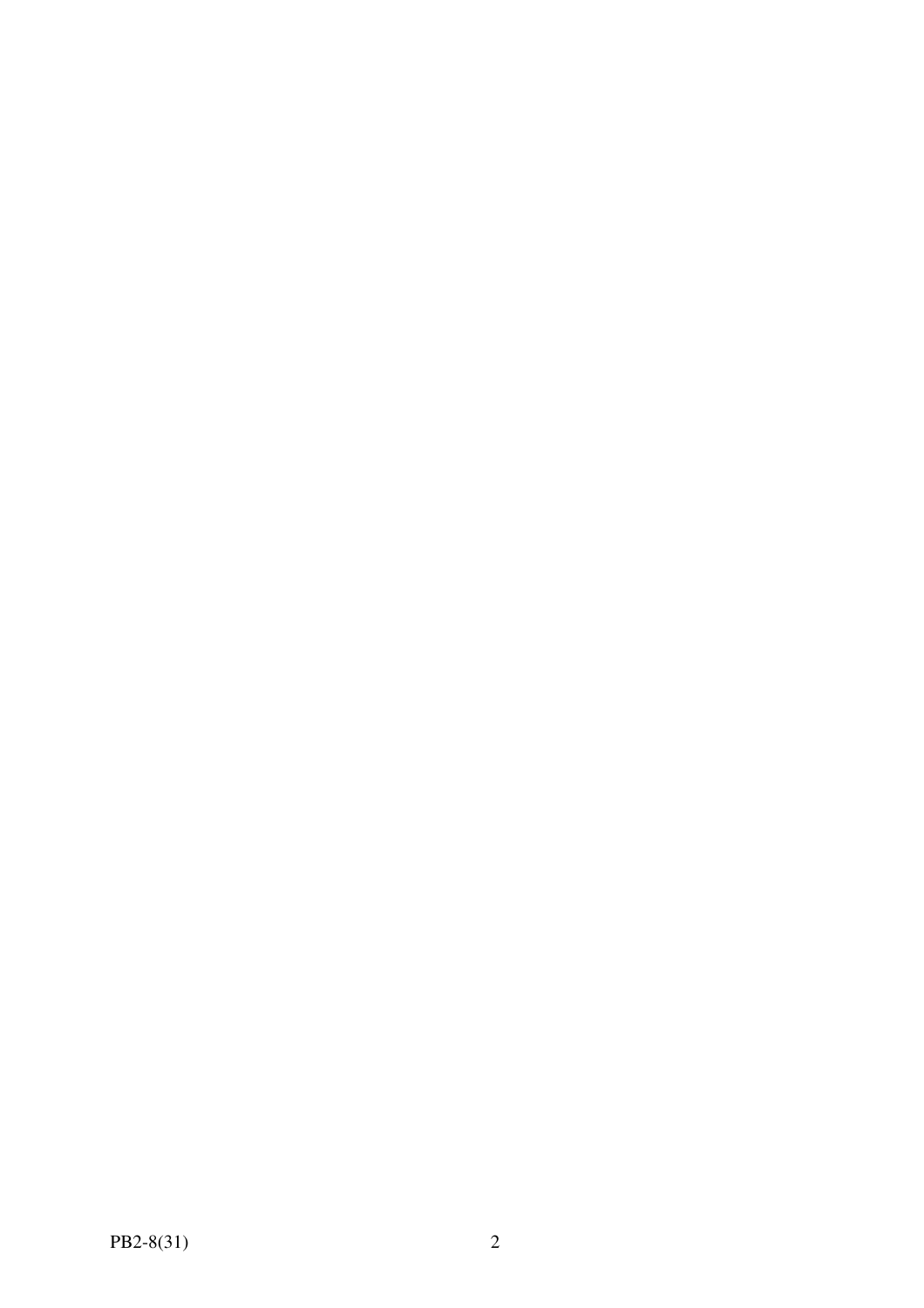# **PB2-8 (31)**

# **Queensland Flood Warning Summary**

# **1 December 2010 to 31 January 2011**

IDQ20885 Australian Government Bureau of Meteorology Queensland Flood Summary Issued at 9:47 AM on Wednesday the 1st of December 2010 The following Watches/Warnings are current: FLOOD WARNING FOR THE BULLOO RIVER FLOOD WARNING FOR THE WARREGO RIVER FLOOD WARNING FOR THE THOMSON AND BARCOO RIVERS AND COOPER CREEK For more information on flood warnings see: www.bom.gov.au/qld/warnings/ Additional information: Other flooding includes: Diamantina River: Minor flood levels are falling at Diamantina Lakes with minor flooding rising slowly at Monkira. Paroo River: Minor flooding is falling slowly at Hungerford. Moonie River: Minor flooding is rising at Nindigully. Dawson River: Minor flooding is rising at Tarana Crossing. Warnings and River Height Bulletins are available at http://www.bom.gov.au/qld/flood/ . Flood Warnings are also available on telephone 1300 659 219 at a low call cost of 27.5 cents, more from mobile, public and satellite phones.

IDQ20885 Australian Government Bureau of Meteorology Queensland Flood Summary Issued at 5:30 PM on Wednesday the 1st of December 2010 The following Watches/Warnings are current: FLOOD WARNING FOR THE BULLOO RIVER FLOOD WARNING FOR THE FITZROY RIVER BASIN FLOOD WARNING FOR THE THOMSON AND BARCOO RIVERS AND COOPER CREEK FLOOD WARNING FOR THE WARREGO RIVER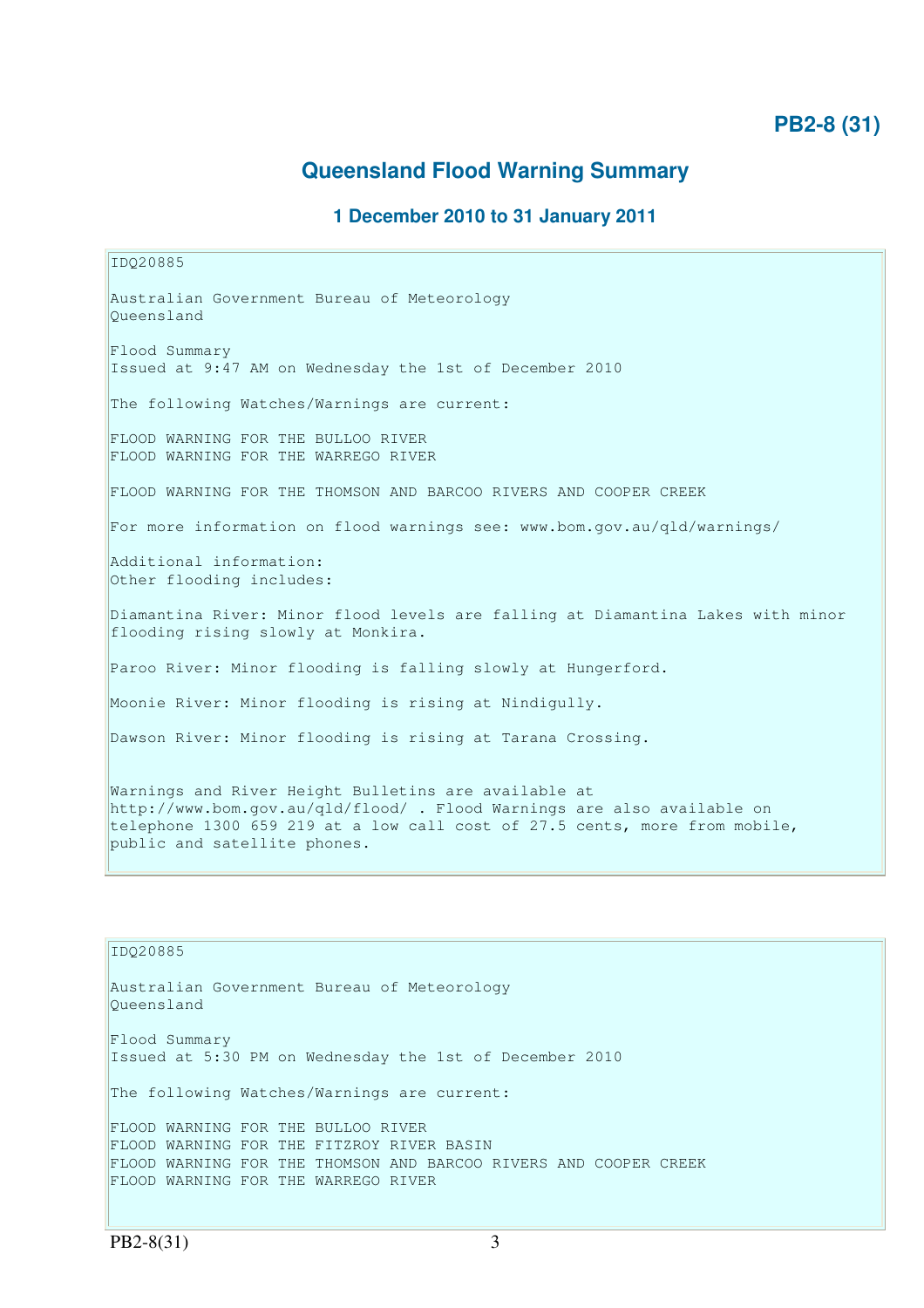Additional information: Other flooding includes:

Diamantina River: Minor flood levels are falling at Diamantina Lakes with minor flooding rising at Monkira.

Paroo River: Minor flooding is falling slowly at Hungerford.

Warnings and River Height Bulletins are available at http://www.bom.gov.au/qld/flood/ . Flood Warnings are also available on telephone 1300 659 219 at a low call cost of 27.5 cents, more from mobile, public and satellite phones.

## IDQ20885

Australian Government Bureau of Meteorology Queensland Flood Summary

Issued at 10:38 AM on Thursday the 2nd of December 2010

The following Watches/Warnings are current:

FLOOD WARNING FOR THE BULLOO RIVER FLOOD WARNING FOR THE FITZROY RIVER BASIN FLOOD WARNING FOR THE THOMSON AND BARCOO RIVERS AND COOPER CREEK FLOOD WARNING FOR THE WARREGO RIVER

See flood warnings for more details at: www.bom.gov.au/qld/flood .

Additional information: Other flooding includes:

Diamantina River: Minor flood levels are falling at Diamantina Lakes with minor flooding rising at Monkira.

Paroo River: Minor flooding is easing slowly at Hungerford.

Maranoa and Balonne Rivers: Minor flooding is occurring on the Maranoa River at Currawong. Minor flooding is rising along Yuleba Creek. Minor flooding is occurring on the Ballandool and Bokhara Rivers at Hebel.

Warnings and River Height Bulletins are available at http://www.bom.gov.au/qld/flood/ . Flood Warnings are also available on telephone 1300 659 219 at a low call cost of 27.5 cents, more from mobile, public and satellite phones.

# IDQ20885

Australian Government Bureau of Meteorology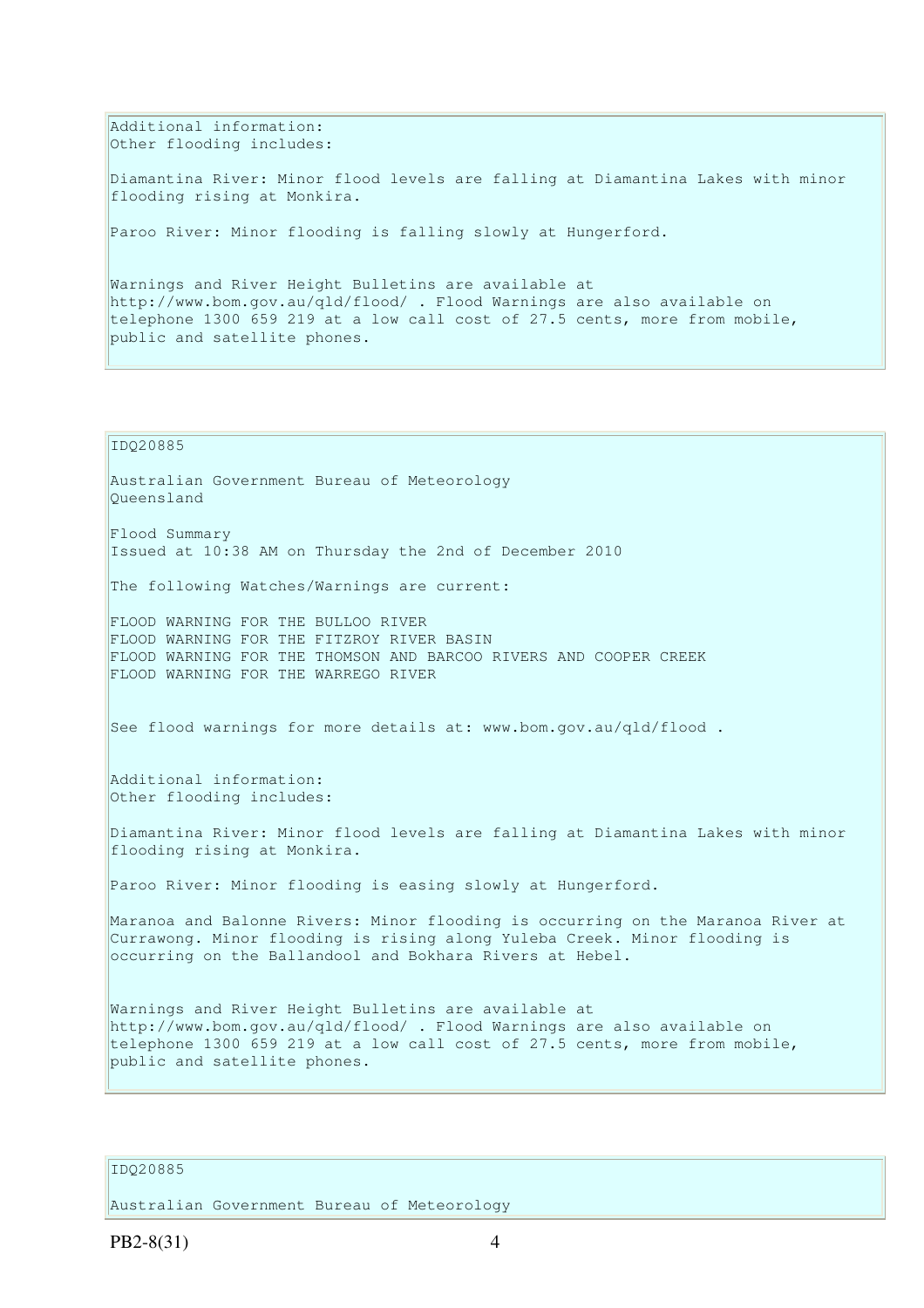Queensland Flood Summary Issued at 11:56 PM on Thursday the 2nd of December 2010 The following Watches/Warnings are current: FLOOD WARNING FOR THE BULLOO RIVER FLOOD WARNING FOR THE FITZROY RIVER BASIN FLOOD WARNING FOR THE PIONEER RIVER FLOOD WARNING FOR THE THOMSON AND BARCOO RIVERS AND COOPER CREEK FLOOD WARNING FOR THE WARREGO RIVER Additional information: Other flooding includes: Diamantina River: Minor flood levels are falling at Diamantina Lakes with minor flooding rising at Monkira. Paroo River: Minor flooding is easing slowly at Hungerford. Maranoa and Balonne Rivers: Minor flooding is occurring on the Maranoa River at Currawong. Moderate flooding is rising along Yuleba Creek. Minor flooding is occurring on the Ballandool and Bokhara Rivers at Hebel. Warnings and River Height Bulletins are available at http://www.bom.gov.au/qld/flood/ . Flood Warnings are also available on telephone 1300 659 219 at a low call cost of 27.5 cents, more from mobile, public and satellite phones.

#### IDQ20885

Australian Government Bureau of Meteorology Queensland Flood Summary Issued at 10:06 AM on Friday the 3rd of December 2010 The following Watches/Warnings are current: FLOOD WARNING FOR THE BULLOO RIVER FLOOD WARNING FOR THE FITZROY RIVER BASIN FLOOD WARNING FOR THE THOMSON AND BARCOO RIVERS AND COOPER CREEK FLOOD WARNING FOR THE WARREGO RIVER \* for more information on flood warnings see: www.bom.gov.au/qld/warnings . Additional information: Other flooding includes: Diamantina River: Minor flood levels are falling at Diamantina Lakes with minor flooding rising at Monkira. Paroo River: Overnight rainfall in the Eulo area is producing river level rises and minor flooding. Minor flooding is easing slowly at Hungerford.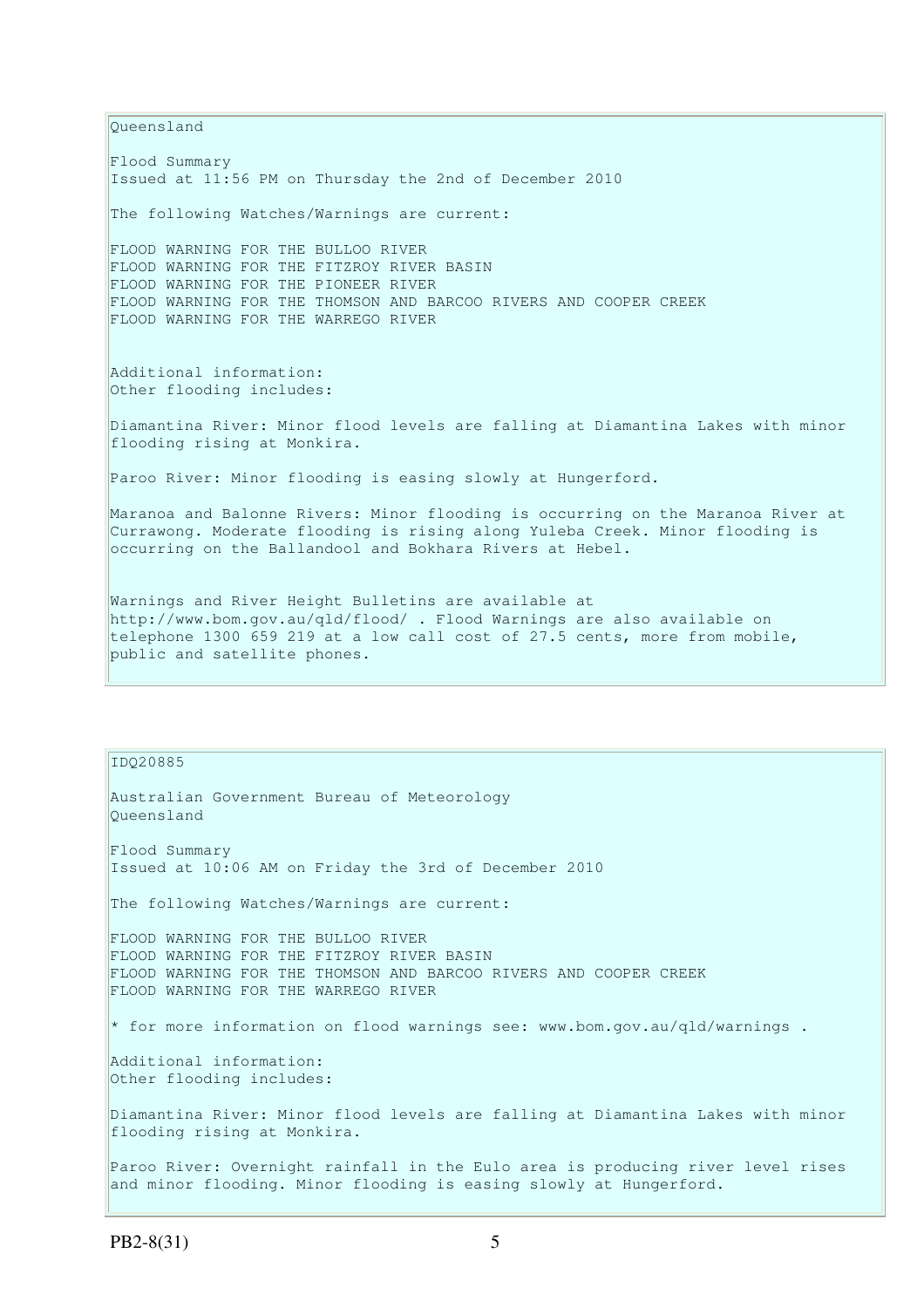Maranoa and Balonne Rivers: Minor flooding is occurring on the Maranoa River at Currawong. Moderate flooding is rising along Yuleba Creek. Minor flooding is occurring on the Ballandool and Bokhara Rivers at Hebel.

Burdekin River: Minor flooding is being recorded in the Suttor River at St Anns.

Pioneer River: Minor flooding is easing in the Dumbleton Rocks area.

Warnings and River Height Bulletins are available at http://www.bom.gov.au/qld/flood/ . Flood Warnings are also available on telephone 1300 659 219 at a low call cost of 27.5 cents, more from mobile, public and satellite phones.

#### IDQ20885

Australian Government Bureau of Meteorology Queensland Flood Summary Issued at 12:31 PM on Friday the 3rd of December 2010 The following Watches/Warnings are current: FLOOD WARNING FOR THE BULLOO RIVER FLOOD WARNING FOR THE FITZROY RIVER BASIN FLOOD WARNING FOR THE PAROO RIVER FLOOD WARNING FOR THE THOMSON AND BARCOO RIVERS AND COOPER CREEK FLOOD WARNING FOR THE WARREGO RIVER For more information on flood warnings see: www.bom.gov.au/qld/warnings . Additional information: Other flooding includes: Diamantina River: Minor flood levels are falling at Diamantina Lakes with minor flooding rising at Monkira. Maranoa and Balonne Rivers: Minor flooding is occurring on the Maranoa River at Currawong. Moderate flooding is rising along Yuleba Creek. Minor flooding is occurring on the Ballandool and Bokhara Rivers at Hebel. Burdekin River: Minor flooding is being recorded in the Suttor River at St Anns. Pioneer River: Minor flooding is easing in the Dumbleton Rocks area.

Warnings and River Height Bulletins are available at http://www.bom.gov.au/qld/flood/ . Flood Warnings are also available on telephone 1300 659 219 at a low call cost of 27.5 cents, more from mobile, public and satellite phones.

IDQ20885

 $PB2-8(31)$  6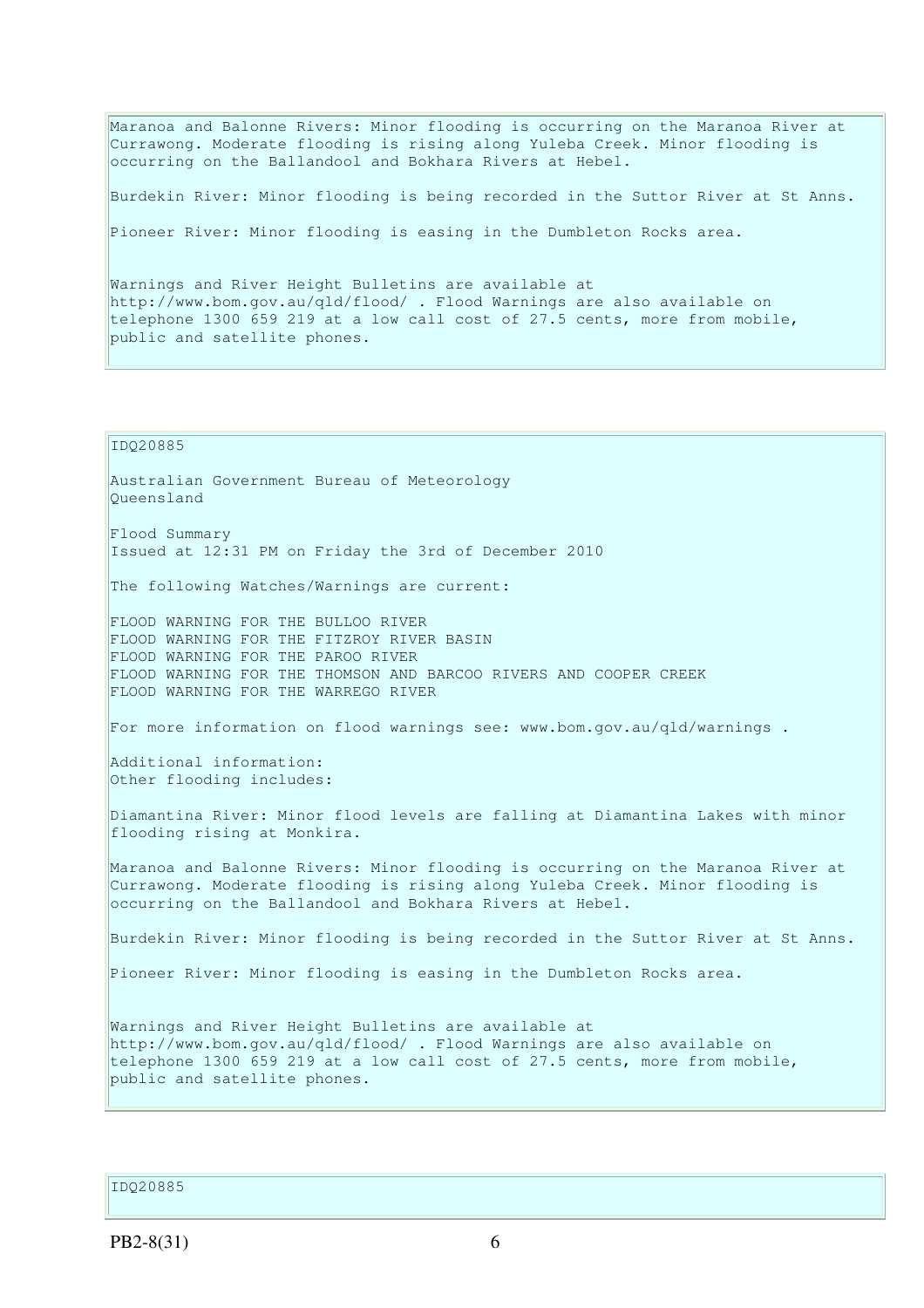Australian Government Bureau of Meteorology Queensland Flood Summary Issued at 2:19 PM on Friday the 3rd of December 2010 The following Watches/Warnings are current: FLOOD WARNING FOR THE BULLOO RIVER FLOOD WARNING FOR THE DON RIVER FLOOD WARNING FOR THE FITZROY RIVER BASIN FLOOD WARNING FOR THE PAROO RIVER FLOOD WARNING FOR THE THOMSON AND BARCOO RIVERS AND COOPER CREEK FLOOD WARNING FOR THE WARREGO RIVER Additional information: Other flooding includes: Diamantina River: Minor flood levels are falling at Diamantina Lakes with minor flooding rising at Monkira. Maranoa and Balonne Rivers: Minor flooding is occurring on the Maranoa River at Currawong. Moderate flooding is rising along Yuleba Creek. Minor flooding is occurring on the Ballandool and Bokhara Rivers at Hebel. Burdekin River: Minor flooding is being recorded in the Suttor River at St Anns. Minor flooding in Jacks Creek. Pioneer River: Minor flooding is easing in the Dumbleton Rocks area. Warnings and River Height Bulletins are available at http://www.bom.gov.au/qld/flood/ . Flood Warnings are also available on telephone 1300 659 219 at a low call cost of 27.5 cents, more from mobile, public and satellite phones.

## IDQ20885

Australian Government Bureau of Meteorology Queensland Flood Summary Issued at 4:57 PM on Friday the 3rd of December 2010 The following Watches/Warnings are current: FLOOD WARNING FOR THE BULLOO RIVER FLOOD WARNING FOR THE DON RIVER FLOOD WARNING FOR THE FITZROY RIVER BASIN FLOOD WARNING FOR THE PAROO RIVER FLOOD WARNING FOR THE THOMSON AND BARCOO RIVERS AND COOPER CREEK FLOOD WARNING FOR THE WARREGO RIVER Additional information: Other flooding includes: Diamantina River: Minor flood levels are falling at Diamantina Lakes with minor

flooding rising at Monkira.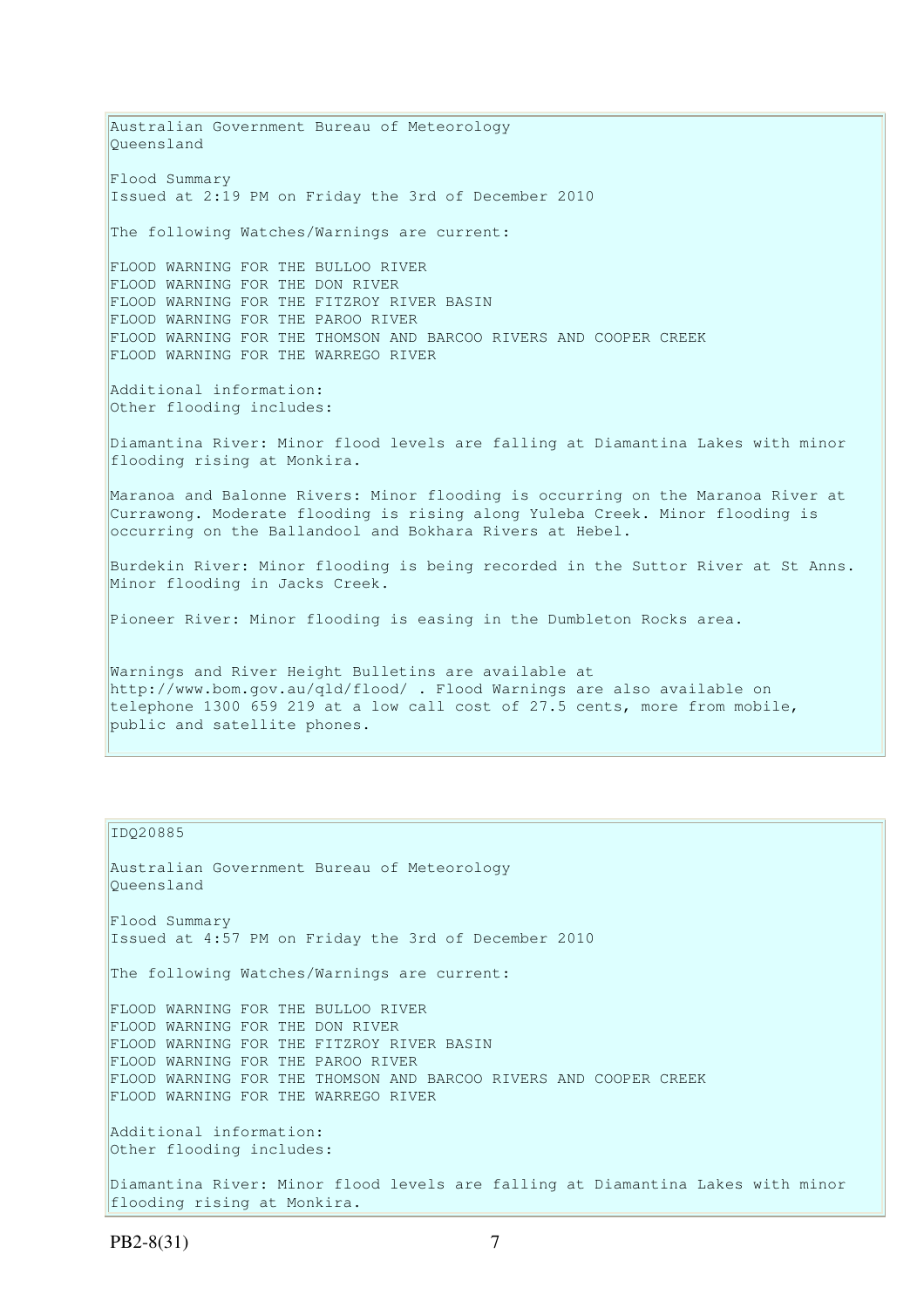Maranoa and Balonne Rivers: Minor flooding is occurring on the Maranoa River at Currawong. Moderate flooding is rising along Yuleba Creek. Minor flooding is occurring on the Ballandool and Bokhara Rivers at Hebel.

Burdekin River: Minor flooding is being recorded in the Suttor River at St Anns. Minor flooding at Jacks Creek and Myuna in the Bowen River catchment and along the Cape River at Taemas.

Pioneer River: Minor flooding is easing in the Dumbleton Rocks area.

Warnings and River Height Bulletins are available at http://www.bom.gov.au/qld/flood/ . Flood Warnings are also available on telephone 1300 659 219 at a low call cost of 27.5 cents, more from mobile, public and satellite phones.

IDQ20885

Australian Government Bureau of Meteorology Queensland

Flood Summary Issued at 11:24 AM on Saturday the 4th of December 2010

The following Watches/Warnings are current:

FLOOD WARNING FOR THE BULLOO RIVER FLOOD WARNING FOR THE FITZROY RIVER BASIN FLOOD WARNING FOR THE PAROO RIVER FLOOD WARNING FOR THE THOMSON AND BARCOO RIVERS AND COOPER CREEK FLOOD WARNING FOR THE WARREGO RIVER

for more information on flood warnings see: www.bom.gov.au/qld/warnings .

Additional information: Other flooding includes:

Diamantina River: Minor flood levels are falling at Diamantina Lakes with minor flooding rising at Monkira.

Maranoa River: Minor flooding is occurring on the Maranoa River at Currawong and Mitchell and downstream at Old Cashmere.

Balonne River: Minor flooding is rising between Surat at Weribone. Moderate flooding is easing along Yuleba Creek. Minor flooding is occurring on the Ballandool and Bokhara Rivers at Hebel. Below minor rises are being recorded in Bungil Creek at Roma.

Burdekin River: Minor flooding is being recorded in the Suttor River at St Anns, Belyando River at Albro and in the Cape River at Taemas.

Warnings and River Height Bulletins are available at http://www.bom.gov.au/qld/flood/ . Flood Warnings are also available on telephone 1300 659 219 at a low call cost of 27.5 cents, more from mobile, public and satellite phones.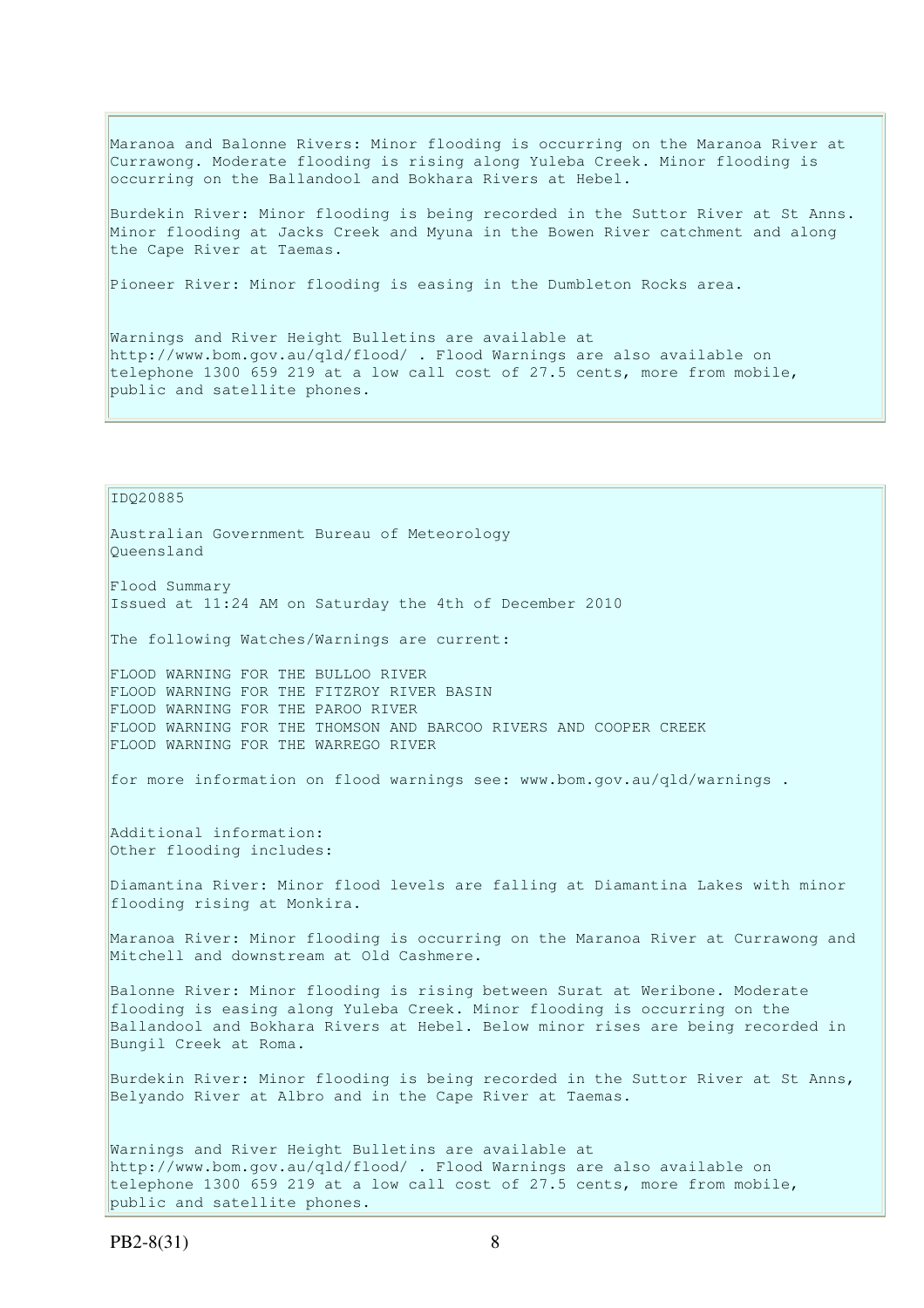#### IDQ20885

Australian Government Bureau of Meteorology Queensland Flood Summary Issued at 8:31 AM on Sunday the 5th of December 2010 The following Watches/Warnings are current: FLOOD WARNING FOR THE BULLOO RIVER FLOOD WARNING FOR THE CONDAMINE RIVER, BALONNE RIVER AND TRIBUTARIES AND MARANOA RIVER FLOOD WARNING FOR THE FITZROY RIVER BASIN FLOOD WARNING FOR THE LAIDLEY, LOCKYER AND WARRILL CREEKS AND BREMER RIVER FLOOD WARNING FOR THE PAROO RIVER FLOOD WARNING FOR THE THOMSON AND BARCOO RIVERS AND COOPER CREEK FLOOD WARNING FOR THE WARREGO RIVER See flood warnings for more detail at: www.bom.gov.au/qld/flood. Additional information: Other flooding includes: Diamantina River: Minor flood levels rising slowly at Monkira. Moonie River: Minor flooding rising at Nindigully. Severn River: Some minor flooding occurring along Quart Pot Creek in the Stanthorpe area. Logan-Albert Rivers: Minor flooding occurring at Rathdowney on the Logan River. Minor flooding rising at Boonah on Teviot Brook with further rises expected. Sunshine Coast: Stream rises occurring across the Sunshine Coast, with minor flooding occurring on Paynter Creek at Diddillibah. Burdekin River: Minor flooding remains steady on the Suttor River at St Anns and on the Belyando River at Albro. Minor flooding easing on the Cape River at Taemas. Warnings and River Height Bulletins are available at http://www.bom.gov.au/qld/flood/ . Flood Warnings are also available on telephone 1300 659 219 at a low call cost of 27.5 cents, more from mobile, public and satellite phones.

# IDQ20885

Australian Government Bureau of Meteorology Queensland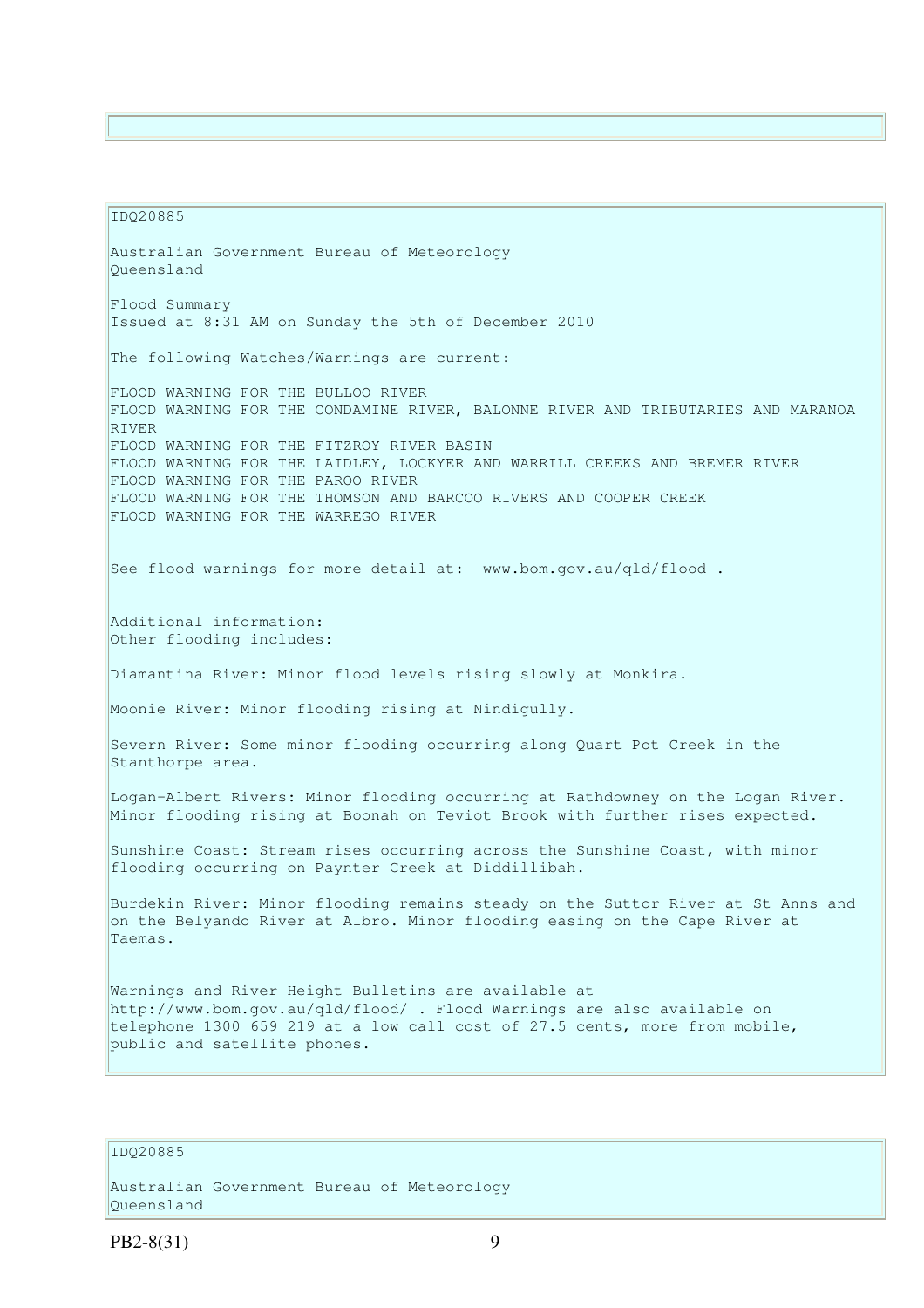Flood Summary Issued at 12:58 PM on Sunday the 5th of December 2010 The following Watches/Warnings are current: FLOOD WARNING FOR THE BULLOO RIVER FLOOD WARNING FOR THE CONDAMINE RIVER, BALONNE RIVER AND TRIBUTARIES AND MARANOA RIVER FLOOD WARNING FOR THE FITZROY RIVER BASIN FLOOD WARNING FOR THE LAIDLEY, LOCKYER AND WARRILL CREEKS AND BREMER RIVER FLOOD WARNING FOR THE PAROO RIVER FLOOD WARNING FOR THE THOMSON AND BARCOO RIVERS AND COOPER CREEK FLOOD WARNING FOR THE WARREGO RIVER See flood warnings for more detail at: www.bom.gov.au/qld/flood. Additional information: Other flooding includes: Diamantina River: Minor flood levels rising slowly at Monkira. Moonie River: Minor flooding rising at Nindigully. Severn River: Some minor flooding occurring along Quart Pot Creek in the Stanthorpe area. Logan-Albert Rivers: Minor flooding easing at Rathdowney on the Logan River. Renewed rises and minor flooding at Boonah on Teviot Brook. Gold Coast and Hinterland: Minor flooding easing along Mudgeeraba Creek. Sunshine Coast and Hinterland: Minor flooding easing on Paynter Creek at Diddillibah. Burdekin River: Minor flooding easing slowly on the Suttor River at St Anns and on the Belyando River at Albro. Minor flooding remains steady on the Cape River at Taemas. Warnings and River Height Bulletins are available at http://www.bom.gov.au/qld/flood/ . Flood Warnings are also available on telephone 1300 659 219 at a low call cost of 27.5 cents, more from mobile, public and satellite phones.

## IDQ20885

Australian Government Bureau of Meteorology Queensland Flood Summary Issued at 3:18 PM on Sunday the 5th of December 2010 The following Watches/Warnings are current: FLOOD WARNING FOR THE BULLOO RIVER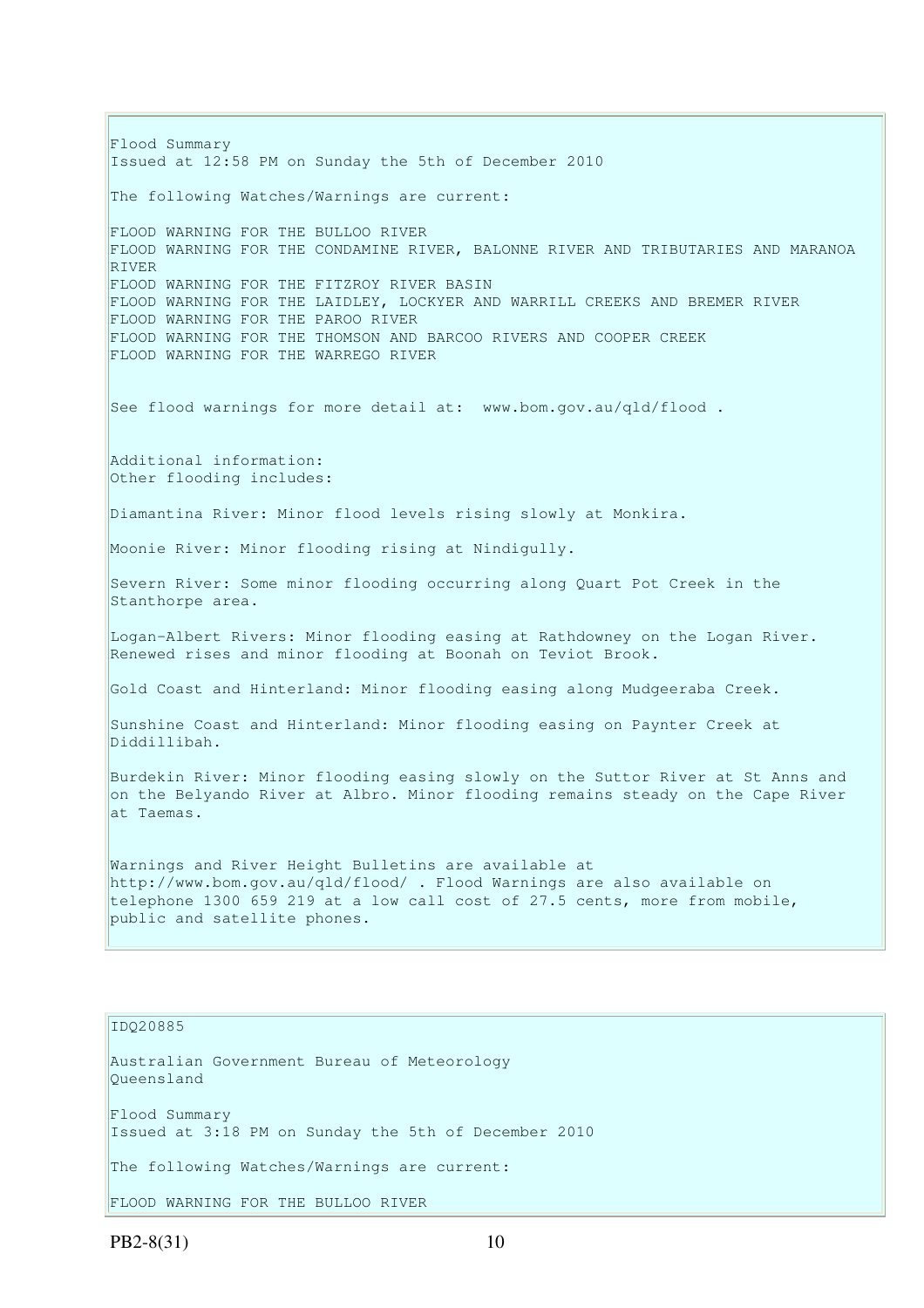FLOOD WARNING FOR THE CONDAMINE RIVER, BALONNE RIVER AND TRIBUTARIES AND MARANOA RIVER FLOOD WARNING FOR THE FITZROY RIVER BASIN FLOOD WARNING FOR THE LAIDLEY, LOCKYER AND WARRILL CREEKS AND BREMER RIVER FLOOD WARNING FOR THE PAROO RIVER FLOOD WARNING FOR THE THOMSON AND BARCOO RIVERS AND COOPER CREEK FLOOD WARNING FOR THE WARREGO RIVER See flood warnings for more detail at: www.bom.gov.au/qld/flood . Additional information: Other flooding includes: Diamantina River: Minor flooding rising slowly at Monkira. Moonie River: Minor flooding rising at Nindigully. Severn River: Minor flooding occurring along Quart Pot Creek in the Stanthorpe area. Logan-Albert Rivers: Minor flooding easing at Rathdowney on the Logan River. Renewed rises and moderate flooding on Teviot Brook at Boonah. Gold Coast and Hinterland: Stream levels remain high, with minor flooding easing on Mudgeeraba Creek. Sunshine Coast and Hinterland: Stream levels remain high, with minor flooding occurring at Diddillibah on Paynter Creek. Burdekin River: Minor flooding easing slowly on the Suttor River at St Anns, on the Belyando River at Albro, and on the Cape River at Taemas. Warnings and River Height Bulletins are available at http://www.bom.gov.au/qld/flood/ . Flood Warnings are also available on telephone 1300 659 219 at a low call cost of 27.5 cents, more from mobile, public and satellite phones.

# IDQ20885 Australian Government Bureau of Meteorology Queensland Flood Summary Issued at 7:59 PM on Sunday the 5th of December 2010 The following Watches/Warnings are current: FLOOD WARNING FOR THE BULLOO RIVER FLOOD WARNING FOR THE CONDAMINE RIVER, BALONNE RIVER AND TRIBUTARIES AND MARANOA RIVER FLOOD WARNING FOR THE FITZROY RIVER BASIN FLOOD WARNING FOR THE PAROO RIVER FLOOD WARNING FOR THE THOMSON AND BARCOO RIVERS AND COOPER CREEK FLOOD WARNING FOR THE WARREGO RIVER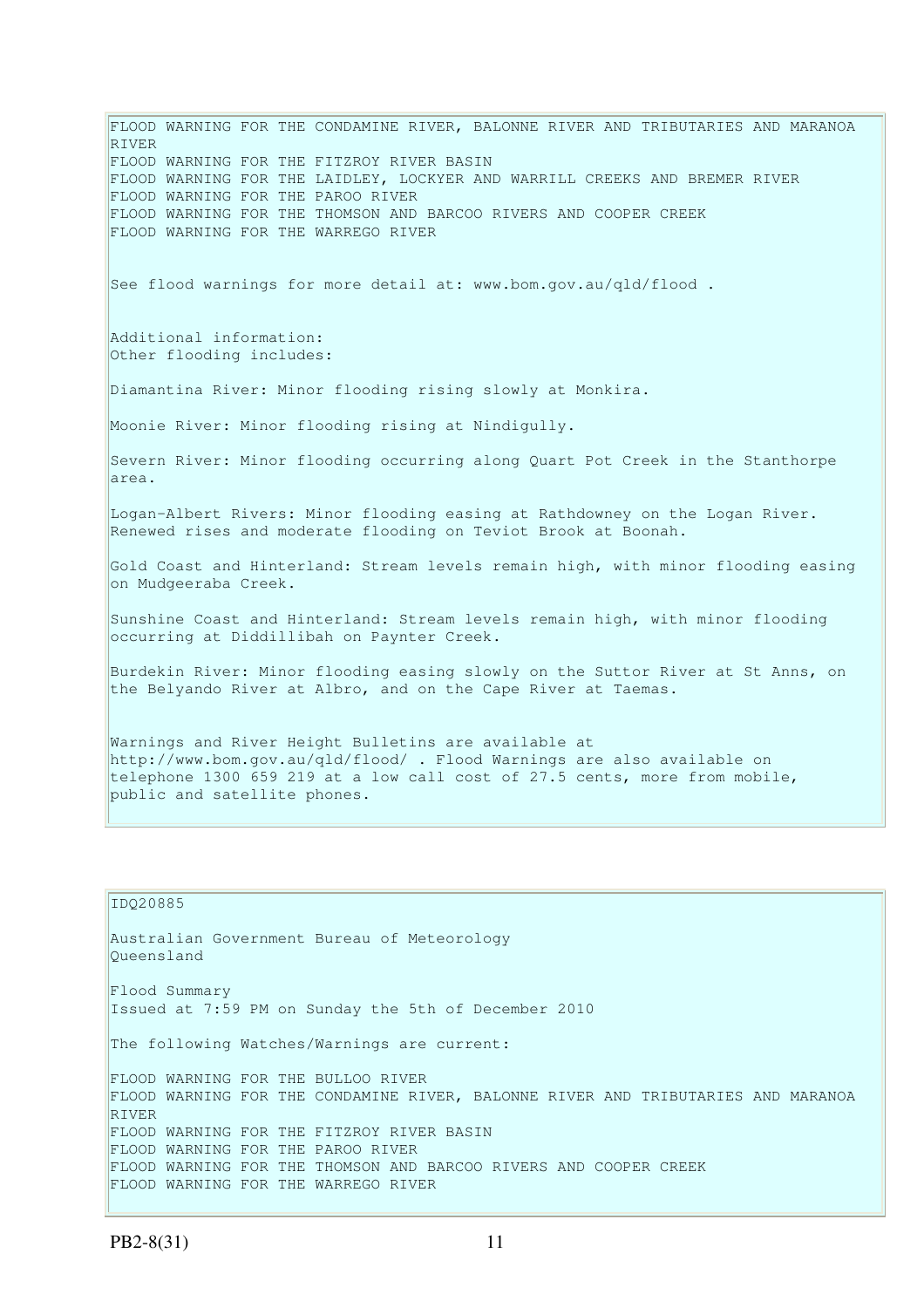See flood warnings for more detail at: www.bom.gov.au/qld/flood. Additional information: Other flooding includes: Diamantina River: Minor flooding rising slowly at Monkira. Moonie River: Minor flooding rising at Nindigully. Severn River: Minor flooding occurring along Quart Pot Creek in the Stanthorpe area. Logan-Albert Rivers: Minor flooding continues at Rathdowney on the Logan River. Minor flooding easing on Teviot Brook at Boonah. Gold Coast and Hinterland: Minor flooding easing on Mudgeeraba Creek. Ipswich Creeks & Bremer River: Minor flooding generally easing on Laidley and Warrill Creeks and on the Bremer River upstream of Ipswich. A minor flood peak is expected during Sunday evening on Warrill Creek at Amberley. Sunshine Coast and Hinterland: Minor flooding continues at Diddillibah on Paynter Creek. Burdekin River: Minor flooding easing slowly on the Suttor River at St Anns, on the Belyando River at Albro. Warnings and River Height Bulletins are available at http://www.bom.gov.au/qld/flood/ . Flood Warnings are also available on telephone 1300 659 219 at a low call cost of 27.5 cents, more from mobile, public and satellite phones.

### IDQ20885

Australian Government Bureau of Meteorology Queensland Flood Summary Issued at 9:54 AM on Monday the 6th of December 2010 The following Watches/Warnings are current: FLOOD WARNING FOR THE BULLOO RIVER FLOOD WARNING FOR THE CONDAMINE RIVER, BALONNE RIVER AND TRIBUTARIES AND MARANOA RIVER FLOOD WARNING FOR THE FITZROY RIVER BASIN FLOOD WARNING FOR THE PAROO RIVER FLOOD WARNING FOR THE THOMSON AND BARCOO RIVERS AND COOPER CREEK FLOOD WARNING FOR THE WARREGO RIVER See flood warnings for more detail at: www.bom.gov.au/qld/warnings . Additional information: Other flooding includes: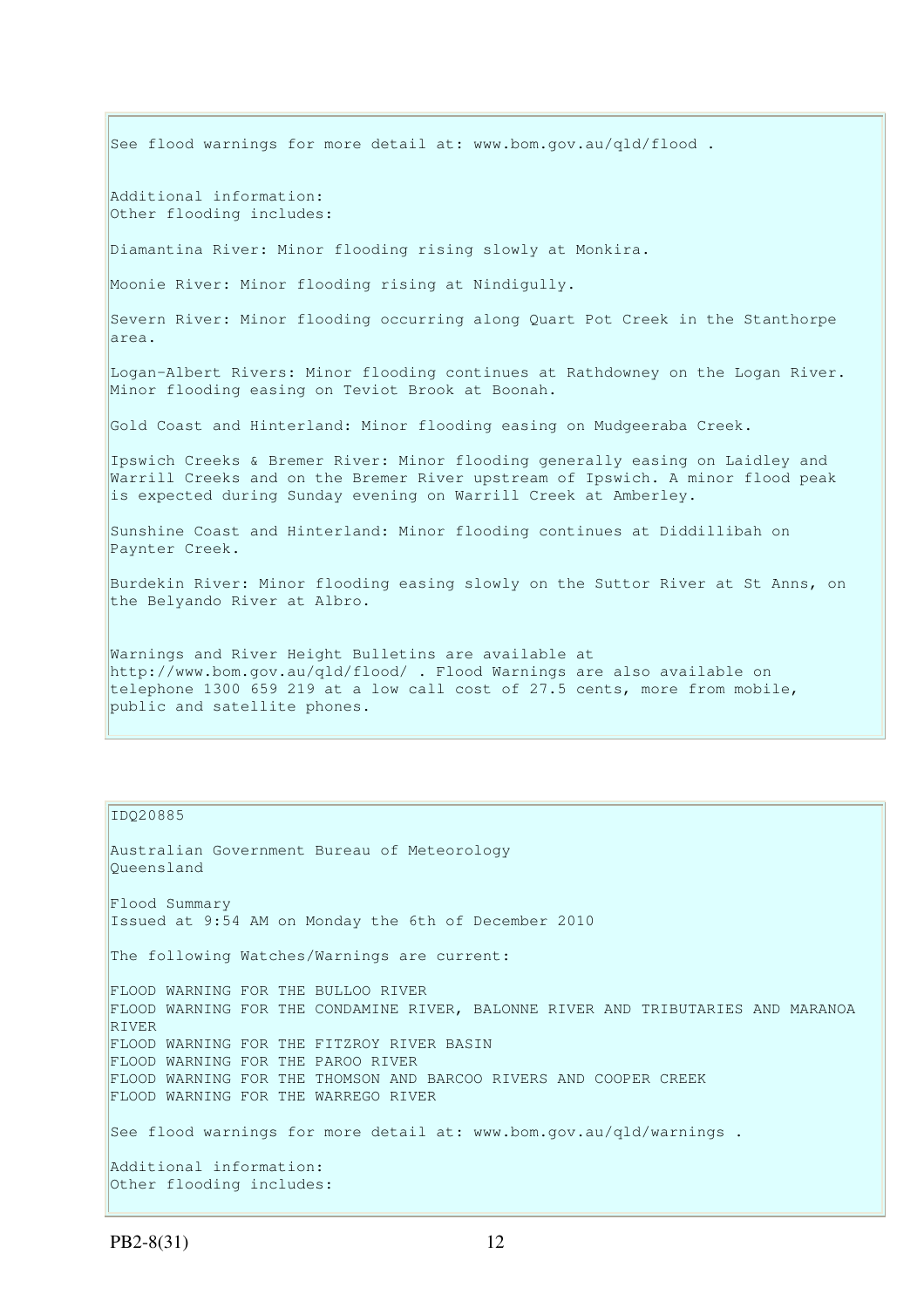Diamantina River: Minor flooding rising slowly at Monkira. Moonie River: Minor flooding rising at Nindigully. Logan-Albert Rivers: Minor flooding continues at Rathdowney on the Logan River. Ipswich Creeks & Bremer River: Minor flooding continues on Laidley and Warrill Creeks and on the Bremer River upstream of Ipswich. Sunshine Coast and Hinterland: Moderate flooding continues at Diddillibah on Paynter Creek. Burdekin River: Minor flooding easing on the Suttor River at St Anns and on the Belyando River at Albro. Warnings and River Height Bulletins are available at http://www.bom.gov.au/qld/flood/ . Flood Warnings are also available on telephone 1300 659 219 at a low call cost of 27.5 cents, more from mobile,

IDQ20885

public and satellite phones.

Australian Government Bureau of Meteorology Queensland Flood Summary Issued at 9:48 AM on Tuesday the 7th of December 2010 The following Watches/Warnings are current: FLOOD WARNING FOR THE BARCOO RIVER AND COOPER CREEK FLOOD WARNING FOR THE BULLOO RIVER FLOOD WARNING FOR THE CONDAMINE, MARANOA, AND BALONNE RIVERS AND TRIBUTARIES FLOOD WARNING FOR THE FITZROY RIVER BASIN FLOOD WARNING FOR THE PAROO RIVER See flood warnings for more detail at: www.bom.gov.au/gld/flood. Additional information: Other flooding includes: Diamantina River: Renewed rises and minor flooding occurring at Diamantina Lakes. Minor flood levels remain steady downstream at Monkira. Warrego River: Minor flooding easing on the Ward and Warrego Rivers. Moonie River: Minor flooding nearing a peak in the Nindigully area. Border Rivers: Minor flooding easing on Macintyre Brook at Inglewood Weir. Ipswich Creeks & Bremer River: Some small renewed rises prolonging minor flooding on Laidley and Warrill Creeks and on the Bremer River upstream of Ipswich.

Sunshine Coast and Hinterland: Moderate flooding continues at Jordan St on the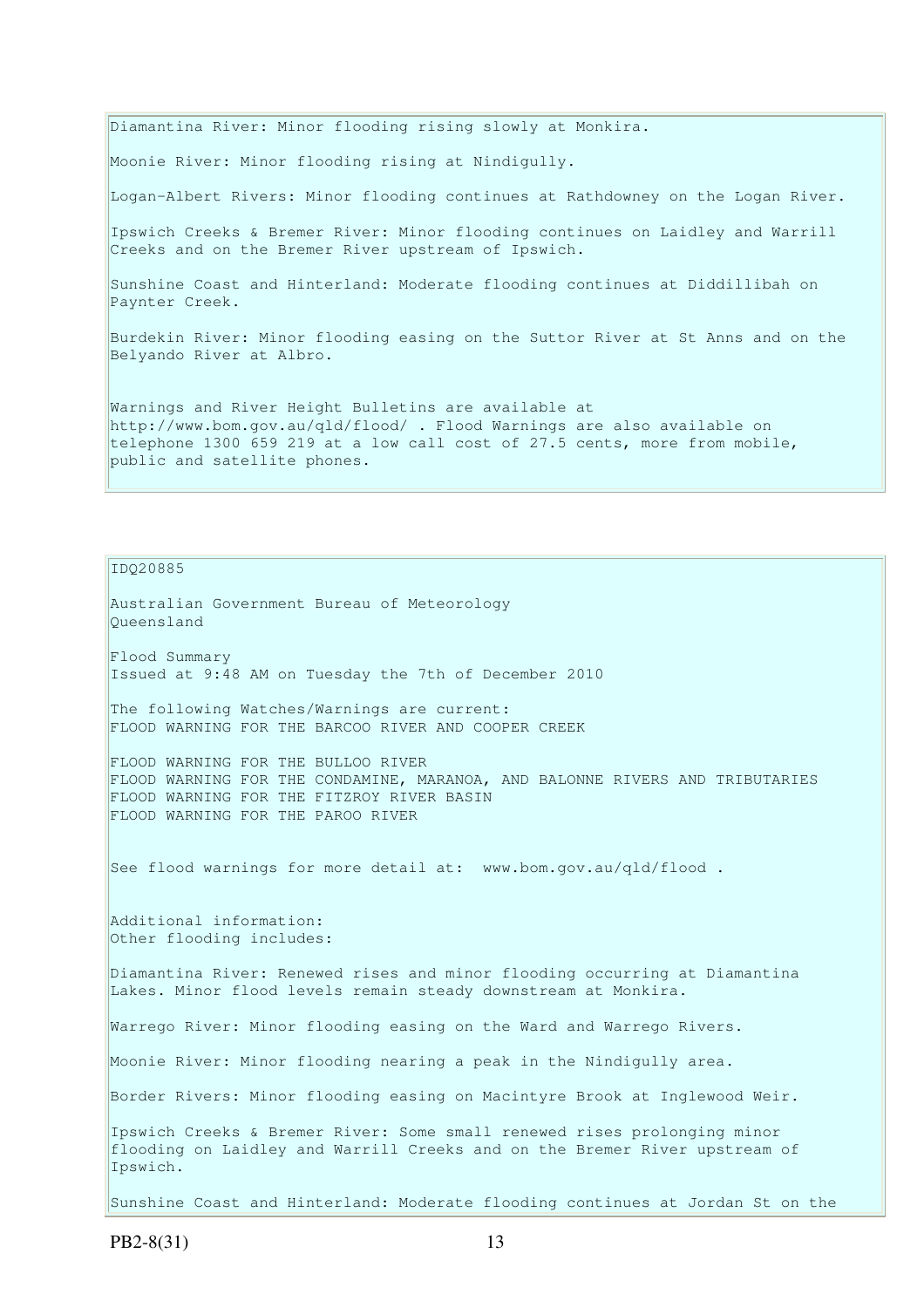Mooloolah River and at Diddillibah on Paynter Creek. Burdekin River: Minor flooding easing slowly on the Suttor River at St Anns. Warnings and River Height Bulletins are available at http://www.bom.gov.au/qld/flood/ . Flood Warnings are also available on telephone 1300 659 219 at a low call cost of 27.5 cents, more from mobile,

IDQ20885

public and satellite phones.

Australian Government Bureau of Meteorology Queensland Flood Summary Issued at 5:19 PM on Tuesday the 7th of December 2010 The following Watches/Warnings are current: FLOOD WARNING FOR THE BARCOO RIVER AND COOPER CREEK FLOOD WARNING FOR THE BULLOO RIVER FLOOD WARNING FOR THE CONDAMINE, MARANOA, AND BALONNE RIVERS AND TRIBUTARIES FLOOD WARNING FOR THE FITZROY RIVER BASIN FLOOD WARNING FOR THE PAROO RIVER FLOOD WARNING FOR THE WARREGO RIVER Additional information: Other flooding includes: Diamantina River: Renewed rises and minor flooding occurring at Diamantina Lakes. Minor flood levels remain steady downstream at Monkira. Moonie River: Minor flooding nearing a peak in the Nindigully area. Ipswich Creeks & Bremer River: Some small renewed rises prolonging minor flooding on Laidley and Warrill Creeks and on the Bremer River upstream of Ipswich. Sunshine Coast and Hinterland: Moderate flooding continues at Jordan St on the Mooloolah River and at Diddillibah on Paynter Creek. Burdekin River: Minor flooding easing slowly on the Suttor River at St Anns. Warnings and River Height Bulletins are available at http://www.bom.gov.au/qld/flood/ . Flood Warnings are also available on telephone 1300 659 219 at a low call cost of 27.5 cents, more from mobile, public and satellite phones.

IDQ20885

Australian Government Bureau of Meteorology Queensland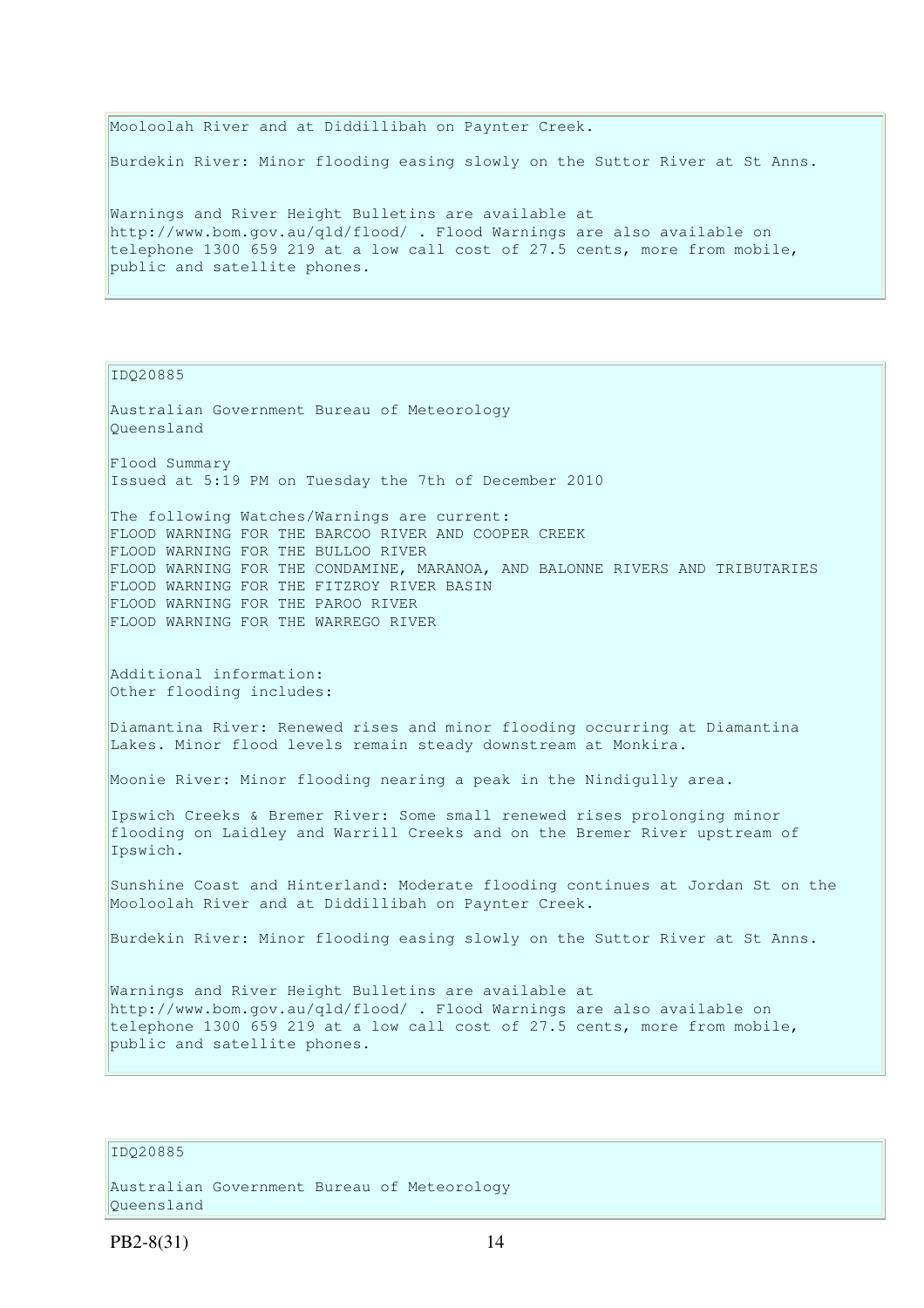Flood Summary Issued at 10:21 AM on Wednesday the 8th of December 2010 The following Watches/Warnings are current: FLOOD WARNING FOR THE BARCOO RIVER AND COOPER CREEKFLOOD WARNING FOR THE FITZROY RIVER BASIN FLOOD WARNING FOR THE BULLOO RIVER FLOOD WARNING FOR THE CONDAMINE, MARANOA, AND BALONNE RIVERS AND TRIBUTARIES FLOOD WARNING FOR THE PAROO RIVER FLOOD WARNING FOR THE WARREGO RIVER For more detail on flood warnings see: www.bom.gov.au/qld/warnings . Additional information: Other flooding includes: Diamantina River: Minor flooding continues between Diamantina Lakes and Monkira. Moonie River: Minor flooding is rising at Mt Driven and is peaking in the Nindigully area. Sunshine Coast and Hinterland: Moderate flooding continues at Jordan St on the Mooloolah River and at Diddillibah on Paynter Creek. Burdekin River: Minor flooding easing slowly on the Suttor River at St Anns. Macintyre River: Minor flooding rising at New Kildonan. Warnings and River Height Bulletins are available at http://www.bom.gov.au/qld/flood/ . Flood Warnings are also available on telephone 1300 659 219 at a low call cost of 27.5 cents, more from mobile, public and satellite phones.

## IDQ20885

Australian Government Bureau of Meteorology Queensland Flood Summary Issued at 10:33 AM on Wednesday the 8th of December 2010 The following Watches/Warnings are current: FLOOD WARNING FOR THE BARCOO RIVER AND COOPER CREEK FLOOD WARNING FOR THE BULLOO RIVER FLOOD WARNING FOR THE CONDAMINE, MARANOA, AND BALONNE RIVERS AND TRIBUTARIES FLOOD WARNING FOR THE FITZROY RIVER BASIN FLOOD WARNING FOR THE PAROO RIVER FLOOD WARNING FOR THE WARREGO RIVER See flood warnings for more detail at: www.bom.gov.au/qld/flood.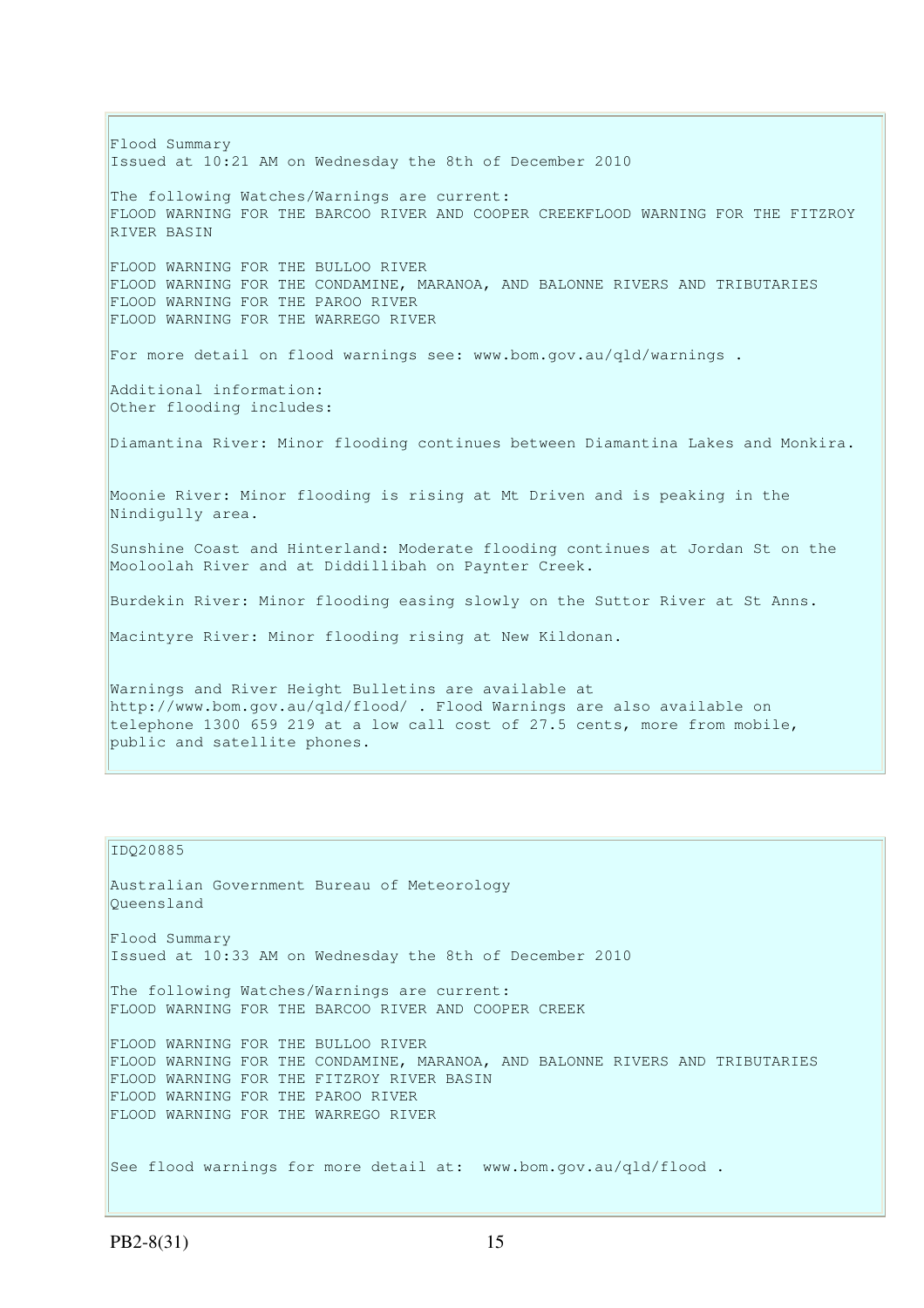Additional information: Other flooding includes:

Diamantina River: Minor flooding continues between Diamantina Lakes and Monkira.

Moonie River: Minor flooding is rising at Mt Driven and is peaking in the Nindigully area.

Macintyre River: Minor flooding rising at New Kildonan.

Sunshine Coast and Hinterland: Minor flooding continues at Jordan St on the Mooloolah River and at Diddillibah on Paynter Creek.

Burdekin River: Minor flooding continues on the Suttor River at St Anns.

Warnings and River Height Bulletins are available at http://www.bom.gov.au/qld/flood/ . Flood Warnings are also available on telephone 1300 659 219 at a low call cost of 27.5 cents, more from mobile, public and satellite phones.

IDQ20885

Australian Government Bureau of Meteorology Queensland Flood Summary Issued at 9:55 AM on Thursday the 9th of December 2010 The following Watches/Warnings are current: FLOOD WARNING FOR THE BARCOO RIVER AND COOPER CREEK FLOOD WARNING FOR THE BULLOO RIVER FLOOD WARNING FOR THE CONDAMINE, MARANOA, AND BALONNE RIVERS AND TRIBUTARIES FLOOD WARNING FOR THE FITZROY RIVER BASIN FLOOD WARNING FOR THE PAROO RIVER FLOOD WARNING FOR THE WARREGO RIVER See flood warnings for more detail at: www.bom.gov.au/qld/flood. Additional information: Other flooding includes: Diamantina River: Minor flooding easing slowly between Diamantina Lakes and Monkira. Moonie River: Minor flooding is rising at Mt Driven and is peaking in the Nindigully area. Macintyre River: Minor flooding expected at Terrewah. Sunshine Coast and Hinterland: Minor flooding easing at Diddillibah on Paynter Creek. Burdekin River: Minor flooding easing on the Suttor River at St Anns.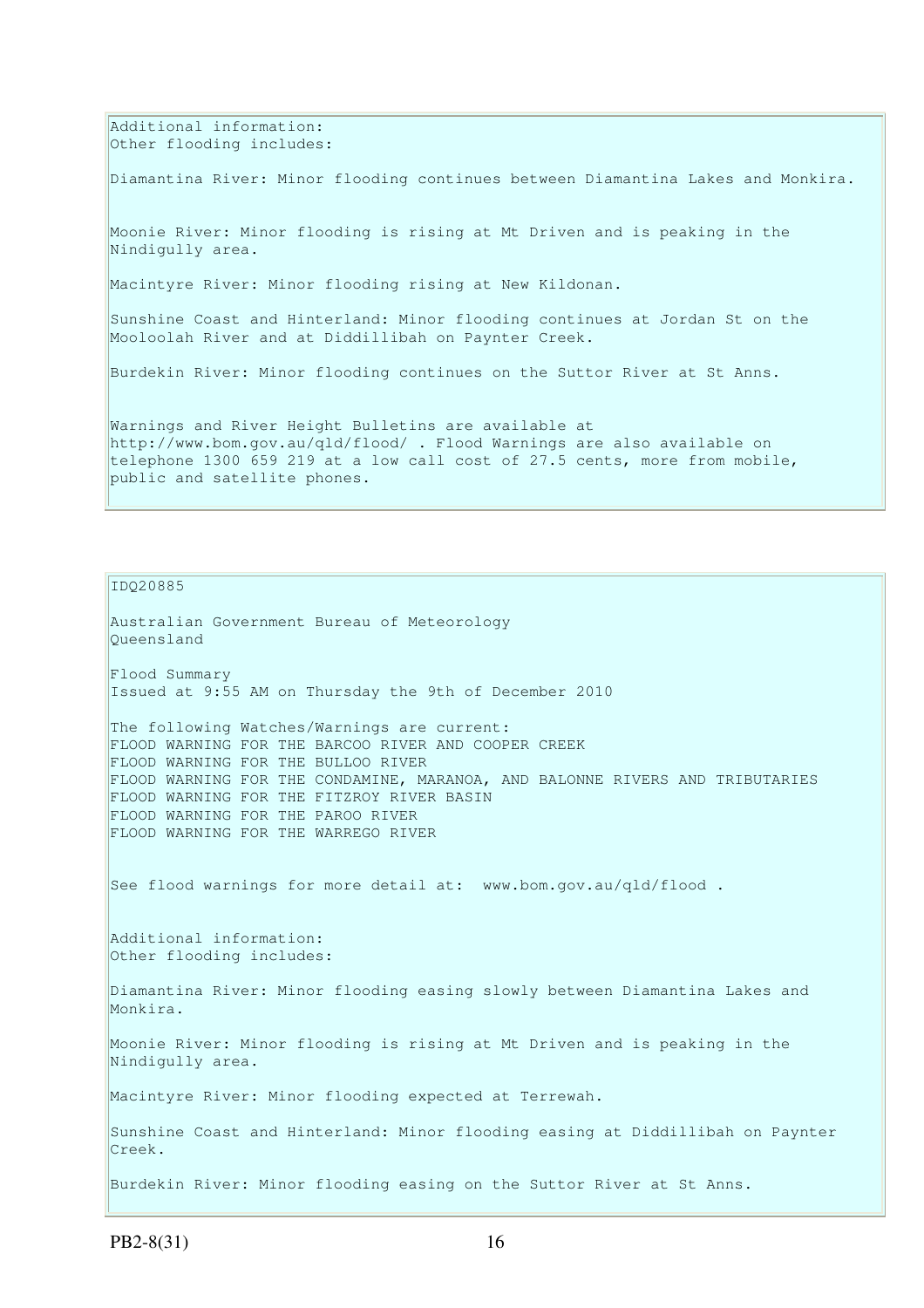Warnings and River Height Bulletins are available at http://www.bom.gov.au/qld/flood/ . Flood Warnings are also available on telephone 1300 659 219 at a low call cost of 27.5 cents, more from mobile, public and satellite phones.

IDQ20885 Australian Government Bureau of Meteorology Queensland Flood Summary Issued at 10:13 AM on Friday the 10th of December 2010 The following Watches/Warnings are current: FLOOD WARNING FOR THE BARCOO RIVER AND COOPER CREEK FLOOD WARNING FOR THE BULLOO RIVER FLOOD WARNING FOR THE CONDAMINE, MARANOA, AND BALONNE RIVERS AND TRIBUTARIES FLOOD WARNING FOR THE FITZROY RIVER BASIN FLOOD WARNING FOR THE PAROO RIVER FLOOD WARNING FOR THE WARREGO RIVER See flood warnings for more detail at: www.bom.gov.au/qld/flood. Additional information: Other flooding includes: Diamantina River: Minor flooding continues between Diamantina Lakes and Monkira. Moonie River: Minor flooding remains steady in the Nindigully area. Macintyre River: Minor flooding rising at Terrewah. Burdekin River: Minor flooding easing on the Suttor River at St Anns. Warnings and River Height Bulletins are available at http://www.bom.gov.au/qld/flood/ . Flood Warnings are also available on telephone 1300 659 219 at a low call cost of 27.5 cents, more from mobile, public and satellite phones.

## IDQ20885

Australian Government Bureau of Meteorology Queensland Flood Summary

Issued at 11:23 AM on Saturday the 11th of December 2010

The following Watches/Warnings are current: FLOOD WARNING FOR THE BALONNE RIVER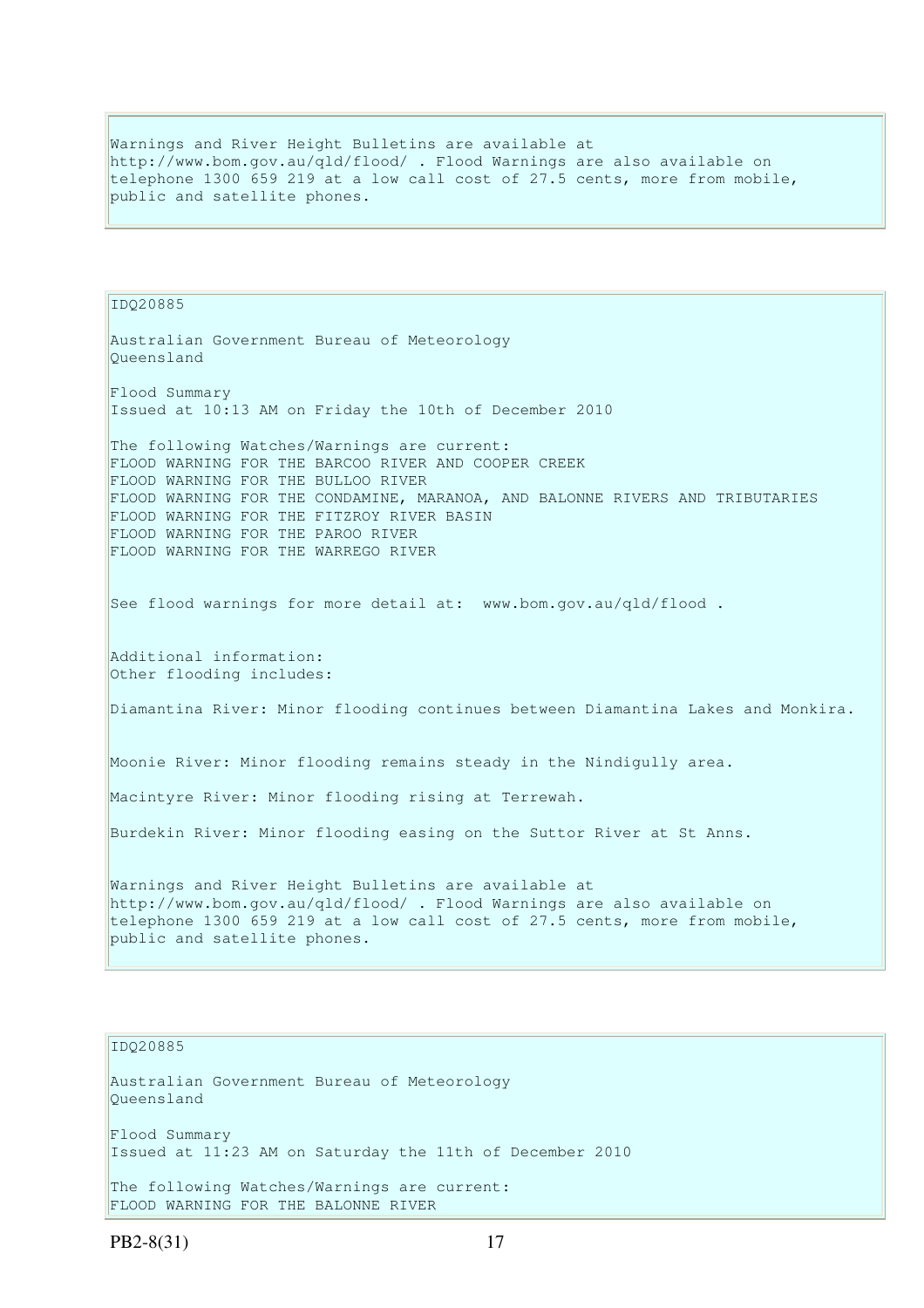FLOOD WARNING FOR THE BARCOO RIVER AND COOPER CREEK FLOOD WARNING FOR THE BULLOO RIVER FLOOD WARNING FOR THE FITZROY RIVER BASIN FLOOD WARNING FOR THE PAROO RIVER FLOOD WARNING FOR THE WARREGO RIVER PRELIMINARY FLOOD WARNING FOR MACINTYRE RIVER AND TRIBUTARIES See flood warnings for more detail at: www.bom.gov.au/qld/flood . Additional information: Other flooding includes: Diamantina River: Minor flooding continues between Diamantina Lakes and Monkira. Moonie River: Minor flooding remains steady in the Nindigully area. Macintyre River: Minor flooding rising at Terrewah. Burdekin River: Minor flooding easing on the Suttor River at St Anns. Warnings and River Height Bulletins are available at http://www.bom.gov.au/qld/flood/ . Flood Warnings are also available on telephone 1300 659 219 at a low call cost of 27.5 cents, more from mobile, public and satellite phones.

### IDQ20885

Queensland Flood Summary Issued at 6:51 PM on Saturday the 11th of December 2010 The following Watches/Warnings are current: FLOOD WARNING FOR COASTAL STREAMS AND ADJACENT INLAND CATCHMENTS FROM MARYBOROUGH TO THE NSW BORDER FLOOD WARNING FOR THE BALONNE RIVER FLOOD WARNING FOR THE BARCOO RIVER AND COOPER CREEK FLOOD WARNING FOR THE BULLOO RIVER FLOOD WARNING FOR THE FITZROY RIVER BASIN FLOOD WARNING FOR THE PAROO RIVER FLOOD WARNING FOR THE WARREGO RIVER PRELIMINARY FLOOD WARNING FOR MACINTYRE RIVER AND TRIBUTARIES Additional information: Other flooding includes: Diamantina River: Minor flooding continues between Diamantina Lakes and Monkira.

Moonie River: Minor flooding remains steady in the Nindigully area.

Macintyre River: Minor flooding rising at Terrewah.

Australian Government Bureau of Meteorology

PB2-8(31) 18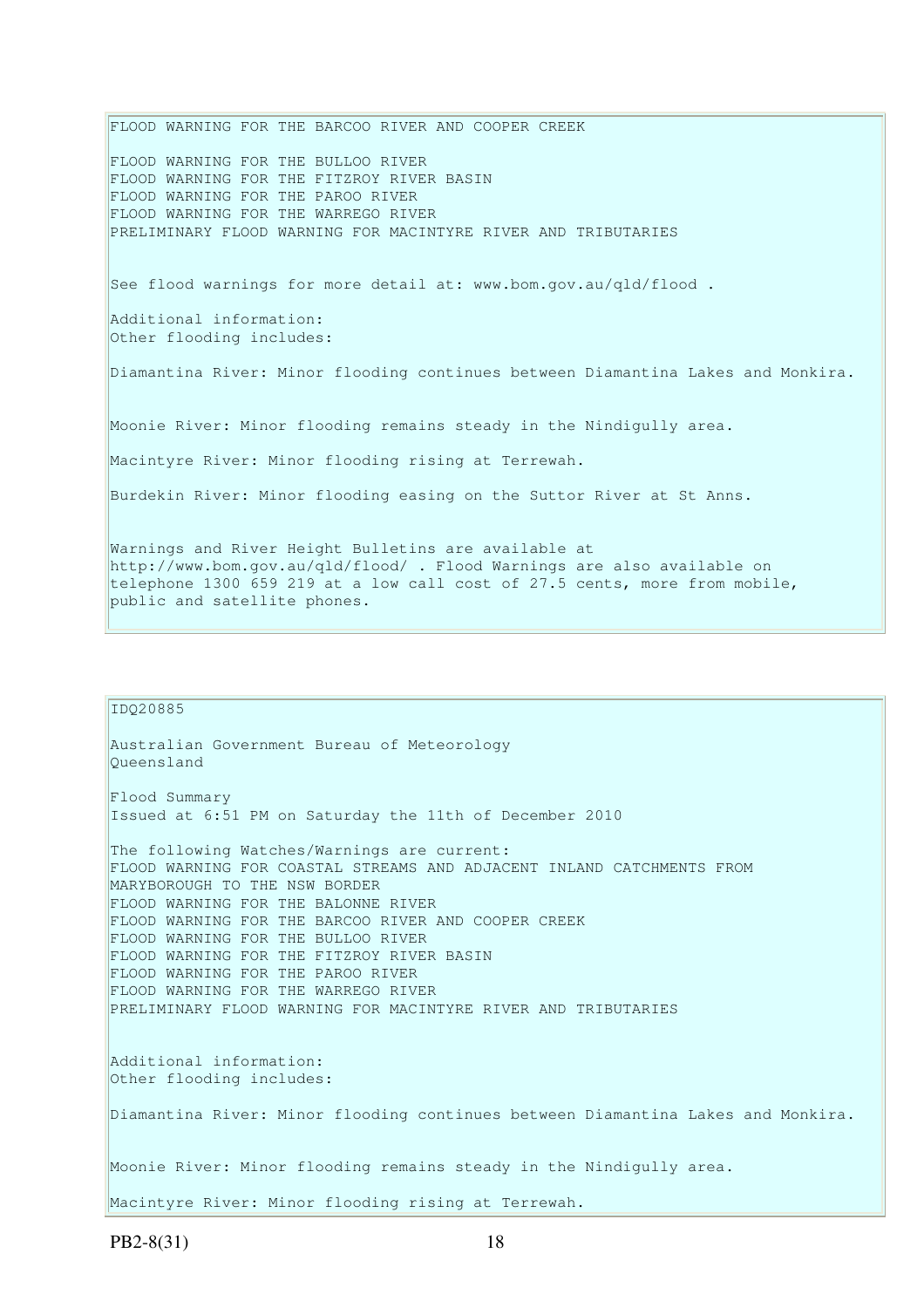Burdekin River: Minor flooding easing on the Suttor River at St Anns. Warnings and River Height Bulletins are available at http://www.bom.gov.au/qld/flood/ . Flood Warnings are also available on telephone 1300 659 219 at a low call cost of 27.5 cents, more from mobile, public and satellite phones.

IDQ20885

Australian Government Bureau of Meteorology Queensland Flood Summary Issued at 11:02 PM on Saturday the 11th of December 2010 The following Watches/Warnings are current: FLOOD WARNING FOR COASTAL STREAMS AND ADJACENT INLAND CATCHMENTS FROM MARYBOROUGH TO THE NSW BORDER FLOOD WARNING FOR THE BARCOO RIVER AND COOPER CREEK FLOOD WARNING FOR THE BULLOO RIVER FLOOD WARNING FOR THE CONDAMINE AND BALONNE RIVERS FLOOD WARNING FOR THE FITZROY RIVER BASIN FLOOD WARNING FOR THE PAROO RIVER FLOOD WARNING FOR THE WARREGO RIVER PRELIMINARY FLOOD WARNING FOR MACINTYRE RIVER AND TRIBUTARIES Additional information: Other flooding includes: Diamantina River: Minor flooding continues between Diamantina Lakes and Monkira. Moonie River: Minor flooding remains steady in the Nindigully area. Macintyre River: Minor flooding rising at Terrewah. Burdekin River: Minor flooding easing on the Suttor River at St Anns. Warnings and River Height Bulletins are available at http://www.bom.gov.au/qld/flood/ . Flood Warnings are also available on telephone 1300 659 219 at a low call cost of 27.5 cents, more from mobile, public and satellite phones.

# IDQ20885

Australian Government Bureau of Meteorology Queensland

Flood Summary Issued at 11:34 AM on Sunday the 12th of December 2010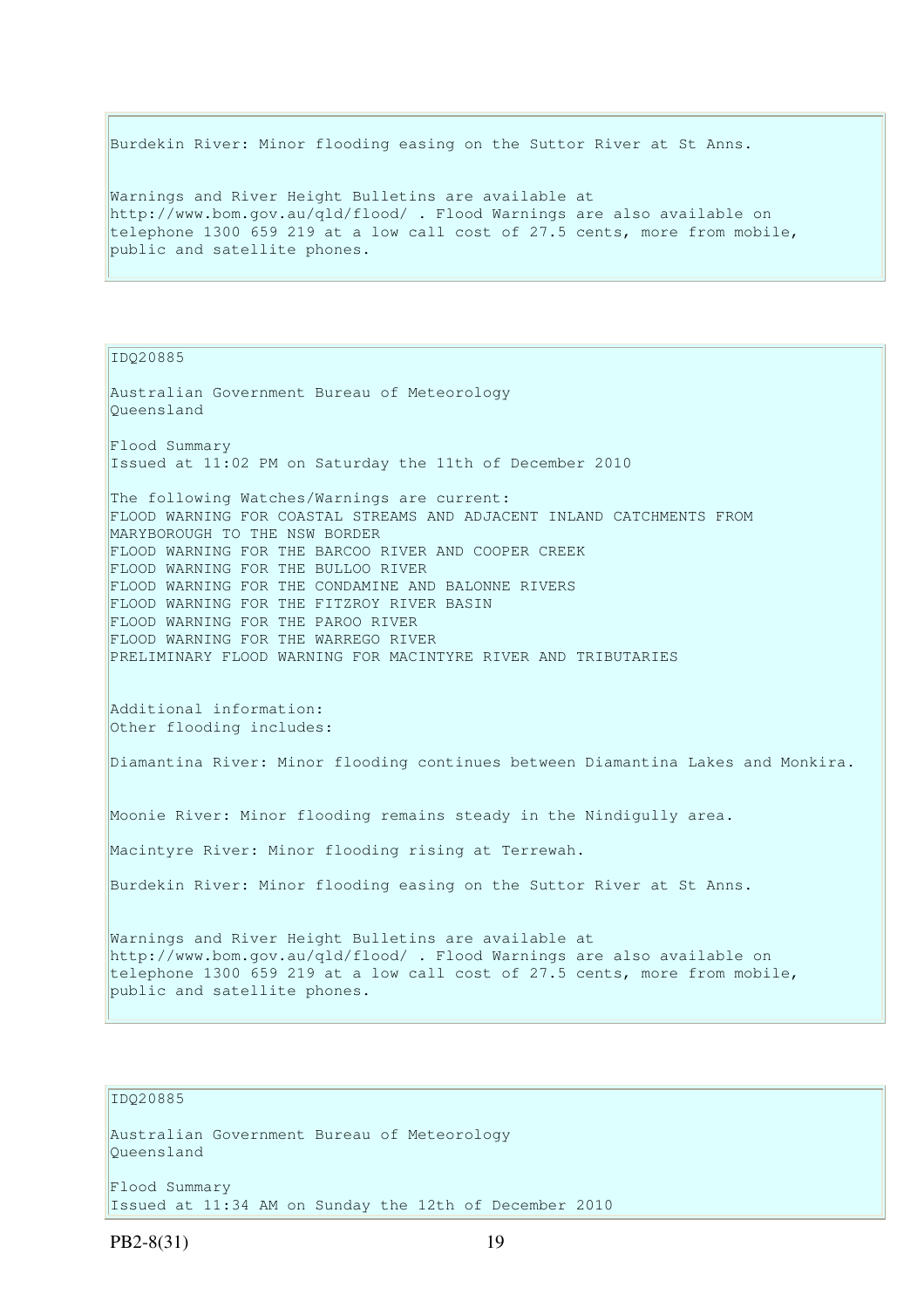The following Watches/Warnings are current: FLOOD WARNING FOR COASTAL STREAMS AND ADJACENT INLAND CATCHMENTS FROM MARYBOROUGH TO BRISBANE FLOOD WARNING FOR THE BARCOO RIVER AND COOPER CREEK FLOOD WARNING FOR THE BULLOO RIVER FLOOD WARNING FOR THE CONDAMINE AND BALONNE RIVERS FLOOD WARNING FOR THE FITZROY RIVER BASIN FLOOD WARNING FOR THE PAROO RIVER FLOOD WARNING FOR THE WARREGO RIVER FLOOD WARNING FOR WEIR RIVER Additional information: Other flooding includes: Diamantina River: Moderate flooding is occurring at Diamantina Lakes. Moonie River: Minor flooding is rising in the Southwood area. Macintyre River: Moderate flooding is occurring at Terrewah. Don River: Minor flooding is occurring at Reeves. Burnett River: Moderate flooding is rising on the Degilbo Creek at Coringa. Minor flooding is rising on the Boyne River at Derra. Warnings and River Height Bulletins are available at http://www.bom.gov.au/qld/flood/ . Flood Warnings are also available on

telephone 1300 659 219 at a low call cost of 27.5 cents, more from mobile, public and satellite phones.

IDQ20885

```
Australian Government Bureau of Meteorology 
Queensland 
Flood Summary 
Issued at 12:14 PM on Sunday the 12th of December 2010 
The following Watches/Warnings are current: 
FLOOD WARNING FOR COASTAL RIVERS AND STREAMS BETWEEN ROCKHAMPTON AND MARYBOROUGH 
FLOOD WARNING FOR COASTAL STREAMS AND ADJACENT INLAND CATCHMENTS FROM 
MARYBOROUGH TO BRISBANE 
FLOOD WARNING FOR THE BARCOO RIVER AND COOPER CREEK 
FLOOD WARNING FOR THE BULLOO RIVER 
FLOOD WARNING FOR THE CONDAMINE AND BALONNE RIVERS 
FLOOD WARNING FOR THE DON RIVER 
FLOOD WARNING FOR THE FITZROY RIVER BASIN 
FLOOD WARNING FOR THE PAROO RIVER 
FLOOD WARNING FOR THE WARREGO RIVER 
FLOOD WARNING FOR WEIR RIVER 
for more information on flood warnings see: www.bom.gov.au/qld/flood
```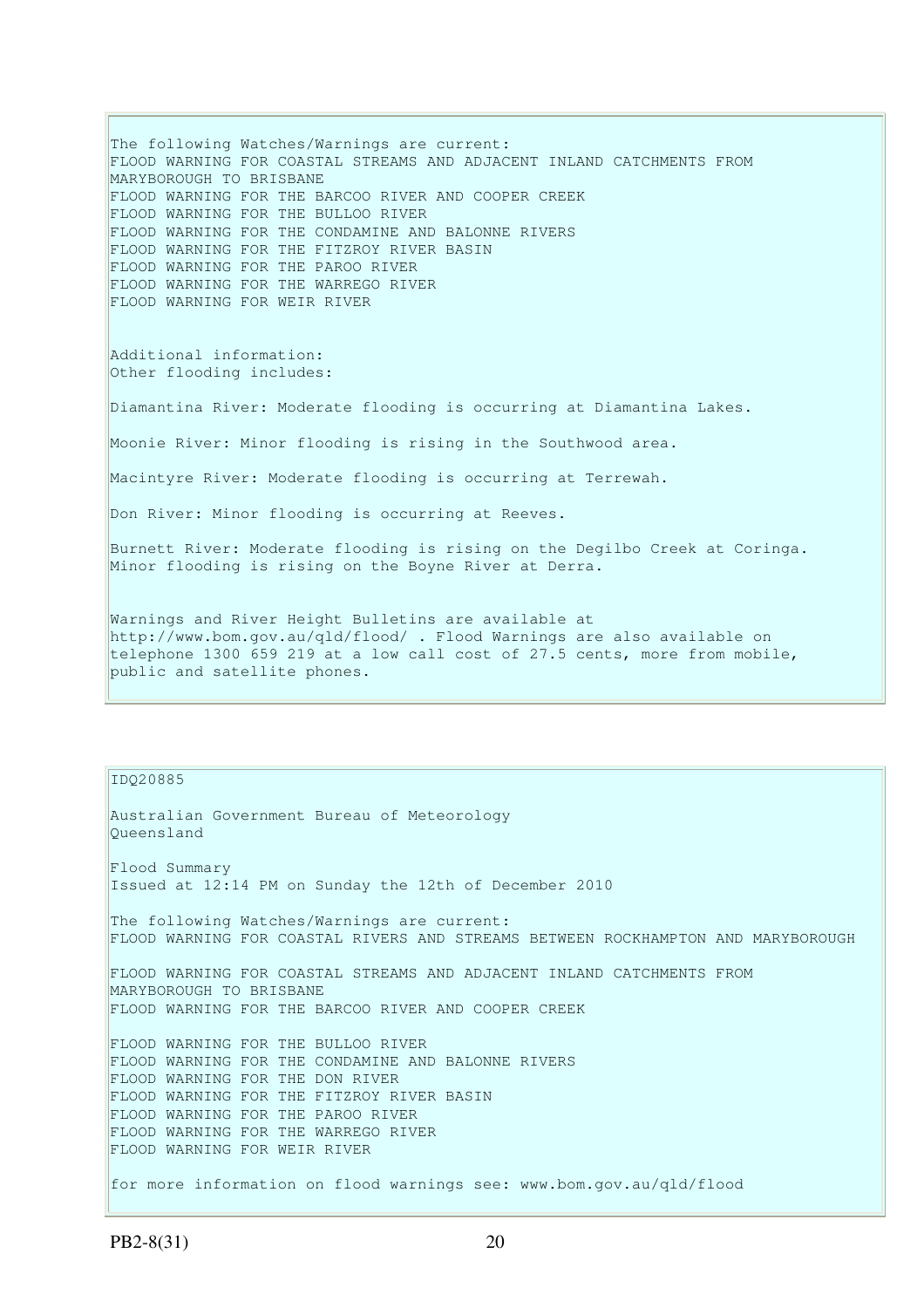Additional information: Other flooding includes:

Diamantina River: Moderate flooding is occurring at Diamantina Lakes.

Moonie River: Minor flooding is rising in the Southwood area.

Macintyre River: Moderate flooding is occurring at Terrewah.

Burnett River: Moderate flooding is rising on the Degilbo Creek at Coringa. Minor flooding is rising on the Boyne River at Derra.

Warnings and River Height Bulletins are available at http://www.bom.gov.au/qld/flood/ . Flood Warnings are also available on telephone 1300 659 219 at a low call cost of 27.5 cents, more from mobile, public and satellite phones.

IDQ20885 Australian Government Bureau of Meteorology Queensland Flood Summary Issued at 1:31 PM on Sunday the 12th of December 2010 The following Watches/Warnings are current: FLOOD WARNING FOR COASTAL RIVERS AND STREAMS BETWEEN ROCKHAMPTON AND MARYBOROUGH FLOOD WARNING FOR COASTAL STREAMS AND ADJACENT INLAND CATCHMENTS FROM MARYBOROUGH TO BRISBANE FLOOD WARNING FOR THE BARCOO RIVER AND COOPER CREEK FLOOD WARNING FOR THE BULLOO RIVER FLOOD WARNING FOR THE CHERWELL AND BURRUM RIVERS FLOOD WARNING FOR THE CONDAMINE AND BALONNE RIVERS FLOOD WARNING FOR THE DON RIVER FLOOD WARNING FOR THE FITZROY RIVER BASIN FLOOD WARNING FOR THE PAROO RIVER FLOOD WARNING FOR THE WARREGO RIVER FLOOD WARNING FOR WEIR RIVER for more information on flood warnings see: www.bom.gov.au/qld/flood Additional information: Other flooding includes: Diamantina River: Moderate flooding is occurring at Diamantina Lakes. Moonie River: Minor flooding is rising in the Southwood area. Macintyre River: Moderate flooding is occurring at Terrewah. Burnett River: Moderate flooding is rising on the Degilbo Creek at Coringa. Minor flooding is rising on the Boyne River at Derra. Warnings and River Height Bulletins are available at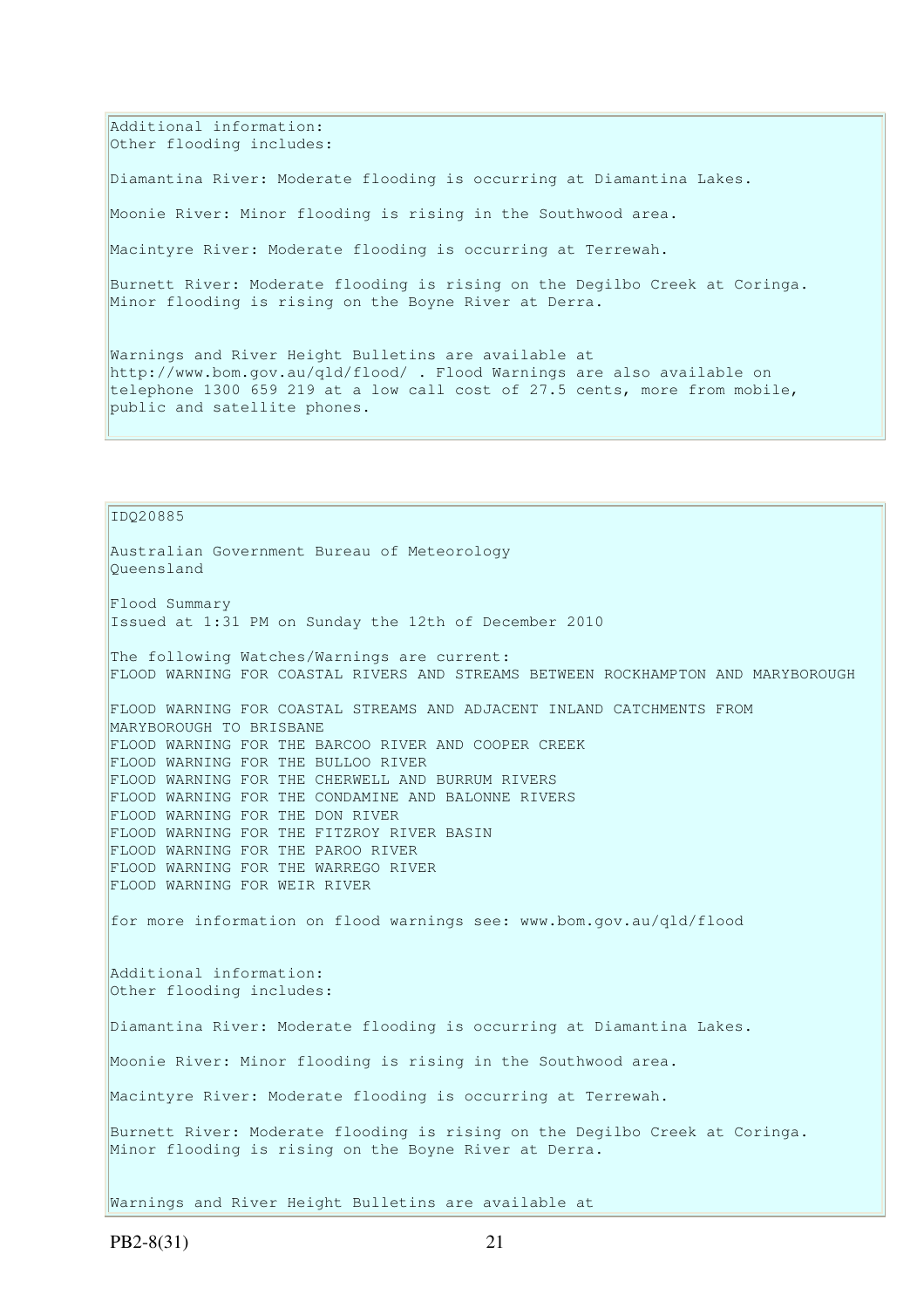http://www.bom.gov.au/qld/flood/ . Flood Warnings are also available on telephone 1300 659 219 at a low call cost of 27.5 cents, more from mobile, public and satellite phones.

IDQ20885 Australian Government Bureau of Meteorology Queensland Flood Summary Issued at 1:50 PM on Sunday the 12th of December 2010 The following Watches/Warnings are current: FLOOD WARNING FOR COASTAL RIVERS AND STREAMS BETWEEN ROCKHAMPTON AND MARYBOROUGH FLOOD WARNING FOR COASTAL STREAMS AND ADJACENT INLAND CATCHMENTS FROM MARYBOROUGH TO BRISBANE FLOOD WARNING FOR THE BARCOO RIVER AND COOPER CREEK FLOOD WARNING FOR THE BULLOO RIVER FLOOD WARNING FOR THE CHERWELL AND BURRUM RIVERS FLOOD WARNING FOR THE CONDAMINE AND BALONNE RIVERS FLOOD WARNING FOR THE DON RIVER FLOOD WARNING FOR THE FITZROY RIVER BASIN FLOOD WARNING FOR THE MARY RIVER FLOOD WARNING FOR THE PAROO RIVER FLOOD WARNING FOR THE WARREGO RIVER FLOOD WARNING FOR WEIR RIVER for more information on flood warnings see: www.bom.gov.au/qld/flood Additional information: Other flooding includes: Diamantina River: Moderate flooding is occurring at Diamantina Lakes. Moonie River: Minor flooding is rising in the Southwood area. Macintyre River: Moderate flooding is occurring at Terrewah. Burnett River: Moderate flooding is rising on the Degilbo Creek at Coringa. Minor flooding is rising on the Boyne River at Derra. Warnings and River Height Bulletins are available at http://www.bom.gov.au/qld/flood/ . Flood Warnings are also available on telephone 1300 659 219 at a low call cost of 27.5 cents, more from mobile, public and satellite phones.

# IDQ20885

```
Australian Government Bureau of Meteorology 
Queensland
```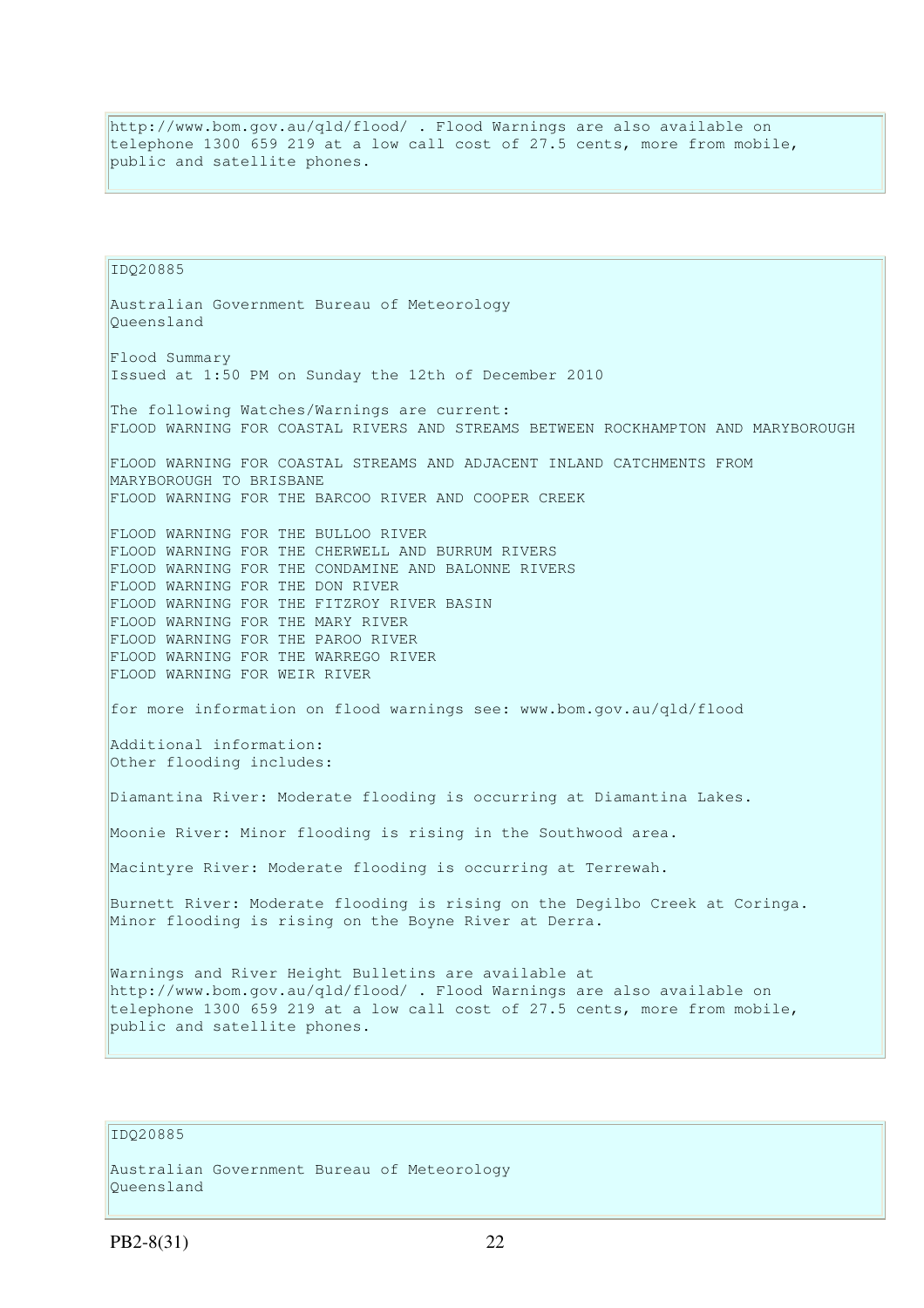Flood Summary Issued at 3:17 PM on Sunday the 12th of December 2010 The following Watches/Warnings are current: FLOOD WARNING FOR COASTAL RIVERS AND STREAMS BETWEEN ROCKHAMPTON AND MARYBOROUGH FLOOD WARNING FOR COASTAL STREAMS AND ADJACENT INLAND CATCHMENTS FROM MARYBOROUGH TO BRISBANE FLOOD WARNING FOR THE BARCOO RIVER AND COOPER CREEK FLOOD WARNING FOR THE BULLOO RIVER FLOOD WARNING FOR THE CHERWELL AND BURRUM RIVERS FLOOD WARNING FOR THE CONDAMINE AND BALONNE RIVERS FLOOD WARNING FOR THE DON RIVER FLOOD WARNING FOR THE FITZROY RIVER BASIN FLOOD WARNING FOR THE KOLAN RIVER FLOOD WARNING FOR THE MARY RIVER FLOOD WARNING FOR THE PAROO RIVER FLOOD WARNING FOR THE WARREGO RIVER FLOOD WARNING FOR WEIR RIVER Additional information: Other flooding includes: Diamantina River: Moderate flooding is occurring at Diamantina Lakes. Moonie River: Minor flooding is rising in the Southwood area. Macintyre River: Moderate flooding is occurring at Terrewah. Burnett River: Major flooding is rising on the Degilbo Creek at Coringa. Minor flooding is rising on the Boyne River at Derra. Warnings and River Height Bulletins are available at http://www.bom.gov.au/qld/flood/ . Flood Warnings are also available on telephone 1300 659 219 at a low call cost of 27.5 cents, more from mobile, public and satellite phones.

IDQ20885 Australian Government Bureau of Meteorology Queensland Flood Summary Issued at 5:43 PM on Sunday the 12th of December 2010 The following Watches/Warnings are current: FLOOD WARNING FOR BOYNE, BARAMBAH AND LOWER BURNETT CATCHMENTS FLOOD WARNING FOR COASTAL RIVERS AND STREAMS BETWEEN ROCKHAMPTON AND MARYBOROUGH FLOOD WARNING FOR COASTAL STREAMS AND ADJACENT INLAND CATCHMENTS FROM MARYBOROUGH TO BRISBANE FLOOD WARNING FOR THE BARCOO RIVER AND COOPER CREEK FLOOD WARNING FOR THE BULLOO RIVER FLOOD WARNING FOR THE CHERWELL AND BURRUM RIVERS FLOOD WARNING FOR THE CONDAMINE AND BALONNE RIVERS FLOOD WARNING FOR THE DON RIVER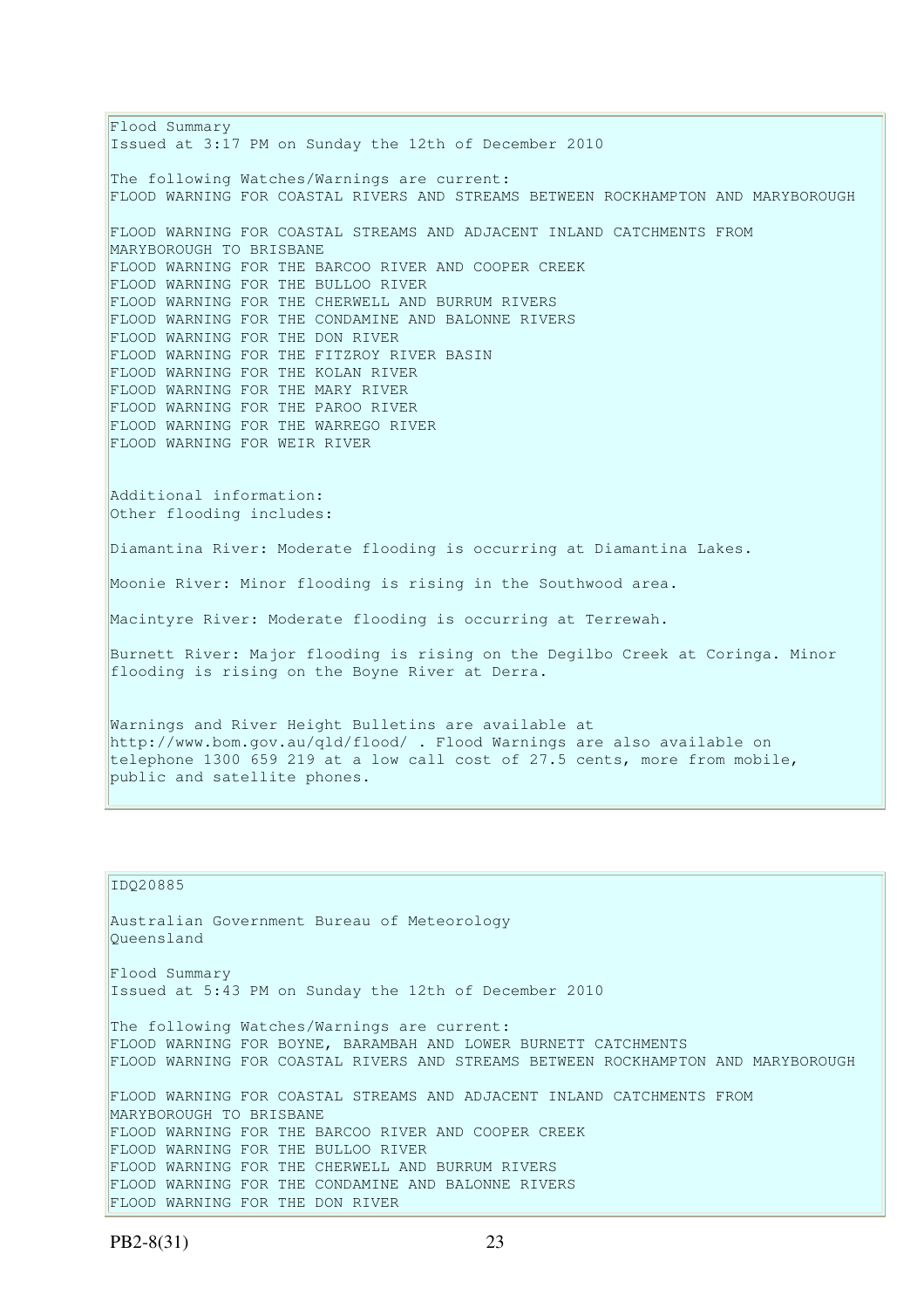FLOOD WARNING FOR THE FITZROY RIVER BASIN FLOOD WARNING FOR THE KOLAN RIVER FLOOD WARNING FOR THE MARY RIVER FLOOD WARNING FOR THE PAROO RIVER FLOOD WARNING FOR THE WARREGO RIVER FLOOD WARNING FOR WEIR RIVER Additional information: Other flooding includes: Diamantina River: Moderate flooding is occurring at Diamantina Lakes. Moonie River: Minor flooding is rising in the Southwood area. Macintyre River: Moderate flooding is occurring at Terrewah. Warnings and River Height Bulletins are available at http://www.bom.gov.au/qld/flood/ . Flood Warnings are also available on telephone 1300 659 219 at a low call cost of 27.5 cents, more from mobile, public and satellite phones.

IDQ20885

```
Australian Government Bureau of Meteorology 
Queensland 
Flood Summary 
Issued at 5:41 AM on Monday the 13th of December 2010 
The following Watches/Warnings are current:
FLOOD WARNING FOR BOYNE, BARAMBAH AND LOWER BURNETT CATCHMENTS 
FLOOD WARNING FOR THE BARCOO RIVER AND COOPER CREEK 
FLOOD WARNING FOR THE BULLOO RIVER 
FLOOD WARNING FOR THE CHERWELL AND BURRUM RIVERS 
FLOOD WARNING FOR THE CONDAMINE AND BALONNE RIVERS 
FLOOD WARNING FOR THE FITZROY RIVER BASIN 
FLOOD WARNING FOR THE KOLAN RIVER 
FLOOD WARNING FOR THE MARY RIVER 
FLOOD WARNING FOR THE PAROO RIVER 
FLOOD WARNING FOR THE WARREGO RIVER 
FLOOD WARNING FOR WEIR RIVER 
See flood warnings for more detail at: www.bom.gov.au/qld/flood.
Additional information: 
Other flooding includes: 
Gulf Rivers: Minor flooding rising at Richmond. 
Diamantina River: is occurring at Diamantina Lakes. 
Moonie River: Moderate flooding nearing a peak at Southwood. Minor flooding 
continues downstream in the Nindigully area.
```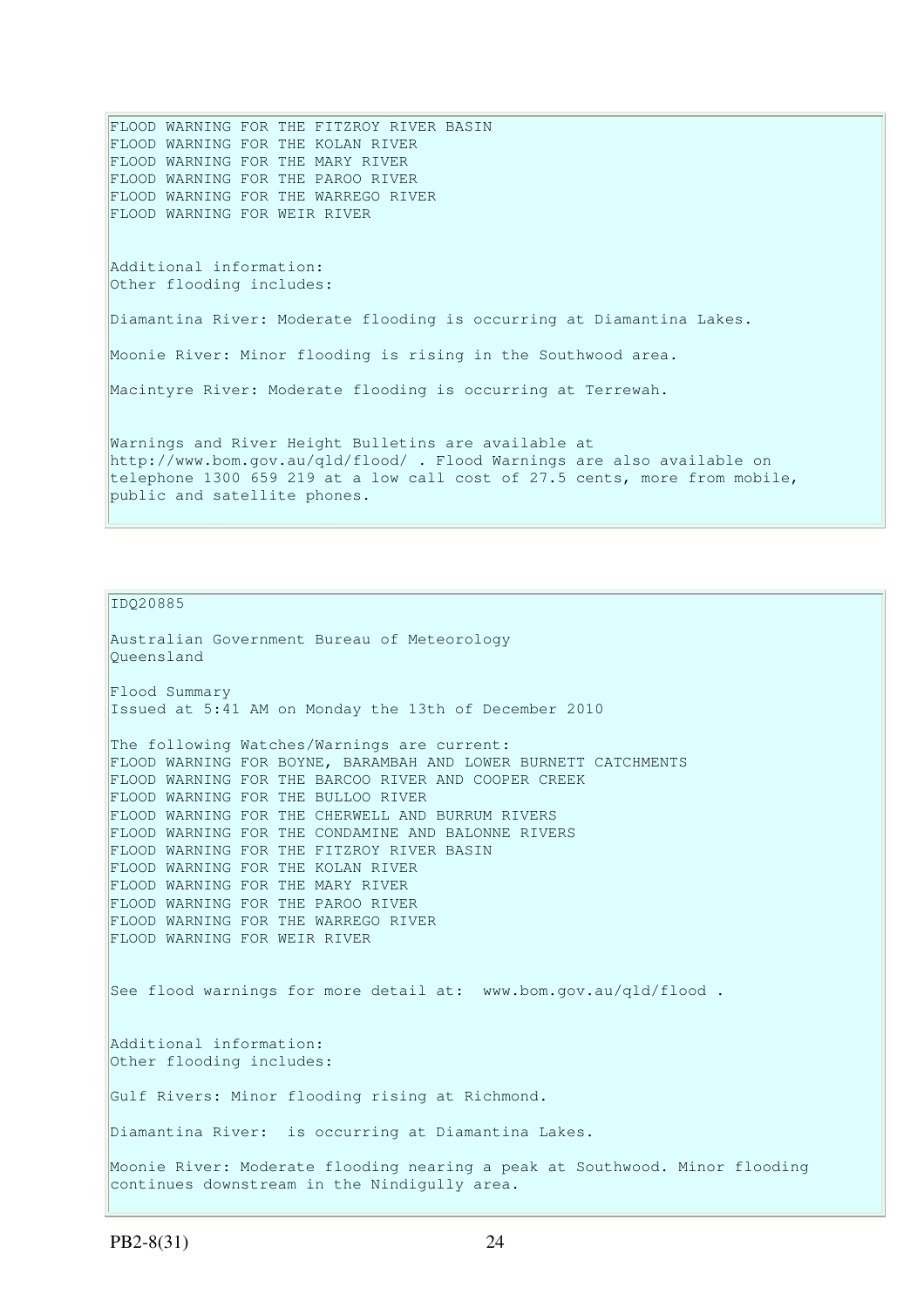Macintyre River: Minor flooding easing at Terrewah. Sunshine Coast: Isolated moderate flooding continues on Paynter Creek at Diddillibah and on the Mooloolah River at Jordan Street. Baffle Creek: Minor flooding rising at Mimdale. Warnings and River Height Bulletins are available at

http://www.bom.gov.au/qld/flood/ . Flood Warnings are also available on telephone 1300 659 219 at a low call cost of 27.5 cents, more from mobile, public and satellite phones.

#### IDQ20885

Australian Government Bureau of Meteorology Queensland Flood Summary Issued at 7:31 AM on Monday the 13th of December 2010 The following Watches/Warnings are current: FLOOD WARNING FOR THE BARCOO RIVER AND COOPER CREEK FLOOD WARNING FOR THE BULLOO RIVER FLOOD WARNING FOR THE CHERWELL AND BURRUM RIVERS FLOOD WARNING FOR THE CONDAMINE AND BALONNE RIVERS FLOOD WARNING FOR THE FITZROY RIVER BASIN FLOOD WARNING FOR THE MARY RIVER FLOOD WARNING FOR THE PAROO RIVER FLOOD WARNING FOR THE WARREGO RIVER FLOOD WARNING FOR WEIR RIVER See flood warnings for more detail at: www.bom.gov.au/qld/flood . Additional information: Other flooding includes: Gulf Rivers: Minor flooding rising at Richmond. Diamantina River: Moderate flooding is occurring at Diamantina Lakes. Moonie River: Moderate flooding nearing a peak at Southwood. Minor flooding continues downstream in the Nindigully area. Macintyre River: Minor flooding easing at Terrewah. Sunshine Coast: Isolated moderate flooding continues on Paynter Creek at Diddillibah and on the Mooloolah River at Jordan Street. Burnett River: Minor flooding easing on the Boyne River between Cooranga and Derra. Minor flooding easing on Degilbo Creek at Coringa. Kolan River: Minor flooding easing between Bucca Weir and Gooburrum. Baffle Creek: Minor flooding rising at Mimdale.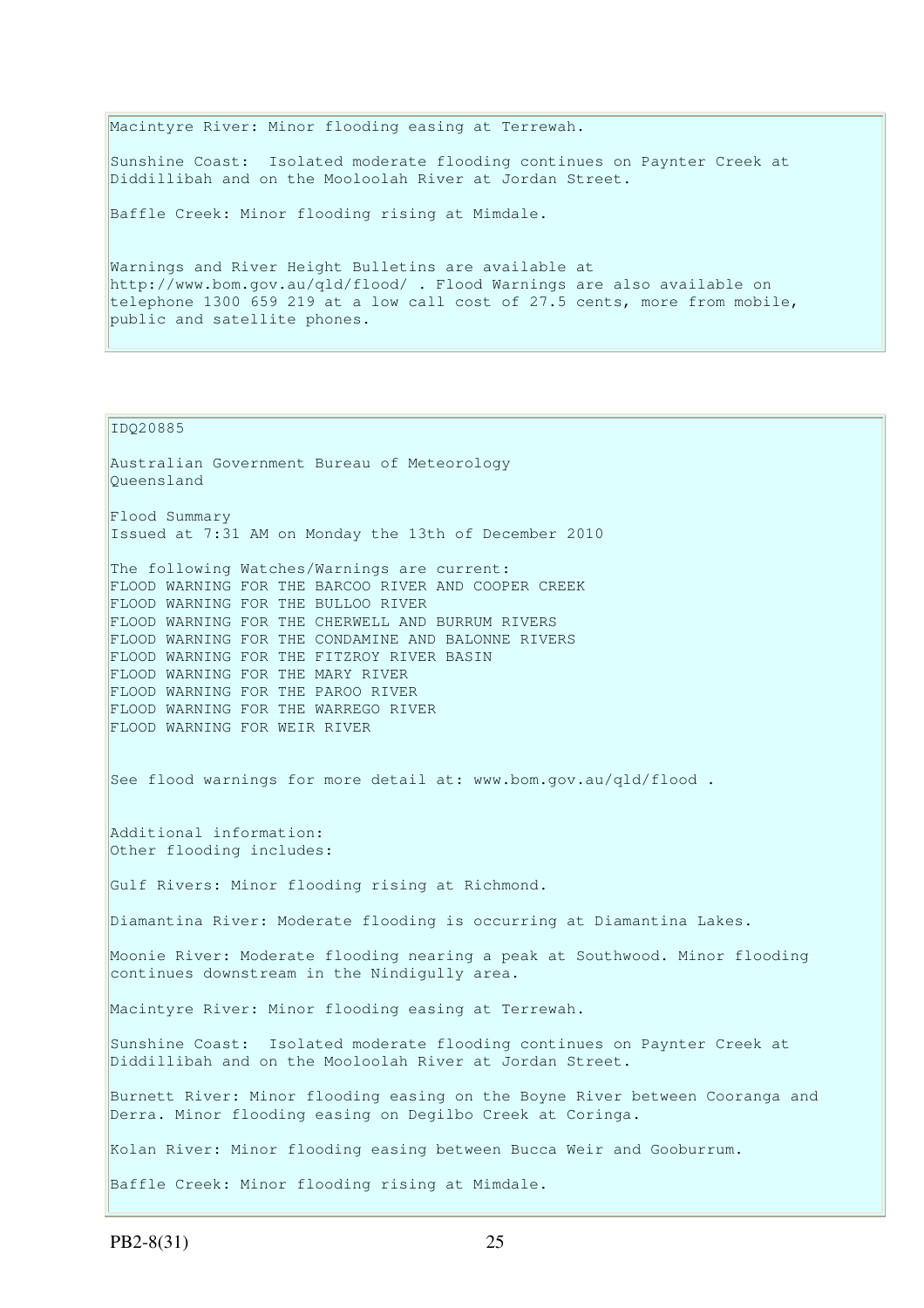Warnings and River Height Bulletins are available at http://www.bom.gov.au/qld/flood/ . Flood Warnings are also available on telephone 1300 659 219 at a low call cost of 27.5 cents, more from mobile, public and satellite phones.

IDQ20885 Australian Government Bureau of Meteorology Queensland Flood Summary Issued at 10:14 AM on Monday the 13th of December 2010 The following Watches/Warnings are current: FLOOD WARNING FOR BAFFLE CREEK FLOOD WARNING FOR THE BARCOO RIVER AND COOPER CREEK FLOOD WARNING FOR THE BULLOO RIVER FLOOD WARNING FOR THE CHERWELL AND BURRUM RIVERS FLOOD WARNING FOR THE CONDAMINE AND BALONNE RIVERS FLOOD WARNING FOR THE FITZROY RIVER BASIN FLOOD WARNING FOR THE MARY RIVER FLOOD WARNING FOR THE PAROO RIVER FLOOD WARNING FOR THE WARREGO RIVER FLOOD WARNING FOR THE WEIR RIVER See flood warnings for more detail at: www.bom.gov.au/qld/flood. Additional information: Other flooding includes: Gulf Rivers: Moderate flooding rising at Richmond. Diamantina River: Moderate flooding is occurring at Diamantina Lakes. Moonie River: Moderate flooding nearing a peak at Southwood. Minor flooding continues downstream in the Nindigully area. Macintyre River: Minor flooding easing at Terrewah. Sunshine Coast: Isolated moderate flooding continues on Paynter Creek at Diddillibah and on the Mooloolah River at Jordan Street. Burnett River: Minor flooding easing on the Boyne River between Cooranga and Derra. Minor flooding occurring at Walla. Kolan River: Minor flooding easing at Gooburrum. Burdekin River: Minor flooding rising slowly on the Suttor River at St Anns. Minor flooding rising on the the Bowen River at Myuna. Warnings and River Height Bulletins are available at http://www.bom.gov.au/qld/flood/ . Flood Warnings are also available on telephone 1300 659 219 at a low call cost of 27.5 cents, more from mobile,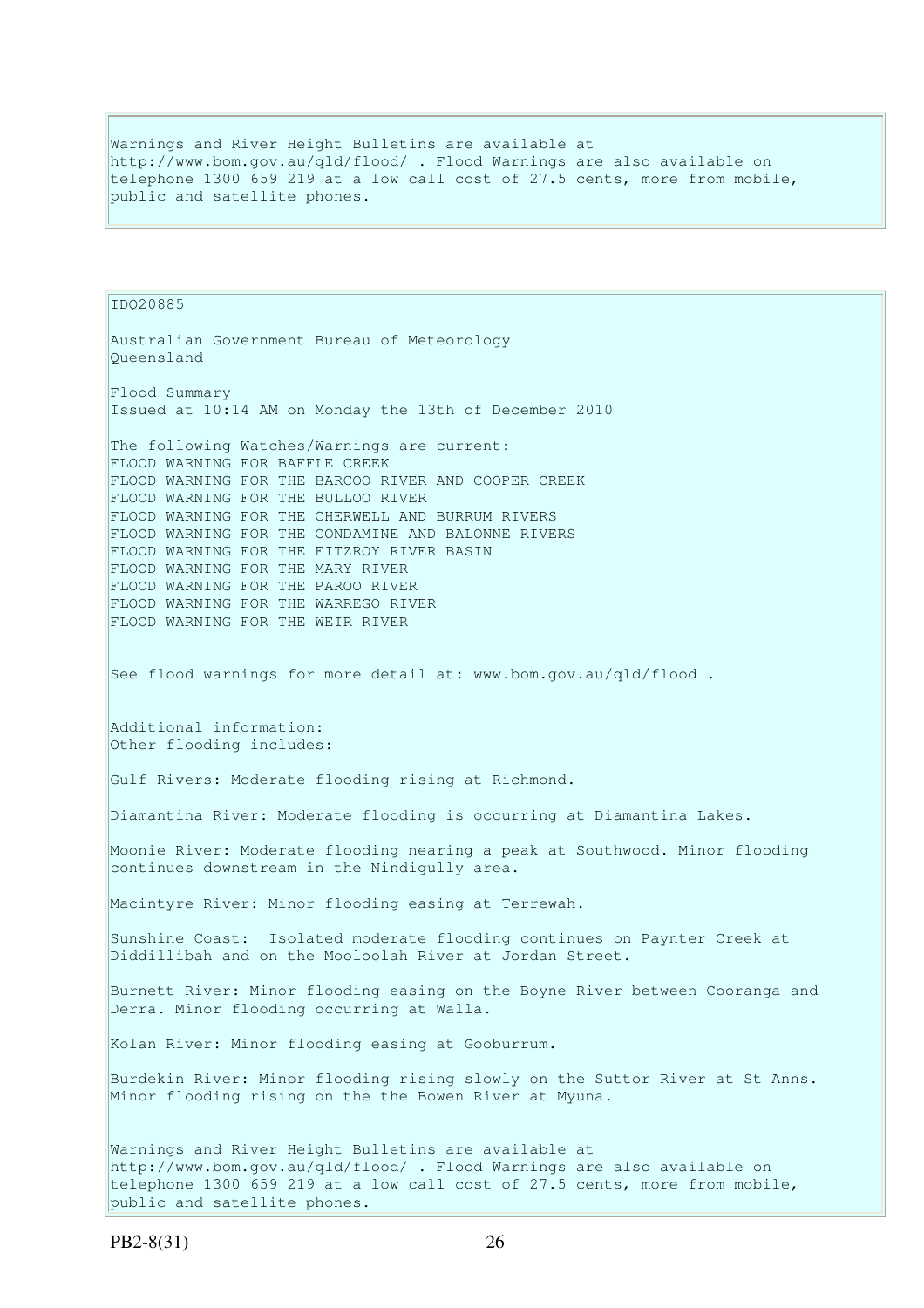#### IDQ20885

Australian Government Bureau of Meteorology Queensland Flood Summary Issued at 12:48 PM on Monday the 13th of December 2010 The following Watches/Warnings are current: FLOOD WARNING FOR BAFFLE CREEK FLOOD WARNING FOR FLINDERS RIVER FLOOD WARNING FOR THE BARCOO RIVER AND COOPER CREEK FLOOD WARNING FOR THE BULLOO RIVER FLOOD WARNING FOR THE CHERWELL AND BURRUM RIVERS FLOOD WARNING FOR THE CONDAMINE AND BALONNE RIVERS FLOOD WARNING FOR THE FITZROY RIVER BASIN FLOOD WARNING FOR THE MARY RIVER FLOOD WARNING FOR THE PAROO RIVER FLOOD WARNING FOR THE WARREGO RIVER FLOOD WARNING FOR WEIR RIVER Additional information: Other flooding includes: Diamantina River: Moderate flooding is occurring at Diamantina Lakes. Moonie River: Moderate flooding nearing a peak at Southwood. Minor flooding continues downstream in the Nindigully area. Macintyre River: Minor flooding easing at Terrewah. Sunshine Coast: Isolated moderate flooding continues on Paynter Creek at Diddillibah and on the Mooloolah River at Jordan Street. Burnett River: Minor flooding easing on the Boyne River between Cooranga and Derra. Minor flooding occurring at Walla. Kolan River: Minor flooding easing at Gooburrum. Burdekin River: Minor flooding rising slowly on the Suttor River at St Anns. Minor flooding rising on the the Bowen River at Myuna. Warnings and River Height Bulletins are available at http://www.bom.gov.au/qld/flood/ . Flood Warnings are also available on telephone 1300 659 219 at a low call cost of 27.5 cents, more from mobile, public and satellite phones.

# IDQ20885

```
Australian Government Bureau of Meteorology 
Queensland
```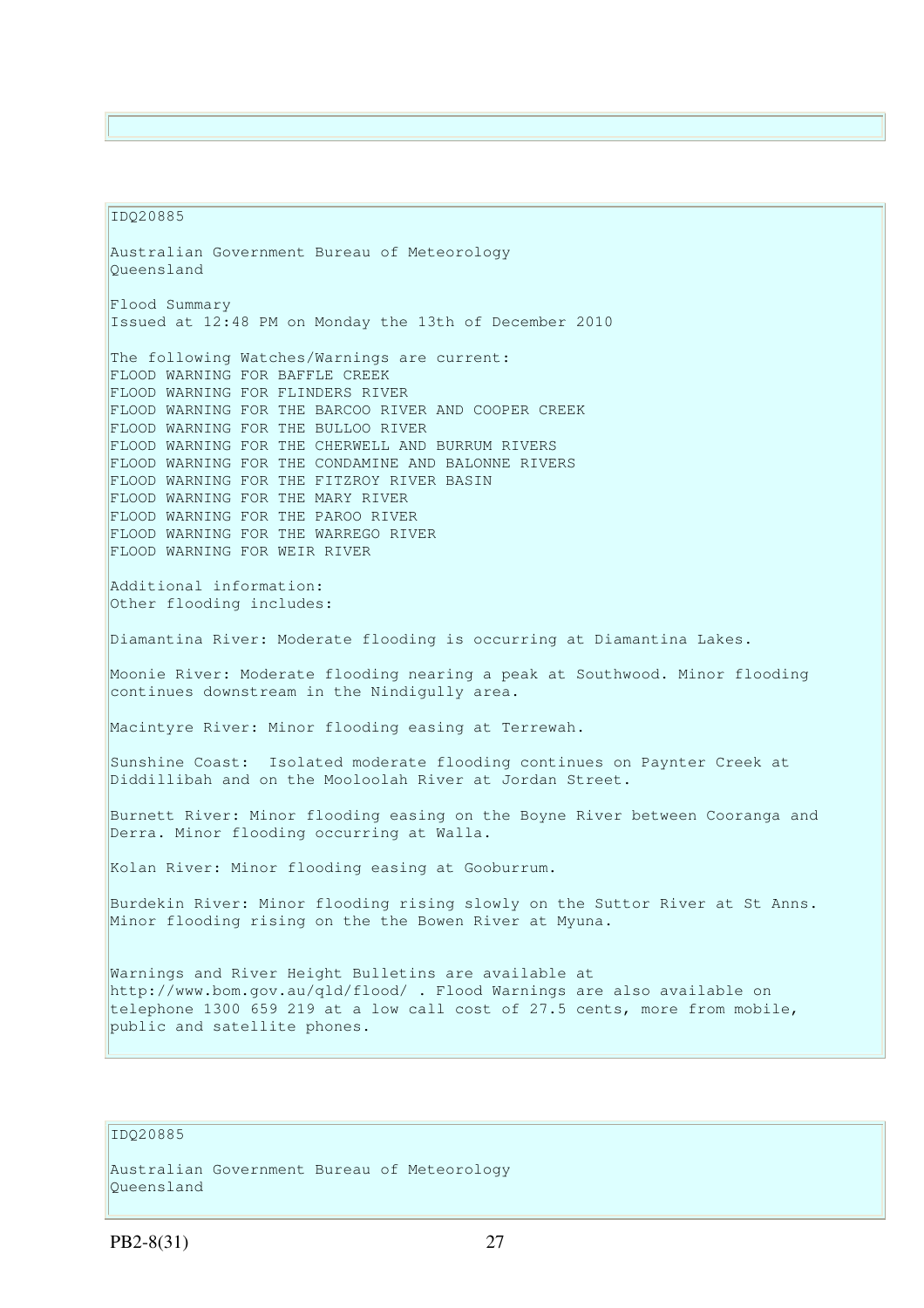Flood Summary Issued at 11:33 PM on Monday the 13th of December 2010 The following Watches/Warnings are current: FLOOD WARNING FOR BAFFLE CREEK FLOOD WARNING FOR FLINDERS RIVER FLOOD WARNING FOR THE BARCOO RIVER AND COOPER CREEK FLOOD WARNING FOR THE BULLOO RIVER FLOOD WARNING FOR THE CONDAMINE AND BALONNE RIVERS FLOOD WARNING FOR THE FITZROY RIVER BASIN FLOOD WARNING FOR THE MARY RIVER FLOOD WARNING FOR THE PAROO RIVER FLOOD WARNING FOR THE WARREGO RIVER FLOOD WARNING FOR WEIR RIVER FLOOD WARNING FOR THE BURNETT CATCHMENT Additional information: Other flooding includes: Diamantina River: Moderate flooding is occurring at Diamantina Lakes. Moonie River: Moderate flooding nearing a peak at Southwood. Minor flooding continues downstream in the Nindigully area. Macintyre River: Minor flooding easing at Terrewah. Sunshine Coast: Isolated moderate flooding continues on Paynter Creek at Diddillibah and on the Mooloolah River at Jordan Street. Burdekin River: Minor flooding rising slowly on the Suttor River at St Anns. Minor flooding rising on the the Bowen River at Myuna. Gregory River: Minor flooding at Burrum Highway. Warnings and River Height Bulletins are available at http://www.bom.gov.au/qld/flood/ . Flood Warnings are also available on telephone 1300 659 219 at a low call cost of 27.5 cents, more from mobile, public and satellite phones. IDQ20885 Australian Government Bureau of Meteorology Queensland

Flood Summary Issued at 10:41 AM on Tuesday the 14th of December 2010 The following Watches/Warnings are current: FLOOD WARNING FOR BAFFLE CREEK FLOOD WARNING FOR THE BURNETT CATCHMENT FLOOD WARNING FOR THE BARCOO RIVER AND COOPER CREEK FLOOD WARNING FOR THE BULLOO RIVER FLOOD WARNING FOR THE CONDAMINE AND BALONNE RIVERS FLOOD WARNING FOR THE FITZROY RIVER BASIN FLOOD WARNING FOR THE MARY RIVER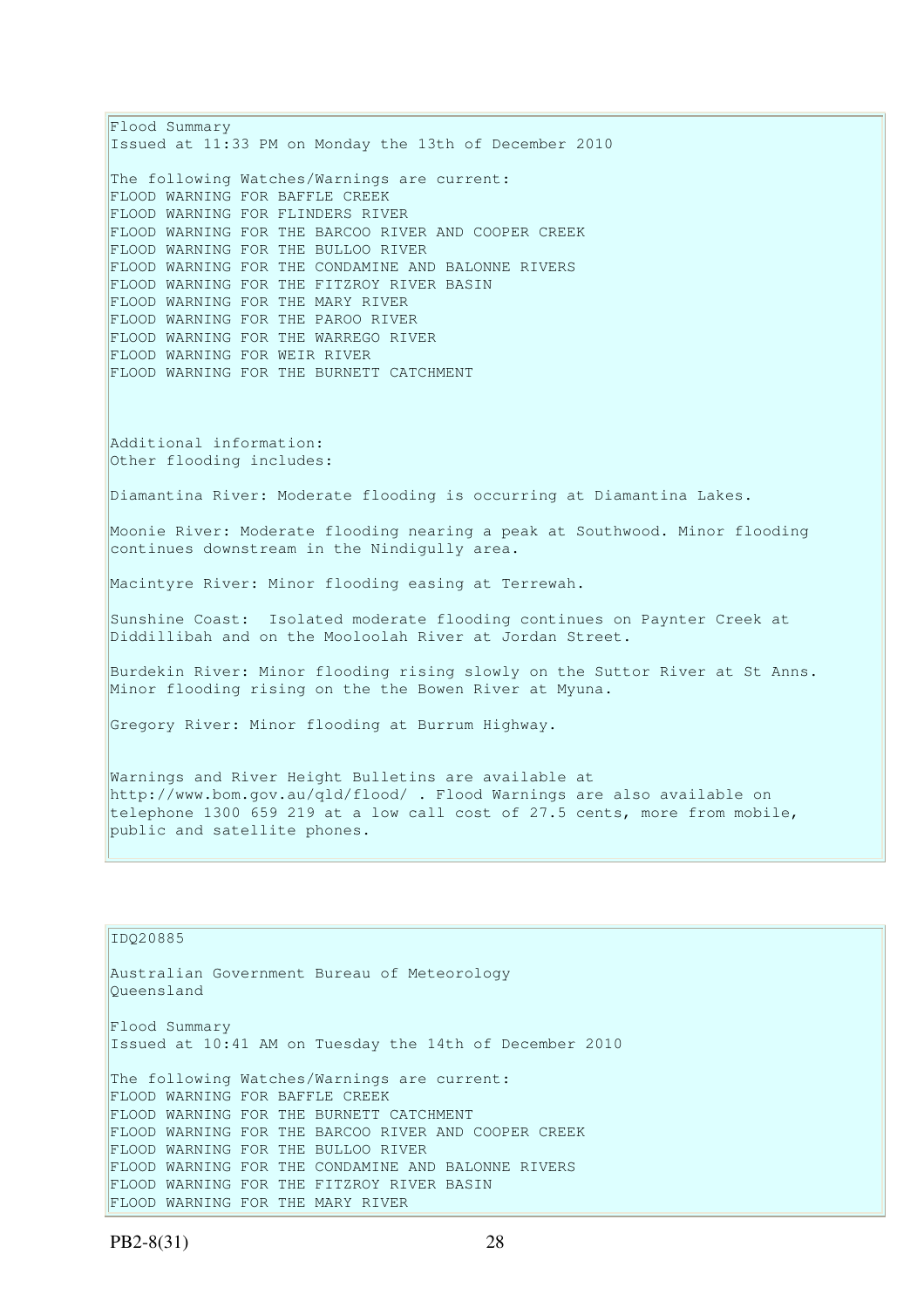FLOOD WARNING FOR THE PAROO RIVER FLOOD WARNING FOR THE WARREGO RIVER FLOOD WARNING FOR THE WEIR RIVER Additional information: Other flooding includes: Diamantina River: Moderate flooding is occurring at Diamantina Lakes. Moonie River: Moderate flooding nearing a peak at Southwood. Minor flooding continues downstream in the Nindigully area. Macintyre River: Minor flooding at Bengalla, Kildonan and Goondiwindi. Burdekin River: Minor flooding rising slowly on the Suttor River at St Anns. Warrill Creek: Moderate flooding at Harrisville. Flinders River: Minor flood levels falling at Richmond. Warnings and River Height Bulletins are available at http://www.bom.gov.au/qld/flood/ . Flood Warnings are also available on telephone 1300 659 219 at a low call cost of 27.5 cents, more from mobile,

```
public and satellite phones.
```

```
IDQ20885 
Australian Government Bureau of Meteorology 
Queensland 
Flood Summary 
Issued at 12:47 PM on Tuesday the 14th of December 2010 
The following Watches/Warnings are current: 
FLOOD WARNING FOR BAFFLE CREEK 
FLOOD WARNING FOR BURNETT CATCHMENT 
FLOOD WARNING FOR THE BARCOO RIVER AND COOPER CREEK 
FLOOD WARNING FOR THE BULLOO RIVER 
FLOOD WARNING FOR THE CONDAMINE AND BALONNE RIVERS 
FLOOD WARNING FOR THE FITZROY RIVER BASIN 
FLOOD WARNING FOR THE MARY RIVER 
FLOOD WARNING FOR THE MOONIE RIVER 
FLOOD WARNING FOR THE PAROO RIVER 
FLOOD WARNING FOR THE WARREGO RIVER 
FLOOD WARNING FOR THE WEIR RIVER 
Additional information: 
Other flooding includes: 
Diamantina River: Moderate flooding is occurring at Diamantina Lakes. 
Macintyre River: Minor flooding at Bengalla, Kildonan and Goondiwindi. 
Burdekin River: Minor flooding rising slowly on the Suttor River at St Anns.
```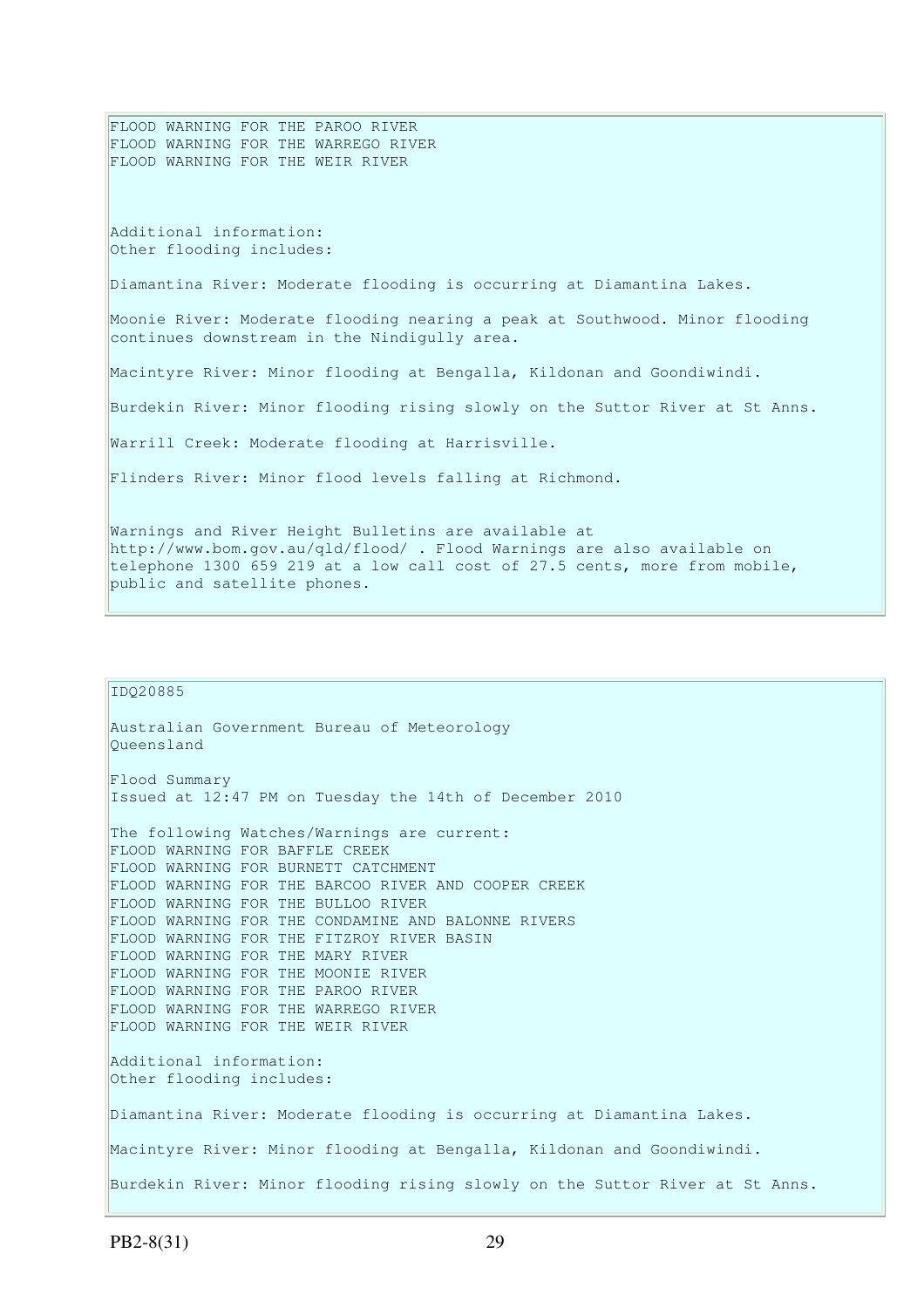Warrill Creek: Moderate flooding at Harrisville. Flinders River: Minor flood levels falling at Richmond. Warnings and River Height Bulletins are available at http://www.bom.gov.au/qld/flood/ . Flood Warnings are also available on telephone 1300 659 219 at a low call cost of 27.5 cents, more from mobile, public and satellite phones.

IDQ20885

Australian Government Bureau of Meteorology Queensland Flood Summary Issued at 3:52 PM on Tuesday the 14th of December 2010 The following Watches/Warnings are current: FLOOD WARNING FOR BAFFLE CREEK FLOOD WARNING FOR THE BURNETT CATCHMENT FLOOD WARNING FOR THE BARCOO RIVER AND COOPER CREEK FLOOD WARNING FOR THE BULLOO RIVER FLOOD WARNING FOR THE CONDAMINE AND BALONNE RIVERS FLOOD WARNING FOR THE FITZROY RIVER BASIN FLOOD WARNING FOR THE MOONIE RIVER FLOOD WARNING FOR THE PAROO RIVER FLOOD WARNING FOR THE WARREGO RIVER FLOOD WARNING FOR THE WEIR RIVER Additional information: Other flooding includes: Diamantina River: Moderate flooding is occurring at Diamantina Lakes. Macintyre River: Minor flooding at Bengalla, Kildonan and Goondiwindi. Burdekin River: Minor flooding rising slowly on the Suttor River at St Anns. Warrill Creek: Minor flooding at Harrisville and Churchbank Weir. Flinders River: Minor flood levels falling at Richmond. Mary River: Minor flooding between Gympie and Home Park. Warnings and River Height Bulletins are available at http://www.bom.gov.au/qld/flood/ . Flood Warnings are also available on telephone 1300 659 219 at a low call cost of 27.5 cents, more from mobile, public and satellite phones.

IDQ20885

PB2-8(31) 30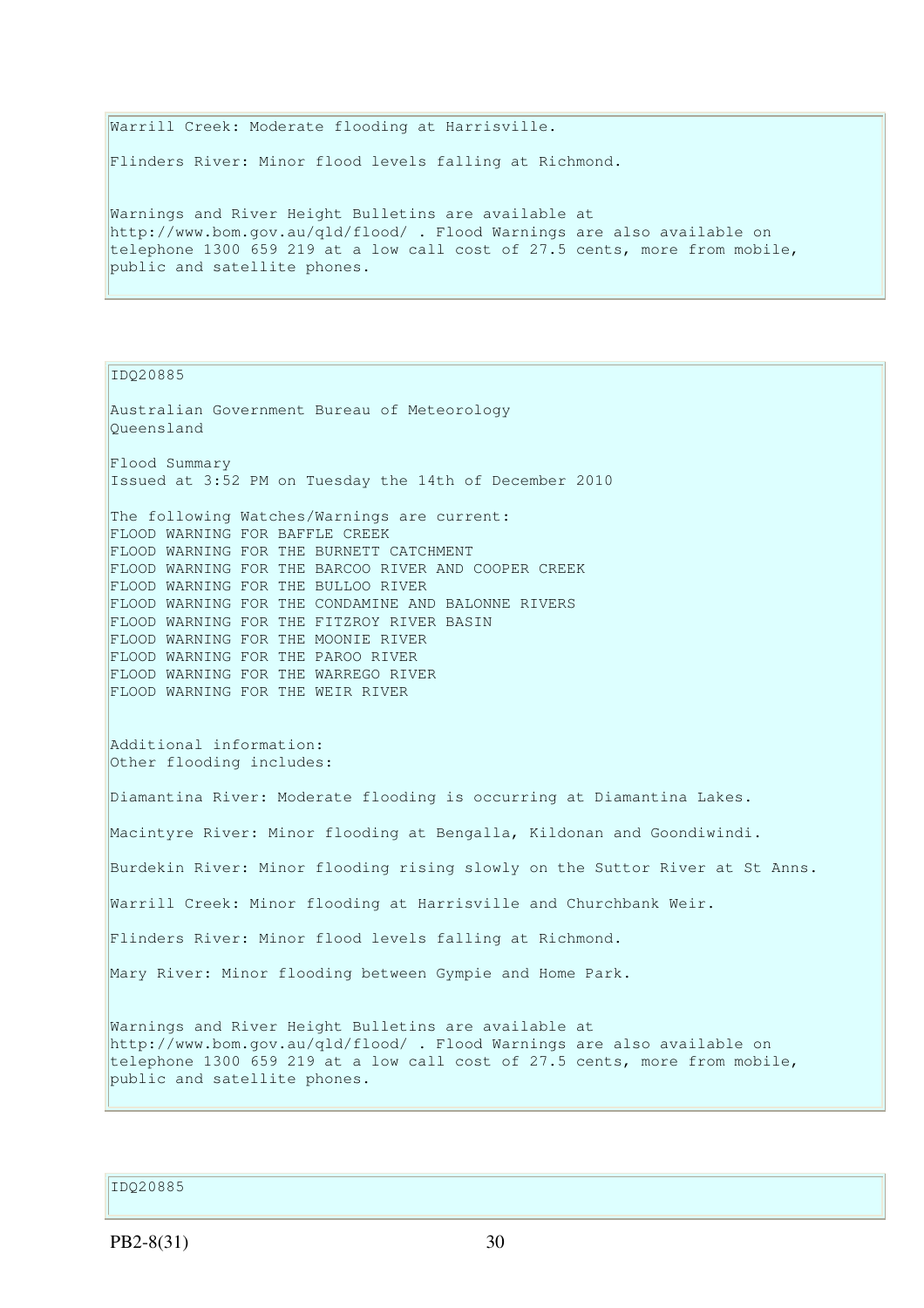Australian Government Bureau of Meteorology Queensland Flood Summary Issued at 10:01 AM on Wednesday the 15th of December 2010 The following Watches/Warnings are current: FLOOD WARNING FOR BAFFLE CREEK FLOOD WARNING FOR THE BARCOO RIVER AND COOPER CREEK FLOOD WARNING FOR THE BULLOO RIVER FLOOD WARNING FOR THE CONDAMINE AND BALONNE RIVERS FLOOD WARNING FOR THE FITZROY RIVER BASIN FLOOD WARNING FOR THE MOONIE RIVER FLOOD WARNING FOR THE PAROO RIVER FLOOD WARNING FOR THE WARREGO RIVER See flood warnings for more detail at: www.bom.gov.au/qld/flood. Additional information: Other flooding includes: Diamantina River: Moderate flooding rising slowly at Diamantina Lakes. Macintyre River: Minor flooding occurring in the Goondiwindi area, between Kildonen and Terrewah. Bremer River: Minor flooding occurring between Rosewood and the Five Mile Bridge at Walloon. Mary River: Minor flooding easing at Home Park. Burnett River: Minor flooding easing on Three Moon Ck at Abercorn, on the Boyne River at Derra, and on the Burnett River at Marriages. Burdekin River: Minor flooding easing slowly on the Suttor River at St Anns. Warnings and River Height Bulletins are available at http://www.bom.gov.au/qld/flood/ . Flood Warnings are also available on telephone 1300 659 219 at a low call cost of 27.5 cents, more from mobile, public and satellite phones.

#### IDQ20885

Australian Government Bureau of Meteorology Queensland Flood Summary Issued at 9:19 AM on Thursday the 16th of December 2010 The following Watches/Warnings are current: FLOOD WARNING FOR THE BARCOO RIVER AND COOPER CREEK FLOOD WARNING FOR THE BULLOO RIVER FLOOD WARNING FOR THE CONDAMINE AND BALONNE RIVERS FLOOD WARNING FOR THE FITZROY RIVER BASIN FLOOD WARNING FOR THE LANGLO, WARD AND LOWER WARREGO RIVERS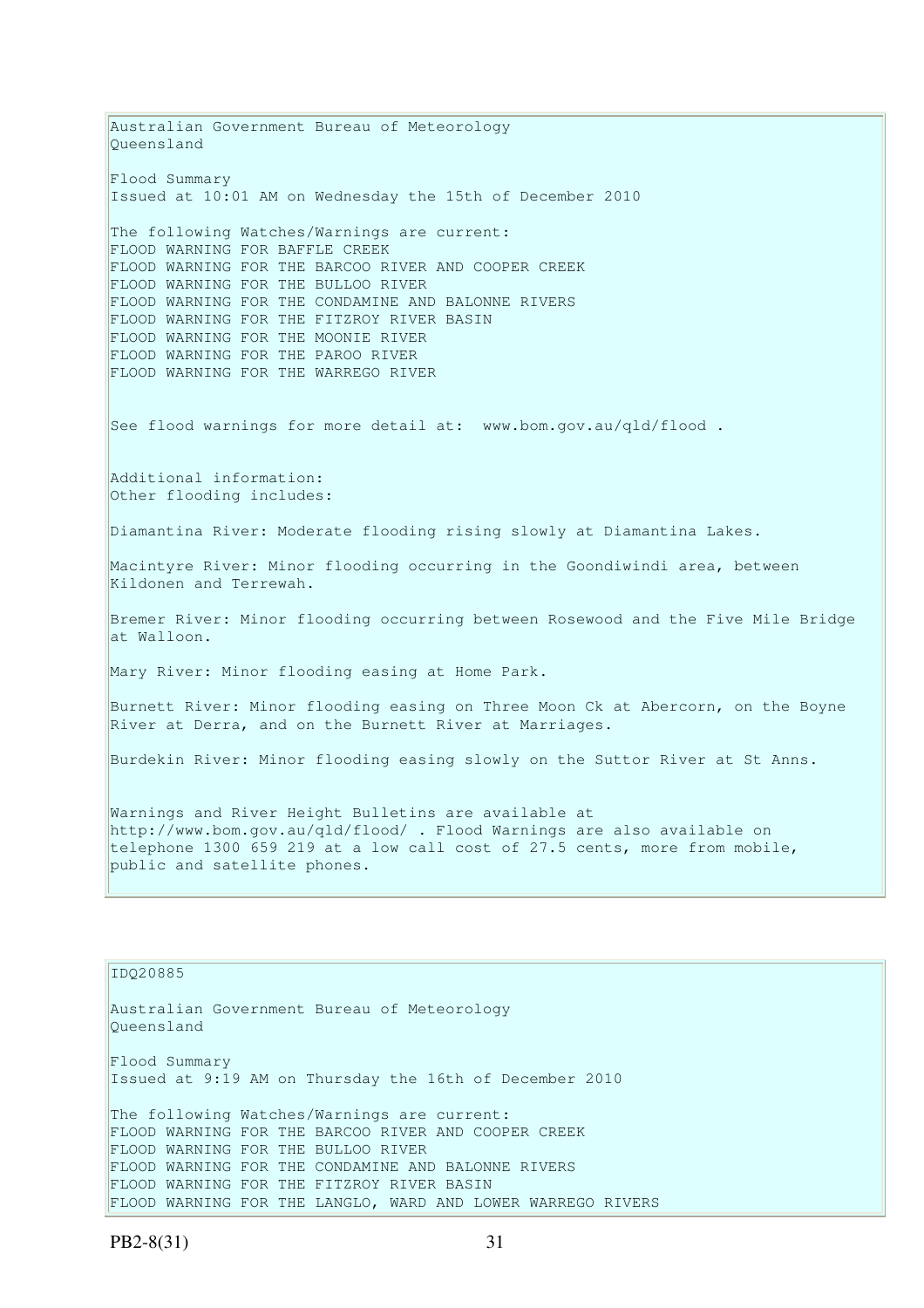FLOOD WARNING FOR THE MOONIE RIVER FLOOD WARNING FOR THE PAROO RIVER See flood warnings for more detail at: www.bom.gov.au/qld/flood . Additional information: Other flooding includes: Diamantina River: Moderate flooding rising slowly at Diamantina Lakes. Minor flooding rising downstream at Monkira. Macintyre River: Minor flooding easing in the Goondiwindi area, with moderate flooding rising downstream at Terrewah. Burnett River: Minor flooding easing slowly on the Boyne River at Derra. Burdekin River: Minor flooding occurring on the Belyando River at Albro and on the Suttor River at St Anns. Warnings and River Height Bulletins are available at http://www.bom.gov.au/qld/flood/ . Flood Warnings are also available on telephone 1300 659 219 at a low call cost of 27.5 cents, more from mobile,

Australian Government Bureau of Meteorology Queensland Flood Summary Issued at 11:01 PM on Thursday the 16th of December 2010 The following Watches/Warnings are current: FLOOD WARNING FOR THE BARCOO RIVER AND COOPER CREEK FLOOD WARNING FOR THE BULLOO RIVER FLOOD WARNING FOR THE CONDAMINE AND BALONNE RIVERS FLOOD WARNING FOR THE FITZROY RIVER BASIN FLOOD WARNING FOR THE LANGLO, WARD AND LOWER WARREGO RIVERS FLOOD WARNING FOR THE MOONIE RIVER FLOOD WARNING FOR THE PAROO RIVER Additional information: Other flooding includes: Diamantina River: Moderate flooding rising slowly at Diamantina Lakes. Minor flooding rising downstream at Monkira. Macintyre River: Minor flooding easing in the Goondiwindi area, with moderate flooding rising downstream at Terrewah. Burdekin River: Minor flooding occurring on the Belyando River at Albro and on the Suttor River at St Anns.

public and satellite phones.

IDQ20885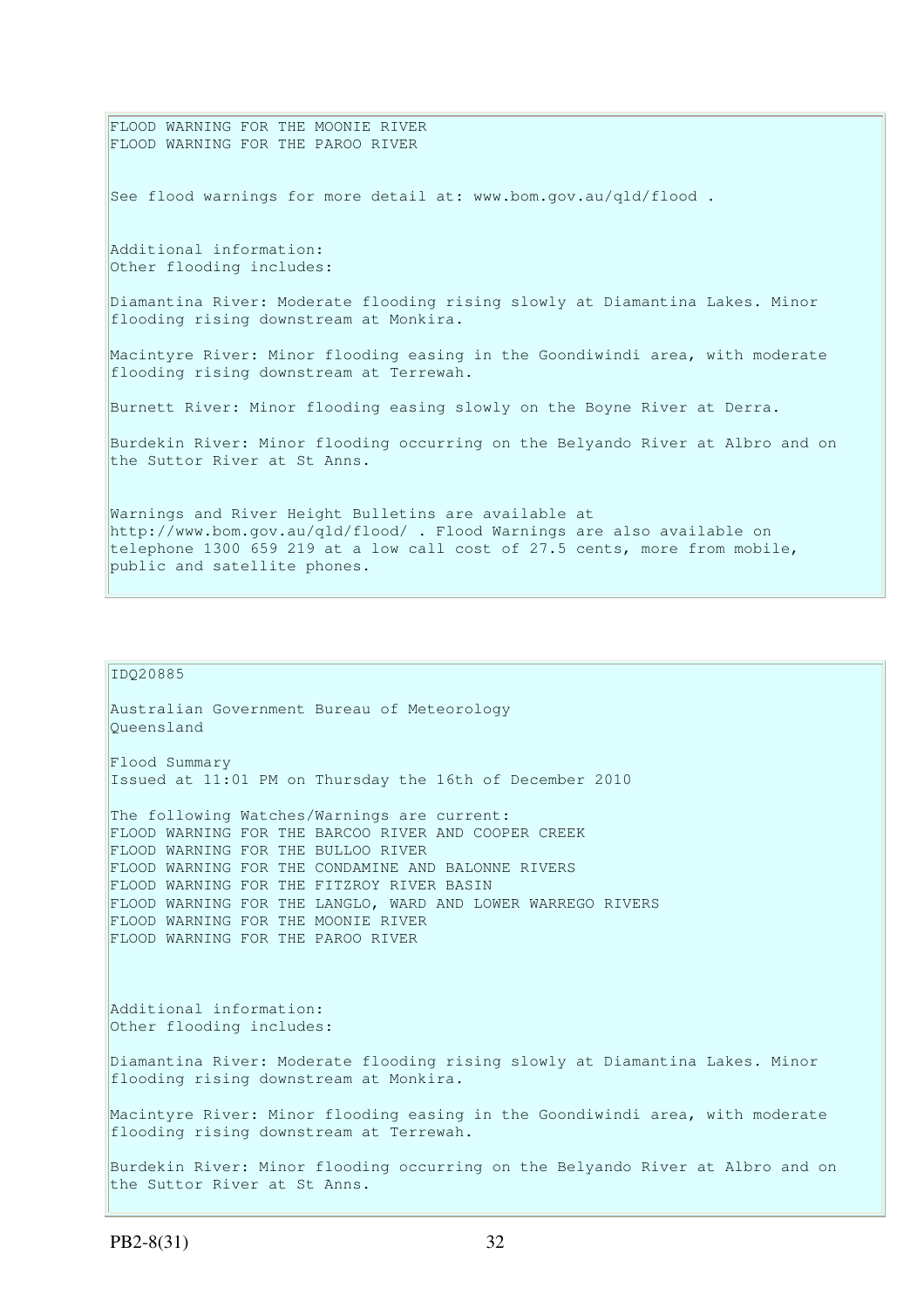Maroochy Catchment: Minor flooding is rising at Yandina and at Diddillibah. Warrill Creek: Minor flooding is rising at Harrisville and Amberley.

Warnings and River Height Bulletins are available at http://www.bom.gov.au/qld/flood/ . Flood Warnings are also available on telephone 1300 659 219 at a low call cost of 27.5 cents, more from mobile, public and satellite phones.

### IDQ20885

Australian Government Bureau of Meteorology Queensland Flood Summary Issued at 10:03 AM on Friday the 17th of December 2010 The following Watches/Warnings are current: FLOOD WARNING FOR THE BARCOO RIVER AND COOPER CREEK FLOOD WARNING FOR THE BULLOO RIVER FLOOD WARNING FOR THE CONDAMINE AND BALONNE RIVERS FLOOD WARNING FOR THE DAWSON AND FITZROY RIVERS FLOOD WARNING FOR THE LOWER WARREGO RIVER FLOOD WARNING FOR THE MOONIE RIVER FLOOD WARNING FOR THE PAROO RIVER See flood warnings for more detail at: www.bom.gov.au/qld/flood. Additional information: Other flooding includes: Diamantina River: Moderate flooding remains steady at Diamantina Lakes. Minor flooding rising slowly downstream at Monkira. Weir River: Minor flooding rising slowly between Giddi Giddi and Surrey. Macintyre River: Moderate flooding approaching a peak at Terrewah. Brisbane River: Minor flooding occurring on Warrill Creek between Harrisville and Amberley. Minor flooding occurring on the Bremer River between Rosewood and Walloon. Maroochy Catchment: Minor flooding rising on Paynter Creek at Diddillibah, and at Jordan St on the Mooloolah River. Burdekin River: Minor flooding occurring on the Belyando River at Albro and on the Suttor River at St Anns. Warnings and River Height Bulletins are available at http://www.bom.gov.au/qld/flood/ . Flood Warnings are also available on telephone 1300 659 219 at a low call cost of 27.5 cents, more from mobile, public and satellite phones.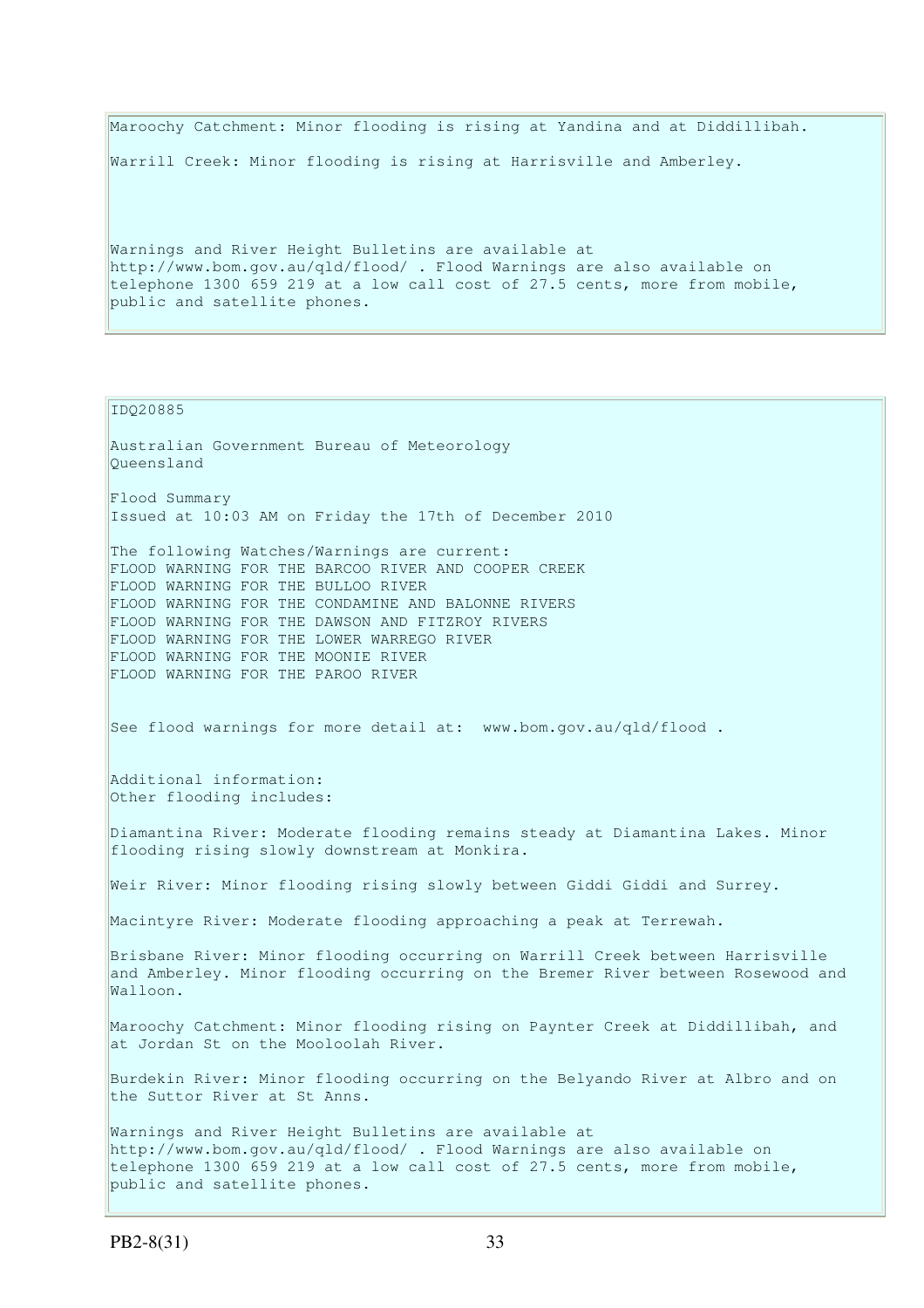IDQ20885

Australian Government Bureau of Meteorology Queensland Flood Summary Issued at 2:43 PM on Friday the 17th of December 2010 The following Watches/Warnings are current: FLOOD WARNING FOR THE BARCOO RIVER AND COOPER CREEK FLOOD WARNING FOR THE BULLOO RIVER FLOOD WARNING FOR THE CONDAMINE AND BALONNE RIVERS FLOOD WARNING FOR THE DAWSON AND FITZROY RIVERS FLOOD WARNING FOR THE LOWER WARREGO RIVER FLOOD WARNING FOR THE MOONIE RIVER FLOOD WARNING FOR THE PAROO RIVER Additional information: Other flooding includes: Diamantina River: Moderate flooding remains steady at Diamantina Lakes. Minor flooding rising slowly downstream at Monkira. Weir River: Minor flooding rising slowly between Giddi Giddi and Surrey. Macintyre River: Moderate flooding approaching a peak at Terrewah. Brisbane River: Minor flooding occurring on Warrill Creek between Harrisville and Amberley. Minor flooding occurring on the Bremer River between Rosewood and Walloon. Maroochy Catchment: Minor flooding rising on Paynter Creek at Diddillibah, and at Jordan St on the Mooloolah River. Burdekin River: Minor flooding occurring on the Belyando River at Albro and on the Suttor River at St Anns. Burnett catchment: Minor flooding at Cooranga and Derra along the Boyne River likely to continue through the weekend. Minor flooding occurring at Proston along the Stuart River. Minor flooding at Walla along the lower Burnett. Minor flooding also occurring along Boonara Creek at Ettiewyn. Warnings and River Height Bulletins are available at http://www.bom.gov.au/qld/flood/ . Flood Warnings are also available on telephone 1300 659 219 at a low call cost of 27.5 cents, more from mobile, public and satellite phones.

## IDQ20885

Australian Government Bureau of Meteorology Queensland Flood Summary Issued at 11:23 AM on Saturday the 18th of December 2010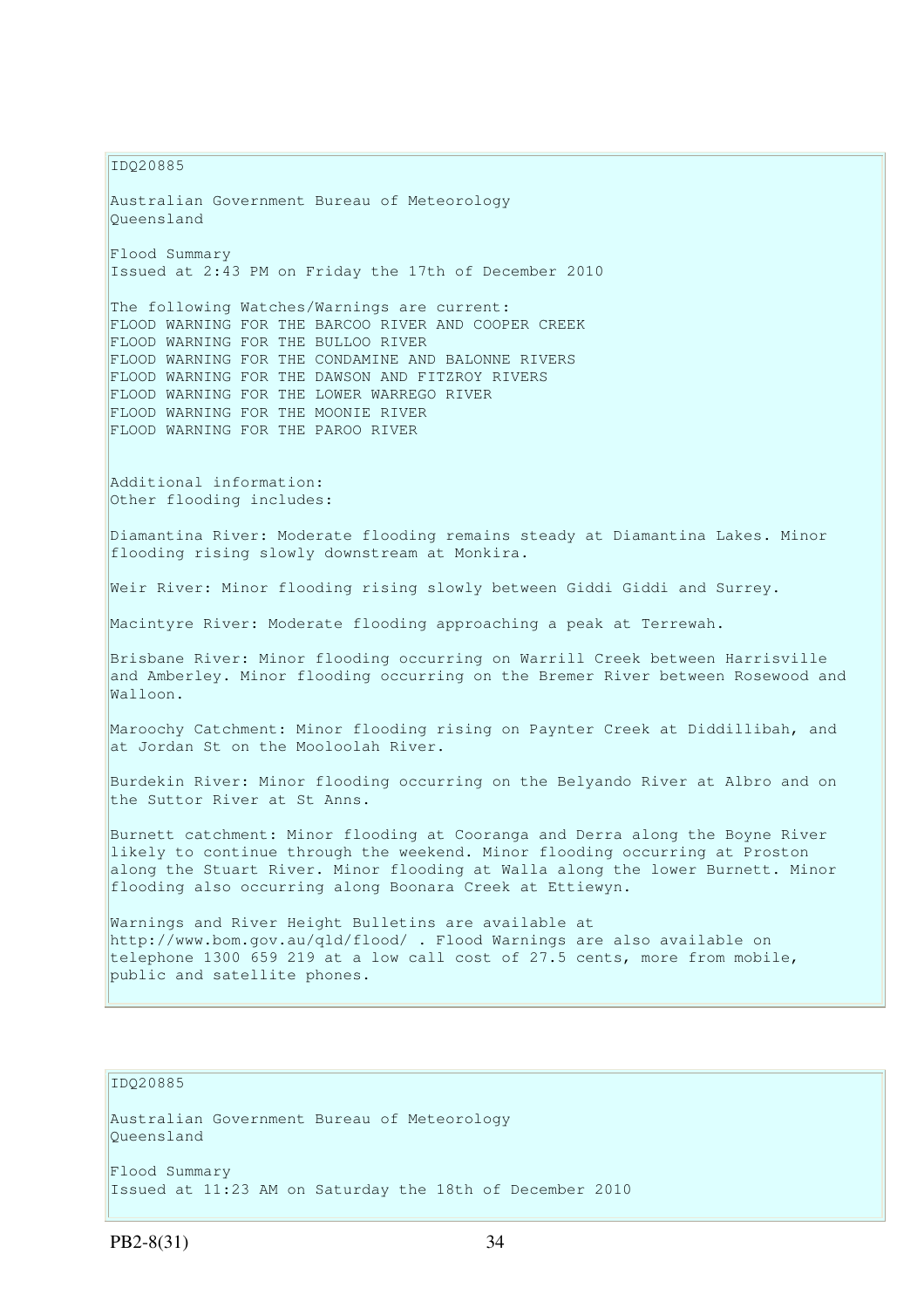The following Watches/Warnings are current: FLOOD WARNING FOR THE BARCOO RIVER AND COOPER CREEK FLOOD WARNING FOR THE BULLOO RIVER FLOOD WARNING FOR THE CONDAMINE AND BALONNE RIVERS FLOOD WARNING FOR THE DAWSON AND FITZROY RIVERS FLOOD WARNING FOR THE LOWER WARREGO RIVER FLOOD WARNING FOR THE MOONIE RIVER FLOOD WARNING FOR THE PAROO RIVER See Flood Warnings for more detail at www.bom.gov.au/qld/flood/. Additional information: Other flooding includes: Diamantina River: Moderate flooding remains steady at Diamantina Lakes. Minor flooding rising slowly downstream at Monkira. Weir River: Minor flooding between Giddi Giddi and Surrey. Macintyre River: Moderate flooding continues at Terrewah. Brisbane River: Minor flooding occurring on Warrill Creek at Amberley. Maroochy Catchment: Minor flooding easing on Paynter Creek at Diddillibah. Burdekin River: Minor flooding occurring on the Suttor River at St Anns. Burnett catchment: Minor flooding at Cooranga and Derra along the Boyne River to continue through the weekend. Minor flooding easing at Proston along the Stuart River. Minor flooding easing at Walla along the lower Burnett. Warnings and River Height Bulletins are available at http://www.bom.gov.au/qld/flood/ . Flood Warnings are also available on telephone 1300 659 219 at a low call cost of 27.5 cents, more from mobile, public and satellite phones.

```
IDQ20885 
Australian Government Bureau of Meteorology 
Queensland 
Flood Summary 
Issued at 11:29 AM on Sunday the 19th of December 2010 
The following Watches/Warnings are current: 
FLOOD WARNING FOR THE BARCOO RIVER AND COOPER CREEK 
FLOOD WARNING FOR THE BOYNE AND STUART RIVERS AND DEGILBO CREEK 
FLOOD WARNING FOR THE BULLOO RIVER 
FLOOD WARNING FOR THE CONDAMINE AND BALONNE RIVERS 
FLOOD WARNING FOR THE FITZROY RIVER BASIN 
FLOOD WARNING FOR THE MOONIE RIVER 
FLOOD WARNING FOR THE PAROO RIVER 
FLOOD WARNING FOR THE WARREGO RIVER
```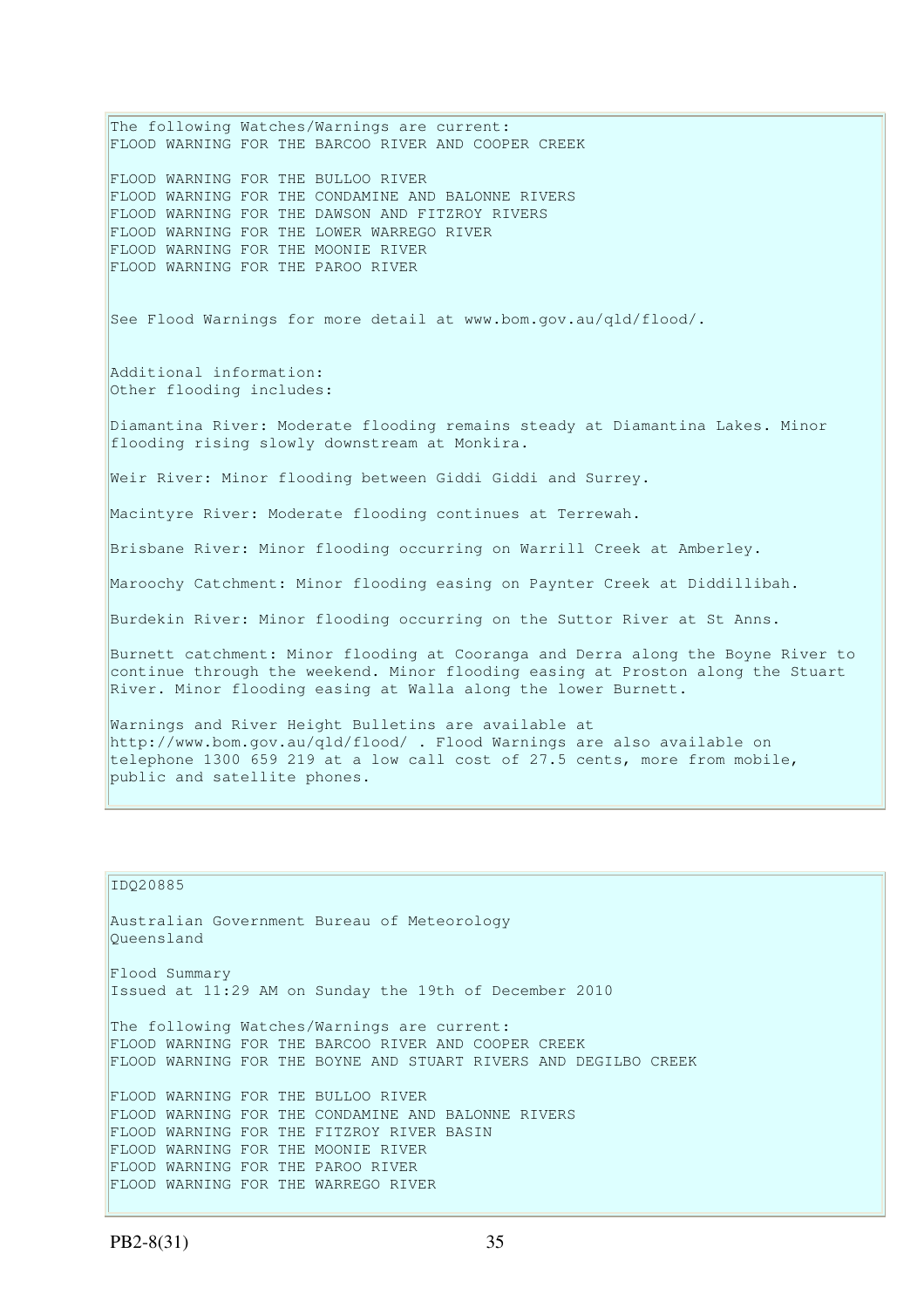See Flood Warnings for more detail at www.bom.gov.au/qld/flood/. Additional information: Other flooding includes: Diamantina River: Moderate flooding is easing at Diamantina Lakes. Minor flooding rising slowly downstream at Monkira. Weir River: Minor flooding between Hartmann Bridge and Surrey. Macintyre River: Moderate flooding continues at Terrewah with minor flood rising at New Kildonan. Brisbane River: Minor flooding occurring on the upper Brisbane River between Linville and Devon Hills. Maroochy Catchment: Minor flooding easing on Paynter Creek at Diddillibah. Burdekin River: Minor flooding occurring on the Suttor River at St Anns. Warnings and River Height Bulletins are available at http://www.bom.gov.au/qld/flood/ . Flood Warnings are also available on telephone 1300 659 219 at a low call cost of 27.5 cents, more from mobile, public and satellite phones.

#### IDQ20885

Australian Government Bureau of Meteorology Queensland Flood Summary Issued at 8:00 PM on Sunday the 19th of December 2010

The following Watches/Warnings are current: FLOOD WARNING FOR THE AUBURN, BOYNE AND STUART RIVERS AND DEGILBO CREEK FLOOD WARNING FOR THE BARCOO RIVER AND COOPER CREEK FLOOD WARNING FOR THE BULLOO RIVER FLOOD WARNING FOR THE CONDAMINE AND BALONNE RIVERS FLOOD WARNING FOR THE FITZROY RIVER BASIN FLOOD WARNING FOR THE MARY RIVER FLOOD WARNING FOR THE MOONIE RIVER FLOOD WARNING FOR THE PAROO RIVER FLOOD WARNING FOR THE WARREGO RIVER

Additional information: Other flooding includes:

Diamantina River: Moderate flooding is easing at Diamantina Lakes. Minor flooding rising slowly downstream at Monkira.

Weir River: Minor flooding between Hartmann Bridge and Surrey.

Macintyre River: Moderate flooding continues at Terrewah with minor flood rising at New Kildonan.

Brisbane River: Minor flooding occurring on the upper Brisbane River between Linville and Devon Hills.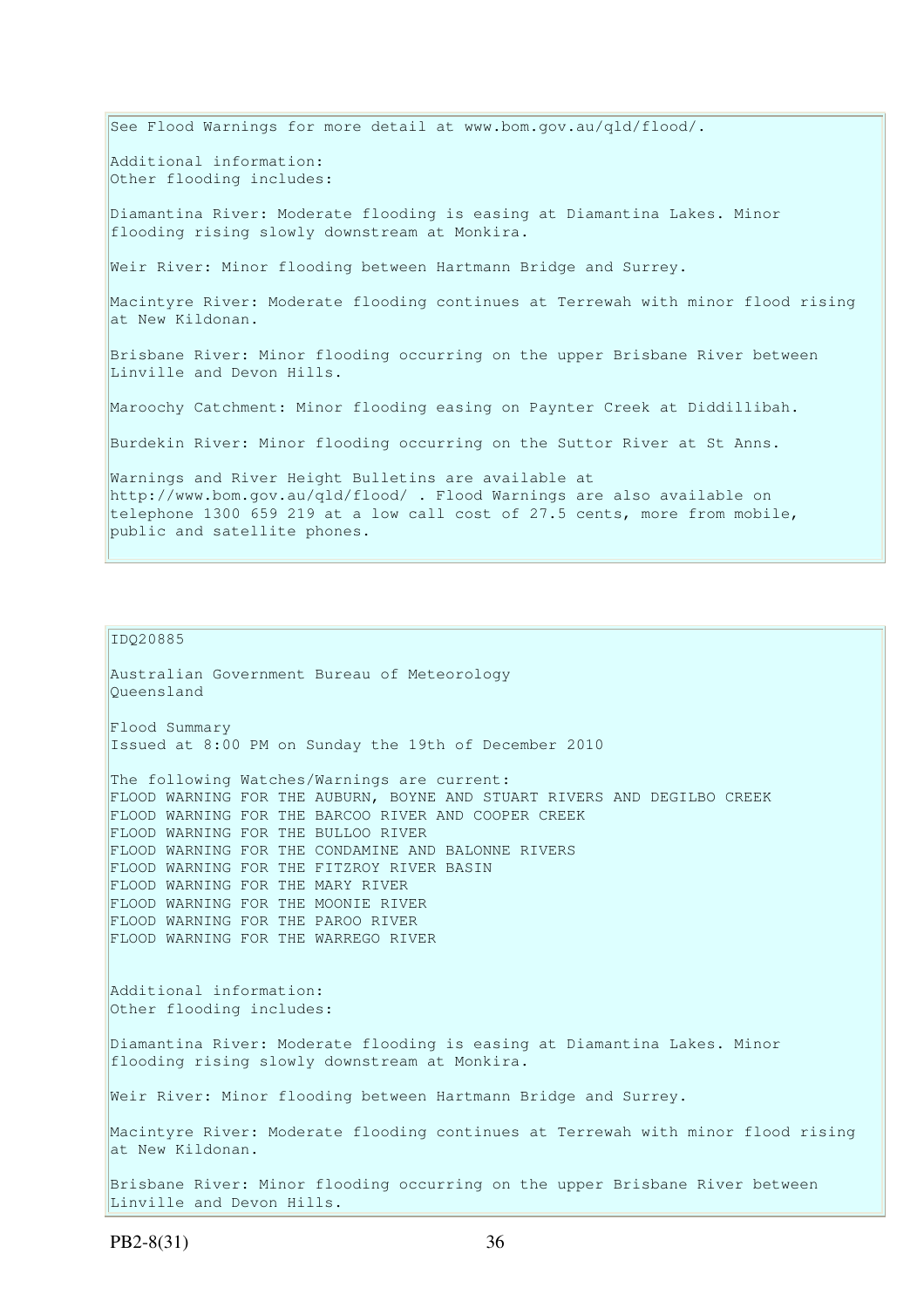Maroochy Catchment: Minor flooding easing on Paynter Creek at Diddillibah.

Burdekin River: Minor flooding occurring on the Suttor River at St Anns.

Brisbane Catchment: Minor flooding is occurring between Linville and Gregor Creek with moderate flood levels likely at Gregor Creek overnight. Minor to moderate flood levels should be expected along Warrill and Western Creeks overnight. Moderate flooding is also likely along Woogaroo Creek.

Albert/Logan: Minor flooding along the Teviot Brook at Boonah.

Warnings and River Height Bulletins are available at http://www.bom.gov.au/qld/flood/ . Flood Warnings are also available on telephone 1300 659 219 at a low call cost of 27.5 cents, more from mobile, public and satellite phones.

IDQ20885

Australian Government Bureau of Meteorology Queensland

Flood Summary Issued at 11:23 PM on Sunday the 19th of December 2010

The following Watches/Warnings are current: FLOOD WARNING FOR LAIDLEY AND WARRILL CREEKS AND THE BREMER RIVER FLOOD WARNING FOR THE BARCOO RIVER AND COOPER CREEK FLOOD WARNING FOR THE BRISBANE RIVER ABOVE WIVENHOE DAM FLOOD WARNING FOR THE BULLOO RIVER FLOOD WARNING FOR THE BURNETT CATCHMENT FLOOD WARNING FOR THE CONDAMINE AND BALONNE RIVERS FLOOD WARNING FOR THE FITZROY RIVER BASIN FLOOD WARNING FOR THE MARY RIVER FLOOD WARNING FOR THE MOONIE RIVER FLOOD WARNING FOR THE PAROO RIVER FLOOD WARNING FOR THE WARREGO RIVER

Additional information: Other flooding includes:

Diamantina River: Moderate flooding is easing at Diamantina Lakes. Minor flooding rising slowly downstream at Monkira.

Weir River: Minor flooding between Hartmann Bridge and Surrey.

Macintyre River: Moderate flooding continues at Terrewah with minor flood rising at New Kildonan.

Burdekin River: Minor flooding occurring on the Suttor River at St Anns.

Albert/Logan: Minor flooding along the Teviot Brook at Boonah and along teh LOgan River at Rathdowney and Round Mountain.

Mooloolah/Maroochy Catchments: Minor flooding at Doonan Creek, Yandina, Diddillibah Palmwoods and Jordan Street.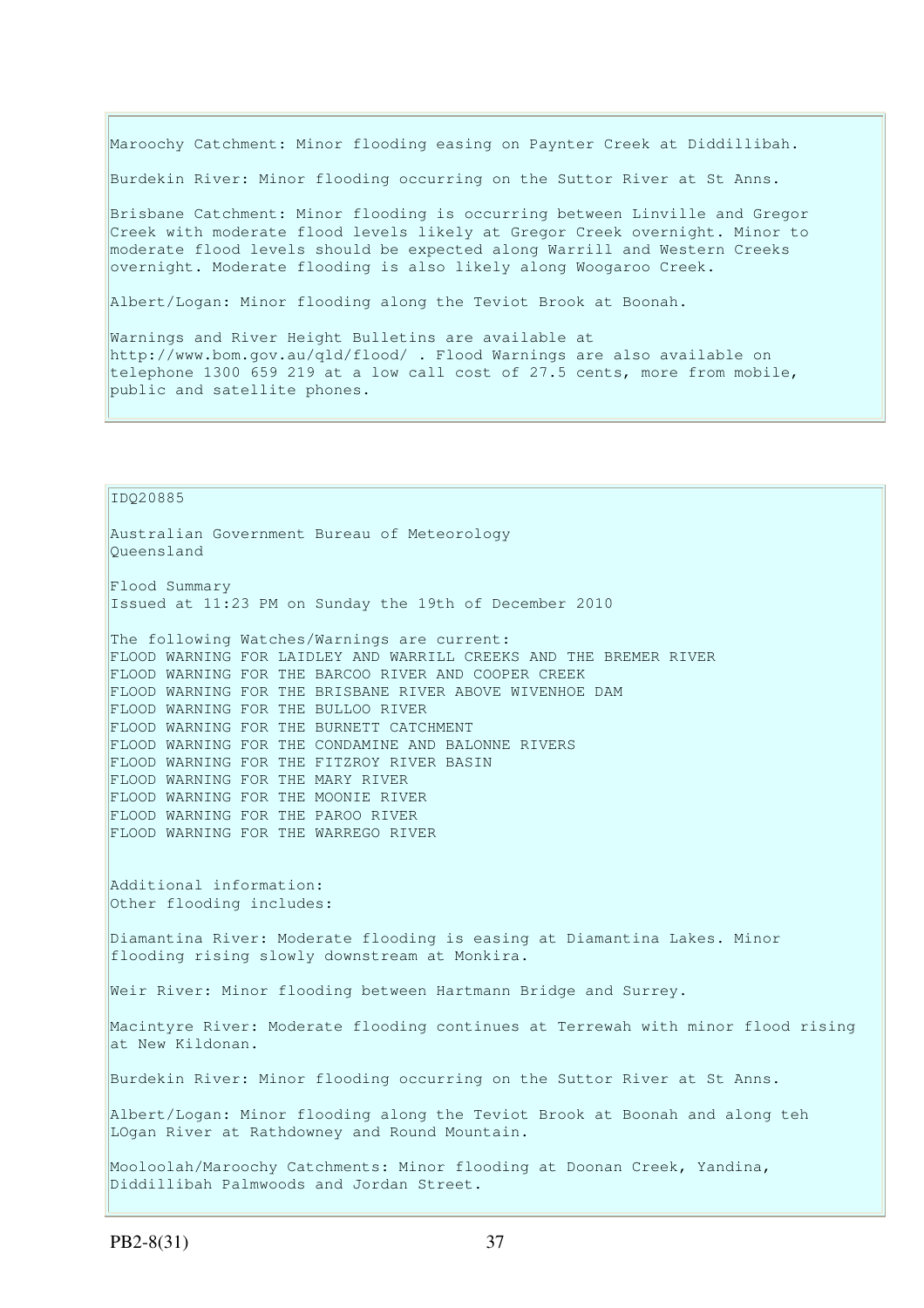Warnings and River Height Bulletins are available at http://www.bom.gov.au/qld/flood/ . Flood Warnings are also available on telephone 1300 659 219 at a low call cost of 27.5 cents, more from mobile, public and satellite phones.

```
IDQ20885 
Australian Government Bureau of Meteorology 
Queensland 
Flood Summary 
Issued at 5:16 AM on Monday the 20th of December 2010 
The following Watches/Warnings are current: 
FLOOD WARNING FOR LAIDLEY AND WARRILL CREEKS AND THE BREMER RIVER 
FLOOD WARNING FOR THE BARCOO RIVER AND COOPER CREEK 
FLOOD WARNING FOR THE BRISBANE RIVER ABOVE WIVENHOE DAM 
FLOOD WARNING FOR THE BULLOO RIVER 
FLOOD WARNING FOR THE BURNETT CATCHMENT 
FLOOD WARNING FOR THE CONDAMINE AND BALONNE RIVERS 
FLOOD WARNING FOR THE DON RIVER 
FLOOD WARNING FOR THE FITZROY RIVER BASIN 
FLOOD WARNING FOR THE MARY RIVER 
FLOOD WARNING FOR THE MOONIE RIVER 
FLOOD WARNING FOR THE PAROO RIVER 
FLOOD WARNING FOR THE WARREGO RIVER 
For more information on flood warnings see: www.bom.gov.au/qld/flood . 
Additional information: 
Other flooding includes: 
Diamantina River: Moderate flooding is easing at Diamantina Lakes. Minor 
flooding rising slowly downstream at Monkira. 
Weir River: Minor flooding between Hartmann Bridge and Surrey. 
Macintyre River: Moderate flooding continues at Terrewah with minor flood rising 
at New Kildonan. 
Burdekin River: Minor flooding occurring on the Suttor River at St Anns. 
Albert/Logan: Minor flooding along the Teviot Brook at Boonah and along the 
Logan River at Rathdowney and Round Mountain. 
Mooloolah/Maroochy Catchments: Minor flooding at Doonan Creek, Yandina, 
Diddillibah Palmwoods and Jordan Street. 
Warnings and River Height Bulletins are available at 
http://www.bom.gov.au/qld/flood/ . Flood Warnings are also available on 
telephone 1300 659 219 at a low call cost of 27.5 cents, more from mobile,
public and satellite phones.
```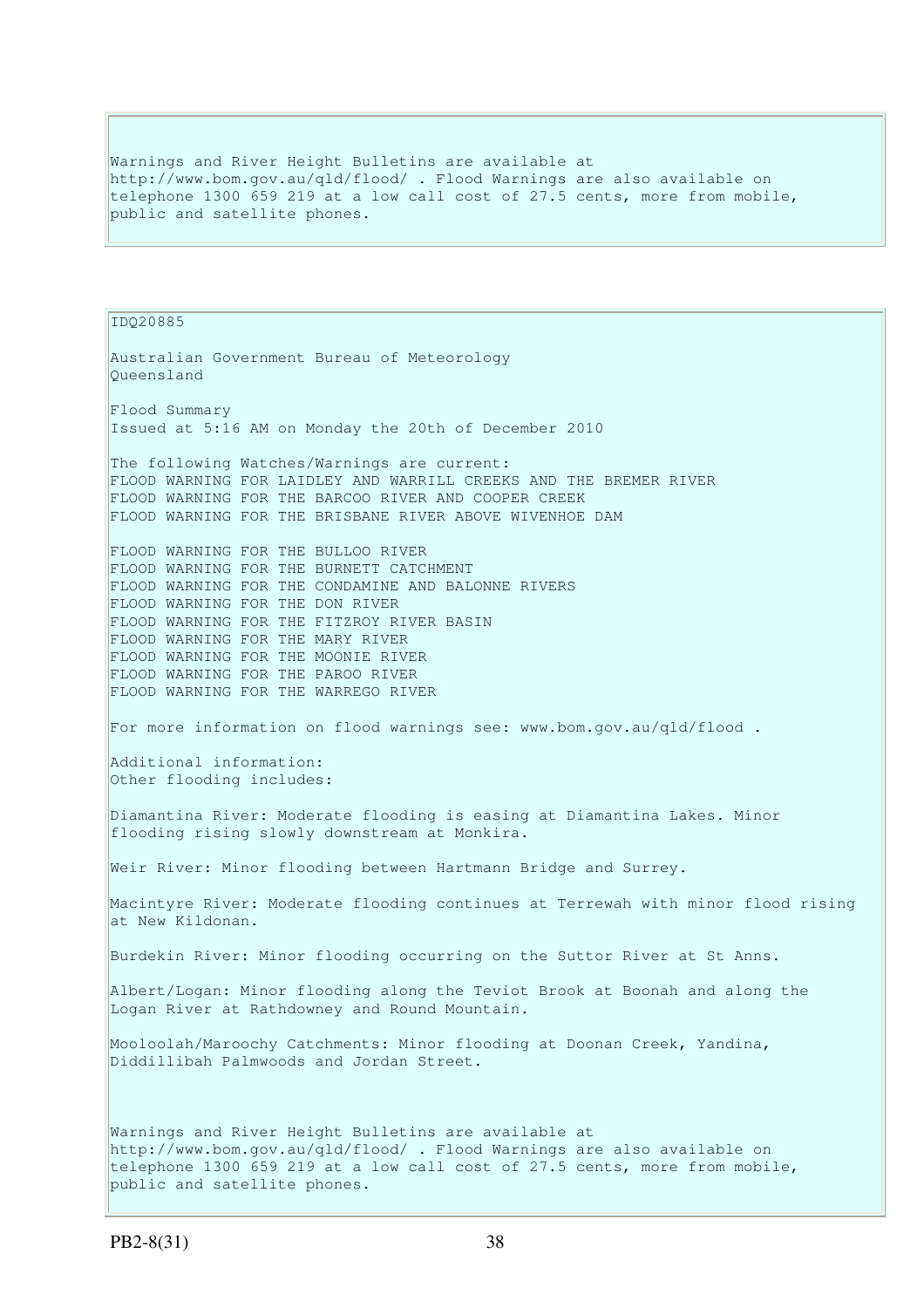IDQ20885

Australian Government Bureau of Meteorology Queensland Flood Summary Issued at 5:31 PM on Monday the 20th of December 2010 The following Watches/Warnings are current: FLOOD WARNING FOR LAIDLEY AND WARRILL CREEKS AND THE BREMER AND BRISBANE RIVERS FLOOD WARNING FOR THE BARCOO RIVER AND COOPER CREEK FLOOD WARNING FOR THE BULLOO RIVER FLOOD WARNING FOR THE BURNETT CATCHMENT FLOOD WARNING FOR THE CONDAMINE AND BALONNE RIVERS FLOOD WARNING FOR THE FITZROY RIVER BASIN FLOOD WARNING FOR THE MARY RIVER FLOOD WARNING FOR THE MOONIE RIVER FLOOD WARNING FOR THE PAROO RIVER FLOOD WARNING FOR THE WARREGO RIVER Additional information: Other flooding includes: Diamantina River: Moderate flooding is easing at Diamantina Lakes. Minor flooding rising slowly downstream at Monkira. Weir River: Minor flooding between Hartmann Bridge and Surrey. Macintyre River: Moderate flooding continues at Terrewah with minor flood rising at New Kildonan. Burdekin River: Minor flooding occurring on the Suttor River at St Anns. Albert/Logan: Minor flooding along the Teviot Brook at Boonah and along the Logan River at Rathdowney and Round Mountain. Mooloolah/Maroochy Catchments: Minor flooding at Doonan Creek, Yandina, Diddillibah Palmwoods and Jordan Street. Upper Brisbane: Moderate flooding at Gregor Creek with minor flooding at Devon Hills and Linville. Levels will continue to fall overnight. Warnings and River Height Bulletins are available at http://www.bom.gov.au/qld/flood/ . Flood Warnings are also available on telephone 1300 659 219 at a low call cost of 27.5 cents, more from mobile, public and satellite phones.

#### $TDO20885$

Australian Government Bureau of Meteorology Queensland

Flood Summary Issued at 6:57 PM on Monday the 20th of December 2010

PB2-8(31) 39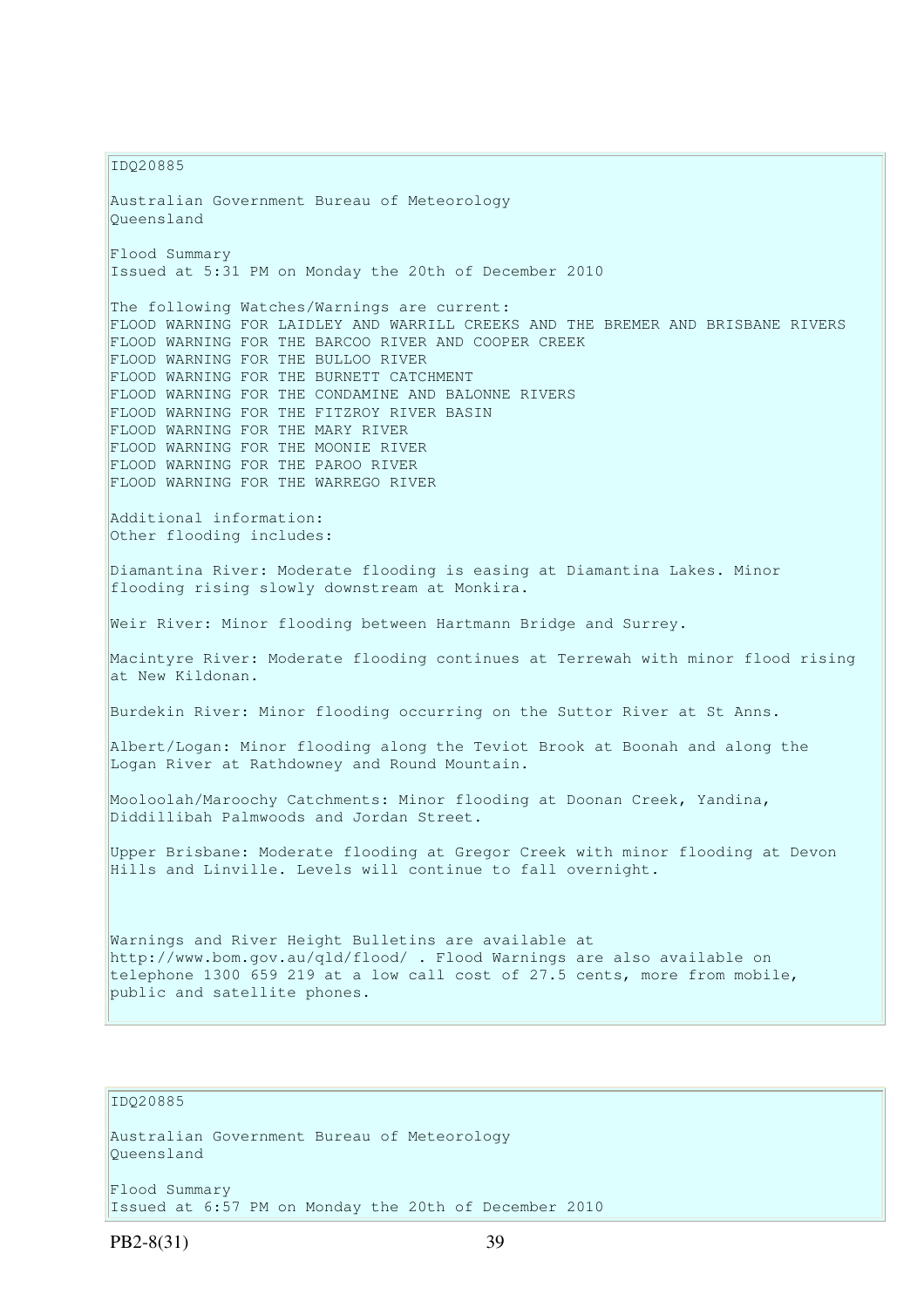The following Watches/Warnings are current: FLOOD WARNING FOR LAIDLEY AND WARRILL CREEKS AND THE BREMER AND BRISBANE RIVERS FLOOD WARNING FOR THE BARCOO RIVER AND COOPER CREEK FLOOD WARNING FOR THE BULLOO RIVER FLOOD WARNING FOR THE BURNETT CATCHMENT FLOOD WARNING FOR THE CONDAMINE AND BALONNE RIVERS FLOOD WARNING FOR THE FITZROY RIVER BASIN FLOOD WARNING FOR THE MARY RIVER FLOOD WARNING FOR THE MOONIE RIVER FLOOD WARNING FOR THE PAROO RIVER FLOOD WARNING FOR THE WARREGO RIVER Additional information: Other flooding includes: Diamantina River: Moderate flooding is easing at Diamantina Lakes. Minor flooding rising slowly downstream at Monkira. Weir River: Minor flooding between Hartmann Bridge and Surrey. Macintyre River: Moderate flooding continues at Terrewah with minor flood rising at New Kildonan. Burdekin River: Minor flooding occurring on the Suttor River at St Anns. Albert/Logan: Minor flooding along the Teviot Brook at Boonah and along the Logan River at Rathdowney and Round Mountain. Mooloolah/Maroochy Catchments: Minor flooding at Doonan Creek, Yandina, Diddillibah Palmwoods and Jordan Street. Upper Brisbane: Moderate flooding at Gregor Creek with minor flooding at Devon Hills and Linville. Levels will continue to fall overnight. Bohle River: Minor flooding is occurring at Hervey Range Road. Warnings and River Height Bulletins are available at http://www.bom.gov.au/qld/flood/ . Flood Warnings are also available on telephone 1300 659 219 at a low call cost of 27.5 cents, more from mobile, public and satellite phones.

# IDQ20885

Australian Government Bureau of Meteorology Queensland Flood Summary Issued at 11:10 AM on Tuesday the 21st of December 2010 The following Watches/Warnings are current: FLOOD WARNING FOR LAIDLEY AND WARRILL CREEKS AND THE BREMER AND BRISBANE RIVERS FLOOD WARNING FOR THE BARCOO RIVER AND COOPER CREEKFLOOD WARNING FOR THE BULLOO RIVER FLOOD WARNING FOR THE BURNETT CATCHMENT FLOOD WARNING FOR THE CONDAMINE AND BALONNE RIVERS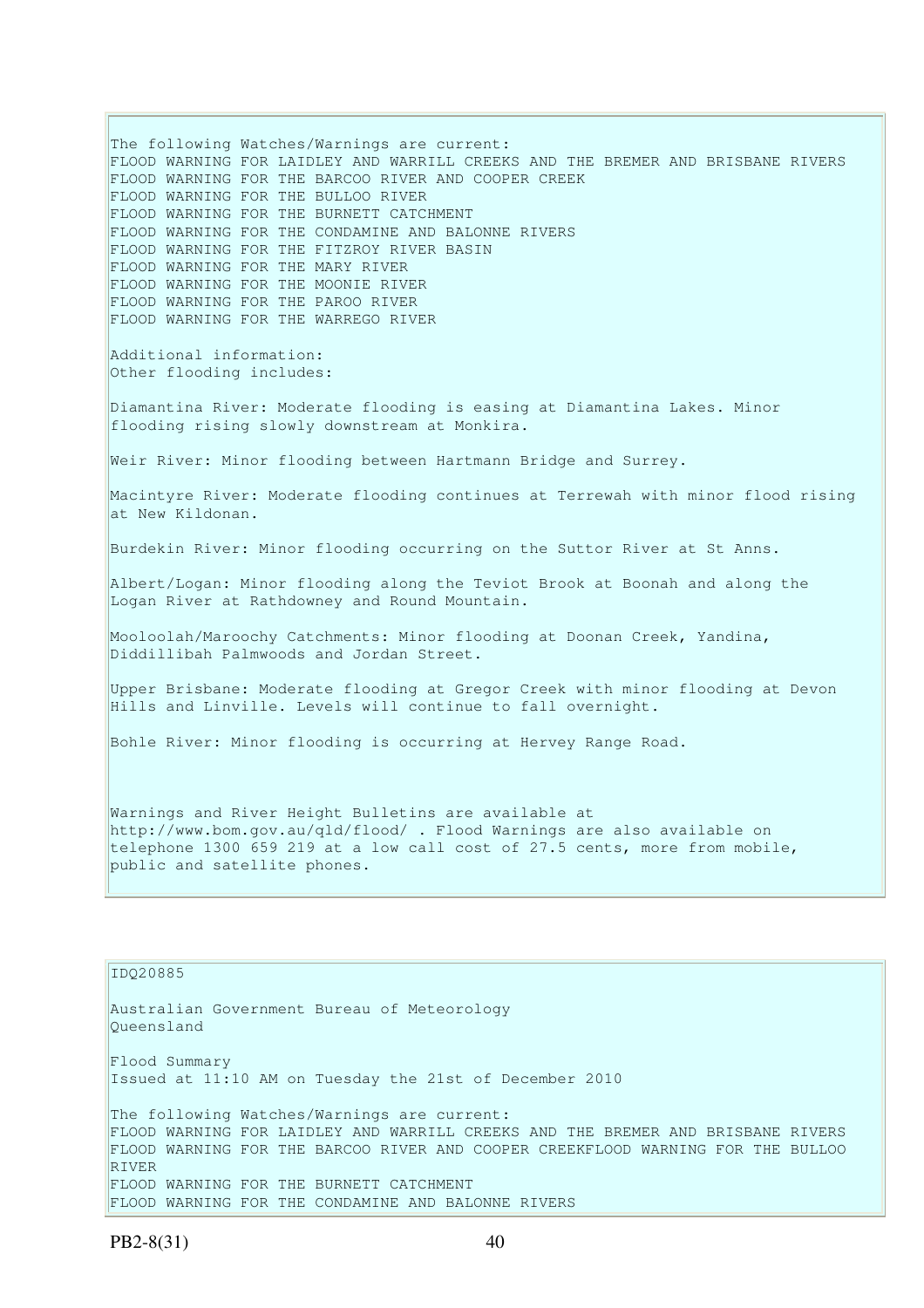FLOOD WARNING FOR THE FITZROY RIVER BASIN FLOOD WARNING FOR THE MARY RIVER FLOOD WARNING FOR THE MOONIE RIVER FLOOD WARNING FOR THE PAROO RIVER FLOOD WARNING FOR THE WARREGO RIVER for more information on flood warnings see: www.bom.gov.au/qld/flood . Additional information: Other flooding includes: Diamantina River: Minor flooding is continuing between Diamantina Lakes and Monkira. Weir River: Minor flooding between Surrey and Jericho. Macintyre River: Moderate flooding continues at Terrewah. Burdekin River: Minor flooding occurring on the Suttor River at St Anns. Mooloolah/Maroochy Catchments: Minor flooding at Diddillibah and Jordan Street. Upper Brisbane: Moderate flooding at Gregor Creek with minor flooding at Devon Hills and Linville. Levels will continue to fall during Wednesday. Warnings and River Height Bulletins are available at http://www.bom.gov.au/qld/flood/ . Flood Warnings are also available on telephone 1300 659 219 at a low call cost of 27.5 cents, more from mobile, public and satellite phones.

# IDQ20885 Australian Government Bureau of Meteorology Queensland Flood Summary Issued at 4:52 PM on Tuesday the 21st of December 2010 The following Watches/Warnings are current: FLOOD WARNING FOR LAIDLEY AND WARRILL CREEKS AND THE BREMER AND BRISBANE RIVERS FLOOD WARNING FOR THE BARCOO RIVER AND COOPER CREEK FLOOD WARNING FOR THE BULLOO RIVER FLOOD WARNING FOR THE BURNETT CATCHMENT FLOOD WARNING FOR THE CONDAMINE AND BALONNE RIVERS FLOOD WARNING FOR THE FITZROY RIVER BASIN FLOOD WARNING FOR THE MARY RIVER FLOOD WARNING FOR THE MOONIE RIVER FLOOD WARNING FOR THE PAROO RIVER FLOOD WARNING FOR THE WARREGO RIVER Additional information: Other flooding includes: Diamantina River: Minor flooding is continuing between Diamantina Lakes and Monkira. Weir River: Minor flooding between Surrey and Jericho.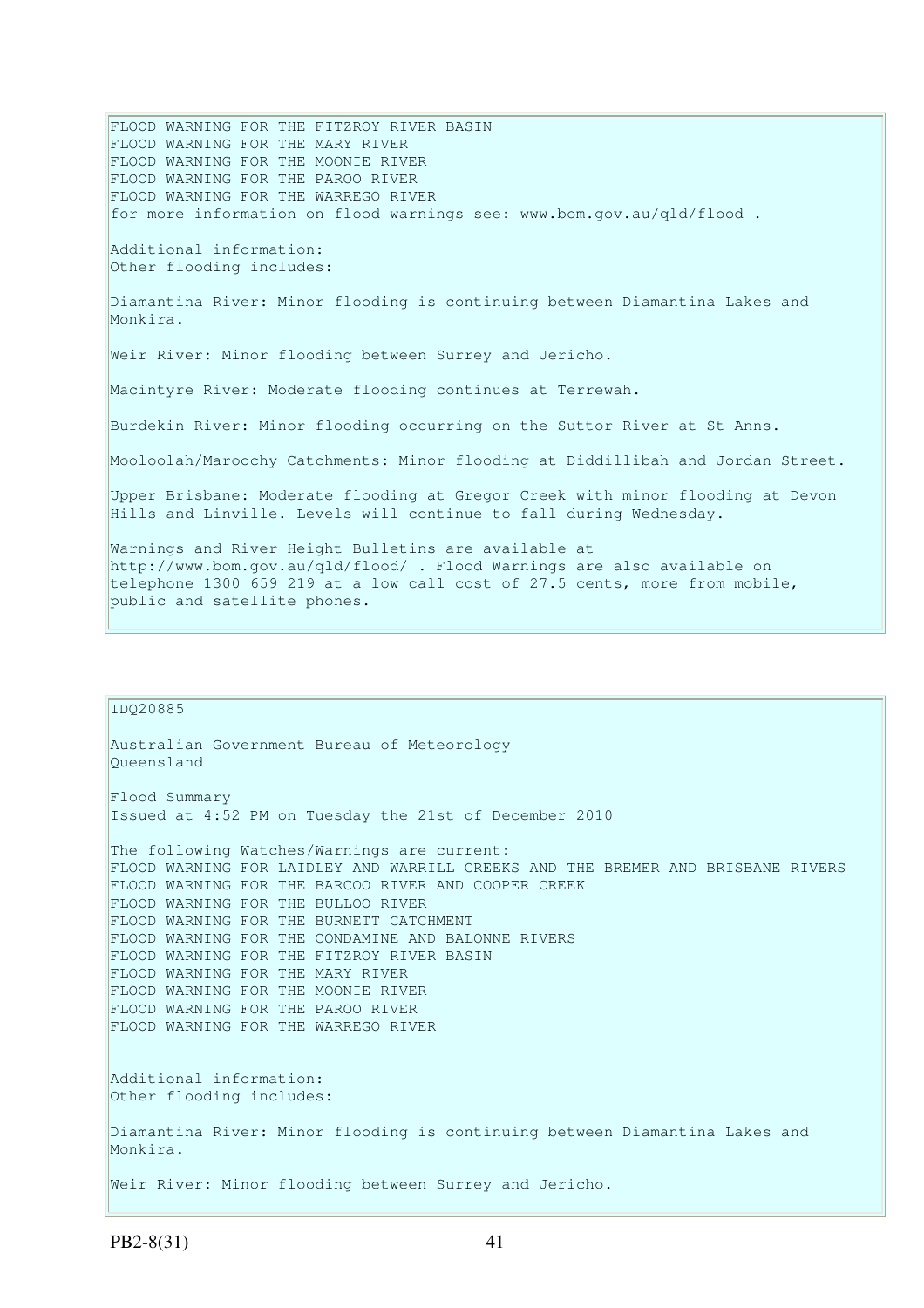Macintyre River: Moderate flooding continues at Terrewah. Burdekin River: Minor flooding occurring on the Suttor River at St Anns. Mooloolah/Maroochy Catchments: Minor flooding at Diddillibah. Upper Brisbane: minor flooding at Devon Hills and Linville. Warnings and River Height Bulletins are available at http://www.bom.gov.au/qld/flood/ . Flood Warnings are also available on telephone 1300 659 219 at a low call cost of 27.5 cents, more from mobile, public and satellite phones.

#### IDQ20885

Australian Government Bureau of Meteorology Queensland Flood Summary Issued at 8:18 AM on Wednesday the 22nd of December 2010 The following Watches/Warnings are current: FLOOD WARNING FOR LAIDLEY AND WARRILL CREEKS AND THE BREMER AND BRISBANE RIVERS FLOOD WARNING FOR THE BARCOO RIVER AND COOPER CREEK FLOOD WARNING FOR THE BULLOO RIVER FLOOD WARNING FOR THE BURNETT CATCHMENT FLOOD WARNING FOR THE CONDAMINE AND BALONNE RIVERS FLOOD WARNING FOR THE FITZROY RIVER BASIN FLOOD WARNING FOR THE WARREGO RIVER See flood warnings for more detail at: www.bom.gov.au/qld/flood . Additional information: Other flooding includes: Diamantina River: Minor flooding continues between Diamantina Lakes and Monkira. Paroo River: Minor to moderate flooding continues to slowly ease between Caiwarro and Hungerford, where river levels remain at a peak. Moonie River: Minor to moderate flooding continues between Nindigully and Fenton during this week. Weir River: Minor flooding continues between Surrey and Jericho. Macintyre River: Moderate flooding continues at Terrewah. Mary River: Minor to moderate flooding continues to ease between Gympie and Home Park. Burdekin River: Minor flooding rising slowly on the Belyando River at Albro and on the Suttor River at St Anns.

Warnings and River Height Bulletins are available at http://www.bom.gov.au/qld/flood/ . Flood Warnings are also available on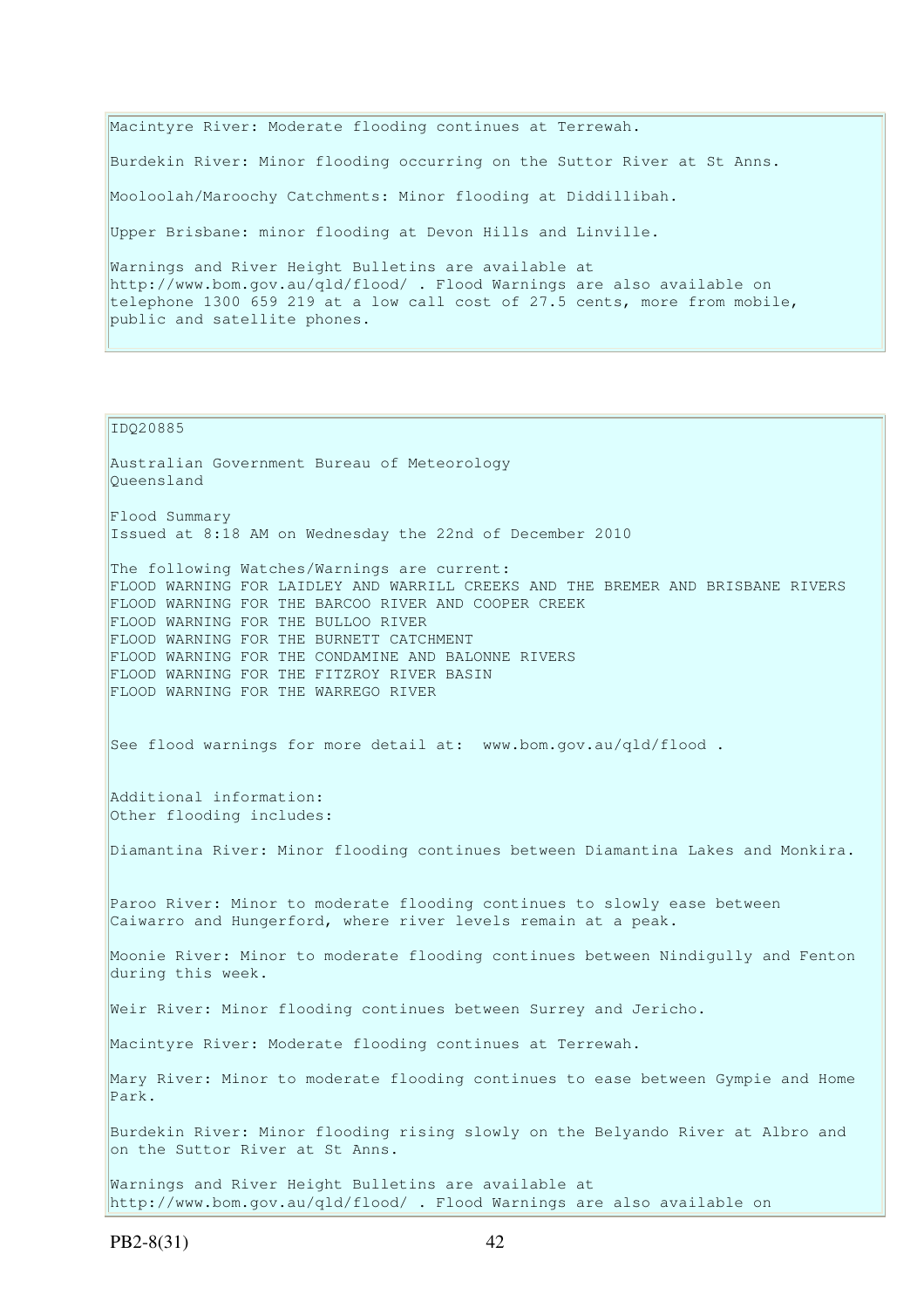telephone 1300 659 219 at a low call cost of 27.5 cents, more from mobile, public and satellite phones.

IDQ20885 Australian Government Bureau of Meteorology Queensland Flood Summary Issued at 10:36 AM on Wednesday the 22nd of December 2010 The following Watches/Warnings are current: FLOOD WARNING FOR THE BARCOO RIVER AND COOPER CREEK FLOOD WARNING FOR THE BULLOO RIVER FLOOD WARNING FOR THE BURNETT CATCHMENT FLOOD WARNING FOR THE CONDAMINE AND BALONNE RIVERS FLOOD WARNING FOR THE DAWSON, ISAAC AND COMET RIVERS FLOOD WARNING FOR THE WARREGO RIVER See flood warnings for more detail at: www.bom.gov.au/qld/flood. Additional information: Other flooding includes: Gulf Rivers: Minor flooding rising in the Nicholson River at Gregory Downs. Rises extending along the Flinders River between Canobie and Walkers Bend, where levels should remain below minor. Diamantina River: Minor flooding continues between Diamantina Lakes and Monkira. Paroo River: Minor to moderate flooding continues to slowly ease between Caiwarro and Hungerford, where river levels remain at a peak. Moonie River: Minor to moderate flooding continues between Nindigully and Fenton during this week. Weir River: Minor flooding continues between Surrey and Jericho. Macintyre River: Moderate flooding continues at Terrewah. Mary River: Minor to moderate flooding continues to ease between Gympie and Home Park. Burdekin River: Minor flooding rising slowly on the Belyando River at Albro and on the Suttor River at St Anns. Warnings and River Height Bulletins are available at http://www.bom.gov.au/qld/flood/ . Flood Warnings are also available on telephone 1300 659 219 at a low call cost of 27.5 cents, more from mobile, public and satellite phones.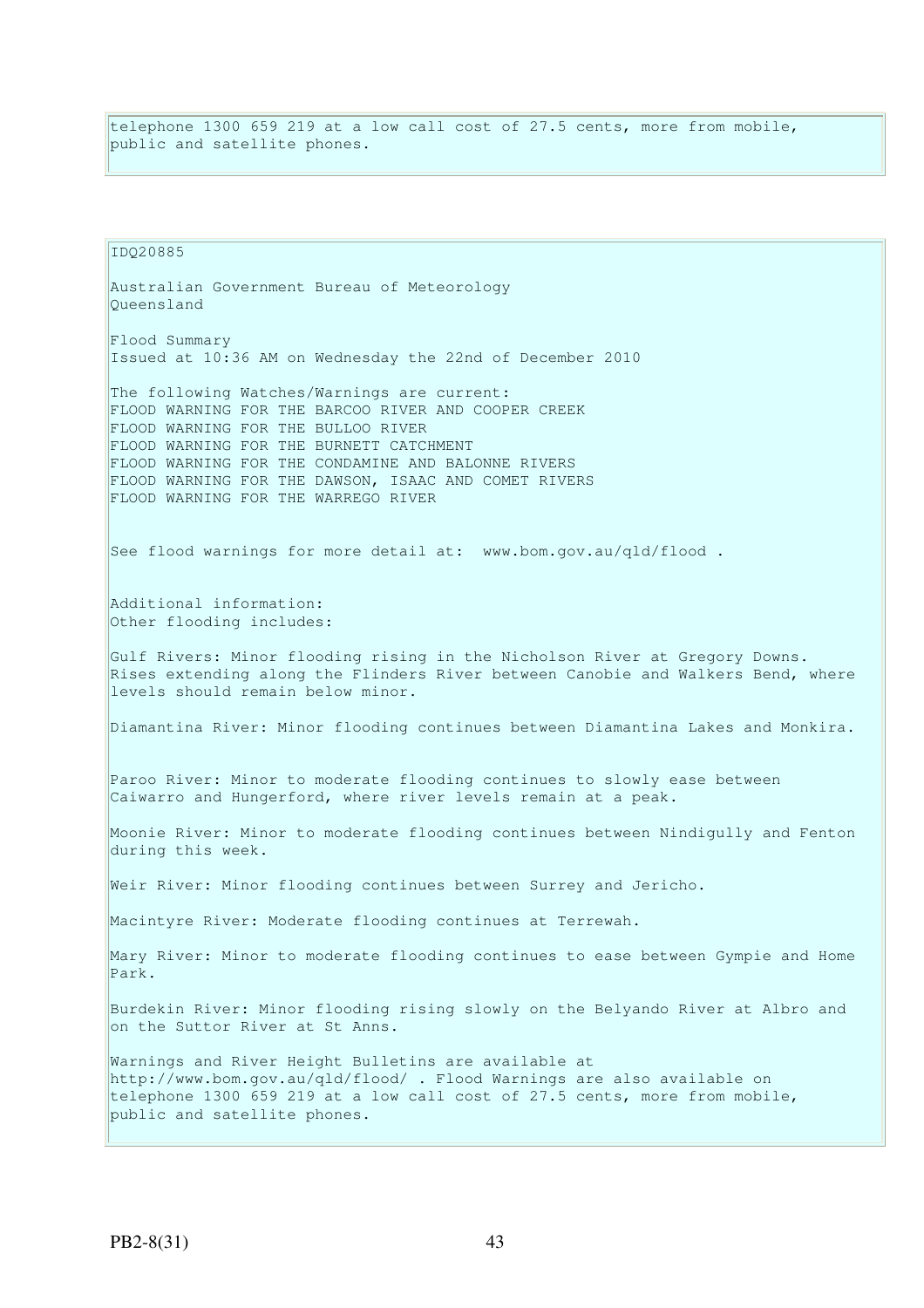IDQ20885 Australian Government Bureau of Meteorology Queensland Flood Summary Issued at 7:08 PM on Wednesday the 22nd of December 2010 The following Watches/Warnings are current: FLOOD WARNING FOR THE BARCOO RIVER AND COOPER CREEK FLOOD WARNING FOR THE BULLOO RIVER FLOOD WARNING FOR THE BURNETT CATCHMENT FLOOD WARNING FOR THE CONDAMINE AND BALONNE RIVERS FLOOD WARNING FOR THE DAWSON, ISAAC AND COMET RIVERS FLOOD WARNING FOR THE WARREGO RIVER Additional information: Other flooding includes: Gulf Rivers: Minor flooding rising in the Nicholson River at Gregory Downs. Diamantina River: Minor flooding continues between Diamantina Lakes and Monkira. Paroo River: Minor to moderate flooding continues to ease slowly between Caiwarro and Hungerford, where river levels remain at a peak. Moonie River: Minor to moderate flooding continues between Nindigully and Fenton during this week. Weir River: Minor flooding continues between Surrey and Jericho. Macintyre River: Moderate flooding continues at Terrewah. Mary River: Minor to moderate flooding continues to ease between Gympie and Home Park. Burdekin River: Minor flooding rising slowly on the Belyando River at Albro and on the Suttor River at St Anns. Brisbane River: SEQ Water advises of realeases from Wivenhoe Dam. Minor flooding is occurring at Savages and Mt Crosby. Warnings and River Height Bulletins are available at http://www.bom.gov.au/qld/flood/ . Flood Warnings are also available on telephone 1300 659 219 at a low call cost of 27.5 cents, more from mobile, public and satellite phones.

#### IDQ20885

Australian Government Bureau of Meteorology Queensland Flood Summary Issued at 9:04 AM on Thursday the 23rd of December 2010 The following Watches/Warnings are current:

PB2-8(31) 44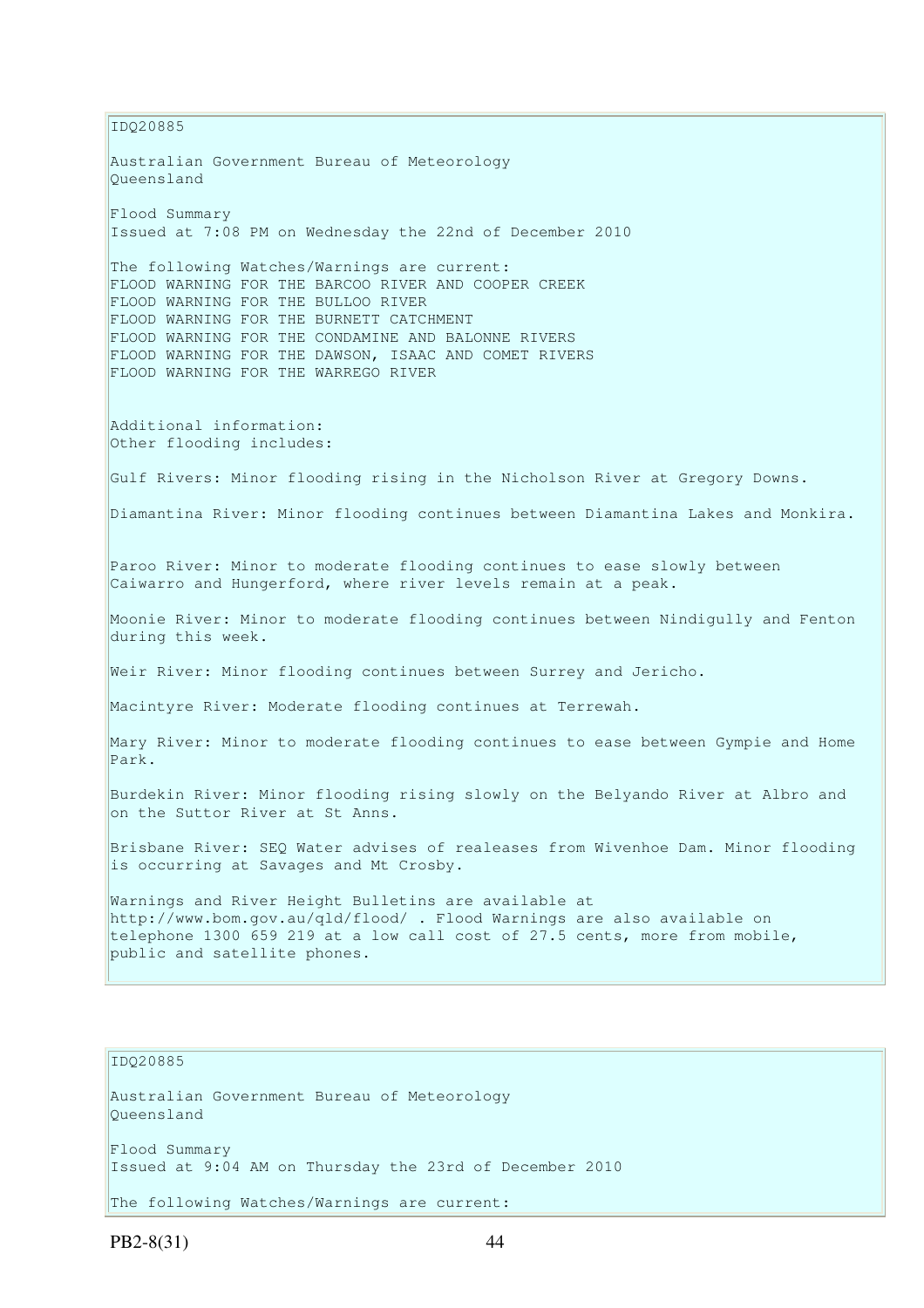FLOOD WARNING FOR THE BARCOO RIVER AND COOPER CREEK FLOOD WARNING FOR THE BULLOO RIVER FLOOD WARNING FOR THE BURNETT CATCHMENT FLOOD WARNING FOR THE CONDAMINE AND BALONNE RIVERS FLOOD WARNING FOR THE DAWSON, ISAAC AND COMET RIVERS FLOOD WARNING FOR THE TULLY AND MURRAY RIVERS AND ADJACENT COASTAL RIVERS FLOOD WARNING FOR THE WARREGO RIVER See flood warnings for more detail at: www.bom.gov.au/qld/flood. Additional information: Other flooding includes: Gulf Rivers: Minor flooding easing in the Nicholson River at Gregory Downs. Diamantina River: Minor flooding continues between Diamantina Lakes and Monkira. Paroo River: Moderate flooding remains steady at Hungerford. Moonie River: Minor flooding continues between Nindigully and Fenton. Weir River: Minor flooding continues at Jericho. Macintyre River: Moderate flooding continues at Terrewah. Sunshine Coast: Localised minor flooding occurring on the Mooloolah River and in Paynter Creek at Diddillibah. Mary River: Minor flooding easing at Home Park. Burdekin River: Minor flooding rising slowly on the Belyando River at Albro and on the Suttor River at St Anns. Herbert River: Minor flooding occurring on the lower Herbert River in the Abergowrie area, and also on the Stone River at Peacock Siding. Mulgrave & Russell Rivers: Minor flooding occurring along the Mulgrave River in the Peets Bridge area. River rises occurring along the Russell River. Warnings and River Height Bulletins are available at http://www.bom.gov.au/qld/flood/ . Flood Warnings are also available on telephone 1300 659 219 at a low call cost of 27.5 cents, more from mobile, public and satellite phones.

#### IDQ20885

Australian Government Bureau of Meteorology Queensland Flood Summary Issued at 12:16 PM on Thursday the 23rd of December 2010

The following Watches/Warnings are current: FLOOD WARNING FOR THE BARCOO RIVER AND COOPER CREEK FLOOD WARNING FOR THE BULLOO RIVER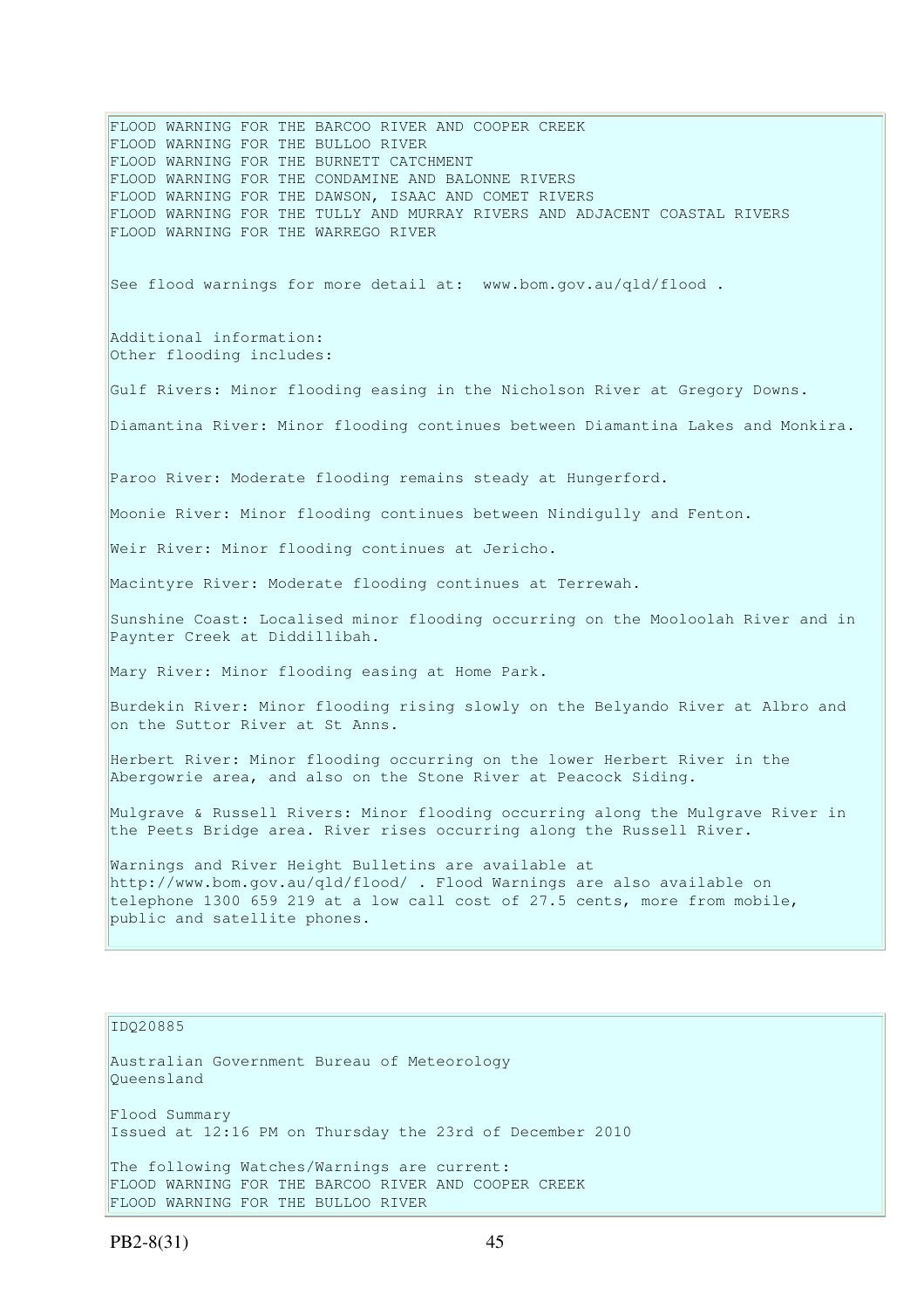FLOOD WARNING FOR THE BURNETT CATCHMENT FLOOD WARNING FOR THE CONDAMINE AND BALONNE RIVERS FLOOD WARNING FOR THE FITZROY RIVER BASIN FLOOD WARNING FOR THE LOWER HERBERT RIVER FLOOD WARNING FOR THE TULLY AND MURRAY RIVERS AND ADJACENT COASTAL RIVERS FLOOD WARNING FOR THE WARREGO RIVER See flood warnings for more detail at: www.bom.gov.au/qld/flood. Additional information: Other flooding includes: Diamantina River: Minor flooding continues between Diamantina Lakes and Monkira. Paroo River: Moderate flooding remains steady at Hungerford. Moonie River: Minor flooding continues between Nindigully and Fenton. Weir River: Minor flooding continues at Jericho. Macintyre River: Moderate flooding continues at Terrewah. Sunshine Coast: Localised minor flooding occurring on the Mooloolah River and in Paynter Creek at Diddillibah. Some minor flooding occurring with the high tide at Lake Cooroibah on the Noosa River. Mary River: Minor flooding easing at Home Park. Burdekin River: Minor flooding rising slowly on the Belyando River at Albro and on the Suttor River at St Anns. Mulgrave & Russell Rivers: Minor flooding continues along the Mulgrave River, with river rises occurring along the Russell River. Warnings and River Height Bulletins are available at http://www.bom.gov.au/qld/flood/ . Flood Warnings are also available on telephone 1300 659 219 at a low call cost of 27.5 cents, more from mobile, public and satellite phones. IDQ20885

Australian Government Bureau of Meteorology Queensland Flood Summary Issued at 7:51 PM on Thursday the 23rd of December 2010 The following Watches/Warnings are current: FLOOD WARNING FOR THE BARCOO RIVER AND COOPER CREEK FLOOD WARNING FOR THE BULLOO RIVER FLOOD WARNING FOR THE BURNETT CATCHMENT FLOOD WARNING FOR THE CONDAMINE AND BALONNE RIVERS FLOOD WARNING FOR THE FITZROY RIVER BASIN FLOOD WARNING FOR THE LOWER HERBERT RIVER FLOOD WARNING FOR THE TULLY RIVER.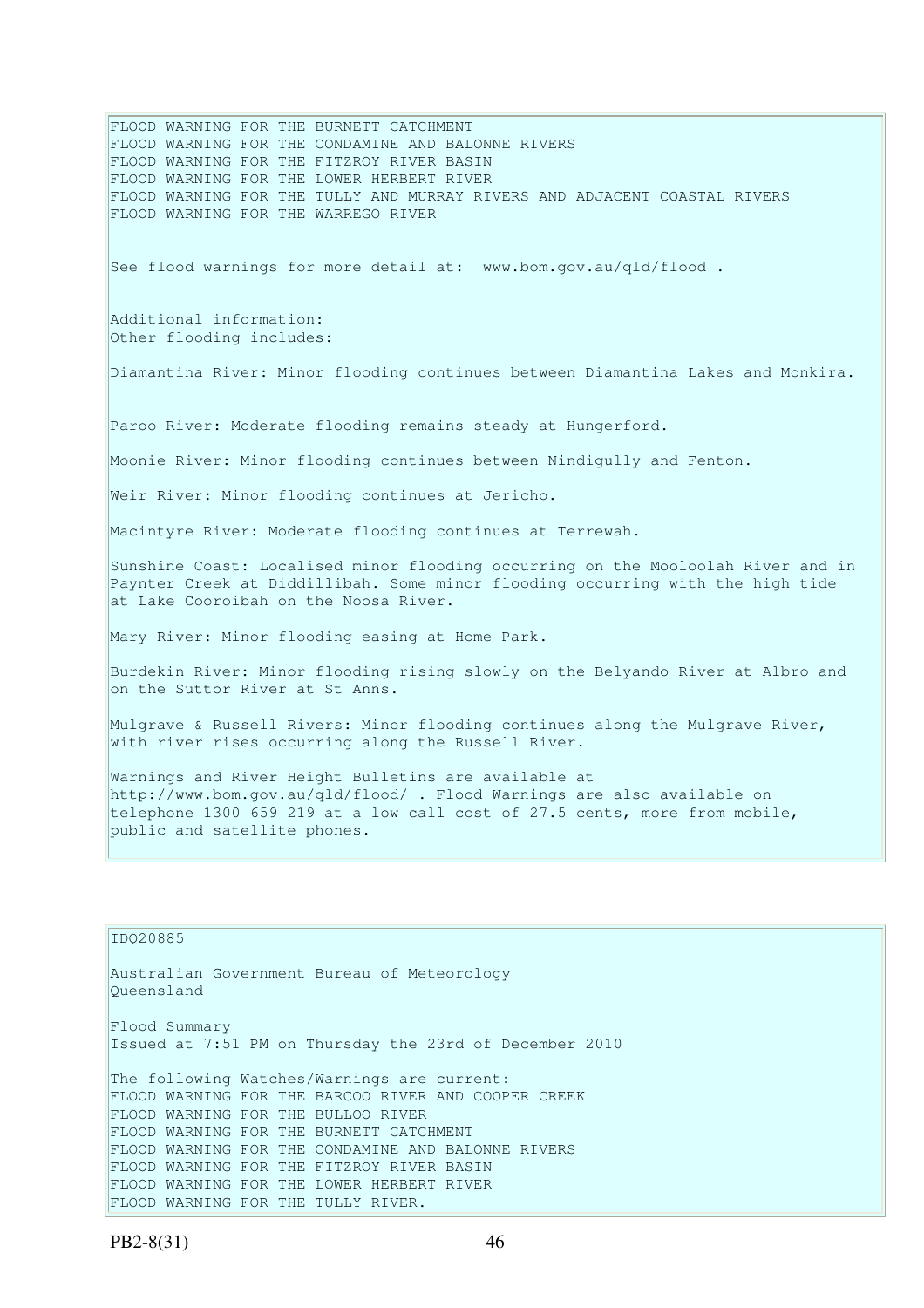FLOOD WARNING FOR THE WARREGO RIVER

Additional information: Other flooding includes:

Diamantina River: Minor flooding continues between Diamantina Lakes and Monkira.

Paroo River: Moderate flooding remains steady at Hungerford.

Moonie River: Minor flooding continues between Nindigully and Fenton.

Weir River: Minor flooding continues at Jericho.

Macintyre River: Moderate flooding continues at Terrewah.

Sunshine Coast: Localised minor flooding occurring on the Mooloolah River and in Paynter Creek at Diddillibah. Some minor flooding occurring with the high tide at Lake Cooroibah on the Noosa River.

Mary River: Minor flooding easing at Home Park.

Burdekin River: Minor flooding rising slowly on the Belyando River at Albro and on the Suttor River at St Anns. Minor flooding at Mt Fullstop.

Brisbane River: Minor flooding at Gatton along Lockyer Creek and at Harrisville along Warrill Creek.

Warnings and River Height Bulletins are available at http://www.bom.gov.au/qld/flood/ . Flood Warnings are also available on telephone 1300 659 219 at a low call cost of 27.5 cents, more from mobile, public and satellite phones.

IDQ20885

```
Australian Government Bureau of Meteorology 
Queensland 
Flood Summary 
Issued at 12:09 AM on Friday the 24th of December 2010 
The following Watches/Warnings are current: 
FLOOD WARNING FOR THE BARCOO RIVER AND COOPER CREEK 
FLOOD WARNING FOR THE BULLOO RIVER 
FLOOD WARNING FOR THE BURNETT CATCHMENT 
FLOOD WARNING FOR THE CONDAMINE AND BALONNE RIVERS 
FLOOD WARNING FOR THE FITZROY RIVER BASIN 
FLOOD WARNING FOR THE LOWER HERBERT RIVER 
FLOOD WARNING FOR THE PIONEER RIVER 
FLOOD WARNING FOR THE TULLY RIVER. 
FLOOD WARNING FOR THE WARREGO RIVER 
Additional information: 
Other flooding includes: 
Diamantina River: Minor flooding continues between Diamantina Lakes and Monkira.
```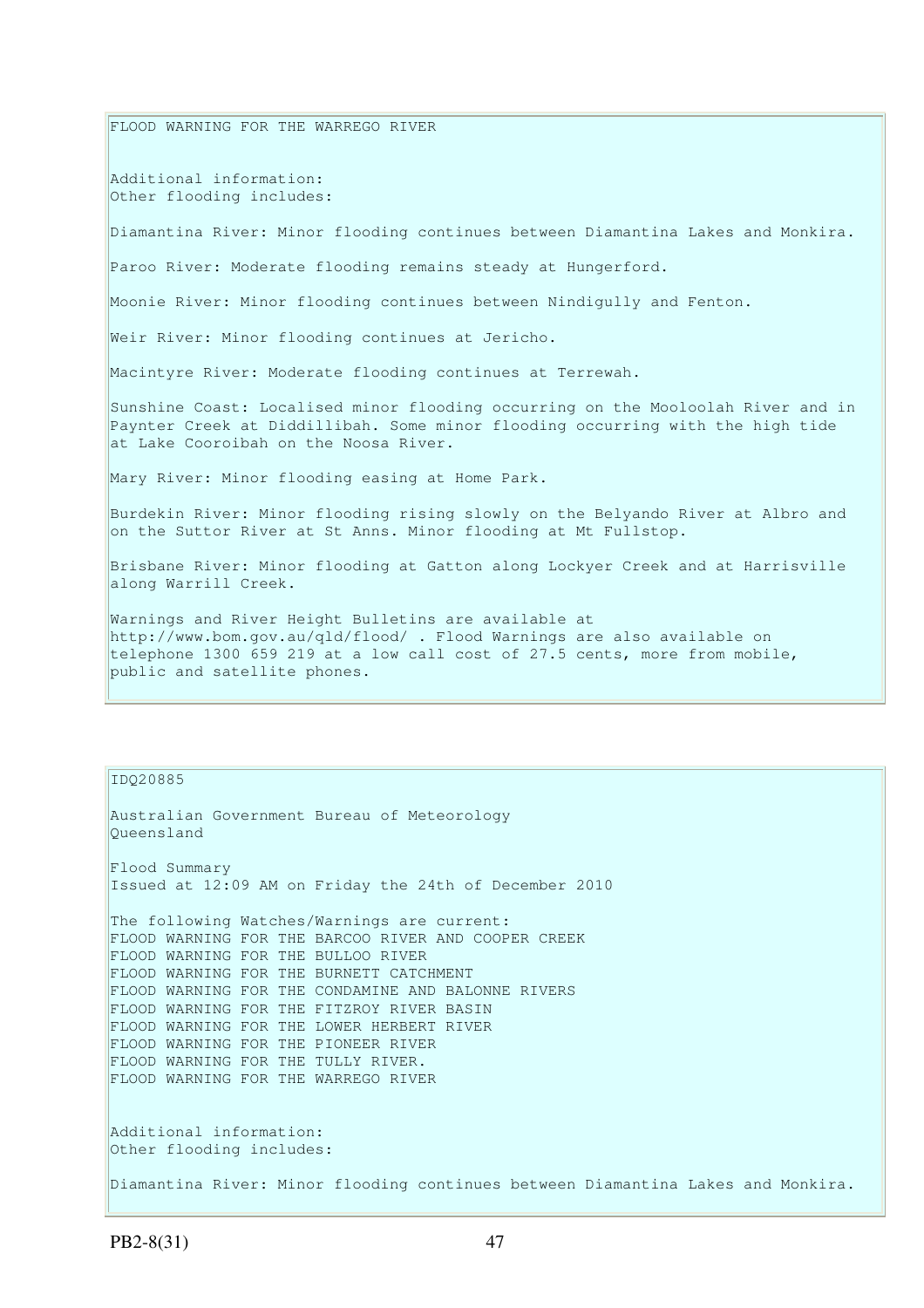Paroo River: Moderate flooding remains steady at Hungerford. Moonie River: Minor flooding continues between Nindigully and Fenton. Weir River: Minor flooding continues at Jericho. Macintyre River: Moderate flooding continues at Terrewah. Sunshine Coast: Localised minor flooding occurring on the Mooloolah River and in Paynter Creek at Diddillibah. Some minor flooding occurring with the high tide at Lake Cooroibah on the Noosa River. Mary River: Minor flooding easing at Home Park. Burdekin River: Minor flooding rising slowly on the Belyando River at Albro and on the Suttor River at St Anns. Minor flooding at Mt Fullstop. Brisbane River: Minor flooding along Lockyer Creek, Warrill Creek and Bremer River. Warnings and River Height Bulletins are available at http://www.bom.gov.au/qld/flood/ . Flood Warnings are also available on telephone 1300 659 219 at a low call cost of 27.5 cents, more from mobile, public and satellite phones.

#### IDQ20885

Australian Government Bureau of Meteorology Queensland Flood Summary Issued at 5:57 AM on Friday the 24th of December 2010 The following Watches/Warnings are current: FLOOD WARNING FOR THE BARCOO RIVER AND COOPER CREEK FLOOD WARNING FOR THE BULLOO RIVER FLOOD WARNING FOR THE BURNETT CATCHMENT FLOOD WARNING FOR THE CONDAMINE AND BALONNE RIVERS FLOOD WARNING FOR THE FITZROY RIVER BASIN FLOOD WARNING FOR THE LOWER HERBERT RIVER FLOOD WARNING FOR THE PIONEER RIVER FLOOD WARNING FOR THE TULLY RIVER FLOOD WARNING FOR THE WARREGO RIVER See flood warnings for more detail at: www.bom.gov.au/qld/flood. Additional information: Other flooding includes: Diamantina River: Minor flooding continues between Diamantina Lakes and Monkira. Paroo River: Moderate flooding easing slowly at Hungerford. Moonie River: Minor flooding continues between Nindigully and Fenton.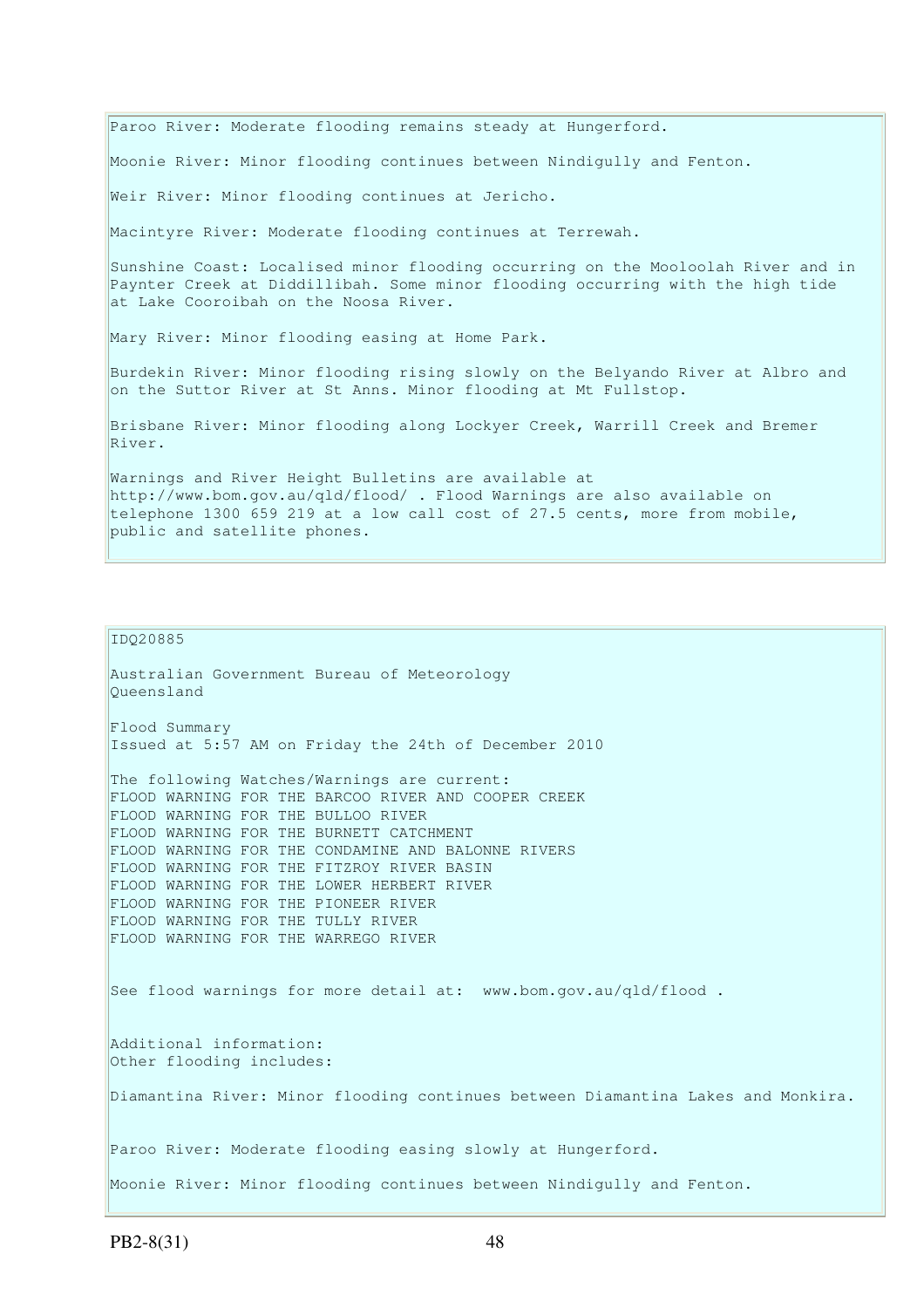Weir River: Minor flooding continues at Jericho.

Macintyre River: Moderate flooding continues at Terrewah.

Burdekin River: Moderate flooding rising on the Belyando River at Albro and on the Suttor River at St Anns. Minor flooding is occurring at Mt Fullstop on the Burdekin River.

Brisbane River: Minor flooding rising on the upper Brisbane River at Linville. Minor flooding occurring along Lockyer and Warrill Creeks. Minor to moderate flooding occurring in the Bremer River.

Warnings and River Height Bulletins are available at http://www.bom.gov.au/qld/flood/ . Flood Warnings are also available on telephone 1300 659 219 at a low call cost of 27.5 cents, more from mobile, public and satellite phones.

IDQ20885

Australian Government Bureau of Meteorology Queensland

Flood Summary Issued at 6:50 AM on Friday the 24th of December 2010

The following Watches/Warnings are current: FLOOD WARNING FOR THE BARCOO RIVER AND COOPER CREEK FLOOD WARNING FOR THE BULLOO RIVER FLOOD WARNING FOR THE BURNETT CATCHMENT FLOOD WARNING FOR THE CONDAMINE AND BALONNE RIVERS FLOOD WARNING FOR THE FITZROY RIVER BASIN FLOOD WARNING FOR THE LOWER HERBERT RIVER FLOOD WARNING FOR THE PIONEER RIVER FLOOD WARNING FOR THE WARREGO RIVER

See flood warnings for more detail at: www.bom.gov.au/qld/flood .

Additional information: Other flooding includes:

Diamantina River: Minor flooding continues between Diamantina Lakes and Monkira.

Paroo River: Moderate flooding easing slowly at Hungerford.

Moonie River: Minor flooding continues between Nindigully and Fenton.

Weir River: Minor flooding continues at Jericho.

Macintyre River: Moderate flooding continues at Terrewah.

Brisbane River: Minor flooding rising on the upper Brisbane River at Linville. Minor flooding occurring along Lockyer and Warrill Creeks. Minor to moderate flooding occurring in the Bremer River.

Burdekin River: Moderate flooding rising on the Belyando River at Albro and on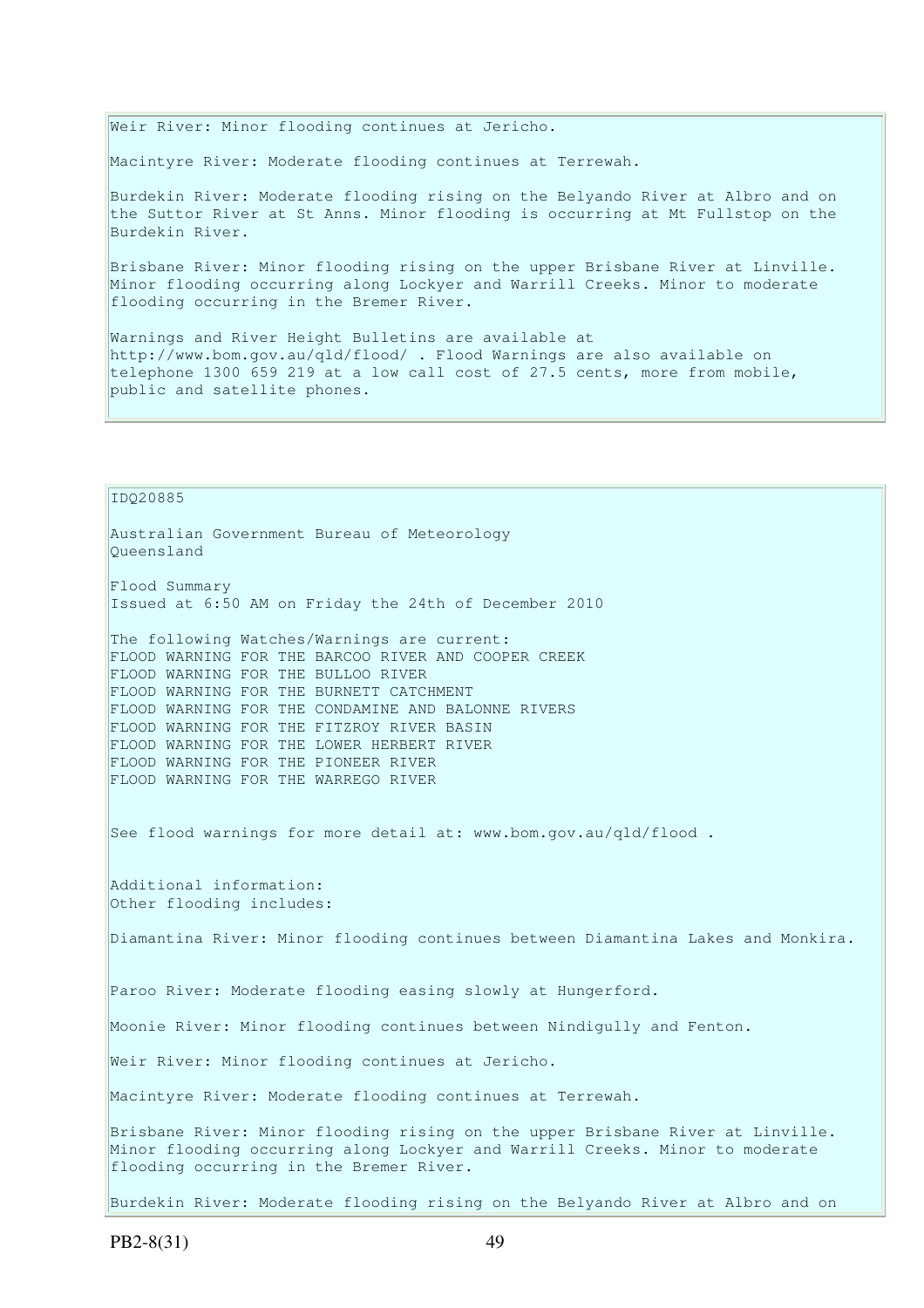the Suttor River at St Anns. Minor flooding is occurring at Mt Fullstop on the Burdekin River.

Tully River: Minor flooding continues to ease at Euramo.

Warnings and River Height Bulletins are available at http://www.bom.gov.au/qld/flood/ . Flood Warnings are also available on telephone 1300 659 219 at a low call cost of 27.5 cents, more from mobile, public and satellite phones.

IDQ20885

Australian Government Bureau of Meteorology Queensland Flood Summary Issued at 8:12 AM on Friday the 24th of December 2010 The following Watches/Warnings are current: FLOOD WARNING FOR THE BARCOO RIVER AND COOPER CREEK FLOOD WARNING FOR THE BURNETT CATCHMENT FLOOD WARNING FOR THE CONDAMINE AND BALONNE RIVERS FLOOD WARNING FOR THE DON RIVER FLOOD WARNING FOR THE FITZROY RIVER BASIN FLOOD WARNING FOR THE LOWER HERBERT RIVER FLOOD WARNING FOR THE PIONEER RIVER FLOOD WARNING FOR THE WARREGO RIVER See flood warnings for more detail at: www.bom.gov.au/qld/flood. Additional information: Other flooding includes: Diamantina River: Minor flooding continues between Diamantina Lakes and Monkira. Paroo River: Moderate flooding easing slowly at Hungerford. Moonie River: Minor flooding continues between Nindigully and Fenton. Weir River: Minor flooding continues at Jericho. Macintyre River: Moderate flooding continues at Terrewah. Logan-Albert Rivers: Minor flooding rising on the Logan River at Rathdowney. Brisbane River: Minor flooding rising on the upper Brisbane River between Linville and Devon Hills. Minor flooding occurring along Lockyer and Warrill Creeks and along the Bremer River. Burdekin River: Moderate flooding rising on the Belyando River at Albro and on the Suttor River at St Anns. Minor flooding is occurring at Mt Fullstop on the Burdekin River. Tully River: Minor flooding continues to ease at Euramo.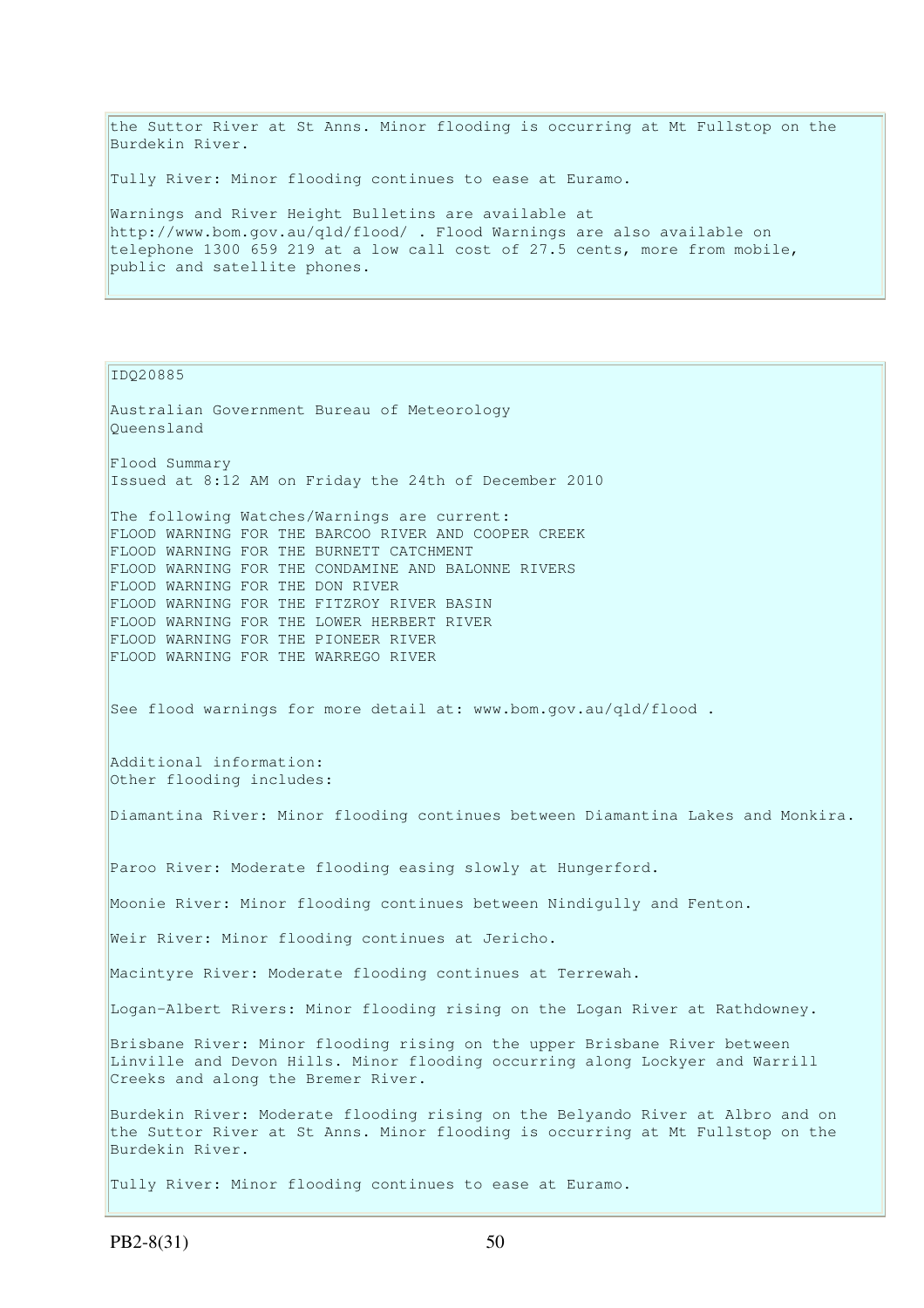Warnings and River Height Bulletins are available at http://www.bom.gov.au/qld/flood/ . Flood Warnings are also available on telephone 1300 659 219 at a low call cost of 27.5 cents, more from mobile, public and satellite phones.

IDQ20885 Australian Government Bureau of Meteorology Queensland Flood Summary Issued at 8:29 AM on Friday the 24th of December 2010 The following Watches/Warnings are current: FLOOD WARNING FOR THE BARCOO RIVER AND COOPER CREEK FLOOD WARNING FOR THE BULLOO RIVER FLOOD WARNING FOR THE BURNETT CATCHMENT FLOOD WARNING FOR THE CONDAMINE AND BALONNE RIVERS FLOOD WARNING FOR THE DON RIVER FLOOD WARNING FOR THE FITZROY RIVER BASIN FLOOD WARNING FOR THE PIONEER RIVER FLOOD WARNING FOR THE WARREGO RIVER See flood warnings for more detail at: www.bom.gov.au/qld/flood. Additional information: Other flooding includes: Diamantina River: Minor flooding continues between Diamantina Lakes and Monkira. Paroo River: Moderate flooding easing slowly at Hungerford. Moonie River: Minor flooding continues between Nindigully and Fenton. Weir River: Minor flooding continues at Jericho. Macintyre River: Moderate flooding continues at Terrewah. Logan-Albert Rivers: Minor flooding rising on the Logan River at Rathdowney. Brisbane River: Minor flooding rising on the upper Brisbane River between Linville and Devon Hills. Minor flooding occurring along Lockyer and Warrill Creeks and along the Bremer River. Burdekin River: Moderate flooding rising on the Belyando River at Albro and on the Suttor River at St Anns. Minor flooding is occurring at Mt Fullstop on the Burdekin River. Herbert River: Moderate flooding continues to ease at Halifax. Tully River: Minor flooding continues to slowly ease at Euramo. Warnings and River Height Bulletins are available at http://www.bom.gov.au/qld/flood/ . Flood Warnings are also available on telephone 1300 659 219 at a low call cost of 27.5 cents, more from mobile,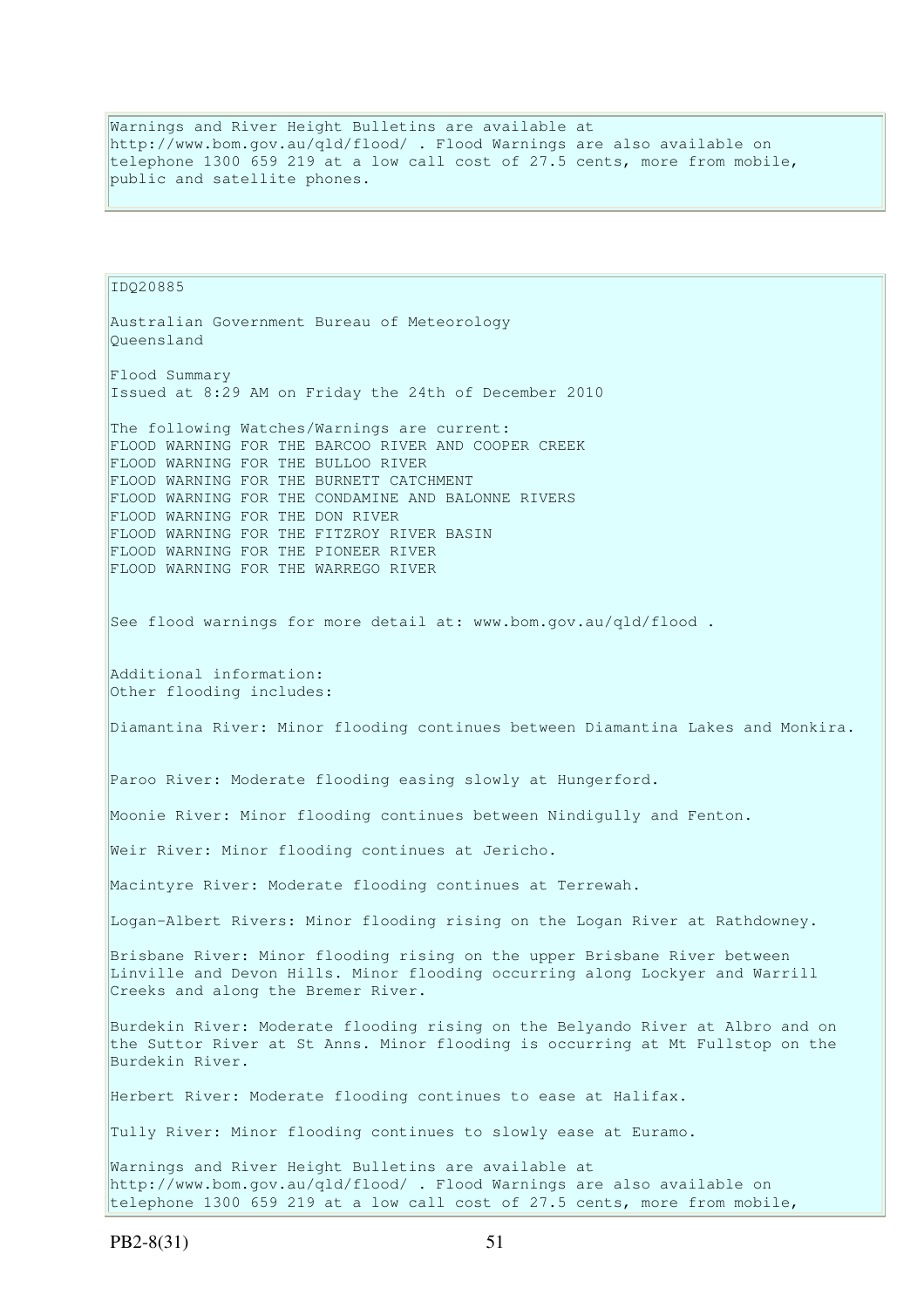IDQ20885 Australian Government Bureau of Meteorology Queensland Flood Summary Issued at 9:06 AM on Friday the 24th of December 2010 The following Watches/Warnings are current: FLOOD WARNING FOR THE BARCOO RIVER AND COOPER CREEK FLOOD WARNING FOR THE BURNETT CATCHMENT FLOOD WARNING FOR THE CONDAMINE AND BALONNE RIVERS FLOOD WARNING FOR THE DON RIVER FLOOD WARNING FOR THE FITZROY RIVER BASIN FLOOD WARNING FOR THE PIONEER RIVER FLOOD WARNING FOR THE WARREGO RIVER See flood warnings for more detail at: www.bom.gov.au/qld/flood. Additional information: Other flooding includes: Diamantina River: Minor flooding continues between Diamantina Lakes and Monkira. Bulloo River: Moderate flooding slowly easing at Thargomindah. Paroo River: Moderate flooding easing slowly at Hungerford. Moonie River: Minor flooding continues between Nindigully and Fenton. Weir River: Minor flooding continues at Jericho. Macintyre River: Moderate flooding continues at Terrewah. Brisbane River: Minor flooding rising on the upper Brisbane River between Linville and Devon Hills. Minor flooding occurring along Lockyer and Warrill Creeks and along the Bremer River. Burdekin River: Moderate flooding rising on the Belyando River at Albro and on the Suttor River at St Anns. Minor flooding is occurring at Mt Fullstop on the Burdekin River. Herbert River: Moderate flooding continues to ease at Halifax. Tully River: Minor flooding continues to slowly ease at Euramo. Warnings and River Height Bulletins are available at http://www.bom.gov.au/qld/flood/ . Flood Warnings are also available on telephone 1300 659 219 at a low call cost of 27.5 cents, more from mobile, public and satellite phones.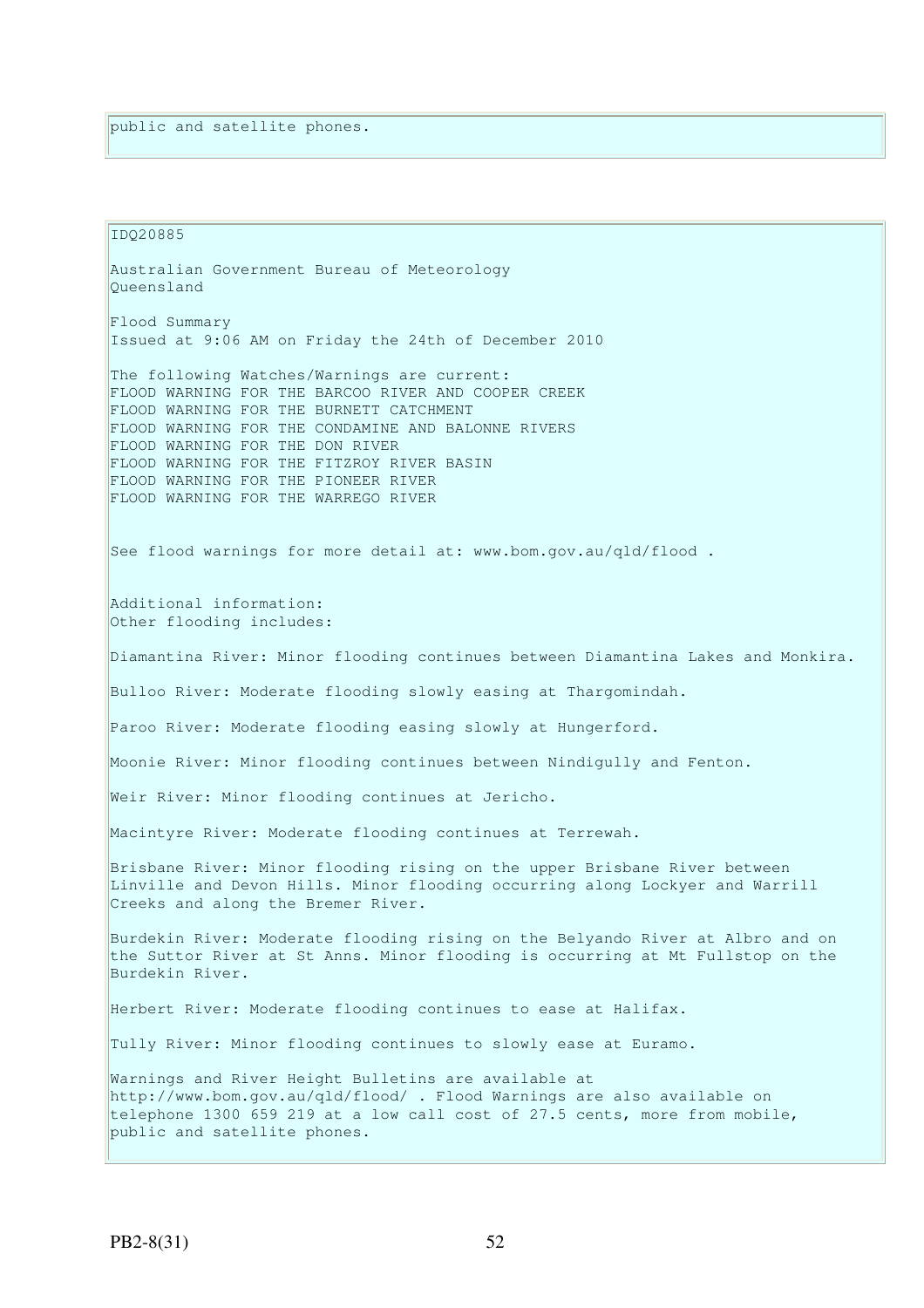IDQ20885 Australian Government Bureau of Meteorology Queensland Flood Summary Issued at 11:21 PM on Friday the 24th of December 2010 The following Watches/Warnings are current: FLOOD WARNING FOR THE JORDAN & BARCOO RIVERS AND COOPER CREEK FLOOD WARNING FOR THE BURNETT CATCHMENT FLOOD WARNING FOR THE CONDAMINE AND BALONNE RIVERS FLOOD WARNING FOR THE DON RIVER FLOOD WARNING FOR THE FITZROY RIVER BASIN FLOOD WARNING FOR THE LOWER HERBERT RIVER FLOOD WARNING FOR THE PIONEER RIVER FLOOD WARNING FOR THE RUSSELL-MULGRAVE RIVERS AND ADJACENT COASTAL STREAMS FLOOD WARNING FOR THE TULLY AND MURRAY RIVERS AND ADJACENT COASTAL STREAMS FLOOD WARNING FOR THE WARREGO RIVER Additional information: Other flooding includes: Diamantina River: Minor flooding continues between Diamantina Lakes and Monkira. Bulloo River: Moderate flooding slowly easing at Thargomindah. Paroo River: Moderate flooding easing slowly at Hungerford. Moonie River: Minor flooding continues between Nindigully and Fenton. Weir River: Minor flooding continues at Jericho. Macintyre River: Moderate flooding continues at Terrewah. Brisbane River: Minor flooding on the upper Brisbane River between Linville and Devon Hills. Burdekin River: Moderate flooding rising on the Belyando River at Albro and on the Suttor River at St Anns. Minor flooding is occurring at Mt Fullstop on the Burdekin River. Warnings and River Height Bulletins are available at http://www.bom.gov.au/qld/flood/ . Flood Warnings are also available on telephone 1300 659 219 at a low call cost of 27.5 cents, more from mobile, public and satellite phones. IDQ20885 Australian Government Bureau of Meteorology Queensland Flood Summary Issued at 7:57 AM on Saturday the 25th of December 2010 The following Watches/Warnings are current:

FLOOD WARNING FOR THE BARCOO RIVER AND COOPER CREEK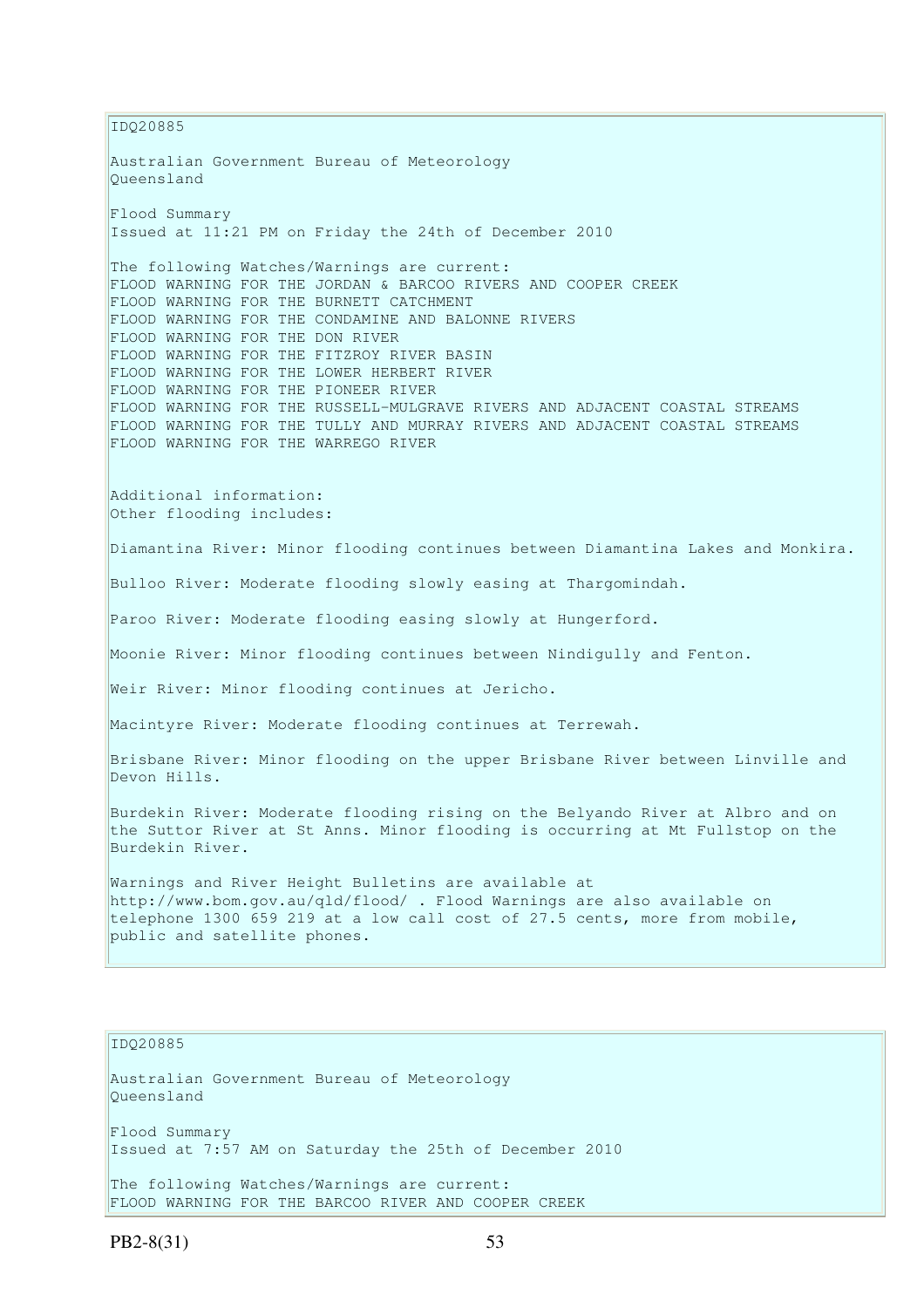FLOOD WARNING FOR THE BURNETT CATCHMENT FLOOD WARNING FOR THE CONDAMINE AND BALONNE RIVERS FLOOD WARNING FOR THE FITZROY RIVER BASIN FLOOD WARNING FOR THE JOHNSTONE RIVER FLOOD WARNING FOR THE LOWER HERBERT RIVER FLOOD WARNING FOR THE RUSSELL-MULGRAVE RIVERS AND ADJACENT COASTAL STREAMS FLOOD WARNING FOR THE TULLY AND MURRAY RIVERS FLOOD WARNING FOR THE WARREGO RIVER Additional information: Other flooding includes: Diamantina River: Minor flooding continues between Diamantina Lakes and Monkira. Bulloo River: Moderate flooding slowly easing at Thargomindah. Paroo River: Moderate flooding easing slowly at Hungerford. Moonie River: Minor flooding continues between Nindigully and Fenton. Weir River: Minor flooding continues at Jericho. Macintyre River: Moderate flooding continues at Terrewah. Brisbane River: Moderate flood levels along Woogaroo Creek and along Warrill Creek at Amberley. Burdekin River: Major flooding rising on the Belyando River at Albro and minor flooding continues along the Suttor River at St Anns. Minor flooding is occurring at Mt Fullstop on the Burdekin River and along Jacks Creek. Warnings and River Height Bulletins are available at http://www.bom.gov.au/qld/flood/ . Flood Warnings are also available on telephone 1300 659 219 at a low call cost of 27.5 cents, more from mobile, public and satellite phones.

#### IDQ20885

Australian Government Bureau of Meteorology Queensland Flood Summary Issued at 10:16 AM on Saturday the 25th of December 2010 The following Watches/Warnings are current: FLOOD WARNING FOR THE BARCOO RIVER AND COOPER CREEK FLOOD WARNING FOR THE BURNETT CATCHMENT FLOOD WARNING FOR THE CONDAMINE AND BALONNE RIVERS FLOOD WARNING FOR THE JOHNSTONE RIVER FLOOD WARNING FOR THE HERBERT RIVER FLOOD WARNING FOR THE RUSSELL-MULGRAVE RIVERS AND ADJACENT COASTAL STREAMS FLOOD WARNING FOR THE TULLY AND MURRAY RIVERS FLOOD WARNING FOR THE WARREGO RIVER Additional information: Other flooding includes: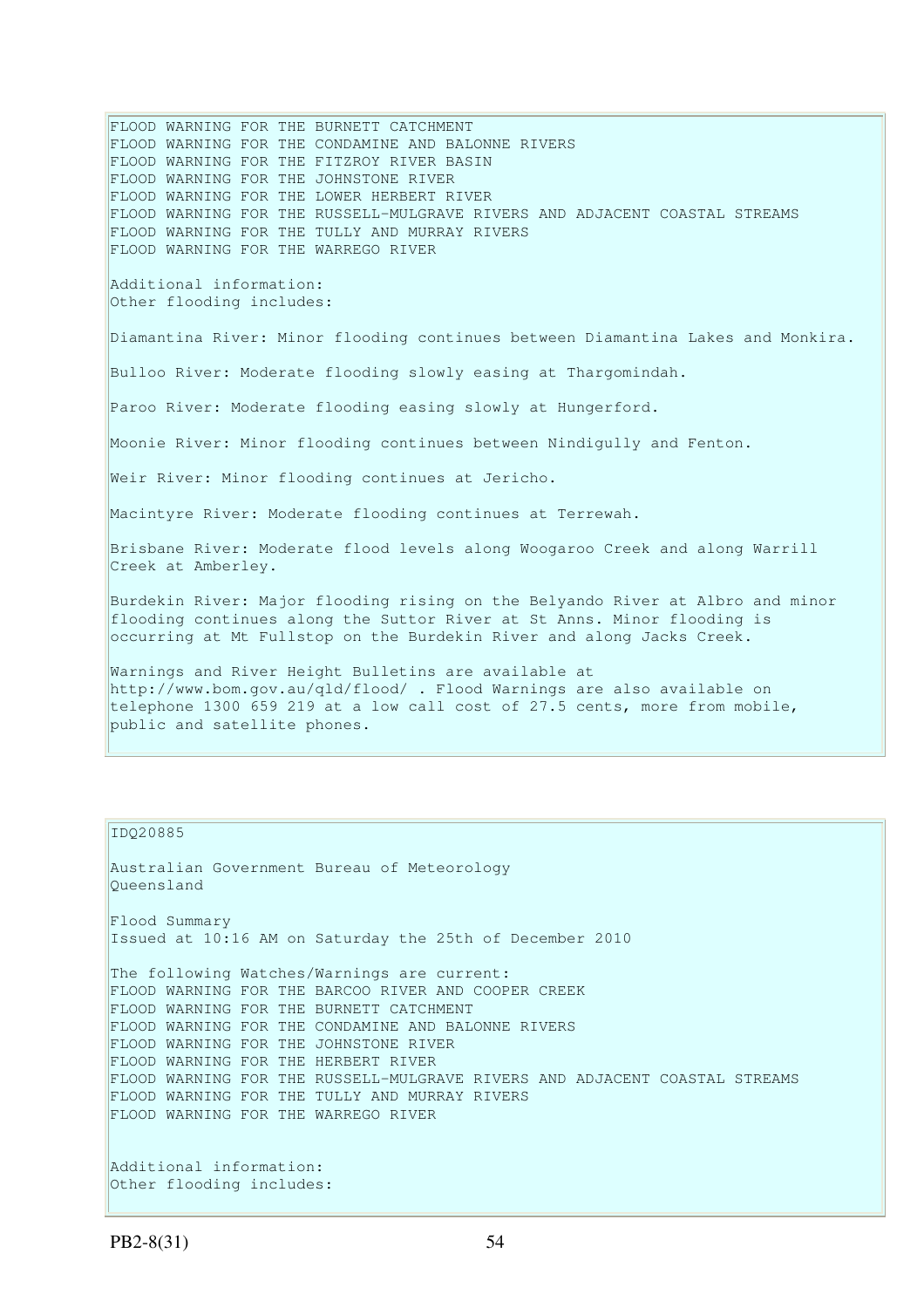Diamantina River: Minor flooding continues between Diamantina Lakes and Monkira.

Paroo River: Minor flooding easing slowly at Hungerford.

Moonie River: Minor flooding continues between Flinton and Fenton.

Weir River: Minor flooding continues at Jericho and downstream.

Macintyre River: Moderate flooding continues at Terrewah.

Australian Government Bureau of Meteorology

Brisbane River: Minor flood levels rising slowly along Warrill Creek at Amberley.

Burdekin River: Major flooding rising on the Belyando River at Albro and minor flooding continues along the Suttor River at St Anns. Rises and minor flooding is occurring along the Bowen River downstream of Jacks Creek.

Warnings and River Height Bulletins are available at http://www.bom.gov.au/qld/flood/ . Flood Warnings are also available on telephone 1300 659 219 at a low call cost of 27.5 cents, more from mobile, public and satellite phones.

IDQ20885

Queensland Flood Summary Issued at 1:20 PM on Saturday the 25th of December 2010 The following Watches/Warnings are current: FLOOD WARNING FOR THE BARCOO RIVER AND COOPER CREEK FLOOD WARNING FOR THE BURNETT CATCHMENT FLOOD WARNING FOR THE CONDAMINE AND BALONNE RIVERS FLOOD WARNING FOR THE FITZROY RIVER BASIN FLOOD WARNING FOR THE HERBERT RIVER FLOOD WARNING FOR THE JOHNSTONE RIVER FLOOD WARNING FOR THE RUSSELL-MULGRAVE RIVERS AND ADJACENT COASTAL STREAMS FLOOD WARNING FOR THE TULLY AND MURRAY RIVERS FLOOD WARNING FOR THE WARREGO RIVER Additional information: Other flooding includes: Diamantina River: Minor flooding continues between Diamantina Lakes and Monkira. Paroo River: Minor flooding easing slowly at Hungerford. Moonie River: Minor flooding continues between Flinton and Fenton. Weir River: Minor flooding continues at Jericho and downstream. Macintyre River: Moderate flooding continues at Terrewah. Brisbane River: Minor flood levels rising slowly along Warrill Creek at Amberley. Burdekin River: Major flooding rising on the Belyando River at Albro and minor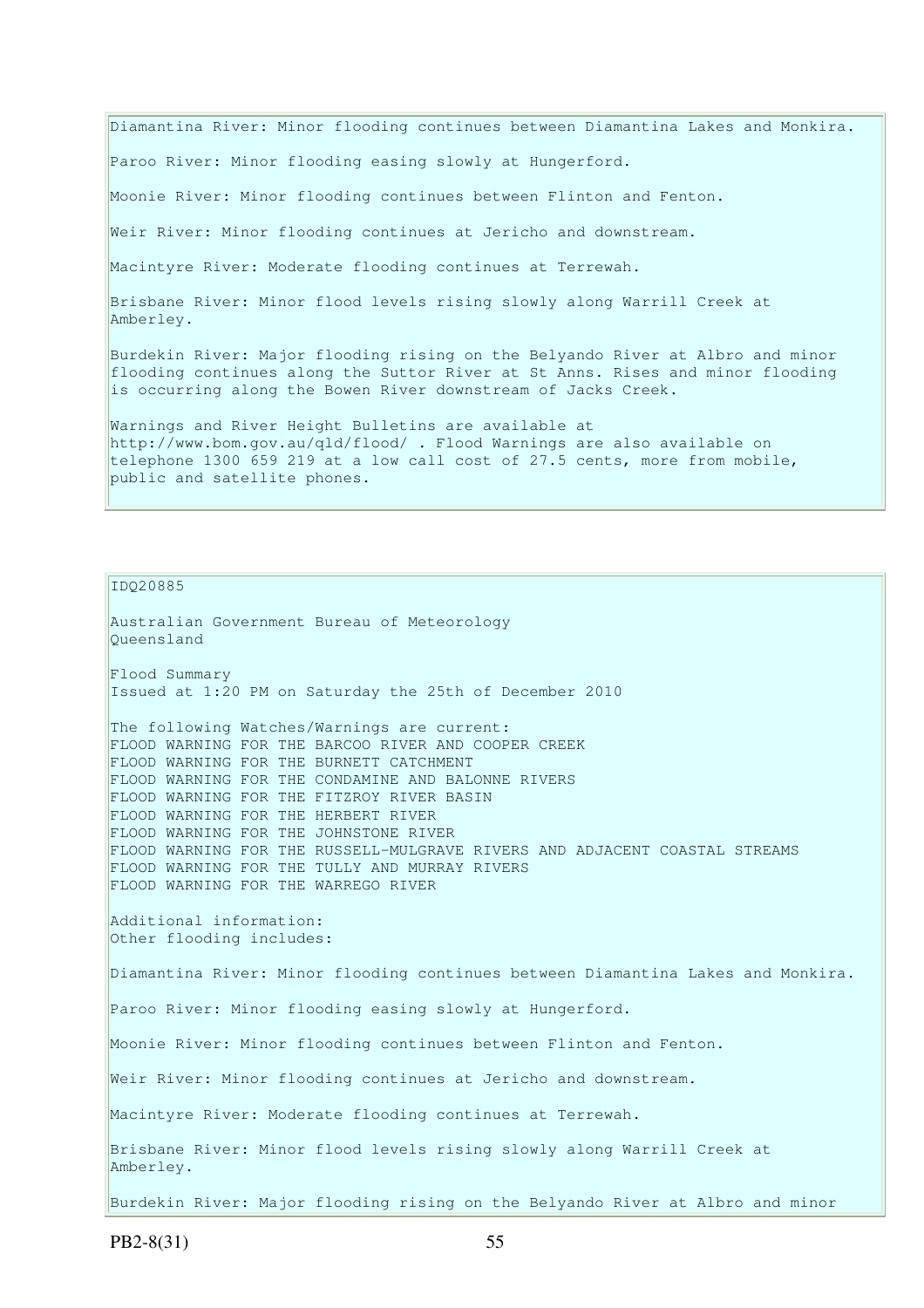flooding continues along the Suttor River at St Anns. Rises and minor flooding are occurring along the Bowen River downstream of Jacks Creek.

Warnings and River Height Bulletins are available at http://www.bom.gov.au/qld/flood/ . Flood Warnings are also available on telephone 1300 659 219 at a low call cost of 27.5 cents, more from mobile, public and satellite phones.

IDQ20885

Australian Government Bureau of Meteorology Queensland Flood Summary Issued at 2:28 PM on Saturday the 25th of December 2010 The following Watches/Warnings are current: FLOOD WARNING FOR THE BARCOO RIVER AND COOPER CREEK FLOOD WARNING FOR THE BOHLE RIVER AND ADJACENT COASTAL RIVERS FLOOD WARNING FOR THE BURNETT CATCHMENT FLOOD WARNING FOR THE CONDAMINE AND BALONNE RIVERS FLOOD WARNING FOR THE FITZROY RIVER BASIN FLOOD WARNING FOR THE HERBERT RIVER FLOOD WARNING FOR THE JOHNSTONE RIVER FLOOD WARNING FOR THE PIONEER RIVER FLOOD WARNING FOR THE RUSSELL-MULGRAVE RIVERS AND ADJACENT COASTAL STREAMS FLOOD WARNING FOR THE TULLY AND MURRAY RIVERS FLOOD WARNING FOR THE WARREGO RIVER See flood warnings for more detail at: www.bom.gov.au/qld/flood. Additional information: Other flooding includes: Diamantina River: Minor flooding continues between Diamantina Lakes and Monkira. Paroo River: Minor flooding easing slowly at Hungerford. Moonie River: Minor flooding continues between Flinton and Fenton. Weir River: Minor flooding continues in the Jericho area. Macintyre River: Moderate flooding continues at Terrewah. Brisbane River: Minor flood levels rising slowly in Warrill Creek at Amberley. Isolated minor flooding continues in Woogaroo and Oxley Creeks. Sunshine Coast: Minor flooding occurring in Paynter Creek at Diddillibah and in the Mooloolah River at Jordan Street. Burdekin River: Major flooding rising on the Belyando River at Albro and minor flooding continues along the Suttor River at St Anns. Rises and minor flooding are occurring along the Bowen River downstream of Jacks Creek.

Don River: Minor flooding continues to ease slowly at Mt Dangar and at Bowen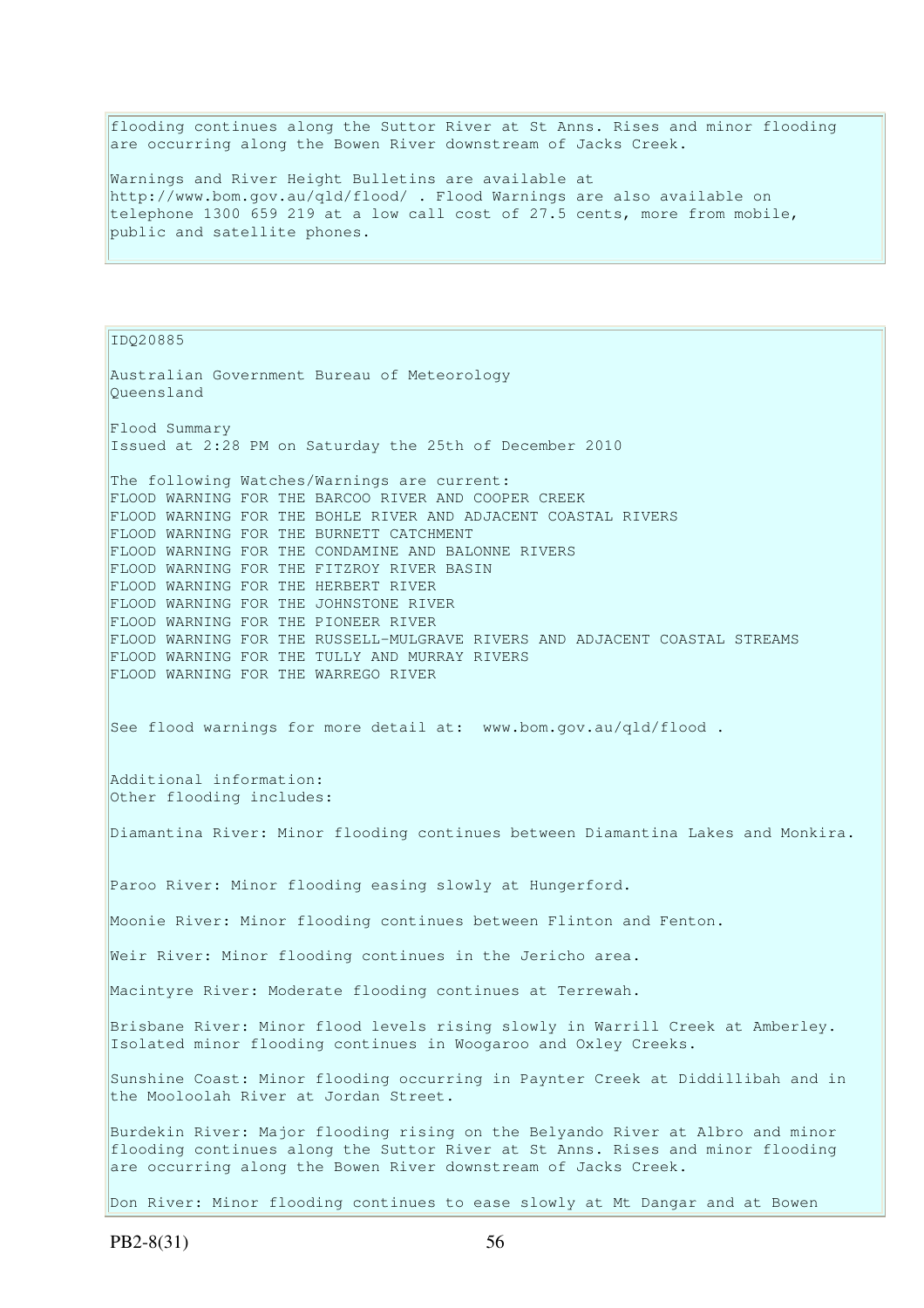Pump Station.

Warnings and River Height Bulletins are available at http://www.bom.gov.au/qld/flood/ . Flood Warnings are also available on telephone 1300 659 219 at a low call cost of 27.5 cents, more from mobile, public and satellite phones.

IDQ20885 Australian Government Bureau of Meteorology Queensland Flood Summary Issued at 4:09 PM on Saturday the 25th of December 2010 The following Watches/Warnings are current: FLOOD WARNING FOR THE BARCOO RIVER AND COOPER CREEK FLOOD WARNING FOR THE BOHLE RIVER AND ADJACENT COASTAL RIVERS FLOOD WARNING FOR THE BURNETT CATCHMENT FLOOD WARNING FOR THE CONDAMINE AND BALONNE RIVERS FLOOD WARNING FOR THE FITZROY RIVER BASIN FLOOD WARNING FOR THE HAUGHTON RIVER FLOOD WARNING FOR THE HERBERT RIVER FLOOD WARNING FOR THE JOHNSTONE RIVER FLOOD WARNING FOR THE PIONEER RIVER FLOOD WARNING FOR THE RUSSELL-MULGRAVE RIVERS AND ADJACENT COASTAL STREAMS FLOOD WARNING FOR THE TULLY AND MURRAY RIVERS FLOOD WARNING FOR THE WARREGO RIVER See flood warnings for more detail at: www.bom.gov.au/qld/flood . Additional information: Other flooding includes: Diamantina River: Minor flooding continues between Diamantina Lakes and Monkira. Paroo River: Minor flooding easing slowly at Hungerford. Moonie River: Minor flooding continues between Flinton and Fenton. Weir River: Minor flooding continues in the Jericho area. Macintyre River: Moderate flooding continues at Terrewah. Brisbane River: Minor flood levels rising slowly in Warrill Creek at Amberley. Isolated minor flooding continues in Woogaroo and Oxley Creeks. Sunshine Coast: Minor flooding occurring in Paynter Creek at Diddillibah and in the Mooloolah River at Jordan Street. Burdekin River: Major flooding rising on the Belyando River at Albro and minor flooding continues along the Suttor River at St Anns. Rises and minor flooding are occurring along the Bowen River downstream of Jacks Creek. Don River: Minor flooding continues to ease slowly at Mt Dangar and at Bowen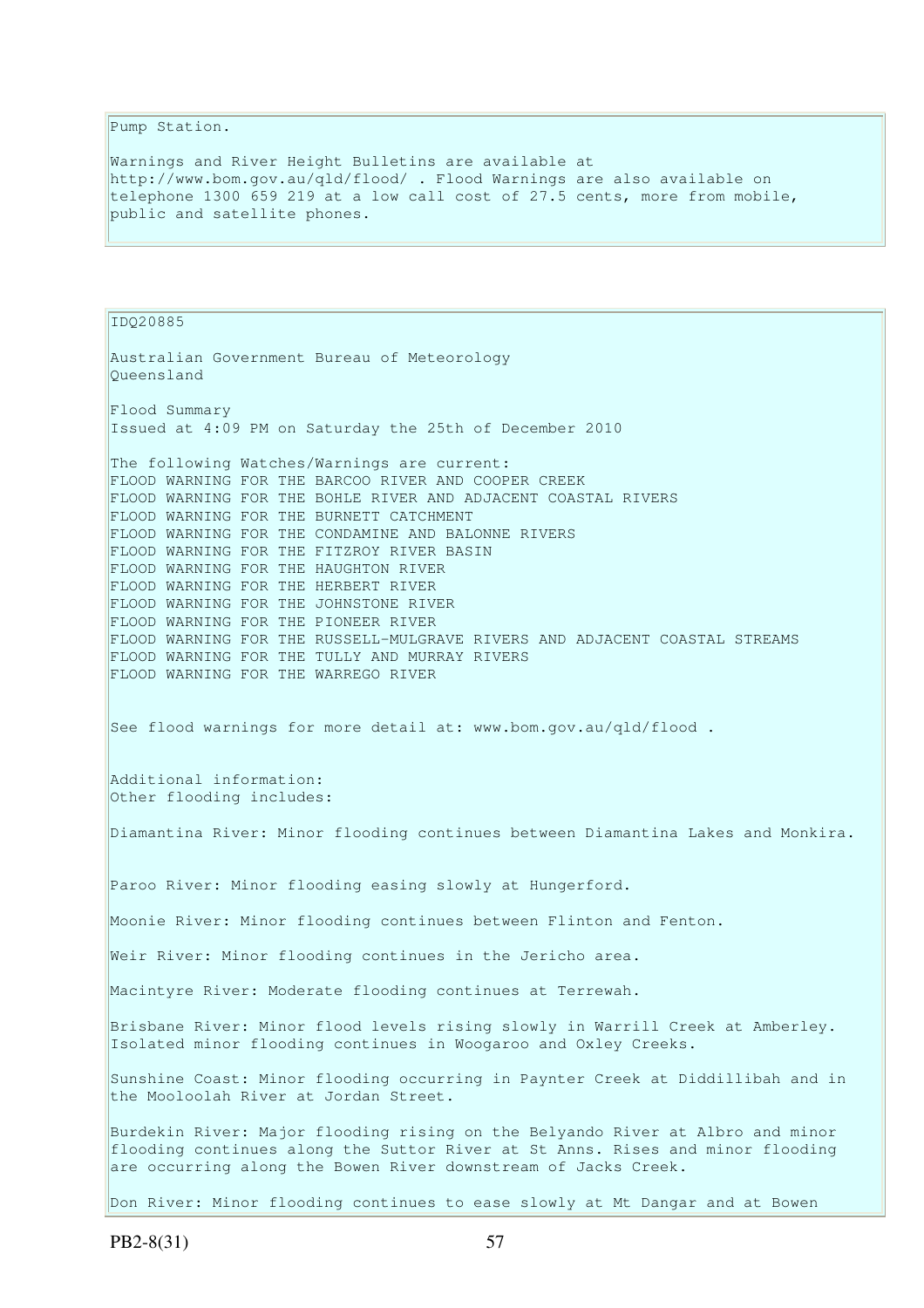Pump Station.

Warnings and River Height Bulletins are available at http://www.bom.gov.au/qld/flood/ . Flood Warnings are also available on telephone 1300 659 219 at a low call cost of 27.5 cents, more from mobile, public and satellite phones.

IDQ20885 Australian Government Bureau of Meteorology Queensland Flood Summary Issued at 5:03 PM on Saturday the 25th of December 2010 The following Watches/Warnings are current: FLOOD WARNING FOR THE BARCOO RIVER AND COOPER CREEK FLOOD WARNING FOR THE BOHLE RIVER AND ADJACENT COASTAL RIVERS FLOOD WARNING FOR THE BURNETT CATCHMENT FLOOD WARNING FOR THE CONDAMINE AND BALONNE RIVERS FLOOD WARNING FOR THE FITZROY RIVER BASIN FLOOD WARNING FOR THE HAUGHTON RIVER FLOOD WARNING FOR THE HERBERT RIVER FLOOD WARNING FOR THE PIONEER RIVER FLOOD WARNING FOR THE RUSSELL-MULGRAVE RIVERS AND ADJACENT COASTAL STREAMS FLOOD WARNING FOR THE TULLY AND MURRAY RIVERS FLOOD WARNING FOR THE WARREGO RIVER See flood warnings for more detail at: www.bom.gov.au/qld/flood. Additional information: Other flooding includes: Diamantina River: Minor flooding continues between Diamantina Lakes and Monkira. Paroo River: Minor flooding easing slowly at Hungerford. Moonie River: Minor flooding continues between Flinton and Fenton. Weir River: Minor flooding continues in the Jericho area. Macintyre River: Moderate flooding continues at Terrewah. Brisbane River: Minor flood levels rising in the Bremer River at Spressers Bridge. Minor flood levels rising slowly in Warrill Creek in the Amberley area. Isolated minor flooding continues in Woogaroo and Oxley Creeks. Sunshine Coast: Minor flooding occurring in Paynter Creek at Diddillibah and in the Mooloolah River at Jordan Street. Burdekin River: Major flooding rising on the Belyando River at Albro and minor flooding continues along the Suttor River at St Anns. Rises and minor flooding are occurring along the Bowen River downstream of Jacks Creek.

Don River: Minor flooding continues to ease slowly at Mt Dangar and at Bowen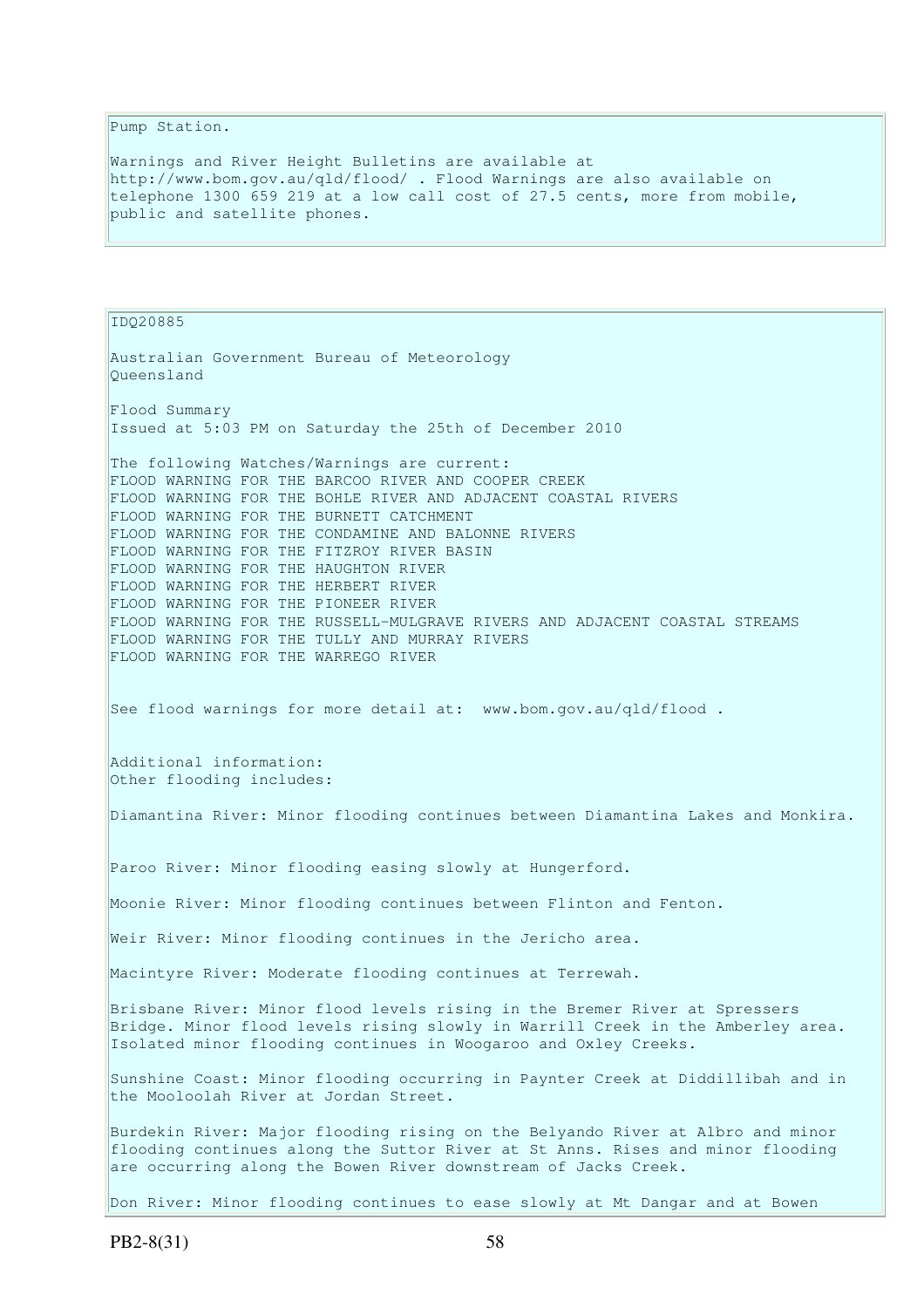Pump Station.

Johnstone River: Minor flooding easing in the North Johnstone River at McAvoy Bridge.

Warnings and River Height Bulletins are available at http://www.bom.gov.au/qld/flood/ . Flood Warnings are also available on telephone 1300 659 219 at a low call cost of 27.5 cents, more from mobile, public and satellite phones.

IDQ20885

Australian Government Bureau of Meteorology Queensland Flood Summary Issued at 7:07 PM on Saturday the 25th of December 2010 The following Watches/Warnings are current: FLOOD WARNING FOR THE BARCOO RIVER AND COOPER CREEK FLOOD WARNING FOR THE BOHLE RIVER AND ADJACENT COASTAL RIVERS FLOOD WARNING FOR THE BURNETT CATCHMENT FLOOD WARNING FOR THE CONDAMINE AND BALONNE RIVERS FLOOD WARNING FOR THE FITZROY RIVER BASIN FLOOD WARNING FOR THE HAUGHTON RIVER FLOOD WARNING FOR THE HERBERT RIVER FLOOD WARNING FOR THE PIONEER RIVER FLOOD WARNING FOR THE TULLY AND MURRAY RIVERS FLOOD WARNING FOR THE WARREGO RIVER See flood warnings for more detail at: www.bom.gov.au/qld/flood . Additional information: Other flooding includes: Diamantina River: Minor flooding continues between Diamantina Lakes and Monkira. Paroo River: Minor flooding easing slowly at Hungerford. Moonie River: Minor flooding continues between Flinton and Fenton. Weir River: Minor flooding continues in the Jericho area. Macintyre River: Moderate flooding continues at Terrewah. Brisbane River: Minor flood levels rising in the Bremer River at Spressers Bridge. Minor flood levels rising slowly in Warrill Creek in the Amberley area. Isolated minor flooding continues in Woogaroo and Oxley Creeks. Sunshine Coast: Minor flooding occurring in Paynter Creek at Diddillibah and in the Mooloolah River at Jordan Street. Burdekin River: Major flooding rising on the Belyando River at Albro and minor flooding continues along the Suttor River at St Anns. Rises and minor flooding are occurring along the Bowen River downstream of Jacks Creek.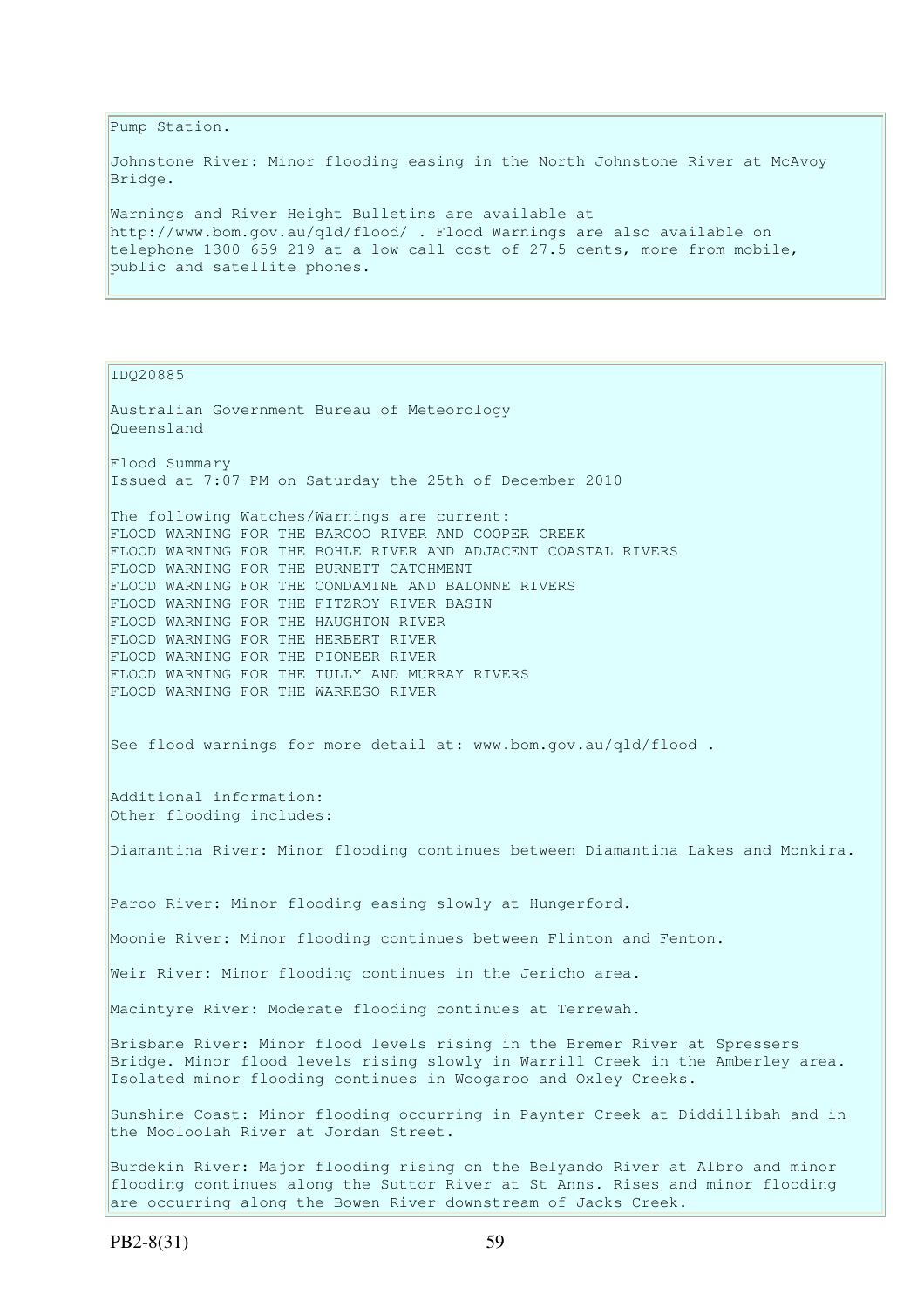Don River: Minor flooding continues at Mt Dangar.

Johnstone River: Minor flooding easing in the North Johnstone River at McAvoy Bridge.

Russell-Mulgrave Rivers: Minor flooding easing on the Mulgrave River, with moderate flooding also easing on the Russell River.

Warnings and River Height Bulletins are available at http://www.bom.gov.au/qld/flood/ . Flood Warnings are also available on telephone 1300 659 219 at a low call cost of 27.5 cents, more from mobile, public and satellite phones.

#### IDQ20885

Australian Government Bureau of Meteorology Queensland Flood Summary Issued at 6:50 AM on Sunday the 26th of December 2010 The following Watches/Warnings are current: FLOOD WARNING FOR THE BARCOO RIVER AND COOPER CREEK FLOOD WARNING FOR THE BOHLE RIVER FLOOD WARNING FOR THE BURDEKIN RIVER CATCHMENT FLOOD WARNING FOR THE BURNETT CATCHMENT FLOOD WARNING FOR THE CONDAMINE AND BALONNE RIVERS FLOOD WARNING FOR THE FITZROY RIVER BASIN FLOOD WARNING FOR THE HAUGHTON RIVER FLOOD WARNING FOR THE HERBERT RIVER FLOOD WARNING FOR THE PIONEER RIVER FLOOD WARNING FOR THE TULLY AND MURRAY RIVERS FLOOD WARNING FOR THE WARREGO RIVER See flood warnings for more detail at: www.bom.gov.au/qld/flood . Additional information: Other flooding includes: Diamantina River: Minor flooding rising slowly between Diamantina Lakes and Monkira. Paroo River: Minor flooding easing at Hungerford. Moonie River: Minor flooding continues between Flinton and Fenton. Weir River: Minor flooding continues between Jericho and Mascot. Macintyre River: Moderate flooding easing slowly at Terrewah. Logan River: Minor flooding easing at Rathdowney. Brisbane River: Minor flooding rising in the upper Brisbane River at Linville and Devon Hills. Minor flooding occurring along the Bremer River between Spressers Bridge and Three Mile Bridge. Minor flooding generally easing along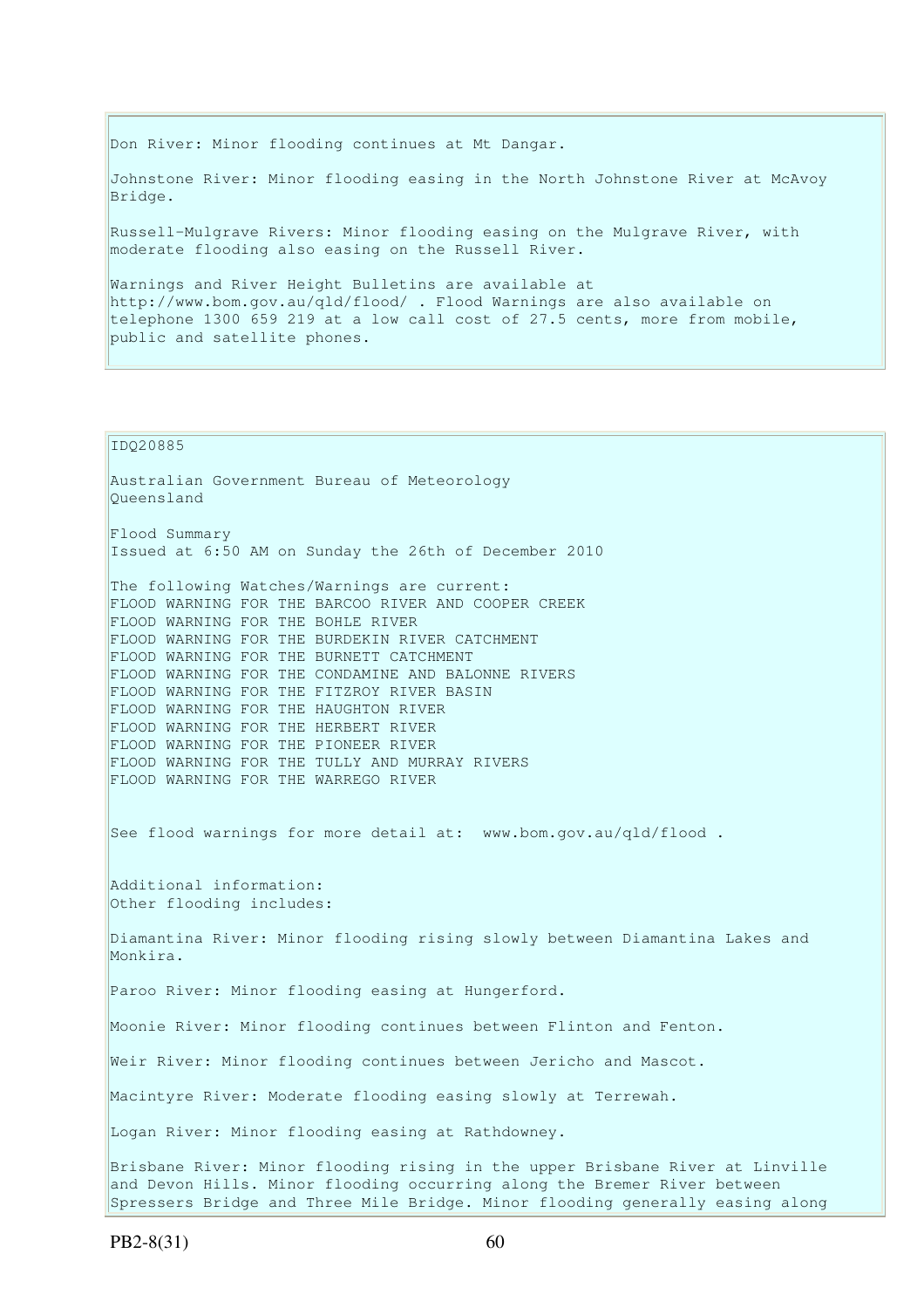Warrill Creek between Harrisville and Amberley. Isolated minor flooding easing in Oxley Creek.

Sunshine Coast: Minor flooding continues in Paynter Creek at Diddillibah.

Don River: Minor flooding continues between Mt Dangar and Bowen Pump Station.

Russell-Mulgrave Rivers: Minor flooding continues on the Mulgrave River at The Fisheries. Minor flooding easing on the Russell River between Bucklands and Clyde Road.

Warnings and River Height Bulletins are available at http://www.bom.gov.au/qld/flood/ . Flood Warnings are also available on telephone 1300 659 219 at a low call cost of 27.5 cents, more from mobile, public and satellite phones.

IDQ20885 Australian Government Bureau of Meteorology Queensland Flood Summary Issued at 8:32 AM on Sunday the 26th of December 2010 The following Watches/Warnings are current: FLOOD WARNING FOR THE BARCOO RIVER AND COOPER CREEK FLOOD WARNING FOR THE BOHLE RIVER FLOOD WARNING FOR THE BURDEKIN RIVER CATCHMENT FLOOD WARNING FOR THE BURNETT CATCHMENT FLOOD WARNING FOR THE CONDAMINE AND BALONNE RIVERS FLOOD WARNING FOR THE DON RIVER FLOOD WARNING FOR THE FITZROY RIVER BASIN FLOOD WARNING FOR THE HAUGHTON RIVER FLOOD WARNING FOR THE HERBERT RIVER FLOOD WARNING FOR THE PIONEER RIVER FLOOD WARNING FOR THE TULLY AND MURRAY RIVERS FLOOD WARNING FOR THE WARREGO RIVER See flood warnings for more detail at: www.bom.gov.au/qld/flood. Additional information: Other flooding includes: Diamantina River: Minor to moderate flooding rising slowly between Diamantina Lakes and Monkira. Paroo River: Minor flooding easing at Hungerford. Moonie River: Minor flooding continues between Flinton and Fenton. Weir River: Minor flooding continues between Jericho and Mascot. Macintyre River: Moderate flooding easing slowly at Terrewah. Logan River: Minor flooding easing at Rathdowney. Brisbane River: Minor flooding rising in the upper Brisbane River at Linville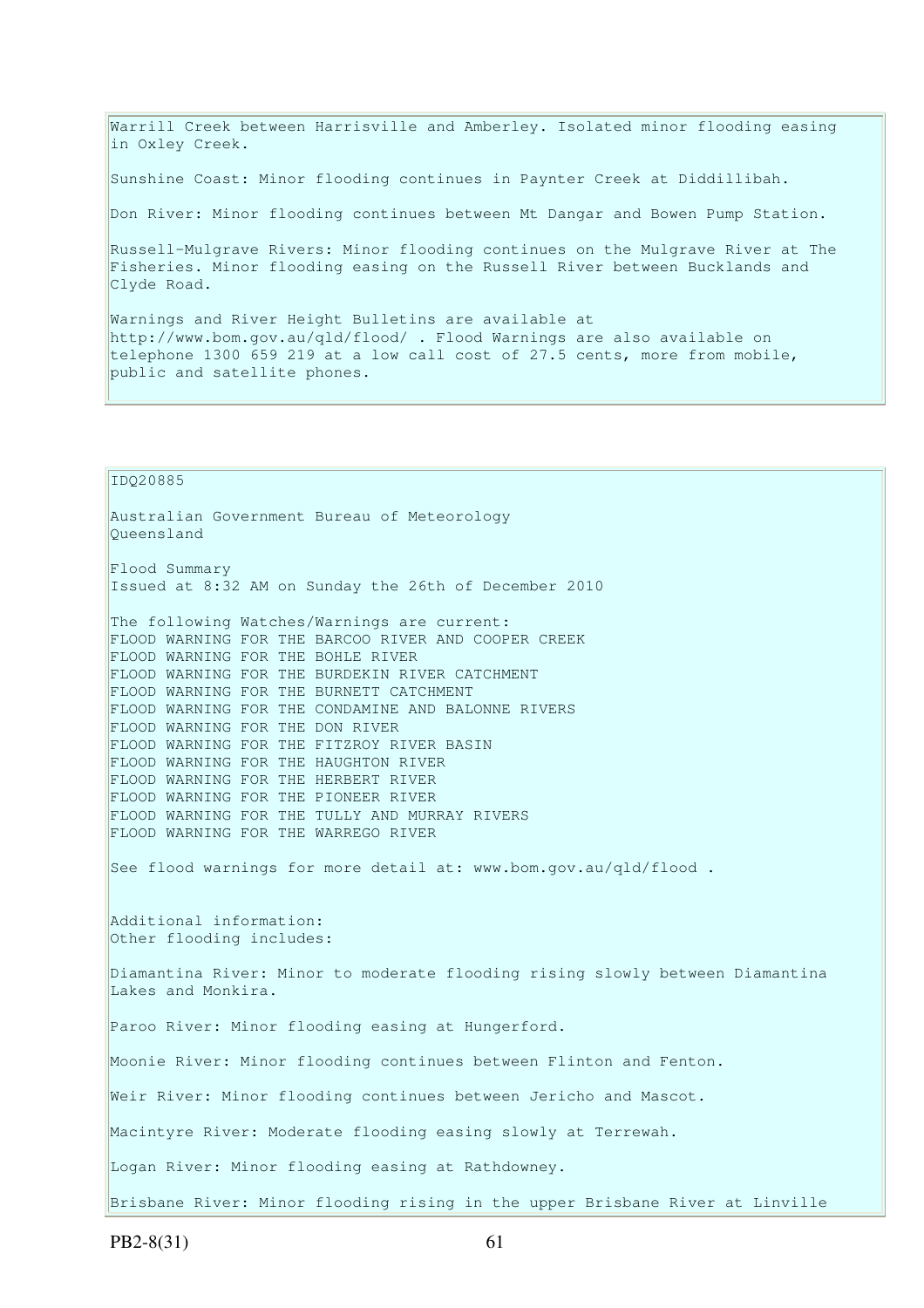and Devon Hills. Minor flooding occurring along the Bremer River between Spressers Bridge and Three Mile Bridge. Minor flooding generally easing along Warrill Creek between Harrisville and Amberley. Isolated minor flooding easing in Oxley Creek.

Sunshine Coast: Minor flooding continues in Paynter Creek at Diddillibah.

Kolan River: Minor flooding rising at Fred Haigh Dam.

Russell-Mulgrave Rivers: Minor flooding continues on the Mulgrave River at The Fisheries. Minor flooding easing on the Russell River between Bucklands and Clyde Road.

Warnings and River Height Bulletins are available at http://www.bom.gov.au/qld/flood/ . Flood Warnings are also available on telephone 1300 659 219 at a low call cost of 27.5 cents, more from mobile, public and satellite phones.

IDQ20885 Australian Government Bureau of Meteorology Queensland Flood Summary Issued at 11:55 AM on Sunday the 26th of December 2010 The following Watches/Warnings are current: FLOOD WARNING FOR BAFFLE CREEK FLOOD WARNING FOR THE BARCOO RIVER AND COOPER CREEK FLOOD WARNING FOR THE BOHLE RIVER FLOOD WARNING FOR THE BURDEKIN RIVER CATCHMENT FLOOD WARNING FOR THE BURNETT CATCHMENT FLOOD WARNING FOR THE CONDAMINE AND BALONNE RIVERS FLOOD WARNING FOR THE DON RIVER FLOOD WARNING FOR THE FITZROY RIVER BASIN FLOOD WARNING FOR THE HAUGHTON RIVER FLOOD WARNING FOR THE HERBERT RIVER FLOOD WARNING FOR THE PIONEER RIVER FLOOD WARNING FOR THE TULLY AND MURRAY RIVERS FLOOD WARNING FOR THE WARREGO RIVER See flood warnings for more detail at: www.bom.gov.au/qld/flood . Additional information: Other flooding includes: Diamantina River: Minor to moderate flooding rising slowly between Diamantina Lakes and Monkira. Paroo River: Minor flooding easing at Hungerford. Moonie River: Minor flooding continues between Flinton and Fenton. Weir River: Minor flooding continues between Jericho and Mascot. Macintyre River: Moderate flooding easing slowly at Terrewah.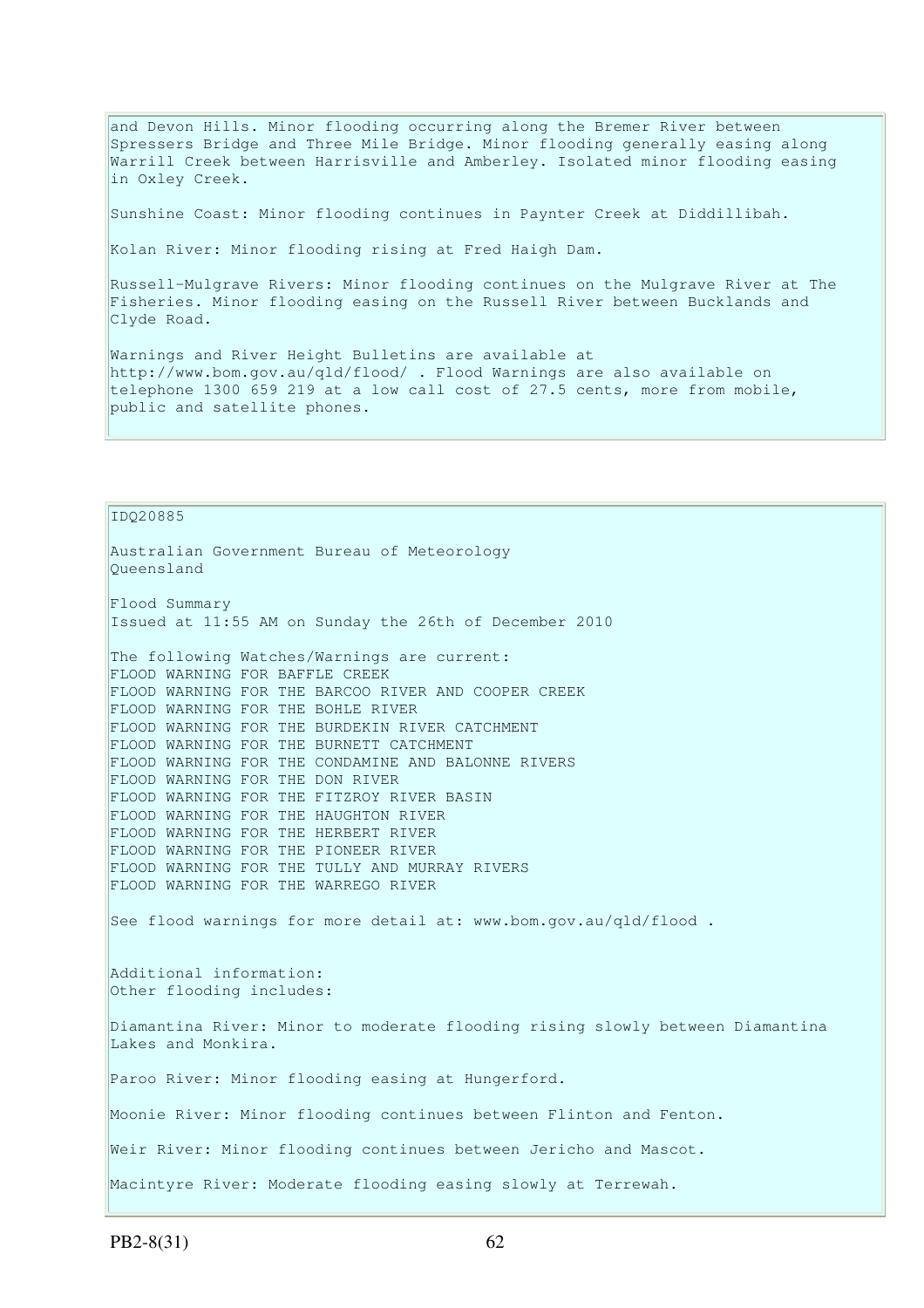Logan River: Minor flooding rising at Rathdowney.

Brisbane River: Minor flooding rising in the upper Brisbane River at Devon Hills. Minor flooding occurring along the Bremer River between Spressers Bridge and Three Mile Bridge. Minor flooding generally easing along Warrill Creek between Churchbank Weir and Amberley. Isolated minor flooding easing in Oxley Creek.

Sunshine Coast: Minor flooding continues in Paynter Creek at Diddillibah.

Kolan River: Minor flooding rising at Fred Haigh Dam.

Russell-Mulgrave Rivers: Minor flooding continues on the Mulgrave River at The Fisheries. Minor flooding easing on the Russell River between Bucklands and Clyde Road.

Warnings and River Height Bulletins are available at http://www.bom.gov.au/qld/flood/ . Flood Warnings are also available on telephone 1300 659 219 at a low call cost of 27.5 cents, more from mobile, public and satellite phones.

IDQ20885

Australian Government Bureau of Meteorology Queensland Flood Summary Issued at 6:23 PM on Sunday the 26th of December 2010 The following Watches/Warnings are current: FLOOD WARNING FOR BAFFLE CREEK AND KOLAN RIVER FLOOD WARNING FOR THE BARCOO RIVER AND COOPER CREEK FLOOD WARNING FOR THE BOHLE RIVER FLOOD WARNING FOR THE BURDEKIN RIVER CATCHMENT FLOOD WARNING FOR THE BURNETT CATCHMENT FLOOD WARNING FOR THE CONDAMINE AND BALONNE RIVERS FLOOD WARNING FOR THE DON RIVER FLOOD WARNING FOR THE FITZROY RIVER BASIN FLOOD WARNING FOR THE HAUGHTON RIVER FLOOD WARNING FOR THE HERBERT RIVER FLOOD WARNING FOR THE TULLY AND MURRAY RIVERS FLOOD WARNING FOR THE WARREGO RIVER FINAL FLOOD WARNING FOR THE PIONEER RIVER See flood warnings for more detail at www.bom.gov.au/qld/flood Additional information: Other flooding includes: Diamantina River: Minor to moderate flooding rising slowly between Diamantina Lakes and Monkira. Moonie River: Minor flooding continues between Flinton and Fenton. Weir River: Minor flooding continues between Jericho and Mascot. Macintyre River: Moderate flooding easing slowly at Terrewah.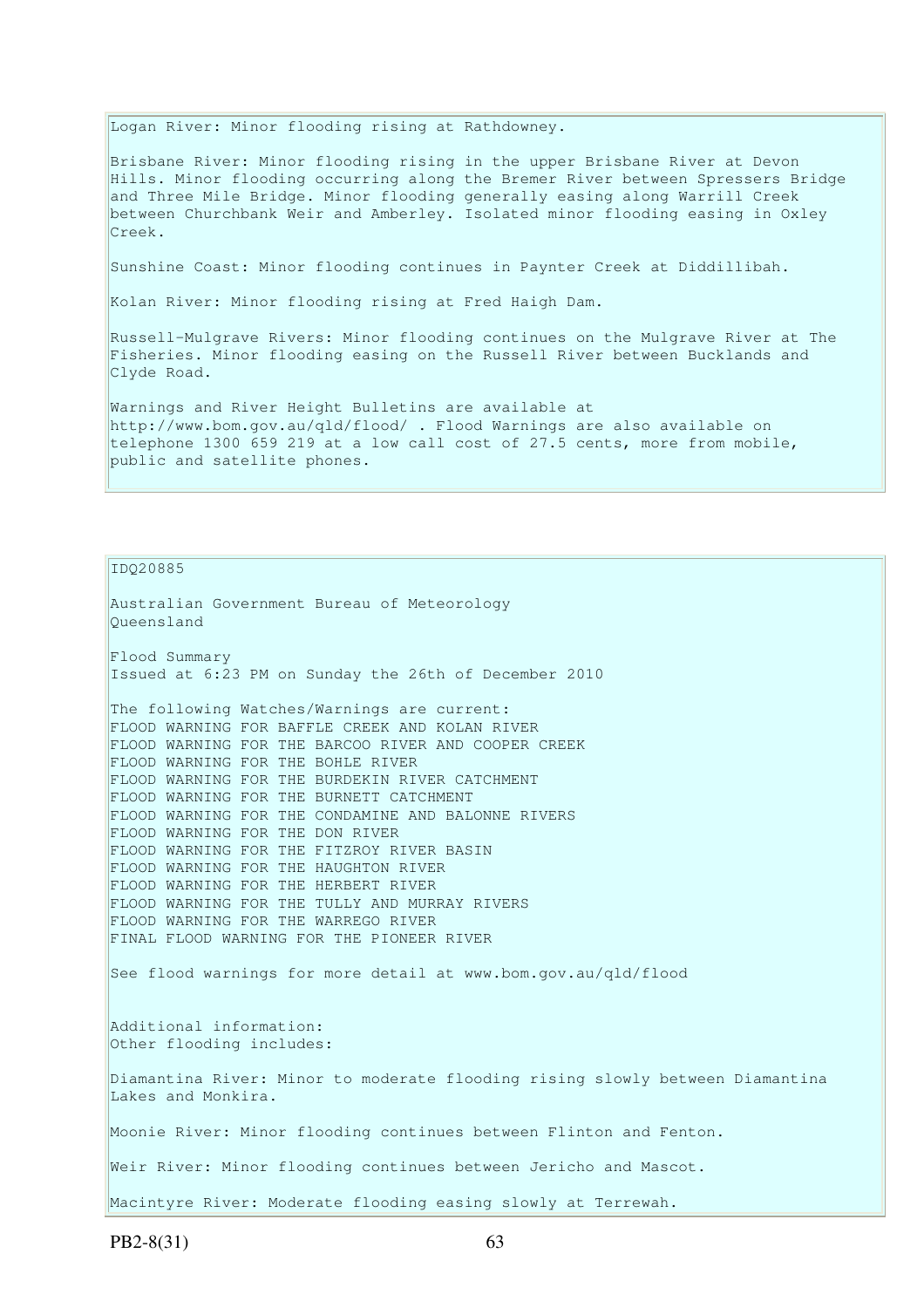Logan River: Minor flooding rising at Rathdowney.

Brisbane River: Minor flooding rising in the upper Brisbane River between Linville and Devon Hills. Rises and minor flooding occurring along the Bremer River between Spressers Bridge and One Mile Bridge. Minor flooding rising along the Warrill Creek between Harrisville and Amberley. Minor flooding rising in Woogaroo Creek at Opossum. Isolated minor flooding in Oxley Creek.

Sunshine Coast: Minor flooding continues in Paynter Creek at Diddillibah.

Russell-Mulgrave Rivers: Minor flooding esing on the Mulgrave River at The Fisheries and on the Russell River between Bucklands and Clyde Road.

Warnings and River Height Bulletins are available at http://www.bom.gov.au/qld/flood/ . Flood Warnings are also available on telephone 1300 659 219 at a low call cost of 27.5 cents, more from mobile, public and satellite phones.

IDQ20885

Australian Government Bureau of Meteorology Queensland Flood Summary Issued at 8:34 PM on Sunday the 26th of December 2010 The following Watches/Warnings are current: FLOOD WARNING FOR BAFFLE CREEK AND KOLAN RIVER FLOOD WARNING FOR COASTAL STREAMS FROM BUNDABERG TO THE NSW BORDER INCLUDING ADJACENT INLAND STREAMS FLOOD WARNING FOR THE BARCOO RIVER AND COOPER CREEK FLOOD WARNING FOR THE BOHLE RIVER FLOOD WARNING FOR THE BURDEKIN RIVER CATCHMENT FLOOD WARNING FOR THE BURNETT CATCHMENT FLOOD WARNING FOR THE CONDAMINE AND BALONNE RIVERS FLOOD WARNING FOR THE DON RIVER FLOOD WARNING FOR THE FITZROY RIVER BASIN FLOOD WARNING FOR THE HAUGHTON RIVER FLOOD WARNING FOR THE HERBERT RIVER FLOOD WARNING FOR THE TULLY AND MURRAY RIVERS FLOOD WARNING FOR THE WARREGO RIVER FINAL FLOOD WARNING FOR THE PIONEER RIVER See flood warnings for more detail at www.bom.gov.au/qld/flood. Additional information: Other flooding includes: Diamantina River: Minor to moderate flooding rising slowly between Diamantina Lakes and Monkira. Moonie River: Minor flooding continues between Nindigully and Fenton. Weir River: Minor flooding continues between Jericho and Mascot. Macintyre River: Moderate flooding easing at Terrewah.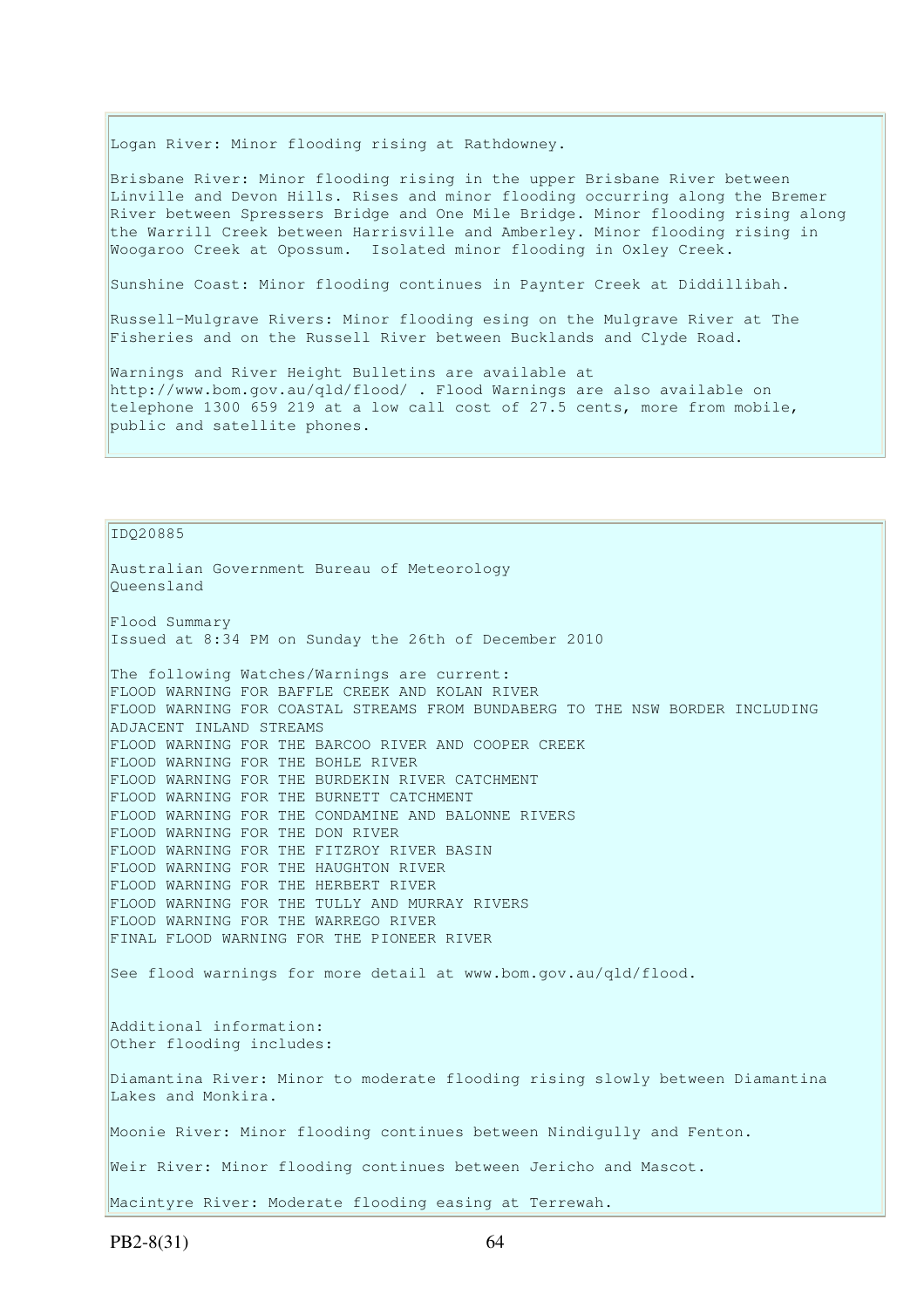Russell-Mulgrave Rivers: Minor flooding esing on the Mulgrave River at The Fisheries and on the Russell River between Bucklands and Clyde Road.

Warnings and River Height Bulletins are available at http://www.bom.gov.au/qld/flood/ . Flood Warnings are also available on telephone 1300 659 219 at a low call cost of 27.5 cents, more from mobile, public and satellite phones.

IDQ20885

Australian Government Bureau of Meteorology Queensland Flood Summary Issued at 11:00 AM on Monday the 27th of December 2010 The following Watches/Warnings are current: FLOOD WARNING FOR BAFFLE CREEK AND KOLAN RIVER FLOOD WARNING FOR COASTAL STREAMS FROM BUNDABERG TO THE NSW BORDER INCLUDING ADJACENT INLAND STREAMS FLOOD WARNING FOR LAIDLEY, LOCKYER AND WARRILL CREEKS AND THE BREMER RIVERS FLOOD WARNING FOR THE BARCOO RIVER AND COOPER CREEK FLOOD WARNING FOR THE BURDEKIN RIVER CATCHMENT FLOOD WARNING FOR THE CONDAMINE AND BALONNE RIVERS FLOOD WARNING FOR THE DON RIVER FLOOD WARNING FOR THE FITZROY RIVER BASIN FLOOD WARNING FOR THE HAUGHTON RIVER FLOOD WARNING FOR THE HERBERT RIVER FLOOD WARNING FOR THE TULLY AND MURRAY RIVERS FLOOD WARNING FOR THE WARREGO RIVER See flood warnings for more detail at www.bom.gov.au/qld/flood. Additional information: Other flooding includes: Magnificent Creek: Moderate flood levels are rising slowly at Kowanyama Airport. Bohle River: Minor flooding is easing at Hervey Range Road. Diamantina River: Minor to moderate flooding rising slowly between Diamantina Lakes and Monkira. Moonie River: Minor flooding continues between Nindigully and Fenton with moderate flooding rising in the upper Moonie River at The Deep Crossing. Weir River: Minor flooding continues between Jericho and Mascot and in the upper Weir River at O'Connor. Macintyre River: Minor flooding easing at Terrewah. Russell River: Minor flooding easing on the Russell River at Clyde Road. Warnings and River Height Bulletins are available at http://www.bom.gov.au/qld/flood/ . Flood Warnings are also available on telephone 1300 659 219 at a low call cost of 27.5 cents, more from mobile,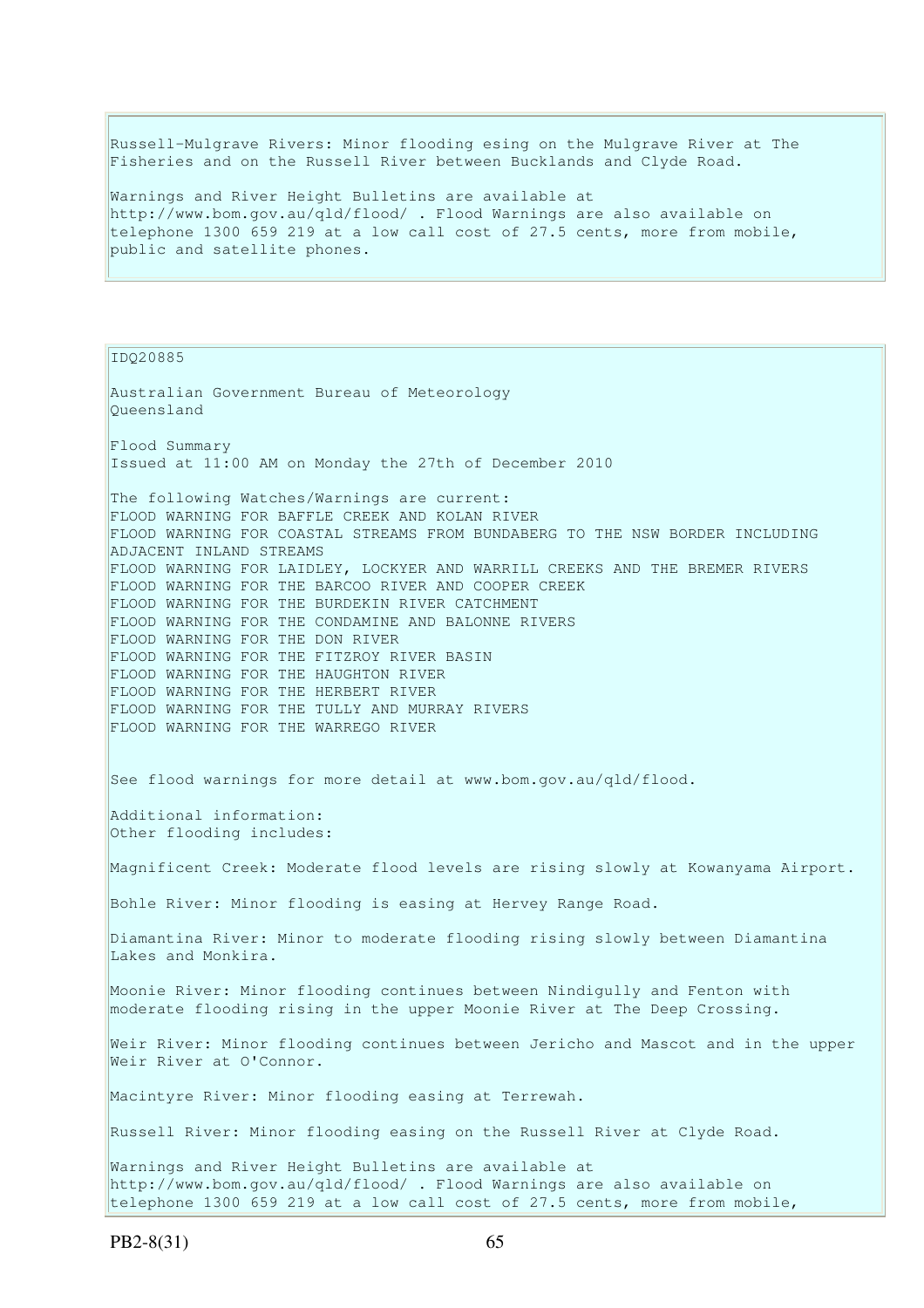IDQ20885 Australian Government Bureau of Meteorology Queensland Flood Summary Issued at 10:28 PM on Monday the 27th of December 2010 The following Watches/Warnings are current: FLOOD WARNING FOR BAFFLE CREEK AND KOLAN RIVER FLOOD WARNING FOR COASTAL STREAMS FROM BUNDABERG TO THE NSW BORDER INCLUDING ADJACENT INLAND STREAMS FLOOD WARNING FOR LAIDLEY, LOCKYER AND WARRILL CREEKS AND THE BREMER RIVERS FLOOD WARNING FOR THE BARCOO RIVER AND COOPER CREEK FLOOD WARNING FOR THE BOHLE RIVER FLOOD WARNING FOR THE BURDEKIN RIVER CATCHMENT FLOOD WARNING FOR THE BURNETT CATCHMENT FLOOD WARNING FOR THE CONDAMINE AND BALONNE RIVERS FLOOD WARNING FOR THE DON RIVER FLOOD WARNING FOR THE FITZROY RIVER BASIN FLOOD WARNING FOR THE HERBERT RIVER FLOOD WARNING FOR THE TULLY AND MURRAY RIVERS FLOOD WARNING FOR THE WARREGO RIVER FINAL FLOOD WARNING FOR THE HAUGHTON RIVER See flood warnings for more detail at www.bom.gov.au/qld/flood. Additional information: Other flooding includes: Magnificent Creek: Moderate flood levels are rising slowly at Kowanyama Airport. Russell River: Minor flooding easing on the Russell River at Clyde Road. Bohle River: Minor flood levels are rising at Hervey Range Road. Haughton River Catchment: Minor flooding easing at Major Creek and Giru. Diamantina River: Minor to moderate flooding rising slowly between Diamantina Lakes and Monkira. Moonie River: Major flooding rising in the upper Moonie River at The Deep Crossing. Minor flooding continues at Nindigully and Fenton. Weir River: Major flooding in the upper Weir River at O'Connor. Minor flooding steady at Jericho. Macintyre River: Minor flooding falling at Barongarook and remaining steady at Terrewah. Canning Creek: Minor flooding rising at Woodspring. Broadwater Creek: Minor flooding easing. Severn River: Moderate flooding rising at Ballandean.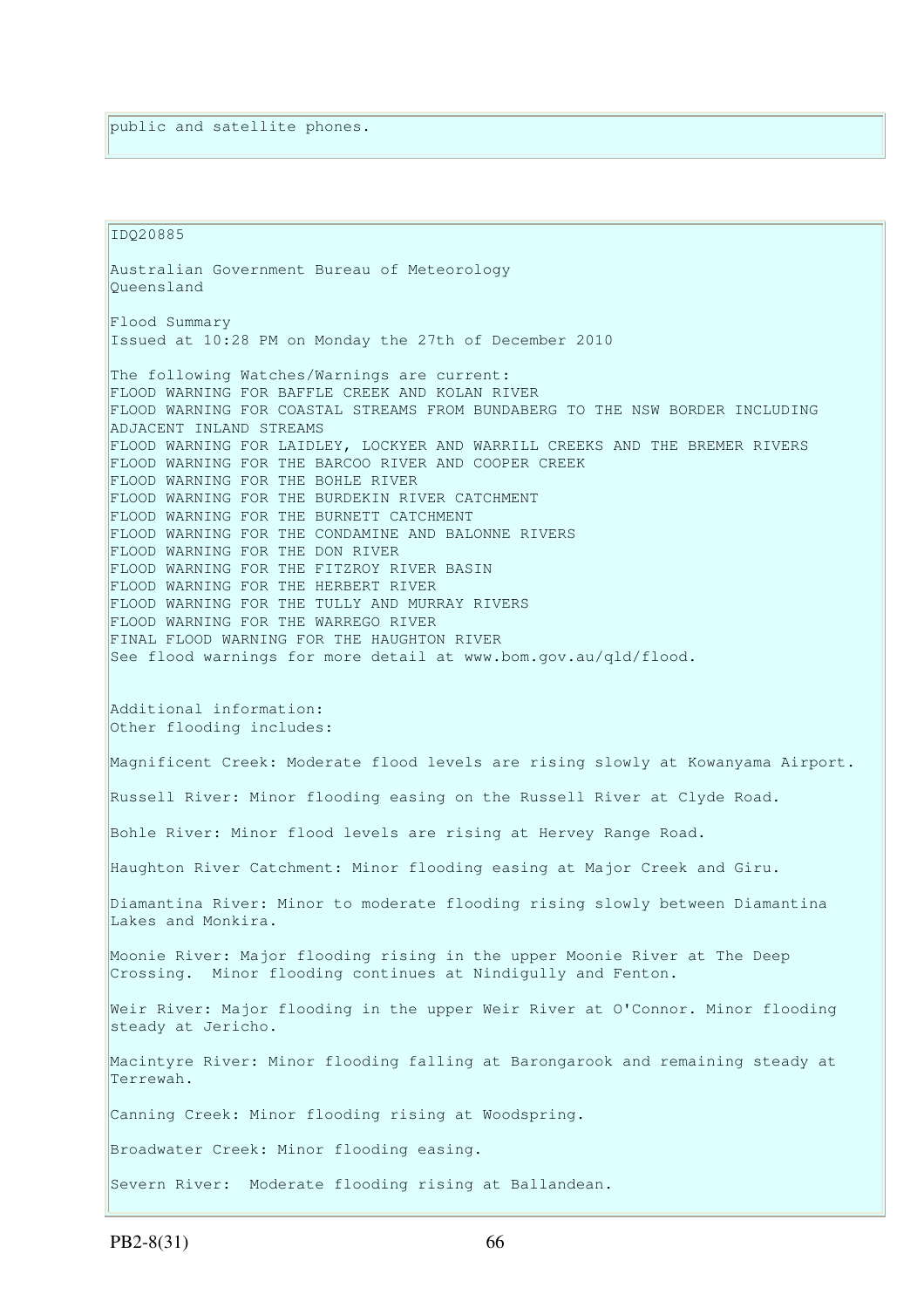Mudgeeraba Creek: Minor flooding easing at Mudgeeraba. Canungra Creek: Minor flooding rising at Benobble. Enoggera Reservoir: Minor flooding steady. Mooloolah River: Minor flooding at Jordan St. Paynter Creek: Minor flooding at Diddillibah. South Maroochy River: Minor flooding falling at Yandina. Mary River: Minor flooding on the Mary River between Gympie and Home Park. Burrum River: Minor flooding on the Burrum River at Howard. Cherwell River: Minor flooding on the Cherwell River at Railway Bridge. Gregory River: Minor flooding on the Gregory River at Isis Highway. Warnings and River Height Bulletins are available at http://www.bom.gov.au/qld/flood/ . Flood Warnings are also available on telephone 1300 659 219 at a low call cost of 27.5 cents, more from mobile, public and satellite phones.

#### IDQ20885

Australian Government Bureau of Meteorology Queensland Flood Summary Issued at 1:00 AM on Tuesday the 28th of December 2010 The following Watches/Warnings are current: FLOOD WARNING FOR BAFFLE CREEK AND KOLAN RIVER FLOOD WARNING FOR COASTAL STREAMS FROM BUNDABERG TO THE NSW BORDER INCLUDING ADJACENT INLAND STREAMS FLOOD WARNING FOR LAIDLEY, LOCKYER AND WARRILL CREEKS AND THE BREMER RIVERS FLOOD WARNING FOR THE BARCOO RIVER AND COOPER CREEK INCLUDING JORDAN RIVER TO JERICHO FLOOD WARNING FOR THE BOHLE RIVER FLOOD WARNING FOR THE BURDEKIN RIVER SYSTEM INCLUDING ALPHA CREEK FLOOD WARNING FOR THE BURNETT RIVER AND TRIBUTARIES FLOOD WARNING FOR THE CONDAMINE AND BALONNE RIVERS FLOOD WARNING FOR THE DON RIVER FLOOD WARNING FOR THE FITZROY RIVER BASIN FLOOD WARNING FOR THE HERBERT RIVER FLOOD WARNING FOR THE MOONIE RIVER FLOOD WARNING FOR THE TULLY AND MURRAY RIVERS FLOOD WARNING FOR THE WARREGO RIVER FLOOD WARNING FOR THE WEIR RIVER FINAL FLOOD WARNING FOR THE HAUGHTON RIVER See flood warning for more detail at www.bom.gov.au/qld/flood Additional information: Other flooding includes: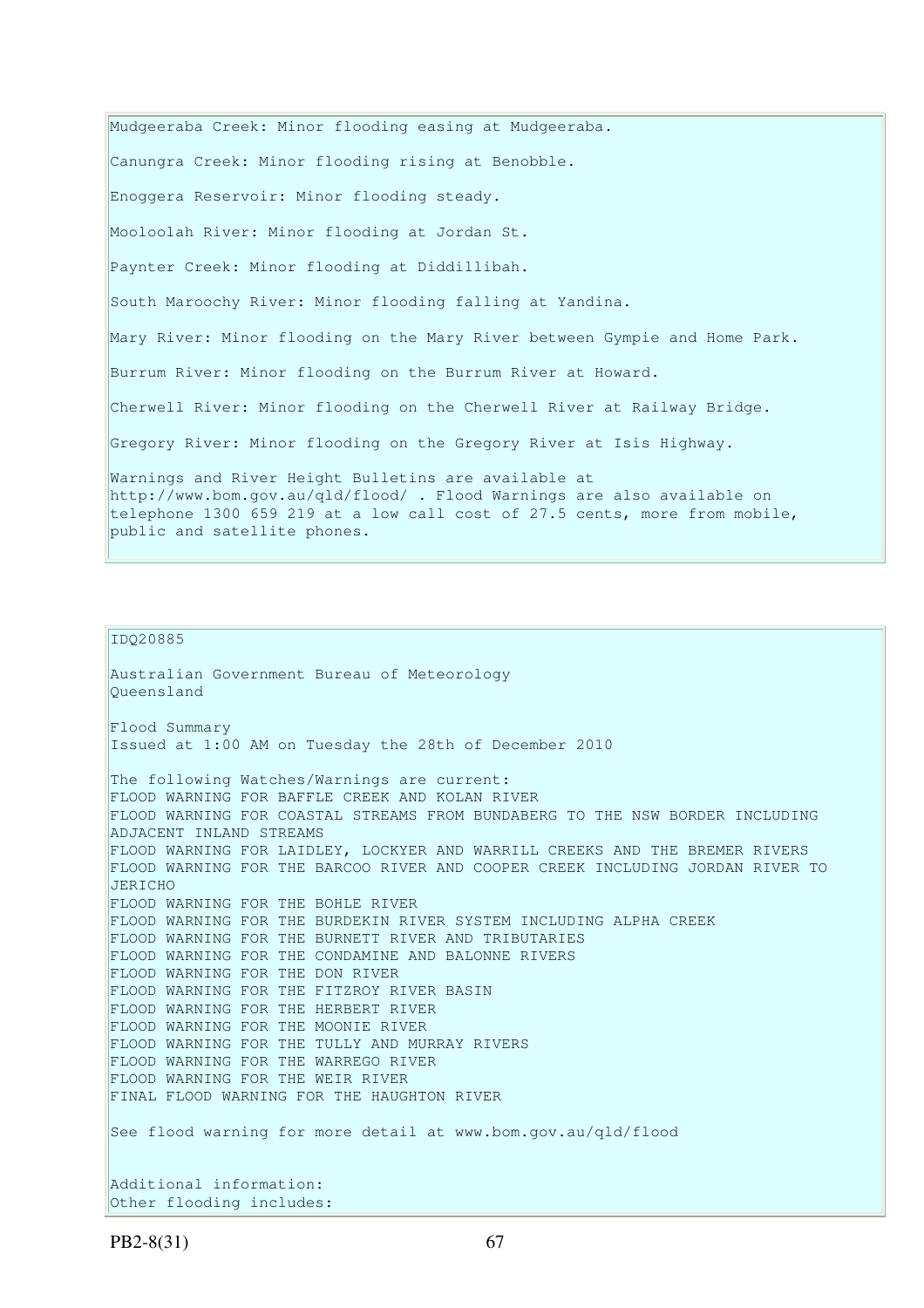Magnificent Creek: Moderate flood levels are rising slowly at Kowanyama Airport. Flinders River: Minor flooding at Richmond. Russell River: Minor flooding easing on the Russell River at Clyde Road. Bohle River: Minor flood levels are rising at Hervey Range Road. Haughton River Catchment: Minor flooding easing at Major Creek and Giru. Diamantina River: Minor to moderate flooding rising slowly between Diamantina Lakes and Monkira. Blackwater Creek: Minor flooding at Adavale. Macintyre River: Minor flooding falling at Barongarook and remaining steady at Terrewah. Canning Creek: Major flooding rising at Woodspring. Quart Pot Creek: Minor flooding easing at Stanthorpe. Broadwater Creek: Minor flooding easing. Severn River: Moderate flooding rising at Ballandean. Mudgeeraba Creek: Minor flooding easing at Mudgeeraba. Oxley Creek: Moderate flooding at Beatty Road. Enoggera Reservoir: Minor flooding steady. Mooloolah River: Minor flooding at Jordan St. Paynter Creek: Minor flooding at Diddillibah. Six Mile Creek: Minor flooding at Cooran. Doonan Creek: Minor flooding steady. Mary River: Minor to moderate flooding on the Mary River between Gympie and Home Park. Munna Creek: Moderate flooding at Marodian. Burrum River: Minor flooding rising on the Burrum River at Howard. Cherwell River: Minor flooding rising on the Cherwell River at Railway Bridge. Gregory River: Moderate flooding on the Gregory River at Isis Highway. Warnings and River Height Bulletins are available at http://www.bom.gov.au/qld/flood/ . Flood Warnings are also available on telephone 1300 659 219 at a low call cost of 27.5 cents, more from mobile, public and satellite phones.

### IDQ20885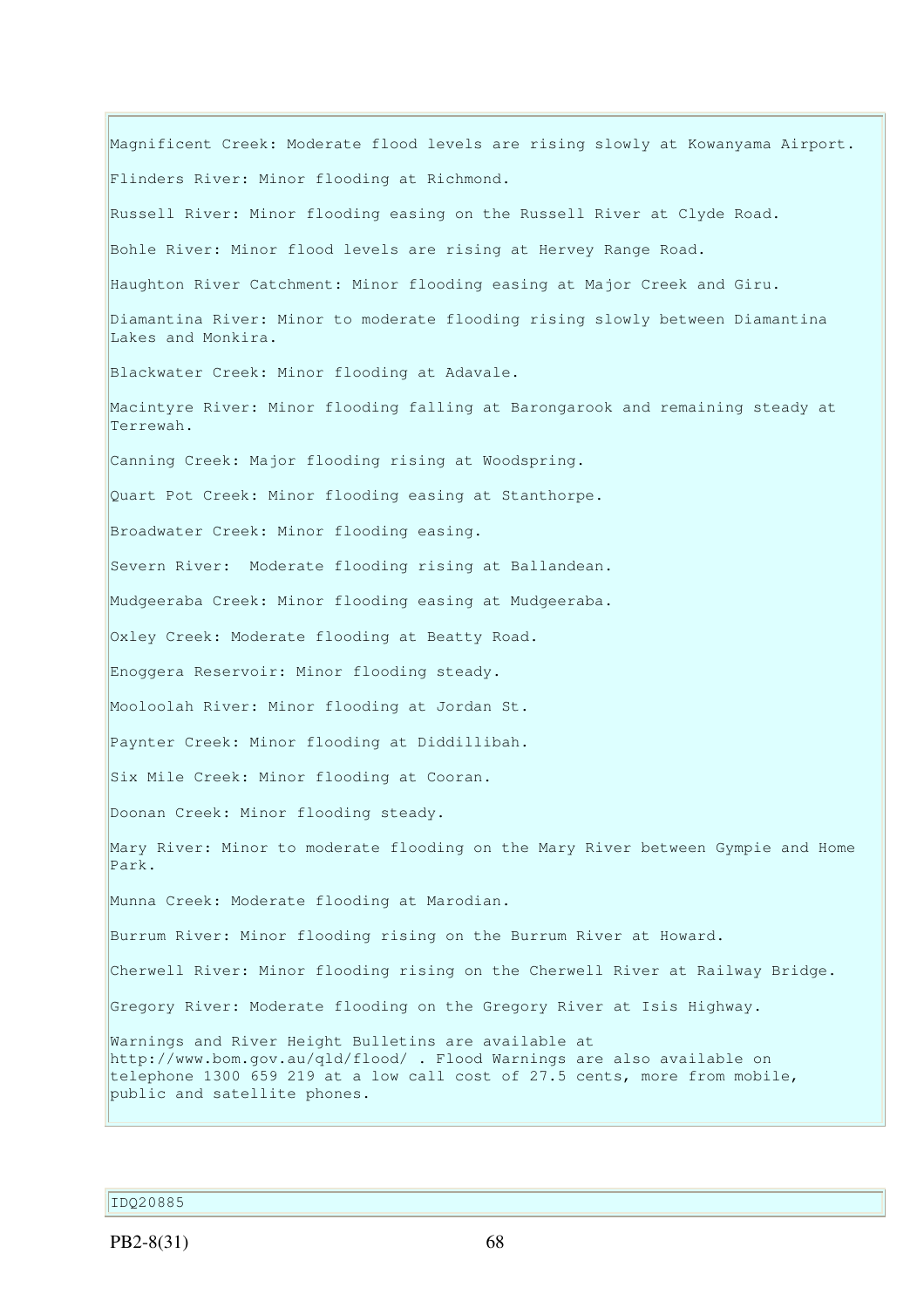Australian Government Bureau of Meteorology Queensland Flood Summary Issued at 7:32 AM on Tuesday the 28th of December 2010 The following Watches/Warnings are current: FLOOD WARNING FOR BAFFLE CREEK AND KOLAN RIVER FLOOD WARNING FOR COASTAL STREAMS FROM BUNDABERG TO THE NSW BORDER INCLUDING ADJACENT INLAND STREAMS FLOOD WARNING FOR LOCKYER AND WARRILL CREEKS AND THE BREMER RIVERS FLOOD WARNING FOR THE BARCOO RIVER AND COOPER CREEK INCLUDING JORDAN RIVER TO  $JERICHO$ FLOOD WARNING FOR THE BOHLE RIVER FLOOD WARNING FOR THE BURDEKIN RIVER SYSTEM INCLUDING ALPHA CREEK FLOOD WARNING FOR THE BURNETT RIVER AND TRIBUTARIES FLOOD WARNING FOR THE CONDAMINE AND BALONNE RIVERS FLOOD WARNING FOR THE FITZROY RIVER BASIN FLOOD WARNING FOR THE MOONIE RIVER FLOOD WARNING FOR THE WARREGO RIVER FLOOD WARNING FOR THE WEIR RIVER See flood warning for more detail at www.bom.gov.au/qld/flood Additional information: Other flooding includes: Magnificent Creek: Moderate flood levels are rising slowly at Kowanyama Airport. Flinders River: Moderate flooding at Richmond. Murray River: Minor flooding easing at Murray Flats. Herbert River: Minor flooding easing between Nash's Crossing and Abergowrie with moderate flooding easing at Halifax. Don River: Minor flooding is easing between Ida Creek and Bowen Pump Station. Blackwater Creek: Minor flooding rising at Adavale. Macintyre River: Minor flooding falling at Barongarook and remaining steady at Terrewah. Canning Creek: Major flooding easing at Woodspring. Quart Pot Creek: Minor flooding easing in the Stanthorpe area. Broadwater Creek: Minor flooding easing. Severn River: Moderate flooding easing at Ballandean. Diamantina River: Minor to moderate flooding rising slowly between Diamantina Lakes and Monkira. Warnings and River Height Bulletins are available at http://www.bom.gov.au/qld/flood/ . Flood Warnings are also available on telephone 1300 659 219 at a low call cost of 27.5 cents, more from mobile, public and satellite phones.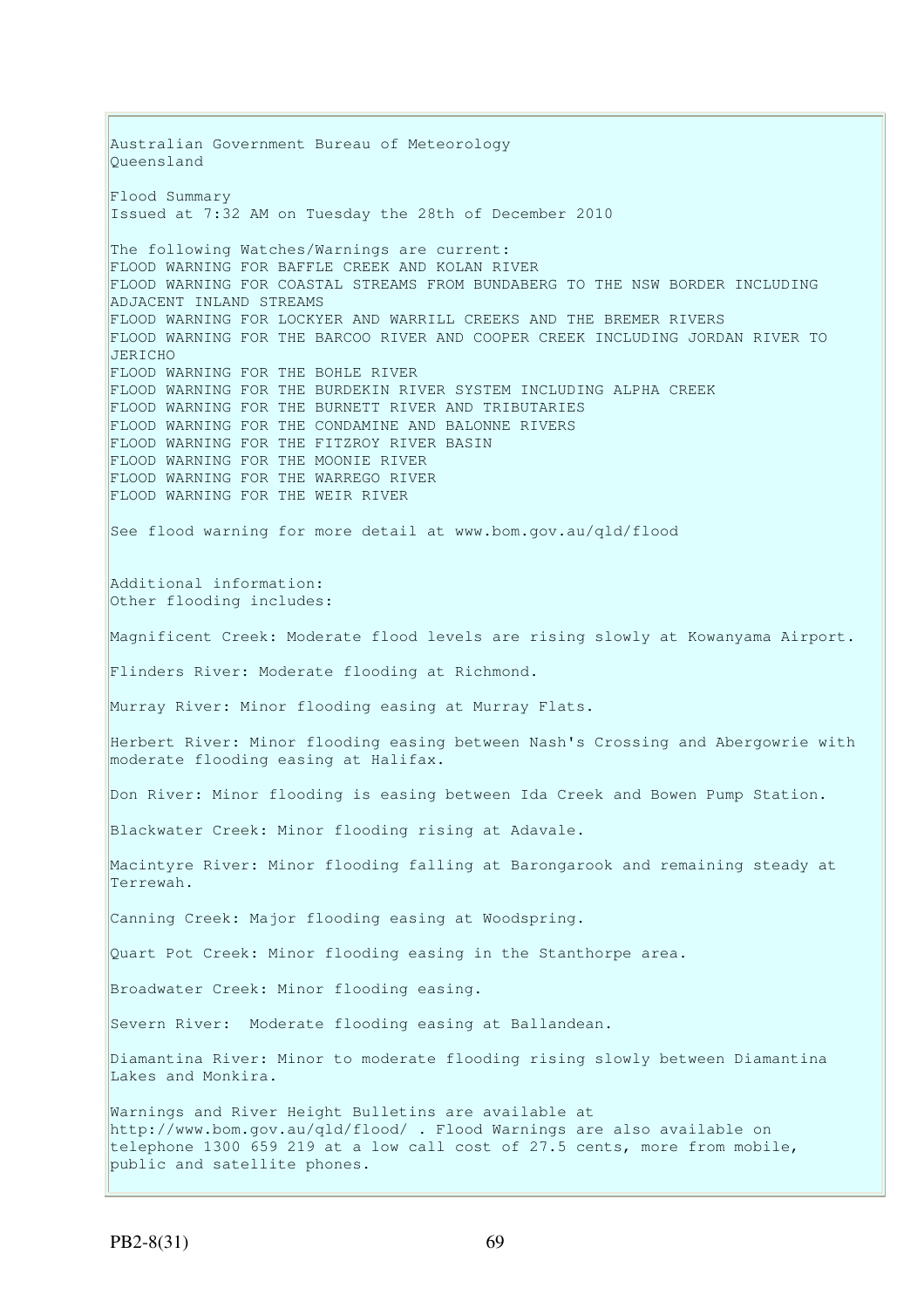IDQ20885 Australian Government Bureau of Meteorology Queensland Flood Summary Issued at 10:52 AM on Tuesday the 28th of December 2010 The following Watches/Warnings are current: FLOOD WARNING FOR BAFFLE CREEK AND KOLAN RIVER FLOOD WARNING FOR COASTAL STREAMS FROM BUNDABERG TO THE NSW BORDER INCLUDING ADJACENT INLAND STREAMS FLOOD WARNING FOR LOCKYER AND WARRILL CREEKS AND THE BREMER RIVERS FLOOD WARNING FOR THE BARCOO RIVER AND COOPER CREEK INCLUDING JORDAN RIVER TO JERICHO FLOOD WARNING FOR THE BURDEKIN RIVER SYSTEM INCLUDING ALPHA CREEK FLOOD WARNING FOR THE BURNETT RIVER AND TRIBUTARIES FLOOD WARNING FOR THE CONDAMINE AND BALONNE RIVERS FLOOD WARNING FOR THE FITZROY RIVER BASIN FLOOD WARNING FOR THE MOONIE RIVER FLOOD WARNING FOR THE WARREGO RIVER FLOOD WARNING FOR THE WEIR RIVER See flood warning for more detail at: www.bom.gov.au/qld/flood . Additional information: Other flooding includes: Gulf River: Moderate flooding is occurring at Richmond in the Flinders River. Moderate flooding is rising slowly at Kowanyama Airport in Magnificent Creek. Diamantina River: Minor to moderate flooding rising slowly between Diamantina Lakes and Monkira. Bulloo River: Minor flooding is occurring at Adavale in Blackwater Creek. Don River: Minor flooding continues to ease at Reeves and Bowen Pump Station. Herbert River: Minor flooding continues to ease between Nash's Crossing and Abergowrie with moderate flooding also easing at Halifax. Tully-Murray Rivers: Minor flooding continues to ease at Murray Flats in the Murray River. Warnings and River Height Bulletins are available at http://www.bom.gov.au/qld/flood/ . Flood Warnings are also available on telephone 1300 659 219 at a low call cost of 27.5 cents, more from mobile, public and satellite phones.

#### IDQ20885

```
Australian Government Bureau of Meteorology 
Queensland
```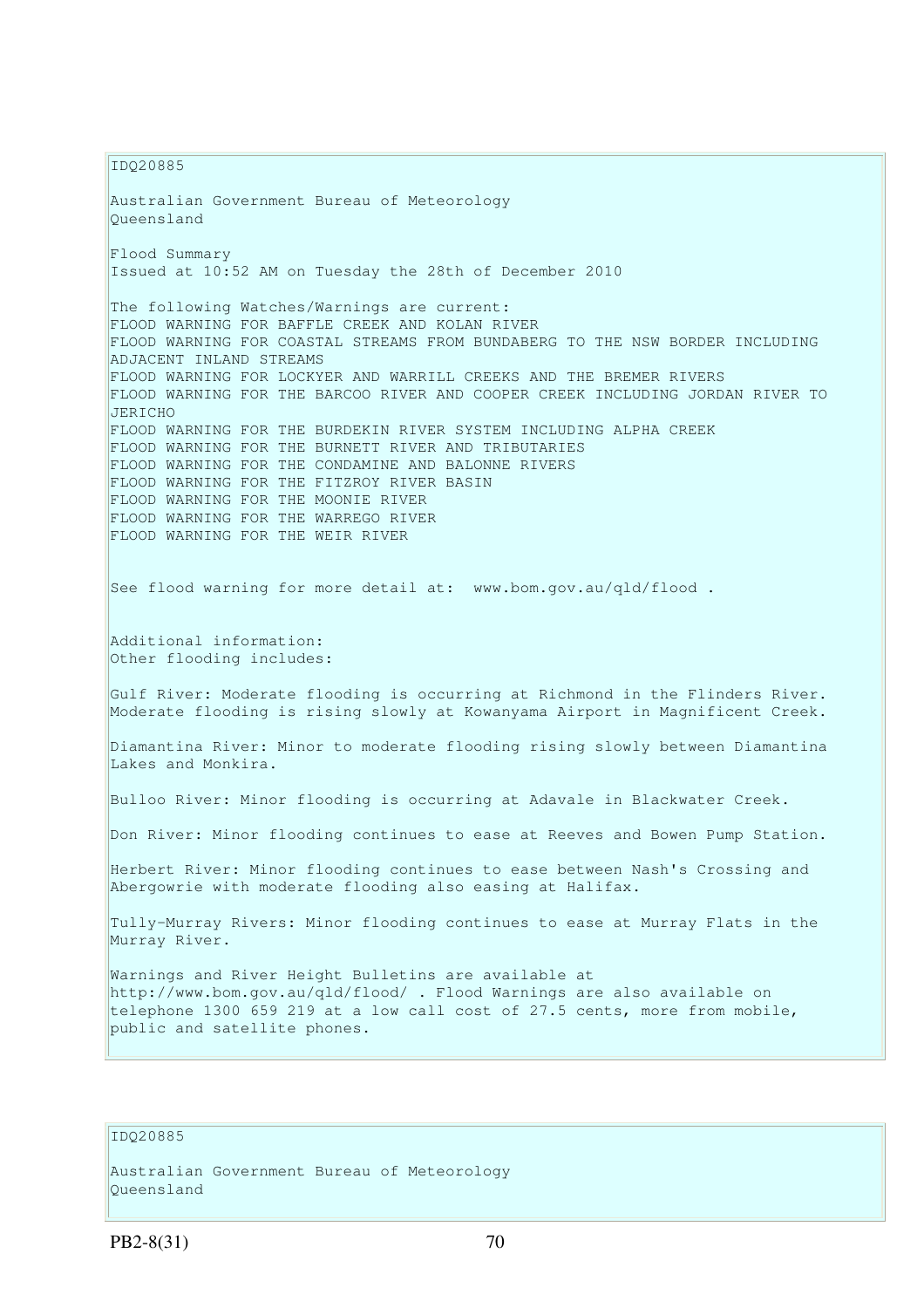Flood Summary Issued at 12:10 PM on Tuesday the 28th of December 2010 The following Watches/Warnings are current: FLOOD WARNING FOR BAFFLE CREEK AND KOLAN RIVER FLOOD WARNING FOR COASTAL STREAMS FROM BUNDABERG TO THE NSW BORDER INCLUDING ADJACENT INLAND STREAMS FLOOD WARNING FOR LOCKYER AND WARRILL CREEKS AND THE BREMER RIVERS FLOOD WARNING FOR THE BARCOO RIVER AND COOPER CREEK INCLUDING JORDAN RIVER TO JERICHO FLOOD WARNING FOR THE BURDEKIN RIVER SYSTEM INCLUDING ALPHA CREEK FLOOD WARNING FOR THE BURNETT RIVER AND TRIBUTARIES FLOOD WARNING FOR THE CONDAMINE AND BALONNE RIVERS FLOOD WARNING FOR THE FITZROY RIVER BASIN FLOOD WARNING FOR THE MOONIE RIVER FLOOD WARNING FOR THE WARREGO RIVER FLOOD WARNING FOR THE WEIR AND MACINTYRE RIVERS AND MACINTYRE BROOK See flood warning for more detail at: www.bom.gov.au/qld/flood . Additional information: Other flooding includes: Gulf River: Moderate flooding is occurring at Richmond in the Flinders River. Moderate flooding is rising slowly at Kowanyama Airport in Magnificent Creek. Diamantina River: Minor to moderate flooding rising slowly between Diamantina Lakes and Monkira. Bulloo River: Minor flooding is occurring at Adavale in Blackwater Creek. Don River: Minor flooding continues to ease at Reeves and Bowen Pump Station. Herbert River: Minor flooding continues to ease between Nash's Crossing and Abergowrie with moderate flooding also easing at Halifax. Tully-Murray Rivers: Minor flooding continues to ease at Murray Flats in the Murray River. Warnings and River Height Bulletins are available at http://www.bom.gov.au/qld/flood/ . Flood Warnings are also available on telephone 1300 659 219 at a low call cost of 27.5 cents, more from mobile, public and satellite phones.

## IDQ20885

Australian Government Bureau of Meteorology Queensland

Flood Summary Issued at 8:46 PM on Tuesday the 28th of December 2010

The following Watches/Warnings are current: FLOOD WARNING FOR BAFFLE CREEK AND KOLAN RIVER FLOOD WARNING FOR COASTAL STREAMS FROM BUNDABERG TO THE NSW BORDER INCLUDING ADJACENT INLAND STREAMS FLOOD WARNING FOR LOCKYER AND WARRILL CREEKS AND THE BRISBANE RIVER BELOW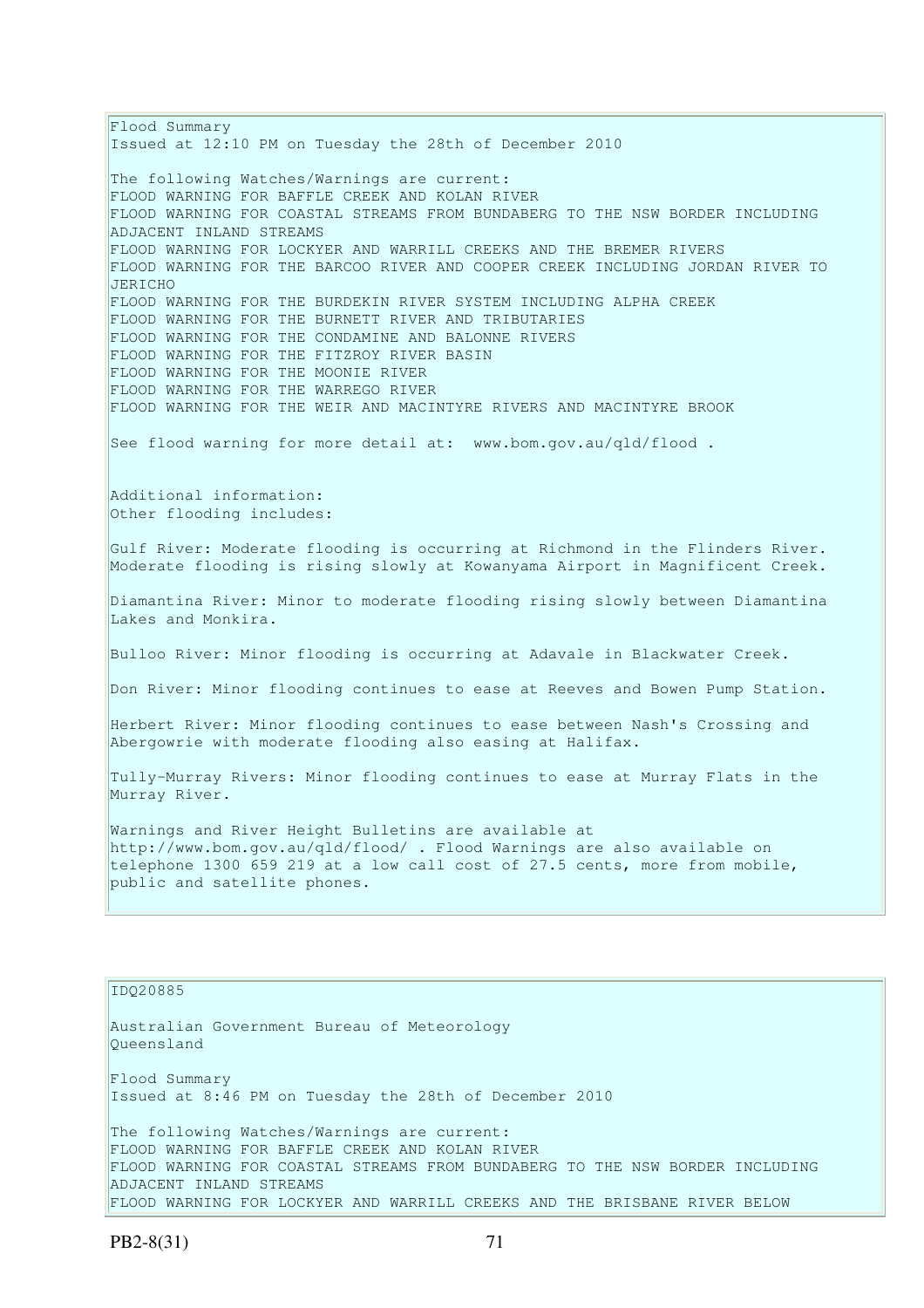WIVENHOE FLOOD WARNING FOR THE BARCOO RIVER AND COOPER CREEK INCLUDING JORDAN RIVER TO JERICHO FLOOD WARNING FOR THE BURDEKIN RIVER SYSTEM INCLUDING ALPHA CREEK FLOOD WARNING FOR THE BURNETT RIVER AND TRIBUTARIES FLOOD WARNING FOR THE CONDAMINE AND BALONNE RIVERS FLOOD WARNING FOR THE FITZROY RIVER BASIN FLOOD WARNING FOR THE MOONIE RIVER FLOOD WARNING FOR THE WARREGO RIVER FLOOD WARNING FOR THE WEIR AND MACINTYRE RIVERS AND MACINTYRE BROOK See flood warning for more detail at: www.bom.gov.au/qld/flood Additional information: Other flooding includes: Gulf Rivers: Minor flooding is now easing at Richmond in the Flinders River. Moderate flooding is steady at Kowanyama Airport in Magnificent Creek. Diamantina River: Minor to moderate flooding rising slowly between Diamantina Lakes and Monkira. Bulloo River: Minor flooding is occurring at Adavale in Blackwater Creek. Don River: Minor flooding continues to ease at Reeves and Bowen Pump Station. Herbert River: Minor flooding easing between Nash's Crossing and Abergowrie and downstream at Halifax. Tully-Murray Rivers: Minor flooding continues to ease at Murray Flats in the Murray River. Warnings and River Height Bulletins are available at http://www.bom.gov.au/qld/flood/ . Flood Warnings are also available on telephone 1300 659 219 at a low call cost of 27.5 cents, more from mobile, public and satellite phones.

#### IDQ20885

Australian Government Bureau of Meteorology Queensland Flood Summary Issued at 8:19 AM on Wednesday the 29th of December 2010 The following Watches/Warnings are current: FLOOD WARNING FOR BAFFLE CREEK AND KOLAN RIVER FLOOD WARNING FOR COASTAL STREAMS FROM BUNDABERG TO THE NSW BORDER INCLUDING ADJACENT INLAND CATCHMENTS FLOOD WARNING FOR LOCKYER AND WARRILL CREEKS AND THE BRISBANE RIVER BELOW WIVENHOE FLOOD WARNING FOR THE BARCOO RIVER AND COOPER CREEK INCLUDING JORDAN RIVER TO JERICHO FLOOD WARNING FOR THE BURDEKIN RIVER SYSTEM INCLUDING ALPHA CREEK FLOOD WARNING FOR THE BURNETT RIVER AND TRIBUTARIES FLOOD WARNING FOR THE CONDAMINE AND BALONNE RIVERS FLOOD WARNING FOR THE FITZROY RIVER BASIN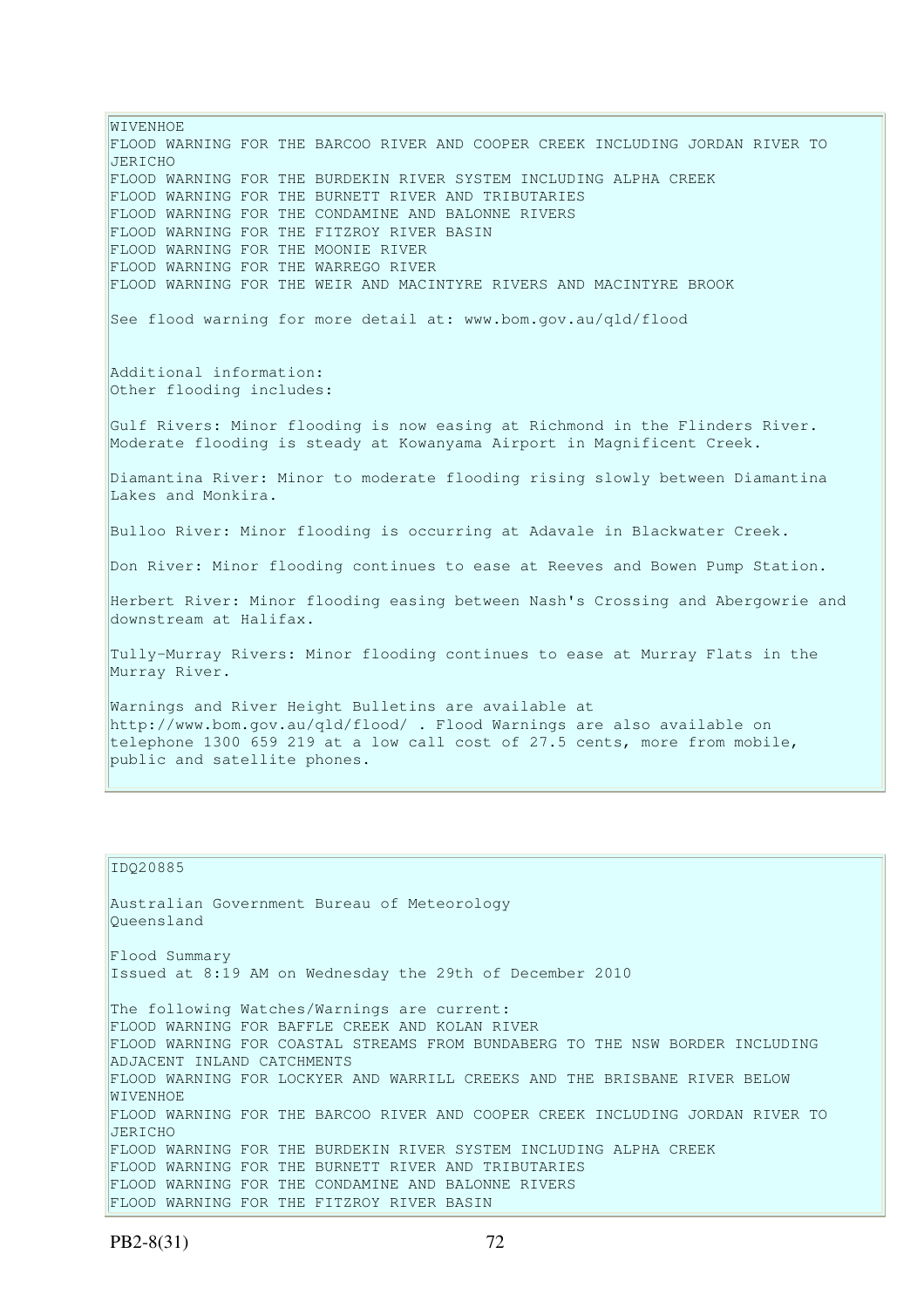FLOOD WARNING FOR THE MOONIE RIVER FLOOD WARNING FOR THE WARREGO RIVER FLOOD WARNING FOR THE WEIR AND MACINTYRE RIVERS AND MACINTYRE BROOK See flood warning for more detail at: www.bom.gov.au/qld/flood . Additional information: Other flooding includes: Gulf Rivers: Minor flooding easing slowly at Richmond in the Flinders River. Moderate flooding easing at Kowanyama Airport in Magnificent Creek. Diamantina River: Minor to moderate flooding rising slowly between Diamantina Lakes and Monkira. Bulloo River: Minor flooding is occurring at Adavale in Blackwater Creek. Herbert River: Minor flooding continues to ease in the Abergowrie area. Warnings and River Height Bulletins are available at http://www.bom.gov.au/qld/flood/ . Flood Warnings are also available on telephone 1300 659 219 at a low call cost of 27.5 cents, more from mobile, public and satellite phones.

```
IDQ20885
```
Australian Government Bureau of Meteorology Queensland Flood Summary Issued at 8:00 PM on Wednesday the 29th of December 2010 The following Watches/Warnings are current: FLOOD WARNING FOR BAFFLE CREEK AND THE KOLAN RIVER FLOOD WARNING FOR COASTAL STREAMS FROM BUNDABERG TO THE NSW BORDER INCLUDING ADJACENT INLAND CATCHMENTS FLOOD WARNING FOR THE BARCOO RIVER AND COOPER CREEK INCLUDING JORDAN RIVER TO JERICHO FLOOD WARNING FOR THE BURDEKIN RIVER SYSTEM INCLUDING ALPHA CREEK FLOOD WARNING FOR THE BURNETT RIVER AND TRIBUTARIES FLOOD WARNING FOR THE CONDAMINE AND BALONNE RIVERS FLOOD WARNING FOR THE FITZROY RIVER BASIN FLOOD WARNING FOR THE MOONIE RIVER FLOOD WARNING FOR THE WARREGO RIVER FLOOD WARNING FOR THE WEIR AND MACINTYRE RIVERS AND MACINTYRE BROOK FLOOD WARNING FOR WARRILL CREEK AND THE BRISBANE RIVER BELOW WIVENHOE See flood warning for more detail at: www.bom.gov.au/qld/flood. Additional information: Other flooding includes: Gulf Rivers: Minor flooding easing slowly at Richmond in the Flinders River and at Kowanyama Airport in Magnificent Creek.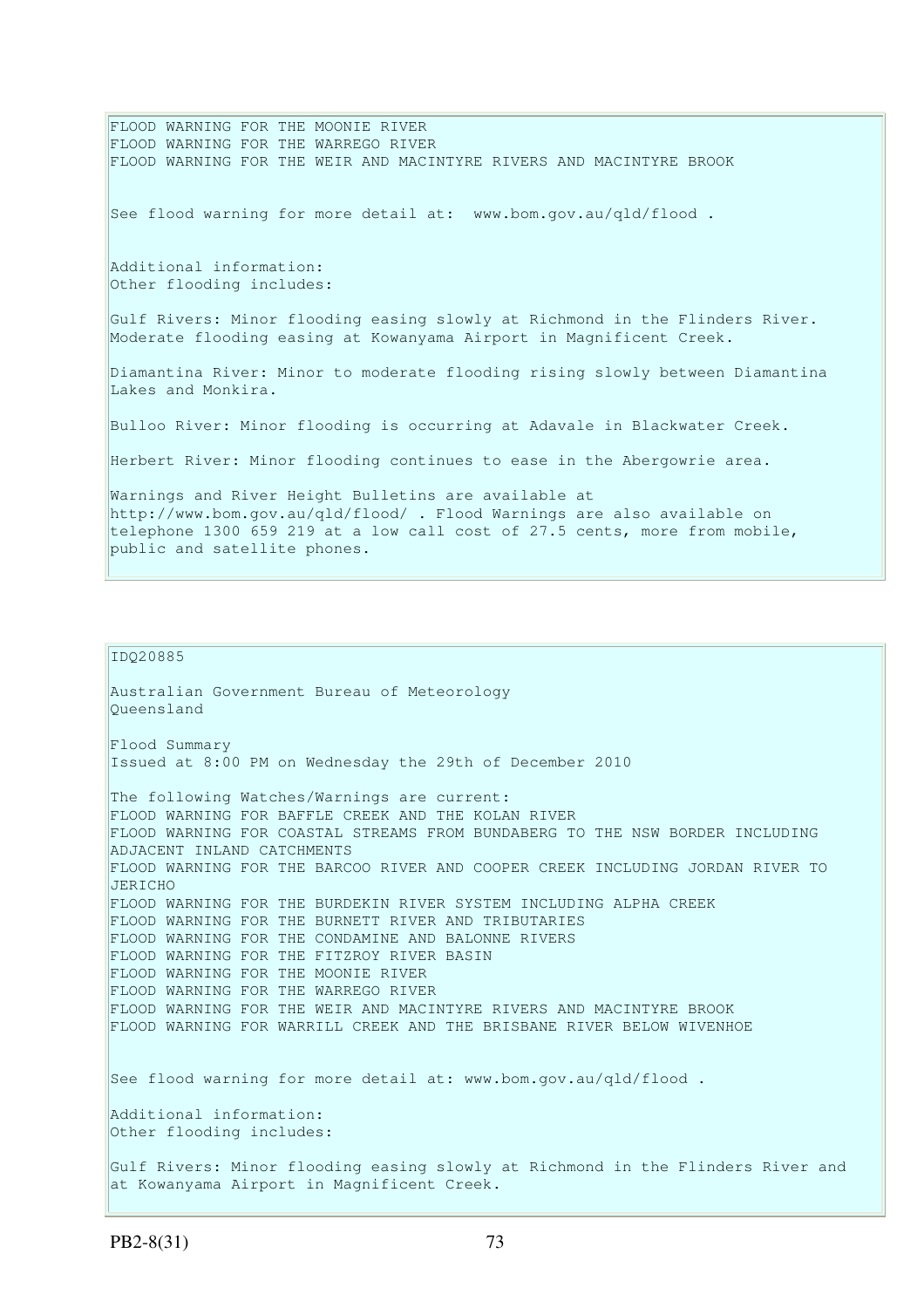Diamantina River: Minor to moderate flooding is steady between Diamantina Lakes and Monkira.

Herbert River: Minor flooding continues to ease in the Abergowrie area.

Warnings and River Height Bulletins are available at http://www.bom.gov.au/qld/flood/ . Flood Warnings are also available on telephone 1300 659 219 at a low call cost of 27.5 cents, more from mobile, public and satellite phones.

IDQ20885

Australian Government Bureau of Meteorology Queensland Flood Summary Issued at 7:23 AM on Thursday the 30th of December 2010 The following Watches/Warnings are current: FLOOD WARNING FOR BAFFLE CREEK AND THE KOLAN RIVER FLOOD WARNING FOR COASTAL STREAMS FROM BUNDABERG TO THE NSW BORDER INCLUDING ADJACENT INLAND CATCHMENTS FLOOD WARNING FOR THE BARCOO RIVER AND COOPER CREEK INCLUDING JORDAN RIVER TO JERICHO FLOOD WARNING FOR THE BURDEKIN RIVER SYSTEM INCLUDING ALPHA CREEK FLOOD WARNING FOR THE BURNETT RIVER AND TRIBUTARIES FLOOD WARNING FOR THE CONDAMINE AND BALONNE RIVERS FLOOD WARNING FOR THE FITZROY RIVER BASIN FLOOD WARNING FOR THE MOONIE RIVER FLOOD WARNING FOR THE WARREGO RIVER FLOOD WARNING FOR THE WEIR AND MACINTYRE RIVERS AND MACINTYRE BROOK FLOOD WARNING FOR WARRILL CREEK AND THE BRISBANE RIVER BELOW WIVENHOE DAM See flood warning for more detail at: www.bom.gov.au/qld/flood. Additional information: Other flooding includes: Gulf Rivers: Minor flooding easing at Kowanyama Airport in Magnificent Creek. Diamantina River: Minor to moderate flooding continues between Diamantina Lakes and Monkira. Upper Brisbane River: Some minor flooding easing above Wivenhoe Dam. Pioneer River: Some minor flooding generally easing across the upper Pioneer catchment through to Mirani Weir. Herbert River: Minor flooding continues to ease in the Abergowrie area. Warnings and River Height Bulletins are available at http://www.bom.gov.au/qld/flood/ . Flood Warnings are also available on telephone 1300 659 219 at a low call cost of 27.5 cents, more from mobile, public and satellite phones.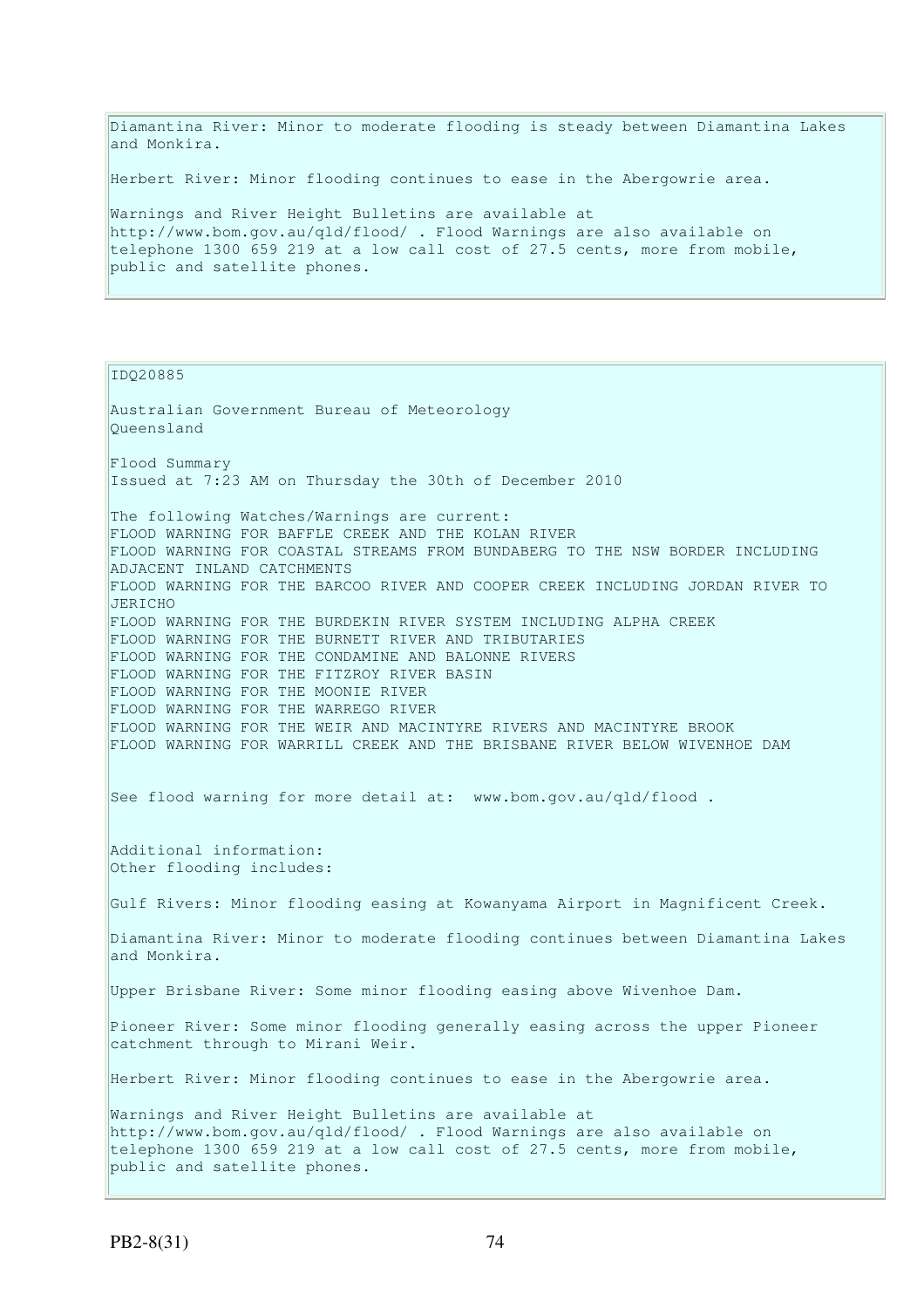IDQ20885

Australian Government Bureau of Meteorology Queensland Flood Summary Issued at 2:55 PM on Thursday the 30th of December 2010 The following Watches/Warnings are current: FLOOD WARNING FOR BAFFLE CREEK AND THE KOLAN RIVER FLOOD WARNING FOR THE BARCOO RIVER AND COOPER CREEK INCLUDING JORDAN RIVER TO JERICHO FLOOD WARNING FOR THE BURDEKIN RIVER SYSTEM INCLUDING ALPHA CREEK FLOOD WARNING FOR THE BURNETT RIVER AND TRIBUTARIES FLOOD WARNING FOR THE CONDAMINE AND BALONNE RIVERS FLOOD WARNING FOR THE FITZROY RIVER BASIN FLOOD WARNING FOR THE MOONIE RIVER FLOOD WARNING FOR THE WARREGO RIVER FLOOD WARNING FOR THE WEIR AND MACINTYRE RIVERS FLOOD WARNING FOR WARRILL CREEK AND THE BRISBANE RIVER BELOW WIVENHOE DAM For further details on flood warnings refer: www.bom.gov.au/qld/flood . Additional information: Other flooding includes: Gulf Rivers: Minor flooding easing at Kowanyama Airport in Magnificent Creek. Diamantina River: Minor to moderate flooding continues between Diamantina Lakes and Monkira. Upper Brisbane River: Some minor flooding easing above Wivenhoe Dam. Pioneer River: Some minor flooding generally easing across the upper Pioneer catchment through to Mirani Weir. Herbert River: Minor flooding continues to ease in the Abergowrie area. Logan River: Some minor flooding at Macleans Bridge. Mary River: Minor flooding between Dagun Pocket and the Gympie area. Moderate flooding between Miva and Tiaro. Warnings and River Height Bulletins are available at http://www.bom.gov.au/qld/flood/ . Flood Warnings are also available on telephone 1300 659 219 at a low call cost of 27.5 cents, more from mobile, public and satellite phones.

## IDQ20885

Australian Government Bureau of Meteorology Queensland Flood Summary Issued at 3:09 PM on Thursday the 30th of December 2010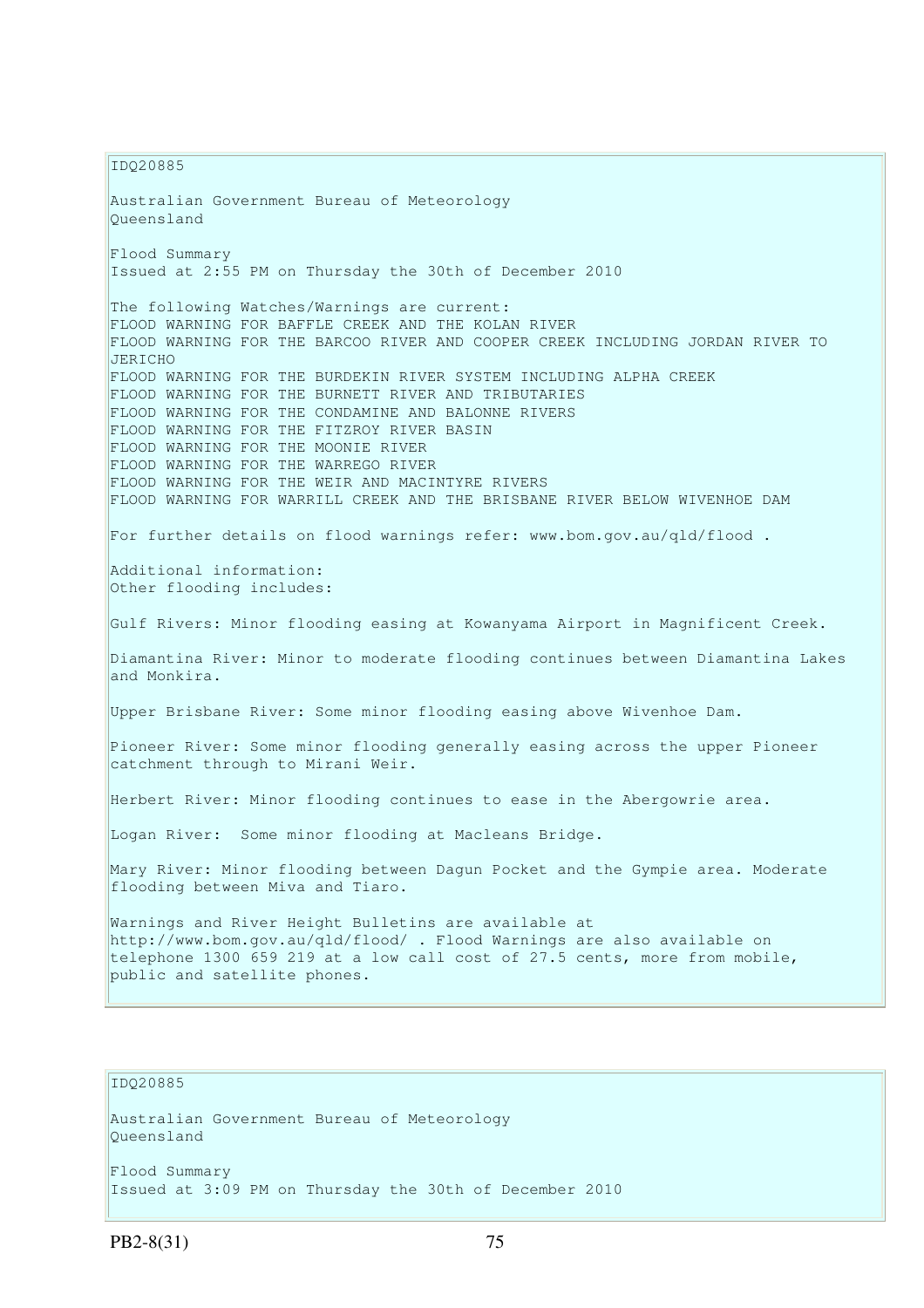The following Watches/Warnings are current: FLOOD WARNING FOR BAFFLE CREEK AND THE KOLAN RIVER FLOOD WARNING FOR THE BARCOO RIVER AND COOPER CREEK INCLUDING JORDAN RIVER TO JERICHO FLOOD WARNING FOR THE BURDEKIN RIVER SYSTEM INCLUDING ALPHA CREEK FLOOD WARNING FOR THE BURNETT RIVER AND TRIBUTARIES FLOOD WARNING FOR THE CONDAMINE AND BALONNE RIVERS FLOOD WARNING FOR THE FITZROY RIVER BASIN FLOOD WARNING FOR THE MOONIE RIVER FLOOD WARNING FOR THE WARREGO RIVER FLOOD WARNING FOR THE WEIR AND MACINTYRE RIVERS For further details on flood warnings refer: www.bom.gov.au/qld/flood . Additional information: Other flooding includes: Gulf Rivers: Minor flooding easing at Kowanyama Airport in Magnificent Creek. Diamantina River: Minor to moderate flooding continues between Diamantina Lakes and Monkira. Upper Brisbane River: Some minor flooding easing above Wivenhoe Dam. Pioneer River: Some minor flooding generally easing across the upper Pioneer catchment through to Mirani Weir. Herbert River: Minor flooding continues to ease in the Abergowrie area. Logan River: Some minor flooding at Macleans Bridge. Mary River: Minor flooding between Dagun Pocket and the Gympie area. Moderate flooding between Miva and Tiaro. Lower Brisbane: SEQ Water advises that releases will continue from Wivenhoe dam until the weekend. The releases, combined with Lockyer Creek flows are expected to result in minor flooding downstream to Mt Crosby Weir during the remainder of this week. Warrill Creek: Minor flooding continues to ease along Warrill Creek. Warnings and River Height Bulletins are available at http://www.bom.gov.au/qld/flood/ . Flood Warnings are also available on telephone 1300 659 219 at a low call cost of 27.5 cents, more from mobile, public and satellite phones.

#### IDQ20885

Australian Government Bureau of Meteorology Queensland Flood Summary Issued at 8:55 AM on Friday the 31st of December 2010 The following Watches/Warnings are current: FLOOD WARNING FOR BAFFLE CREEK AND THE KOLAN RIVER FLOOD WARNING FOR THE BARCOO RIVER AND COOPER CREEK INCLUDING JORDAN RIVER TO JERICHO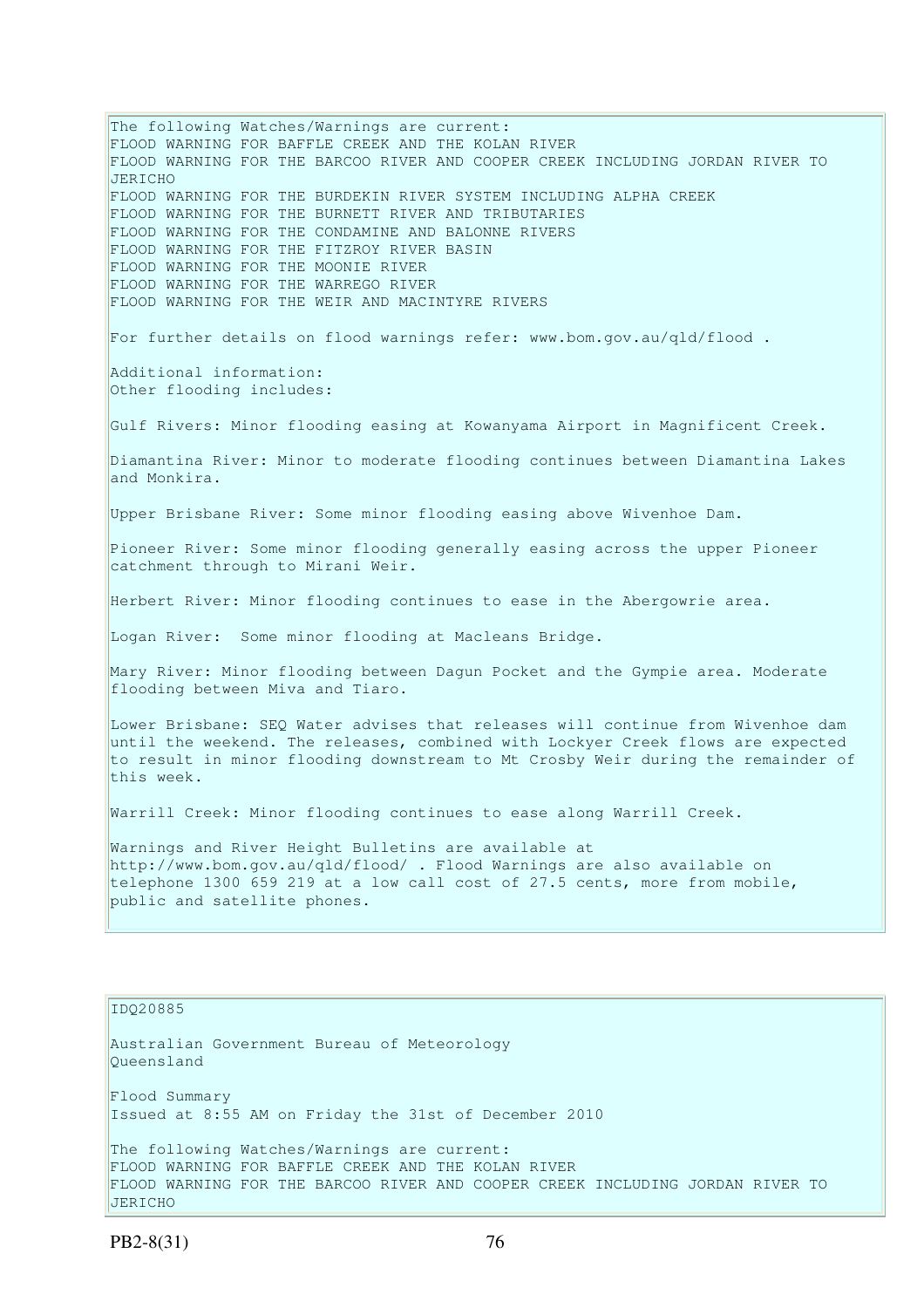FLOOD WARNING FOR THE BURNETT RIVER AND TRIBUTARIES FLOOD WARNING FOR THE CONDAMINE AND BALONNE RIVERS FLOOD WARNING FOR THE FITZROY RIVER BASIN FLOOD WARNING FOR THE MOONIE RIVER FLOOD WARNING FOR THE WARREGO RIVER FLOOD WARNING FOR THE WEIR AND MACINTYRE RIVERS For further details on flood warnings refer: www.bom.gov.au/qld/flood . Additional information: Other flooding includes: Gulf Rivers: Minor flooding at Kowanyama Airport in Magnificent Creek. Diamantina River: Minor to moderate flooding continues between Diamantina Lakes and Monkira. Bulloo River: Minor flooding occurring at Quilpie. Mary River: Minor flooding between Dagun Pocket and the Gympie area. Moderate flooding between Miva and Tiaro. Lower Brisbane: SEQ Water advises that releases will continue from Wivenhoe dam until the weekend. Minor flooding will continue downstream to Mt Crosby Weir during today and the weekend. Minor flooding easing at Amberley in Warrill Creek.

FLOOD WARNING FOR THE BURDEKIN RIVER SYSTEM

Warnings and River Height Bulletins are available at http://www.bom.gov.au/qld/flood/ . Flood Warnings are also available on telephone 1300 659 219 at a low call cost of 27.5 cents, more from mobile, public and satellite phones.

IDQ20885

Australian Government Bureau of Meteorology Queensland Flood Summary Issued at 6:51 PM on Friday the 31st of December 2010 The following Watches/Warnings are current: FLOOD WARNING FOR BAFFLE CREEK AND THE KOLAN RIVER FLOOD WARNING FOR THE BURDEKIN RIVER SYSTEM FLOOD WARNING FOR THE BURNETT RIVER AND TRIBUTARIES FLOOD WARNING FOR THE CONDAMINE AND BALONNE RIVERS FLOOD WARNING FOR THE FITZROY RIVER BASIN FLOOD WARNING FOR THE MOONIE RIVER FLOOD WARNING FOR THE THOMSON AND BARCOO RIVERS AND COOPER CREEK FLOOD WARNING FOR THE WARREGO RIVER FLOOD WARNING FOR THE WEIR AND MACINTYRE RIVERS See flood warnings for more detail at: www.bom.gov.au/qld/flood. Additional information: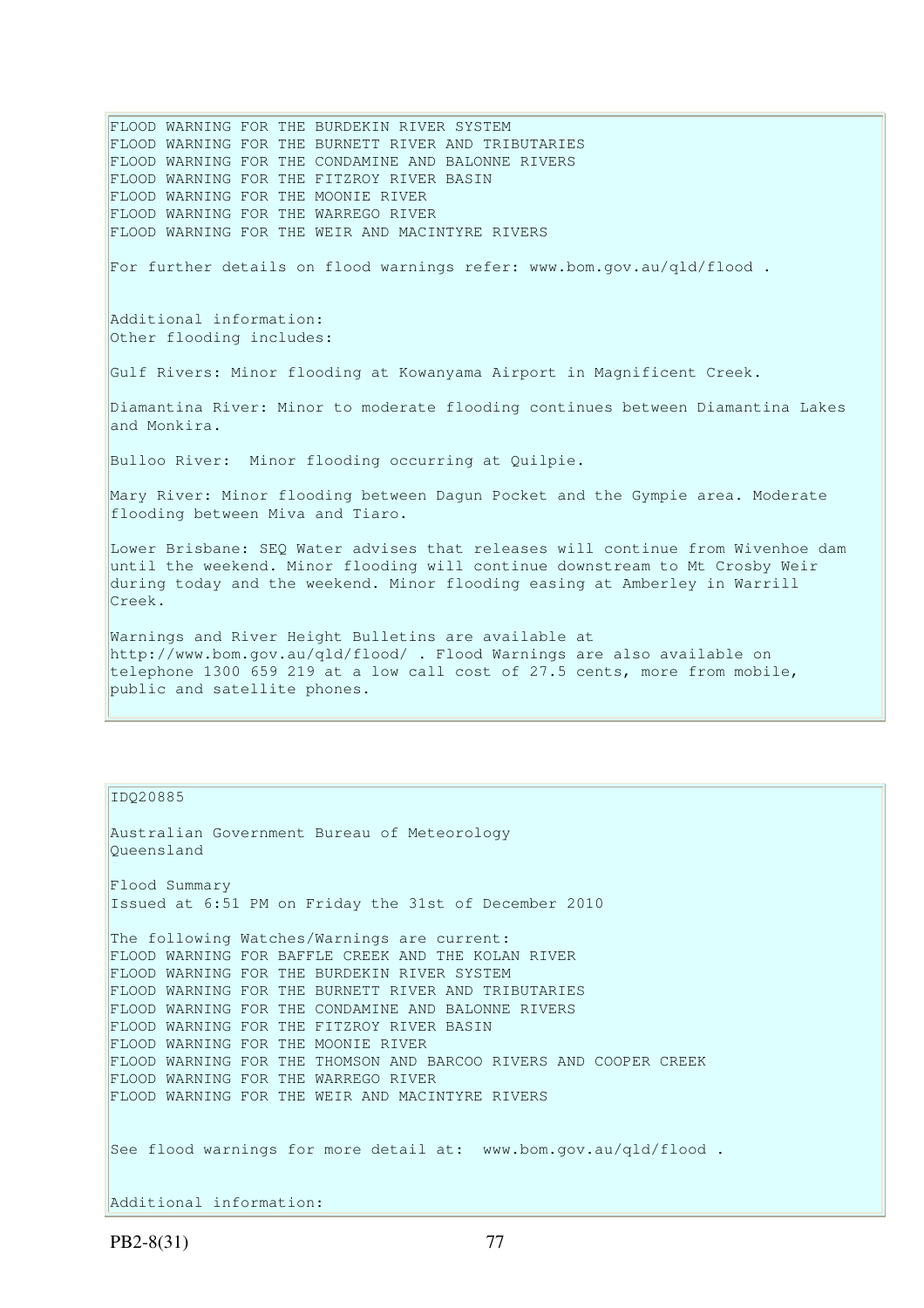Other flooding includes:

Gulf Rivers: Minor flooding rising in Magnificent Creek at Kowanyama Airport. Minor flooding rising in the Norman River at Yappar River. Minor flooding rising in the Flinders River at Richmond, with moderate flood levels likely.

Diamantina River: Minor to moderate flooding continues between Diamantina Lakes and Monkira.

Bulloo River: Minor flooding remains steady at Quilpie.

Lower Brisbane: SEO Water advises that releases will continue from Wivenhoe dam during the weekend. Minor flooding will continue downstream to Mt Crosby Weir during today and the weekend.

Mary River: Minor flooding easing in the Mary River between Miva and Home Park, and also in Tinana Creek at Teddington Weir.

Warnings and River Height Bulletins are available at http://www.bom.gov.au/qld/flood/ . Flood Warnings are also available on telephone 1300 659 219 at a low call cost of 27.5 cents, more from mobile, public and satellite phones.

IDQ20885

Australian Government Bureau of Meteorology Queensland Flood Summary Issued at 8:46 AM on Saturday the 1st of January 2011 The following Watches/Warnings are current: FLOOD WARNING FOR THE BURDEKIN RIVER SYSTEM FLOOD WARNING FOR THE BURNETT RIVER AND TRIBUTARIES FLOOD WARNING FOR THE CONDAMINE AND BALONNE RIVERS FLOOD WARNING FOR THE FITZROY RIVER BASIN FLOOD WARNING FOR THE MOONIE RIVER FLOOD WARNING FOR THE THOMSON AND BARCOO RIVERS AND COOPER CREEK FLOOD WARNING FOR THE WARREGO RIVER FLOOD WARNING FOR THE WEIR AND MACINTYRE RIVERS See flood warnings for more detail at: www.bom.gov.au/qld/flood . Additional information: Other flooding includes:

Gulf Rivers: Minor flooding rising in Magnificent Creek at Kowanyama Airport and in the Norman River at Yappar River. Moderate flooding rising in the Flinders River at Richmond.

Diamantina River: Minor flooding continues between Diamantina Lakes and Monkira.

Lower Brisbane: SEQ Water advises that releases will continue from Wivenhoe dam during the weekend. Minor flooding will continue downstream to Mt Crosby Weir during today and the weekend.

Mary River: Minor flooding easing in the Mary River at Home Park, and also in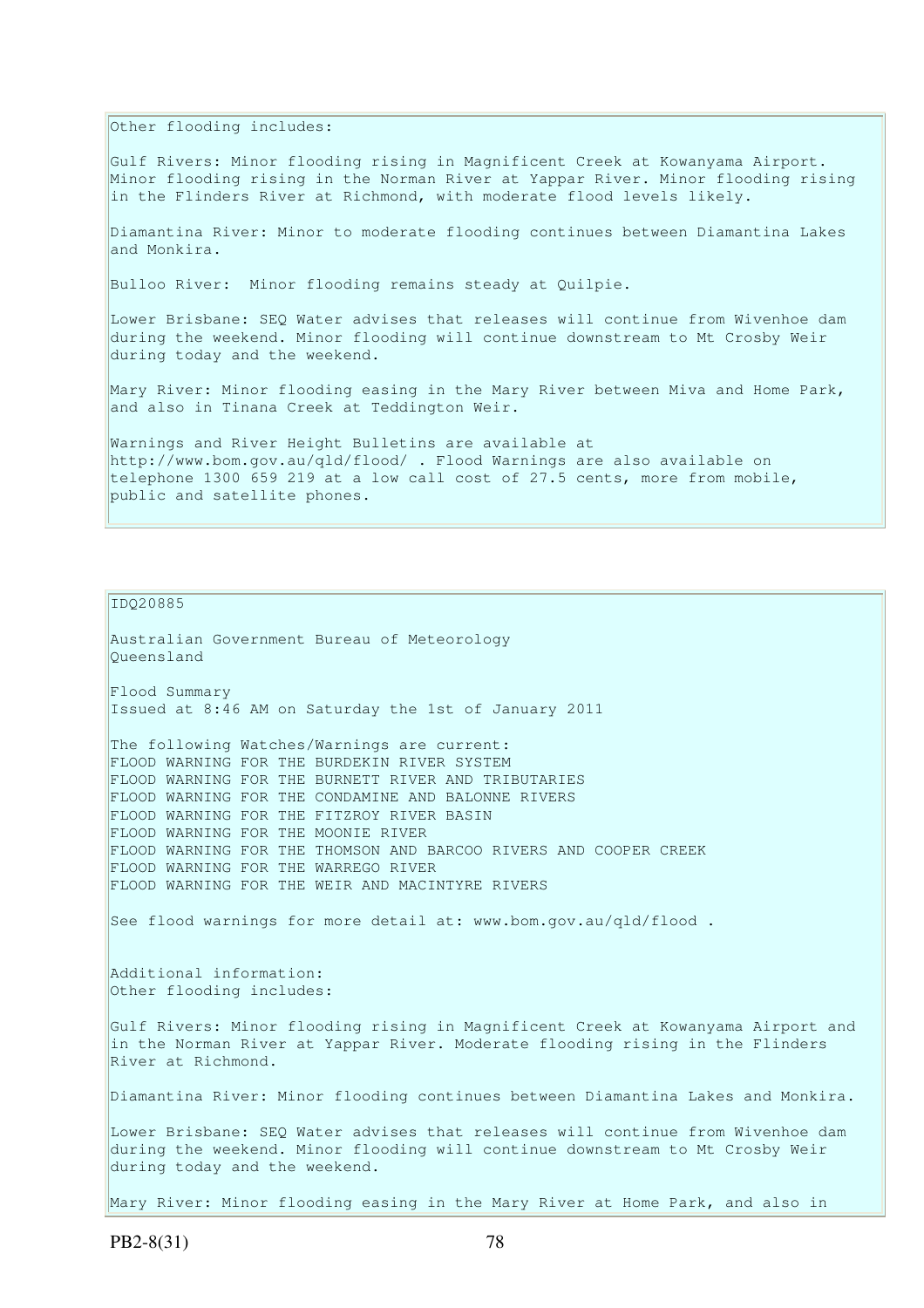Tinana Creek at Teddington Weir.

Kolan River: Major flood levels are easing at the Fred Haigh Dam and will continue easing into next week. Minor flooding is easing downstream in the Monduran area.

Warnings and River Height Bulletins are available at http://www.bom.gov.au/qld/flood/ . Flood Warnings are also available on telephone 1300 659 219 at a low call cost of 27.5 cents, more from mobile, public and satellite phones.

IDQ20885

Australian Government Bureau of Meteorology Queensland Flood Summary Issued at 7:43 AM on Sunday the 2nd of January 2011 The following Watches/Warnings are current: FLOOD WARNING FOR THE BURDEKIN RIVER SYSTEM FLOOD WARNING FOR THE BURNETT RIVER AND TRIBUTARIES FLOOD WARNING FOR THE CONDAMINE AND BALONNE RIVERS FLOOD WARNING FOR THE FITZROY RIVER BASIN FLOOD WARNING FOR THE MOONIE RIVER FLOOD WARNING FOR THE THOMSON AND BARCOO RIVERS AND COOPER CREEK FLOOD WARNING FOR THE WARREGO RIVER FLOOD WARNING FOR THE WEIR AND MACINTYRE RIVERS PRELIMINARY FLOOD WARNING FOR THE FLINDERS RIVER See flood warnings for more detail at: www.bom.gov.au/qld/flood . Additional information: Other flooding includes: Gulf Rivers: Moderate flooding rising in Magnificent Creek at Kowanyama Airport. Minor flooding rising in the Norman River at Yappar River. Diamantina River: Minor flooding easing between Diamantina Lakes and Monkira. Sunshine Coast: Minor flooding rising in the Mooloolah River at Jordan St, and in Paynter Creek at Diddillibah. Kolan River: Major flood levels continue to ease at the Fred Haigh Dam. Tully River: Minor flooding rising at Euramo. Mulgrave-Russell Rivers: Minor flooding easing at The Fisheries in the Mulgrave River. Minor flooding steady at Clyde Rd in the Russell River. Warnings and River Height Bulletins are available at http://www.bom.gov.au/qld/flood/ . Flood Warnings are also available on telephone 1300 659 219 at a low call cost of 27.5 cents, more from mobile, public and satellite phones.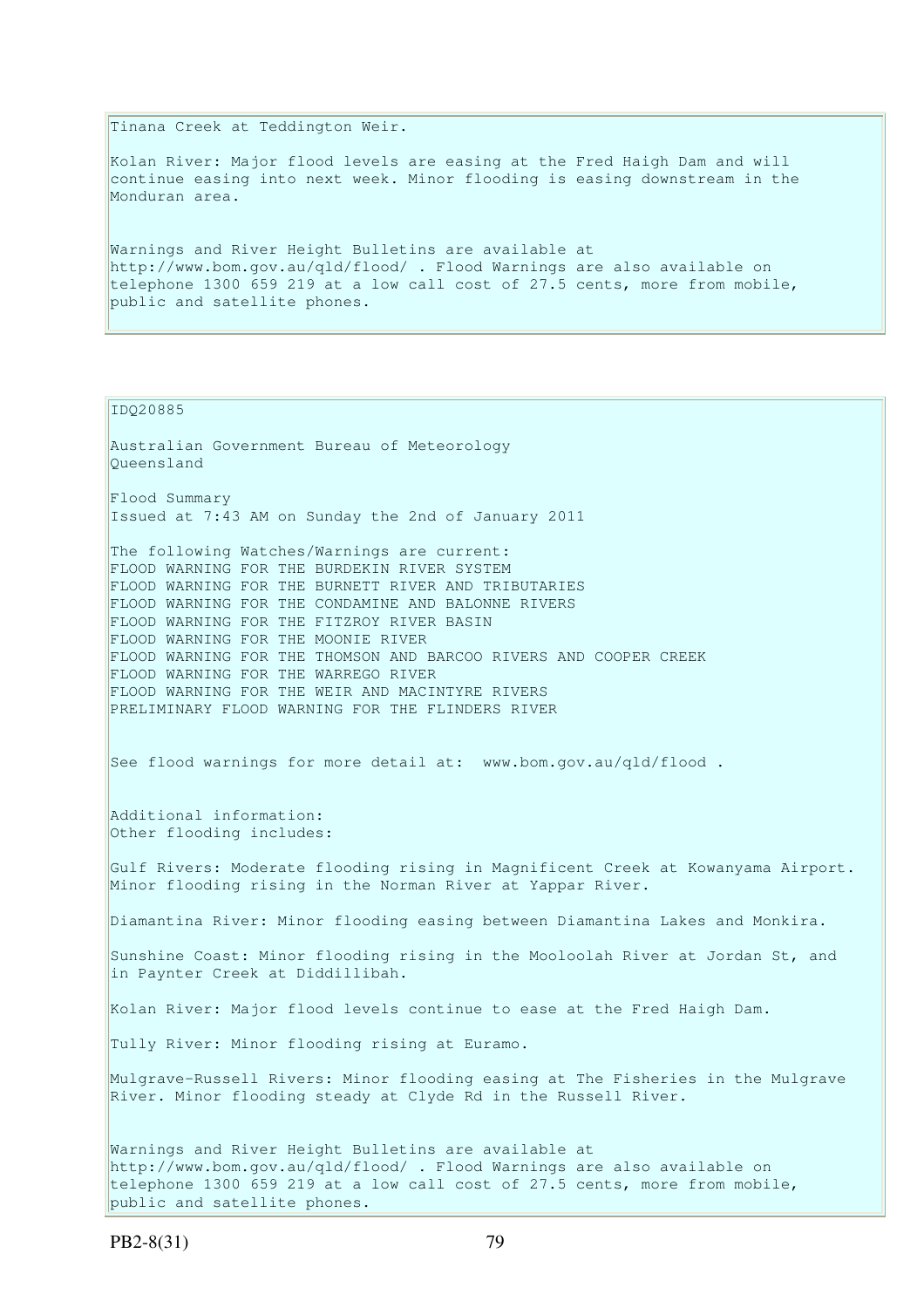### IDQ20885

Australian Government Bureau of Meteorology Queensland Flood Summary Issued at 8:05 AM on Sunday the 2nd of January 2011 The following Watches/Warnings are current: FLOOD WARNING FOR THE BURDEKIN RIVER SYSTEM FLOOD WARNING FOR THE CONDAMINE AND BALONNE RIVERS FLOOD WARNING FOR THE FITZROY RIVER BASIN FLOOD WARNING FOR THE MOONIE RIVER FLOOD WARNING FOR THE THOMSON AND BARCOO RIVERS AND COOPER CREEK FLOOD WARNING FOR THE WARREGO RIVER FLOOD WARNING FOR THE WEIR AND MACINTYRE RIVERS PRELIMINARY FLOOD WARNING FOR THE FLINDERS RIVER See flood warnings for more detail at: www.bom.gov.au/qld/flood. Additional information: Other flooding includes: Gulf Rivers: Moderate flooding rising in Magnificent Creek at Kowanyama Airport. Minor flooding rising in the Norman River at Yappar River. Diamantina River: Minor flooding easing between Diamantina Lakes and Monkira. Sunshine Coast: Minor flooding rising in the Mooloolah River at Jordan St, and in Paynter Creek at Diddillibah. Burnett River: Minor flooding continues to ease in the upper Burnett catchment, with moderate flooding easing at Walla Weir. Kolan River: Major flood levels continue to ease at the Fred Haigh Dam. Tully River: Minor flooding rising at Euramo. Mulgrave-Russell Rivers: Minor flooding easing at The Fisheries in the Mulgrave River. Minor flooding steady at Clyde Rd in the Russell River. Warnings and River Height Bulletins are available at http://www.bom.gov.au/qld/flood/ . Flood Warnings are also available on telephone 1300 659 219 at a low call cost of 27.5 cents, more from mobile, public and satellite phones.

# IDQ20885

Australian Government Bureau of Meteorology Queensland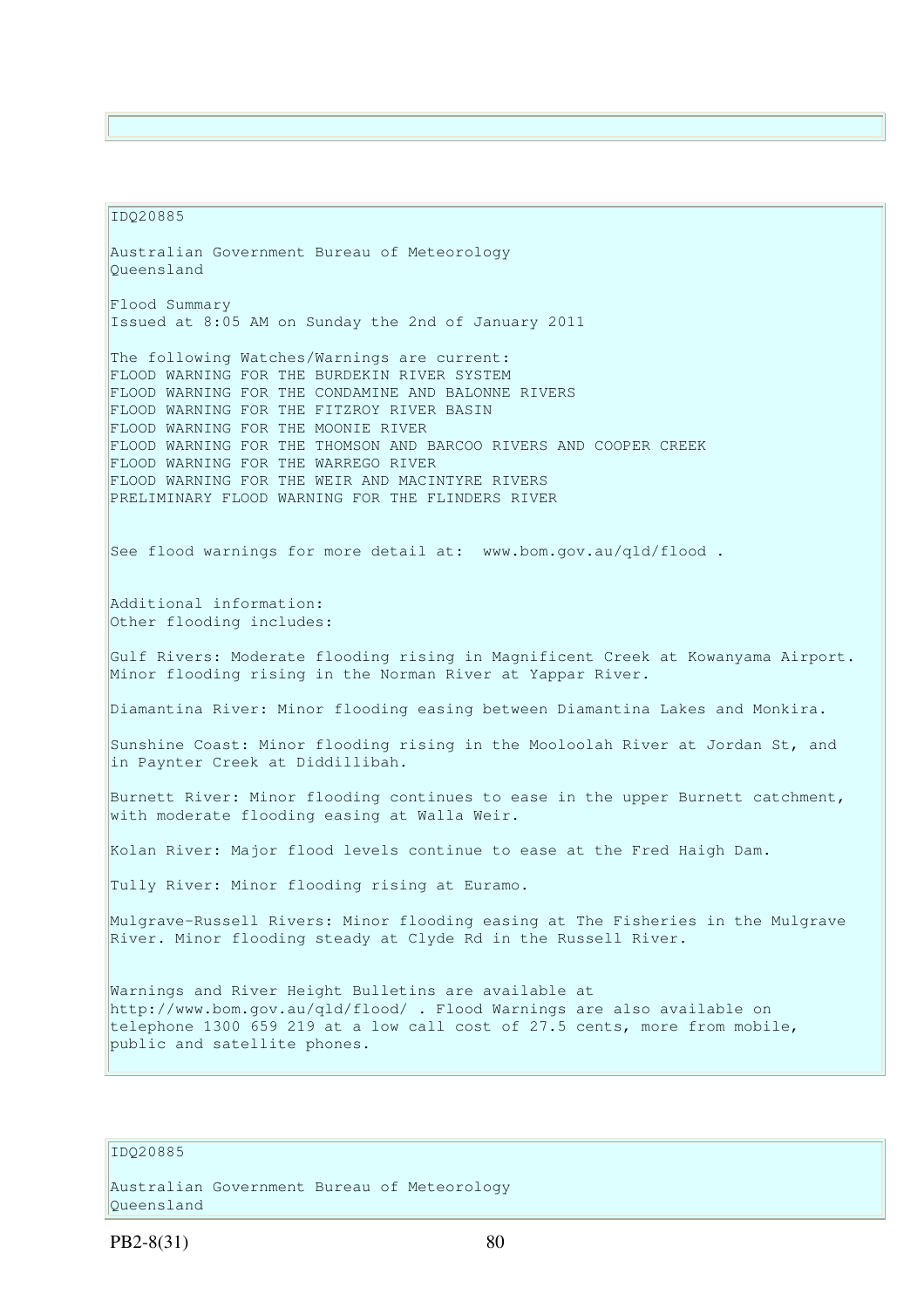Flood Summary Issued at 10:56 AM on Monday the 3rd of January 2011 The following Watches/Warnings are current: FLOOD WARNING FOR THE BURDEKIN RIVER SYSTEM FLOOD WARNING FOR THE CONDAMINE AND BALONNE RIVERS FLOOD WARNING FOR THE FITZROY RIVER BASIN FLOOD WARNING FOR THE GULF RIVERS FLOOD WARNING FOR THE MOONIE RIVER FLOOD WARNING FOR THE THOMSON AND BARCOO RIVERS AND COOPER CREEK FLOOD WARNING FOR THE WEIR RIVER See flood warnings for more detail at: www.bom.gov.au/qld/flood . Additional information: Other flooding includes: Diamantina River: Minor flooding easing between Diamantina Lakes and Monkira. Burnett River: Minor flooding continues to ease in the Boyne River catchment between Cooranga and Derra and at Wall Weir, with moderate flooding easing in Barker Creek at Glenmore. Kolan River: Moderate flood levels continue to ease at the Fred Haigh Dam. Warnings and River Height Bulletins are available at http://www.bom.gov.au/qld/flood/ . Flood Warnings are also available on telephone 1300 659 219 at a low call cost of 27.5 cents, more from mobile, public and satellite phones.

#### IDQ20885

```
Australian Government Bureau of Meteorology 
Queensland 
Flood Summary 
Issued at 4:28 PM on Monday the 3rd of January 2011 
The following Watches/Warnings are current: 
FLOOD WARNING FOR THE BURDEKIN RIVER SYSTEM 
FLOOD WARNING FOR THE CONDAMINE AND BALONNE RIVERS 
FLOOD WARNING FOR THE FITZROY RIVER BASIN 
FLOOD WARNING FOR THE GULF RIVERS 
FLOOD WARNING FOR THE MOONIE RIVER 
FLOOD WARNING FOR THE THOMSON AND BARCOO RIVERS AND COOPER CREEK 
FLOOD WARNING FOR THE WEIR RIVER 
See flood warnings for more detail at: www.bom.gov.au/qld/flood.
Additional information: 
Other flooding includes: 
Diamantina River: Minor flooding occurring between Diamantina Lakes and Monkira.
```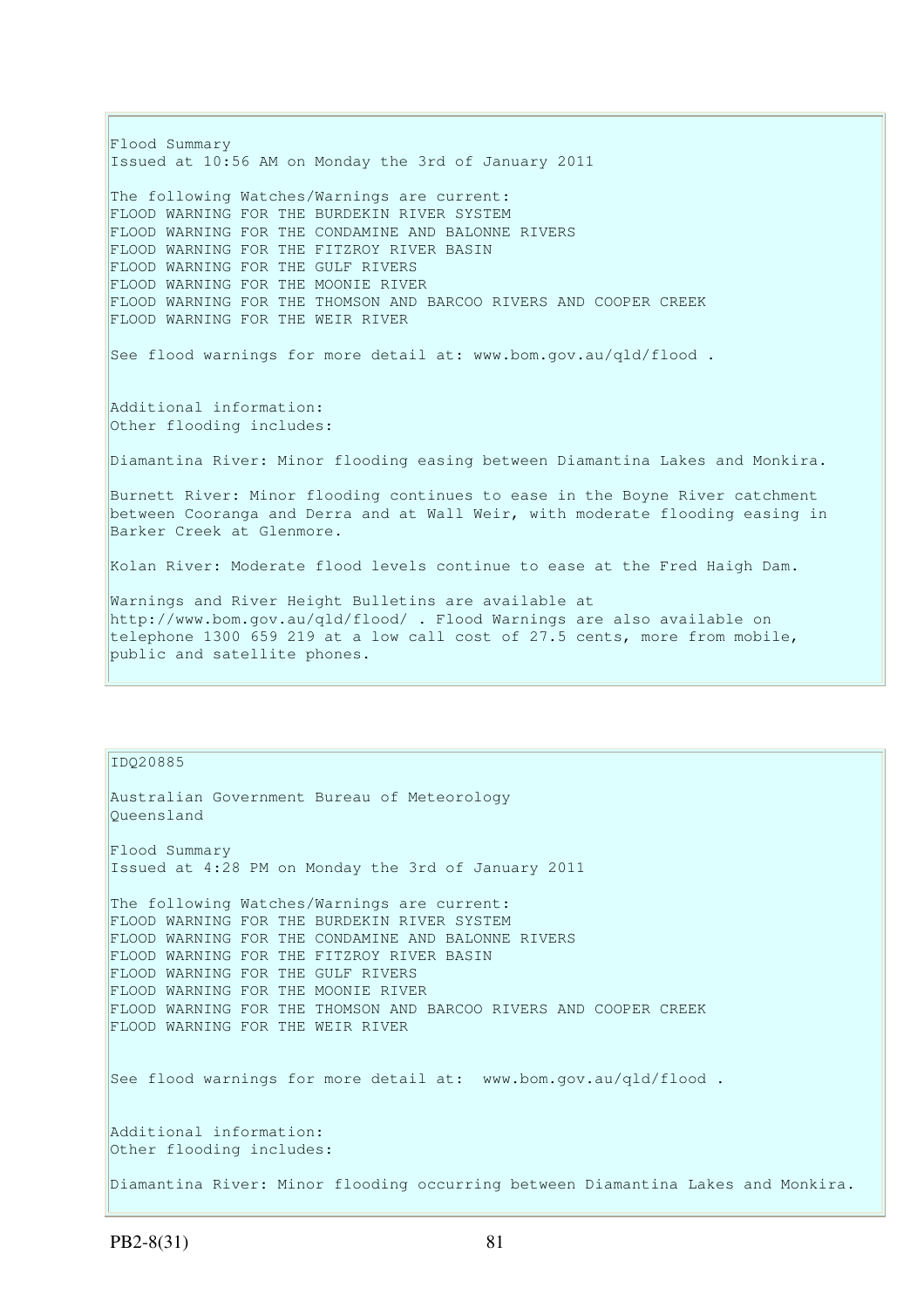Warrego River: Minor flooding rising between Wyandra and Wallen> Moderate flooding rising further downstream between Cunnamulla and Rocky.

Burnett River: Minor flooding continues to ease in the Boyne River between Cooranga and Derra, in Barker Creek at Glenmore. Minor flooding is easing in the Burnett River at Walla Weir.

Kolan River: Moderate flood levels continue to ease at the Fred Haigh Dam.

Warnings and River Height Bulletins are available at http://www.bom.gov.au/qld/flood/ . Flood Warnings are also available on telephone 1300 659 219 at a low call cost of 27.5 cents, more from mobile, public and satellite phones.

#### IDQ20885

Australian Government Bureau of Meteorology Queensland

Flood Summary Issued at 7:57 PM on Monday the 3rd of January 2011

The following Watches/Warnings are current: FLOOD WARNING FOR THE BURDEKIN RIVER SYSTEM FLOOD WARNING FOR THE CONDAMINE AND BALONNE RIVERS FLOOD WARNING FOR THE DON RIVER FLOOD WARNING FOR THE FITZROY RIVER BASIN FLOOD WARNING FOR THE GULF RIVERS FLOOD WARNING FOR THE MOONIE RIVER FLOOD WARNING FOR THE THOMSON AND BARCOO RIVERS AND COOPER CREEK FLOOD WARNING FOR THE WEIR RIVER

See flood warnings for more detail at: www.bom.gov.au/qld/flood .

Additional information: Other flooding includes:

Diamantina River: Minor flooding occurring between Diamantina Lakes and Monkira.

Warrego River: Minor flooding rising between Wyandra and Wallen. Moderate flooding rising further downstream between Cunnamulla and Rocky.

Burnett River: Minor flooding continues to ease in the Boyne River between Cooranga and Derra, in Barker Creek at Glenmore. Minor flooding is easing in the Burnett River at Walla Weir.

Kolan River: Moderate flood levels continue to ease at the Fred Haigh Dam.

Warnings and River Height Bulletins are available at http://www.bom.gov.au/qld/flood/ . Flood Warnings are also available on telephone 1300 659 219 at a low call cost of 27.5 cents, more from mobile, public and satellite phones.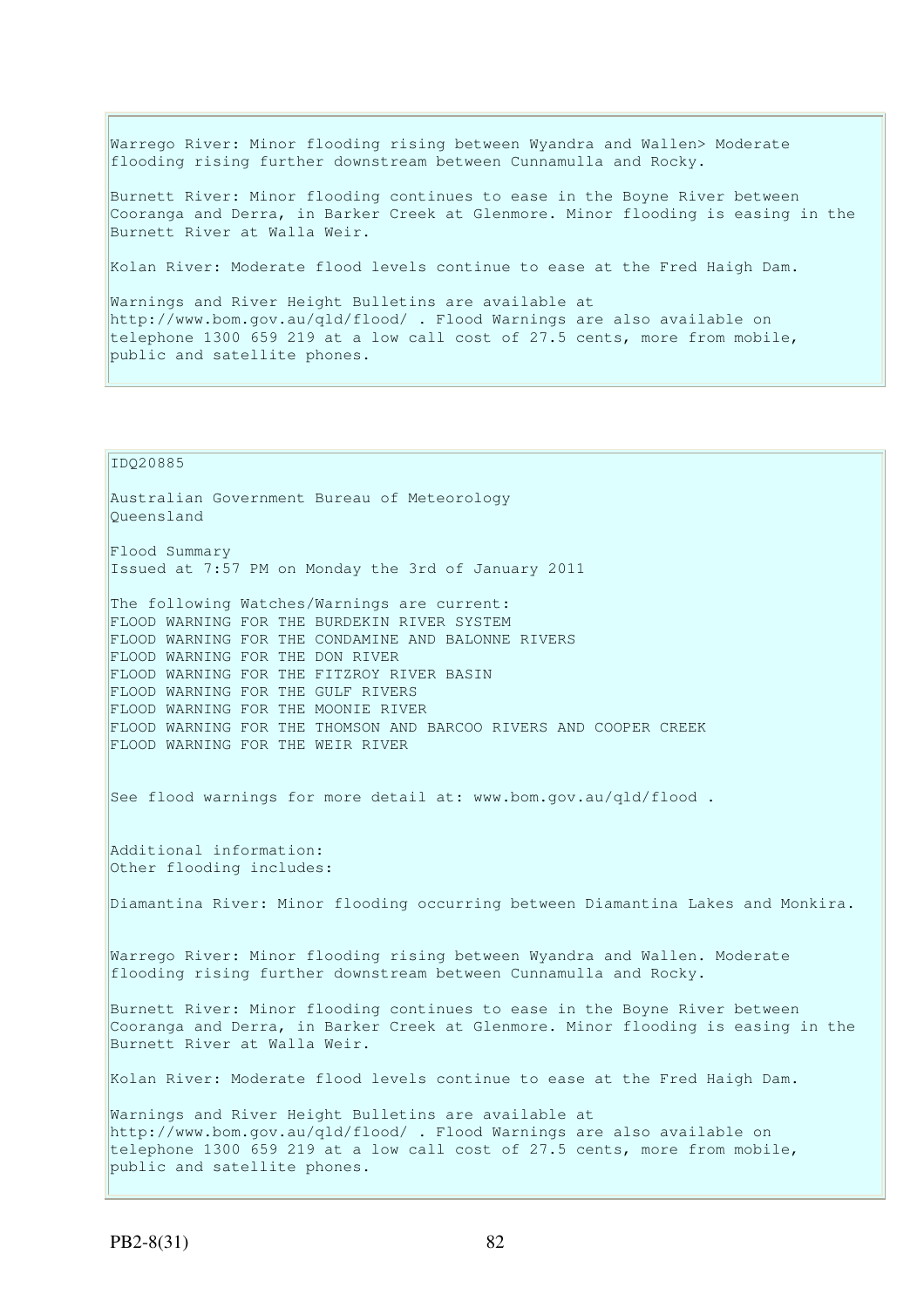IDQ20885 Australian Government Bureau of Meteorology Queensland Flood Summary Issued at 12:10 AM on Tuesday the 4th of January 2011 The following Watches/Warnings are current: FLOOD WARNING FOR THE BURDEKIN RIVER SYSTEM FLOOD WARNING FOR THE CONDAMINE AND BALONNE RIVERS FLOOD WARNING FOR THE FITZROY RIVER BASIN FLOOD WARNING FOR THE GULF RIVERS FLOOD WARNING FOR THE MOONIE RIVER FLOOD WARNING FOR THE THOMSON AND BARCOO RIVERS AND COOPER CREEK FLOOD WARNING FOR THE WEIR RIVER See flood warnings for more detail at: www.bom.gov.au/qld/flood. Additional information: Other flooding includes: Diamantina River: Minor flooding occurring between Diamantina Lakes and Monkira. Warrego River: Minor flooding rising between Wyandra and Wallen. Moderate flooding rising further downstream between Cunnamulla and Rocky. Burnett River: Minor flooding continues to ease in the Boyne River at Derra, in Barker Creek at Glenmore. Minor flooding is easing in the Burnett River at Walla Weir. Kolan River: Moderate flood levels continue to ease at the Fred Haigh Dam. Don River: Minor flooding easing at Reeves and at Bowen Pump Station. Warnings and River Height Bulletins are available at http://www.bom.gov.au/qld/flood/ . Flood Warnings are also available on telephone 1300 659 219 at a low call cost of 27.5 cents, more from mobile, public and satellite phones.

IDQ20885

Australian Government Bureau of Meteorology Queensland Flood Summary Issued at 11:38 AM on Tuesday the 4th of January 2011 The following Watches/Warnings are current: FLOOD WARNING FOR THE BURDEKIN RIVER SYSTEM FLOOD WARNING FOR THE CONDAMINE AND BALONNE RIVER SYSTEM FLOOD WARNING FOR THE FITZROY RIVER BASIN FLOOD WARNING FOR THE GULF RIVERS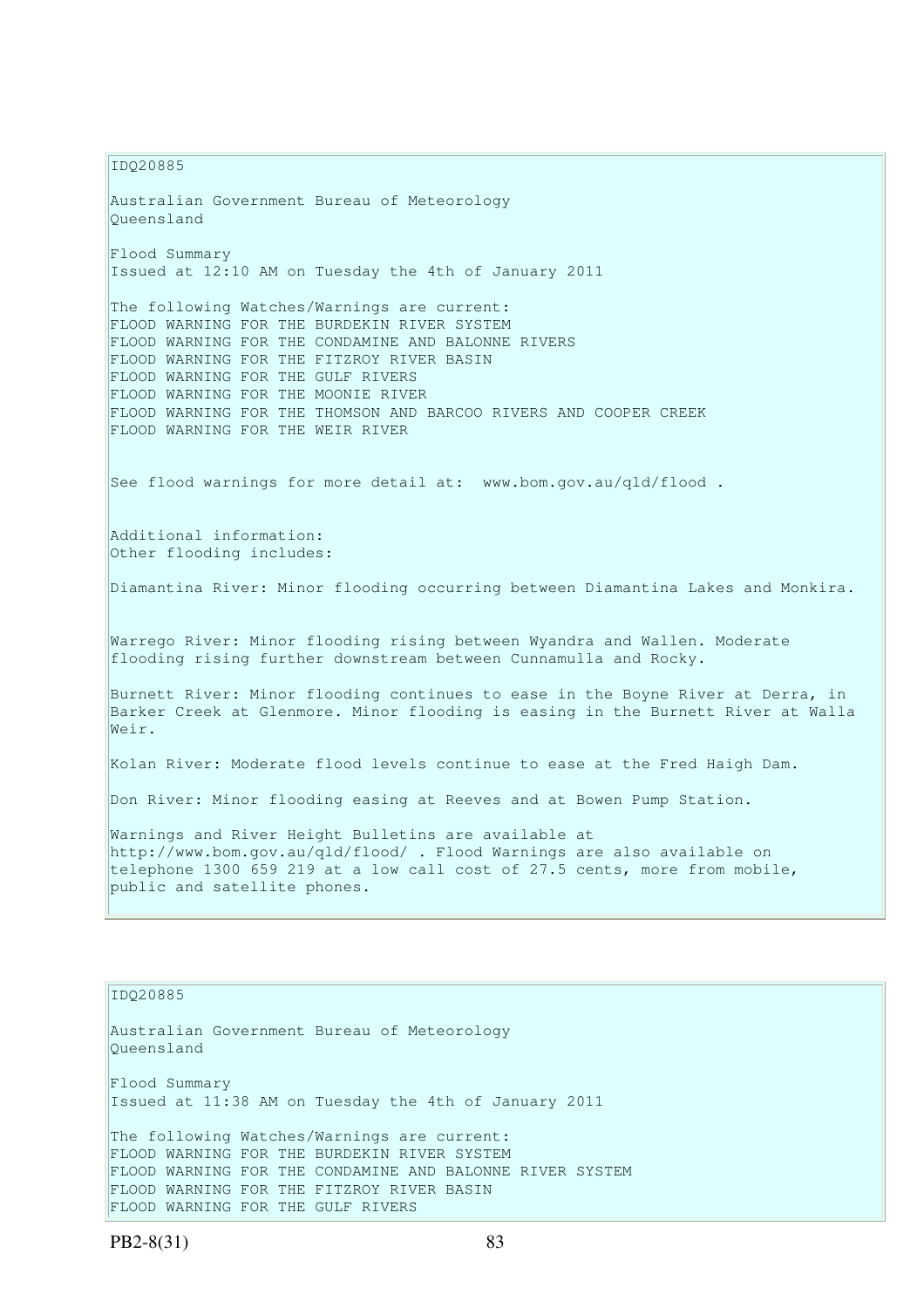FLOOD WARNING FOR THE MOONIE RIVER FLOOD WARNING FOR THE THOMSON AND BARCOO RIVERS AND COOPER CREEK FLOOD WARNING FOR THE WEIR RIVER See flood warnings for more detail at: www.bom.gov.au/qld/flood . Additional information: Other flooding includes: Diamantina River: Minor flooding occurring between Diamantina Lakes and Monkira. Warrego River: Minor flooding is peaking at Wallen. Moderate flooding rising further downstream between Cunnamulla and Rocky. Burnett River: Minor flooding continues to ease in the Boyne River at Derra, in Barker Creek at Glenmore and in the Burnett River at Walla Weir. Kolan River: Moderate flood levels continue to ease at the Fred Haigh Dam. Warnings and River Height Bulletins are available at http://www.bom.gov.au/qld/flood/ . Flood Warnings are also available on telephone 1300 659 219 at a low call cost of 27.5 cents, more from mobile, public and satellite phones.

### IDQ20885

Australian Government Bureau of Meteorology Queensland Flood Summary Issued at 11:54 AM on Wednesday the 5th of January 2011 The following Watches/Warnings are current: FLOOD WARNING FOR THE CONDAMINE AND BALONNE RIVER SYSTEM FLOOD WARNING FOR THE FITZROY RIVER BASIN FLOOD WARNING FOR THE MOONIE RIVER FLOOD WARNING FOR THE THOMSON AND BARCOO RIVERS AND COOPER CREEK FLOOD WARNING FOR THE WEIR RIVER See flood warnings for more detail at: www.bom.gov.au/qld/flood. Additional information: Other flooding includes: Gulf Rivers: Moderate flooding is falling slowly on Magnificent Creek at Kowanyama. Minor flood is easing in the Norman River at Yappar River Diamantina River: Minor flooding is occurring between Diamantina Lakes and Monkira. Warrego River: Minor to moderate flooding continues between Wallen and Rocky. Burnett River: Minor flooding continues to ease in the Boyne River between Cooranga and Derra, in Barker Creek at Glenmore and in the Burnett River at Walla Weir.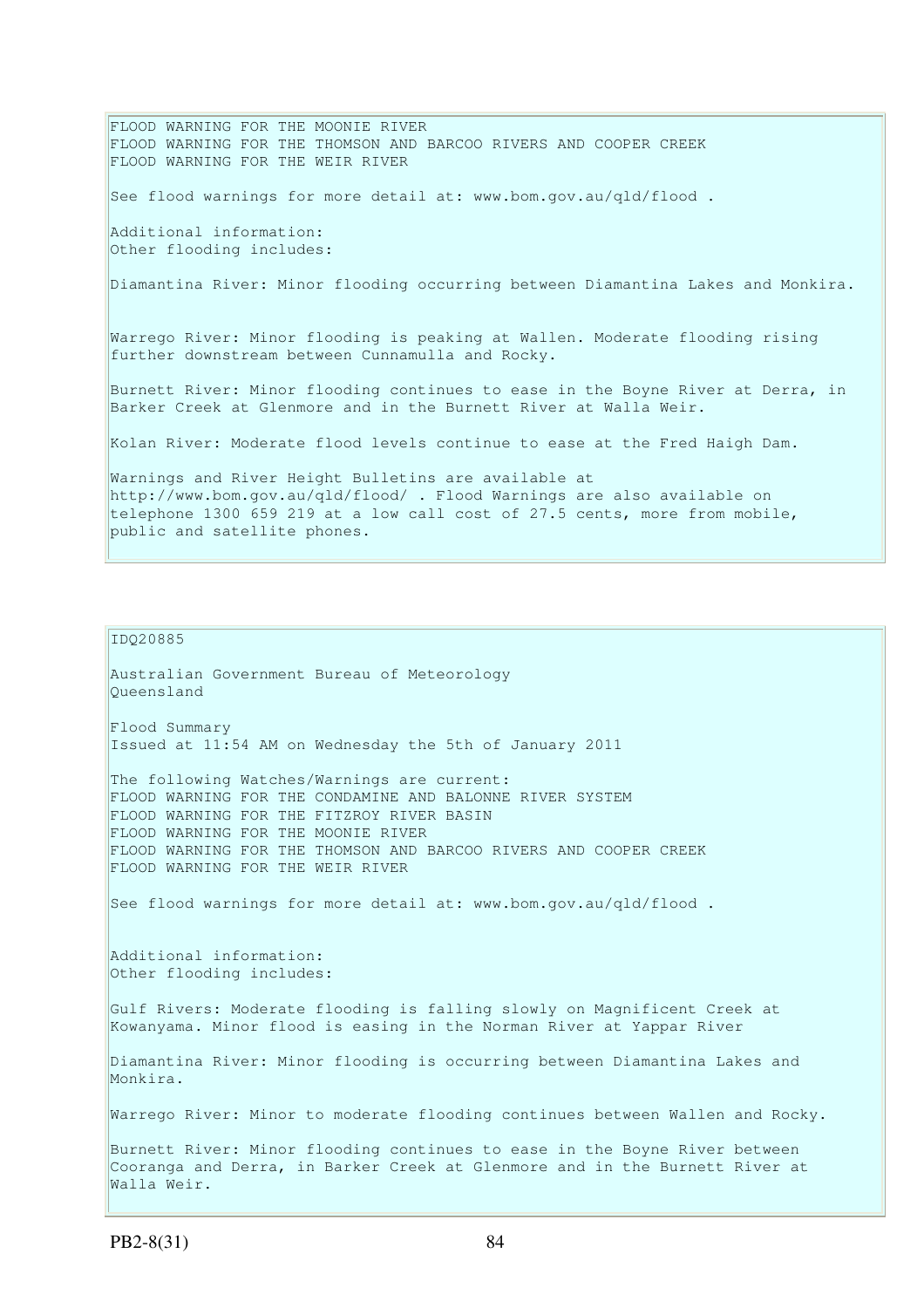Kolan River: Minor flood levels continue to ease at the Fred Haigh Dam. Burdekin River: Minor to moderate flooding is easing in the Belyando/Suttor Rivers between Albro and St Anns and in the lower Burdekin River at Millaroo. Warnings and River Height Bulletins are available at http://www.bom.gov.au/qld/flood/ . Flood Warnings are also available on telephone 1300 659 219 at a low call cost of 27.5 cents, more from mobile,

IDQ20885

public and satellite phones.

Australian Government Bureau of Meteorology Queensland Flood Summary Issued at 1:48 AM on Thursday the 6th of January 2011 The following Watches/Warnings are current: FLOOD WARNING FOR THE CONDAMINE AND BALONNE RIVER SYSTEM FLOOD WARNING FOR THE FITZROY RIVER BASIN FLOOD WARNING FOR THE MOONIE RIVER FLOOD WARNING FOR THE THOMSON AND BARCOO RIVERS AND COOPER CREEK FLOOD WARNING FOR THE WEIR AND MACINTYRE RIVERS See flood warnings for more detail at: www.bom.gov.au/gld/flood. Additional information: Other flooding includes: Gulf Rivers: Moderate flooding is falling slowly on Magnificent Creek at Kowanyama. Minor flood is occurring along the Norman River between Yappar River and Normanton. Diamantina River: Minor flooding is occurring between Diamantina Lakes and Monkira. Warrego River: Minor to moderate flooding continues between Wallen and Rocky. Burnett River: Minor flooding continues to ease in the Boyne River between Dunollie and Derra, in Barker Creek at Glenmore and in the Burnett River at Walla Weir. Kolan River: Minor flood levels continue to ease at the Fred Haigh Dam. Burdekin River: Minor to moderate flooding is easing in the Belyando/Suttor Rivers between Albro and St Anns and in the lower Burdekin River at Millaroo. Warnings and River Height Bulletins are available at http://www.bom.gov.au/qld/flood/ . Flood Warnings are also available on telephone 1300 659 219 at a low call cost of 27.5 cents, more from mobile, public and satellite phones.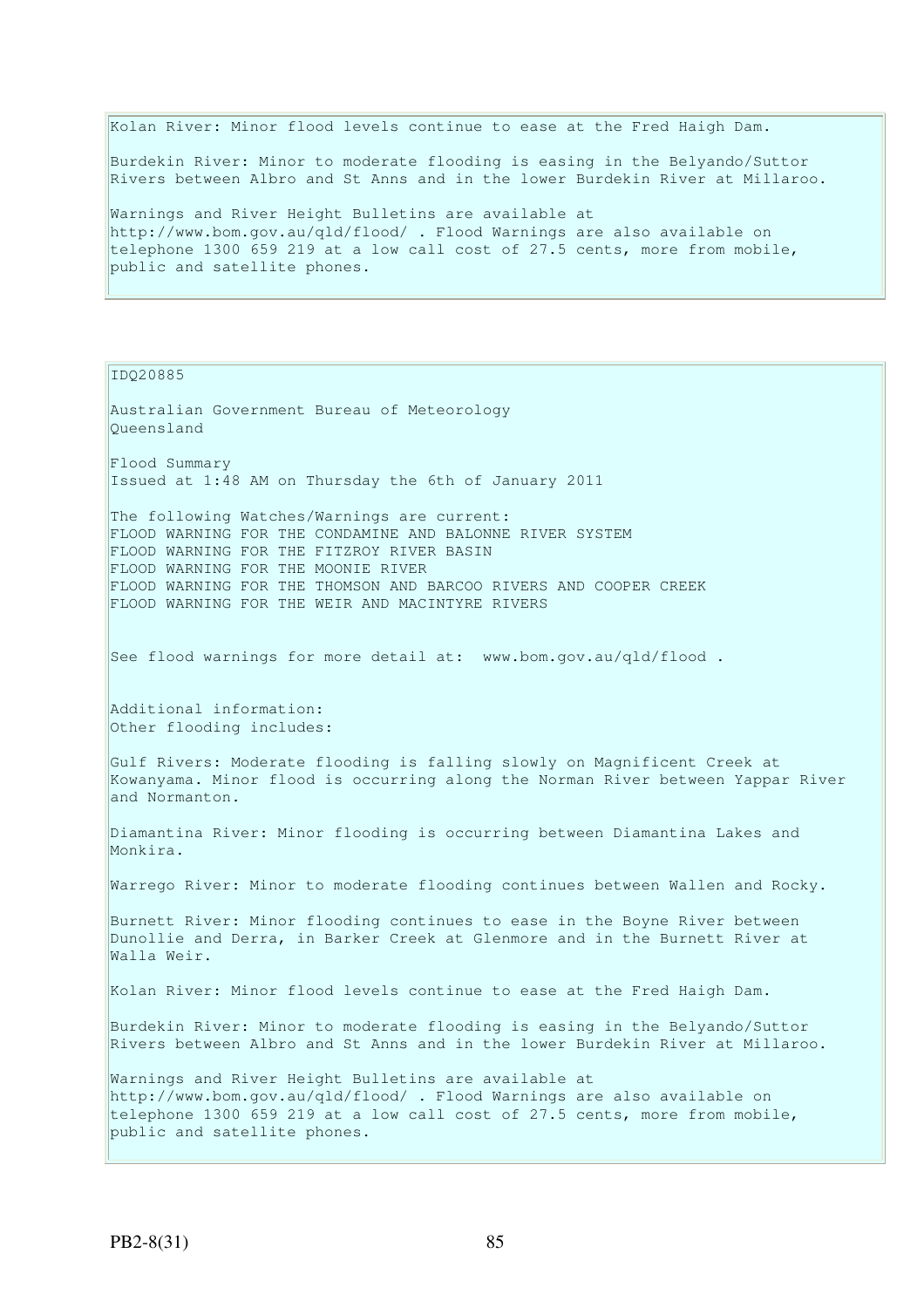IDQ20885 Australian Government Bureau of Meteorology Queensland Flood Summary Issued at 6:22 AM on Thursday the 6th of January 2011 The following Watches/Warnings are current: FLOOD WARNING FOR THE CONDAMINE AND BALONNE RIVER SYSTEM FLOOD WARNING FOR THE FITZROY RIVER BASIN FLOOD WARNING FOR THE MOONIE RIVER FLOOD WARNING FOR THE THOMSON AND BARCOO RIVERS AND COOPER CREEK FLOOD WARNING FOR THE WEIR AND MACINTYRE RIVERS See flood warnings for more detail at www.bom.gov.au/qld/flood Additional information: Other flooding includes: Gulf Rivers: Moderate flooding is falling slowly on Magnificent Creek at Kowanyama. Minor flood is occurring along the Norman River between Yappar River and Normanton. Diamantina River: Minor flooding is occurring between Diamantina Lakes and Monkira. Warrego River: Minor to moderate flooding continues between Cunnamulla and Rocky. Burnett River: Minor flooding continues in the Boyne River between Dunollie and Derra, in Barambah Creek at Ficks Crosssing and in the Burnett River at Walla Weir. Moderate flooding is occurring in Barker Creek at Glenmore Kolan River: Minor flood levels continue to ease at the Fred Haigh Dam. Burdekin River: Minor to moderate flooding is easing in the Belyando/Suttor Rivers between Albro and St Anns and in the lower Burdekin River at Millaroo. Upper Brisbane River: Minor flooding is occurring between Linville and Devon Hills. Bremer River: Minor flooding is occurring between Spressers Bridge and Rosewood. Warnings and River Height Bulletins are available at http://www.bom.gov.au/qld/flood/ . Flood Warnings are also available on telephone 1300 659 219 at a low call cost of 27.5 cents, more from mobile, public and satellite phones.

# IDQ20885

Australian Government Bureau of Meteorology Queensland

Flood Summary Issued at 10:58 AM on Thursday the 6th of January 2011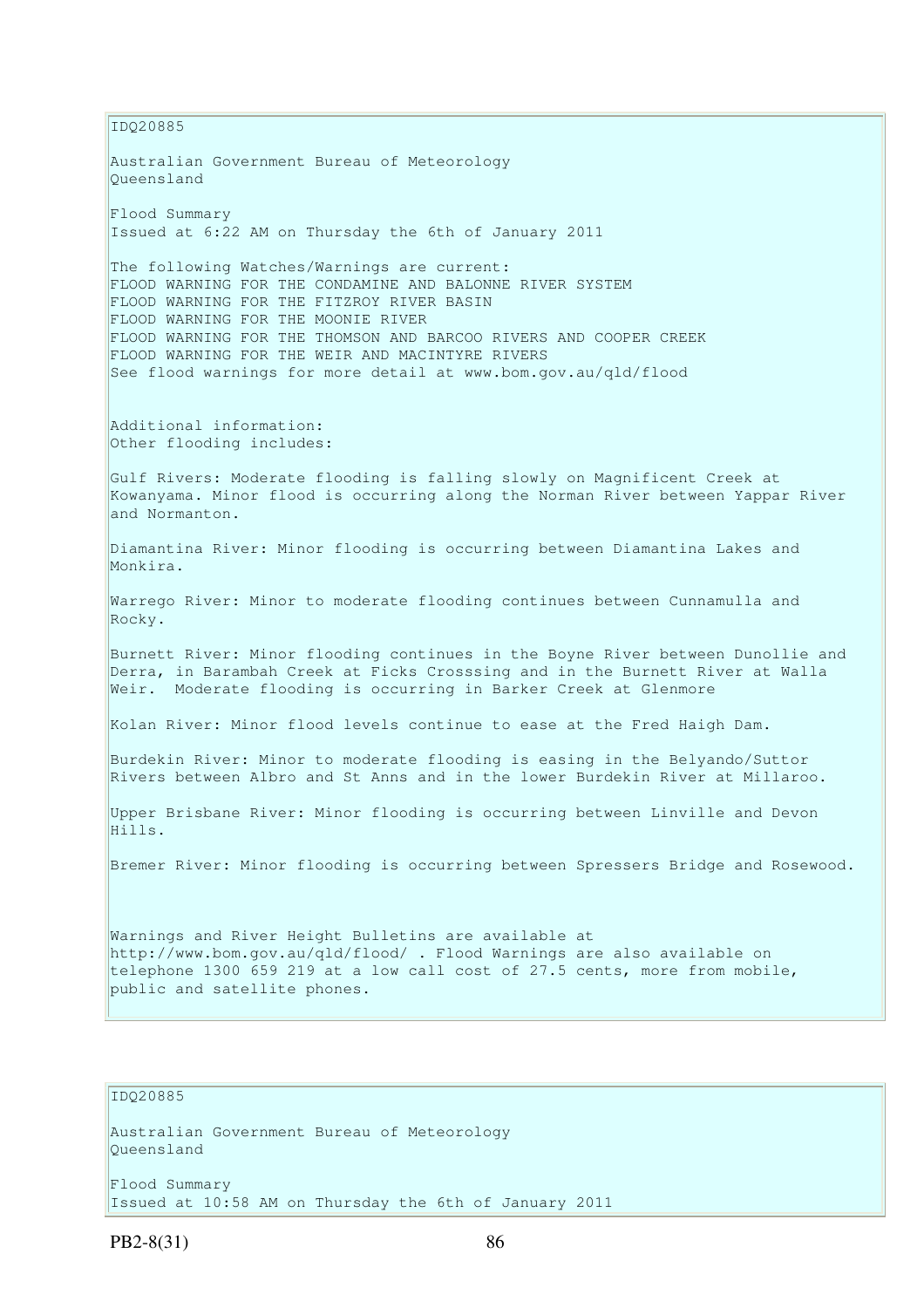The following Watches/Warnings are current: FLOOD WARNING FOR LOCKYER AND WARRILL CREEKS AND BREMER RIVER FLOOD WARNING FOR THE CONDAMINE AND BALONNE RIVER SYSTEM FLOOD WARNING FOR THE FITZROY RIVER BASIN FLOOD WARNING FOR THE MOONIE RIVER FLOOD WARNING FOR THE THOMSON AND BARCOO RIVERS AND COOPER CREEK FLOOD WARNING FOR THE WEIR AND MACINTYRE RIVERS Additional information: Other flooding includes: Gulf Rivers: Moderate flooding is falling slowly on Magnificent Creek at Kowanyama. Minor flood is occurring along the Norman River between Yappar River and Normanton. Diamantina River: Minor flooding is occurring between Diamantina Lakes and Monkira. Warrego River: Minor to moderate flooding continues between Cunnamulla and Rocky. Burnett River: Minor flooding continues in the Boyne River between Dunollie and Derra, in Barambah Creek at Ficks Crossing and in the Burnett River at Walla Weir. Moderate flooding is occurring in Barker Creek at Glenmore Kolan River: Minor flood levels continue to ease at the Fred Haigh Dam. Burdekin River: Minor to moderate flooding is easing in the Belyando/Suttor Rivers between Albro and St Anns and in the lower Burdekin River at Millaroo. Upper Brisbane River: Minor flooding is occurring between Linville and Devon Hills. Warnings and River Height Bulletins are available at http://www.bom.gov.au/qld/flood/ . Flood Warnings are also available on telephone 1300 659 219 at a low call cost of 27.5 cents, more from mobile,

```
IDQ20885
```
public and satellite phones.

Australian Government Bureau of Meteorology Queensland Flood Summary Issued at 3:25 PM on Thursday the 6th of January 2011 The following Watches/Warnings are current: FLOOD WARNING FOR LOCKYER AND WARRILL CREEKS AND BREMER RIVER FLOOD WARNING FOR THE BRISBANE RIVER ABOVE WIVENHOE DAM FLOOD WARNING FOR THE CONDAMINE AND BALONNE RIVER SYSTEM FLOOD WARNING FOR THE FITZROY RIVER BASIN FLOOD WARNING FOR THE MOONIE RIVER FLOOD WARNING FOR THE THOMSON AND BARCOO RIVERS AND COOPER CREEK FLOOD WARNING FOR THE WEIR AND MACINTYRE RIVERS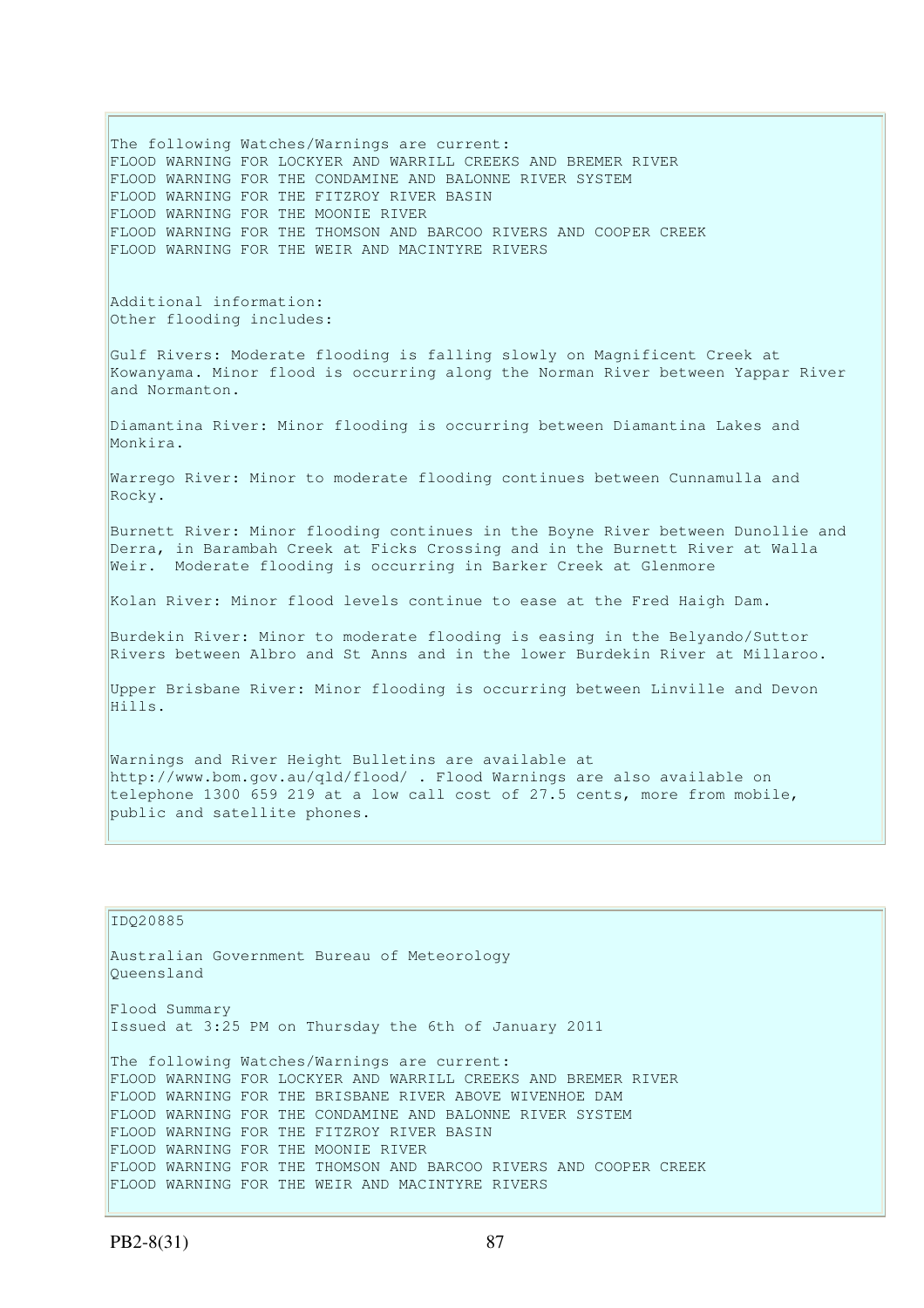Additional information: Other flooding includes:

Gulf Rivers: Moderate flooding is falling slowly on Magnificent Creek at Kowanyama. Minor flood is occurring along the Norman River between Yappar River and Normanton.

Diamantina River: Minor flooding is occurring between Diamantina Lakes and Monkira.

Warrego River: Minor to moderate flooding continues between Cunnamulla and Rocky.

Burnett River: Minor flooding continues in the Boyne River between Dunollie and Derra, in Barambah Creek at Ficks Crossing and in the Burnett River at Walla Weir. Moderate flooding is occurring in Barker Creek at Glenmore

Kolan River: Minor flood levels continue to ease at the Fred Haigh Dam.

Burdekin River: Minor to moderate flooding is easing in the Belyando/Suttor Rivers between Albro and St Anns and in the lower Burdekin River at Millaroo.

Warnings and River Height Bulletins are available at http://www.bom.gov.au/qld/flood/ . Flood Warnings are also available on telephone 1300 659 219 at a low call cost of 27.5 cents, more from mobile, public and satellite phones.

| ID020885                                                                                                                                                                      |
|-------------------------------------------------------------------------------------------------------------------------------------------------------------------------------|
| Australian Government Bureau of Meteorology<br>Oueensland                                                                                                                     |
| Flood Summary<br>Issued at 5:27 PM on Thursday the 6th of January 2011                                                                                                        |
| The following Watches/Warnings are current:<br>FLOOD WARNING FOR LOCKYER AND WARRILL CREEKS AND BREMER RIVER<br>FLOOD WARNING FOR THE BRISBANE RIVER ABOVE WIVENHOE DAM       |
| FLOOD WARNING FOR THE BURNETT RIVER AND TRIBUTARIES<br>FLOOD WARNING FOR THE CONDAMINE AND BALONNE RIVER SYSTEM<br>FLOOD WARNING FOR THE FITZROY RIVER BASIN                  |
| FLOOD WARNING FOR THE MOONIE RIVER<br>FLOOD WARNING FOR THE THOMSON AND BARCOO RIVERS AND COOPER CREEK<br>FLOOD WARNING FOR THE WEIR AND MACINTYRE RIVERS                     |
| FLOOD WARNING FOR THE MARY RIVER<br>For more information on flood warnings see: www.bom.gov.au/qld/flood.                                                                     |
| Additional information:<br>Other flooding includes:                                                                                                                           |
| Gulf Rivers: Moderate flooding is falling slowly on Magnificent Creek at<br>Kowanyama. Minor flood is occurring along the Norman River between Yappar River<br>and Normanton. |
| Diamantina River: Minor flooding is occurring between Diamantina Lakes and                                                                                                    |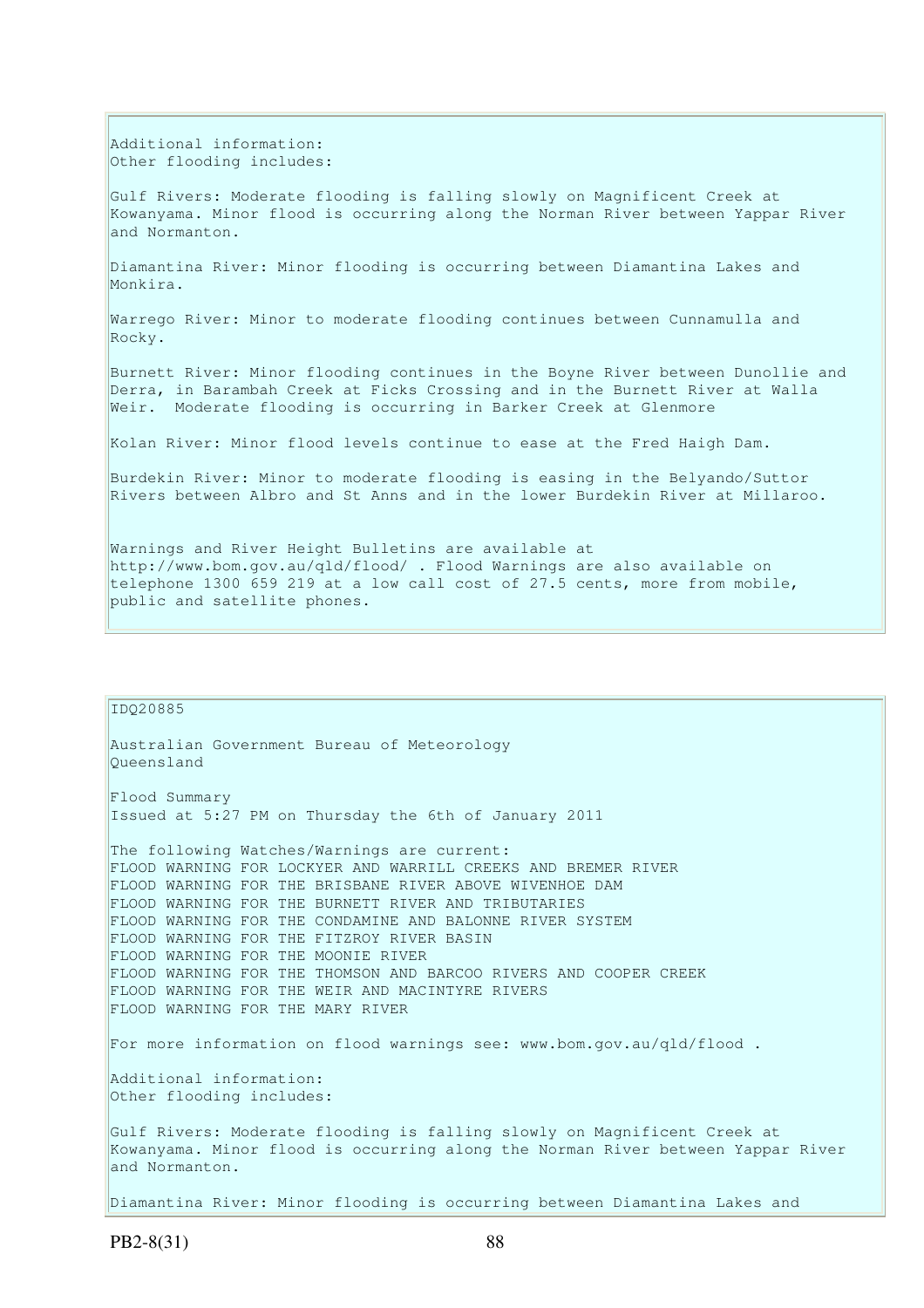Monkira.

Warrego River: Moderate flooding continues between Cunnamulla and Rocky.

Kolan River: Minor flood levels continue to ease at the Fred Haigh Dam.

Burdekin River: Minor flooding is easing in the Belyando/Suttor Rivers between Albro and St Anns.

Logan/Albert Rivers: Minor flooding is rising in the upper Logan River at Rathdowney and is steady in Scrubby Creek.

Warnings and River Height Bulletins are available at http://www.bom.gov.au/qld/flood/ . Flood Warnings are also available on telephone 1300 659 219 at a low call cost of 27.5 cents, more from mobile, public and satellite phones.

IDQ20885 Australian Government Bureau of Meteorology Queensland Flood Summary Issued at 12:21 PM on Friday the 7th of January 2011 The following Watches/Warnings are current: FLOOD WARNING FOR LOCKYER AND WARRILL CREEKS AND BREMER RIVER FLOOD WARNING FOR THE BRISBANE RIVER ABOVE WIVENHOE DAM FLOOD WARNING FOR THE BURNETT RIVER AND TRIBUTARIES FLOOD WARNING FOR THE CONDAMINE AND BALONNE RIVER SYSTEM FLOOD WARNING FOR THE FITZROY RIVER BASIN FLOOD WARNING FOR THE MARY RIVER FLOOD WARNING FOR THE MOONIE RIVER FLOOD WARNING FOR THE THOMSON AND BARCOO RIVERS AND COOPER CREEK FLOOD WARNING FOR THE WEIR AND MACINTYRE RIVERS For more information on flood warnings see: www.bom.gov.au/qld/flood. Additional information: Other flooding includes: Gulf Rivers: Moderate flooding is rising slowly on Magnificent Creek at Kowanyama. Minor flood is occurring along the Norman River between Yappar River and Glenore Weir. Diamantina River: Minor flooding is occurring between Diamantina Lakes and Monkira. Warrego River: Minor to moderate flooding continues between Cunnamulla and Rocky. Kolan River: Minor flood levels continue to ease at the Fred Haigh Dam. Burdekin River: Minor flooding is easing in the Belyando/Suttor Rivers downstream from Albro and around St Anns.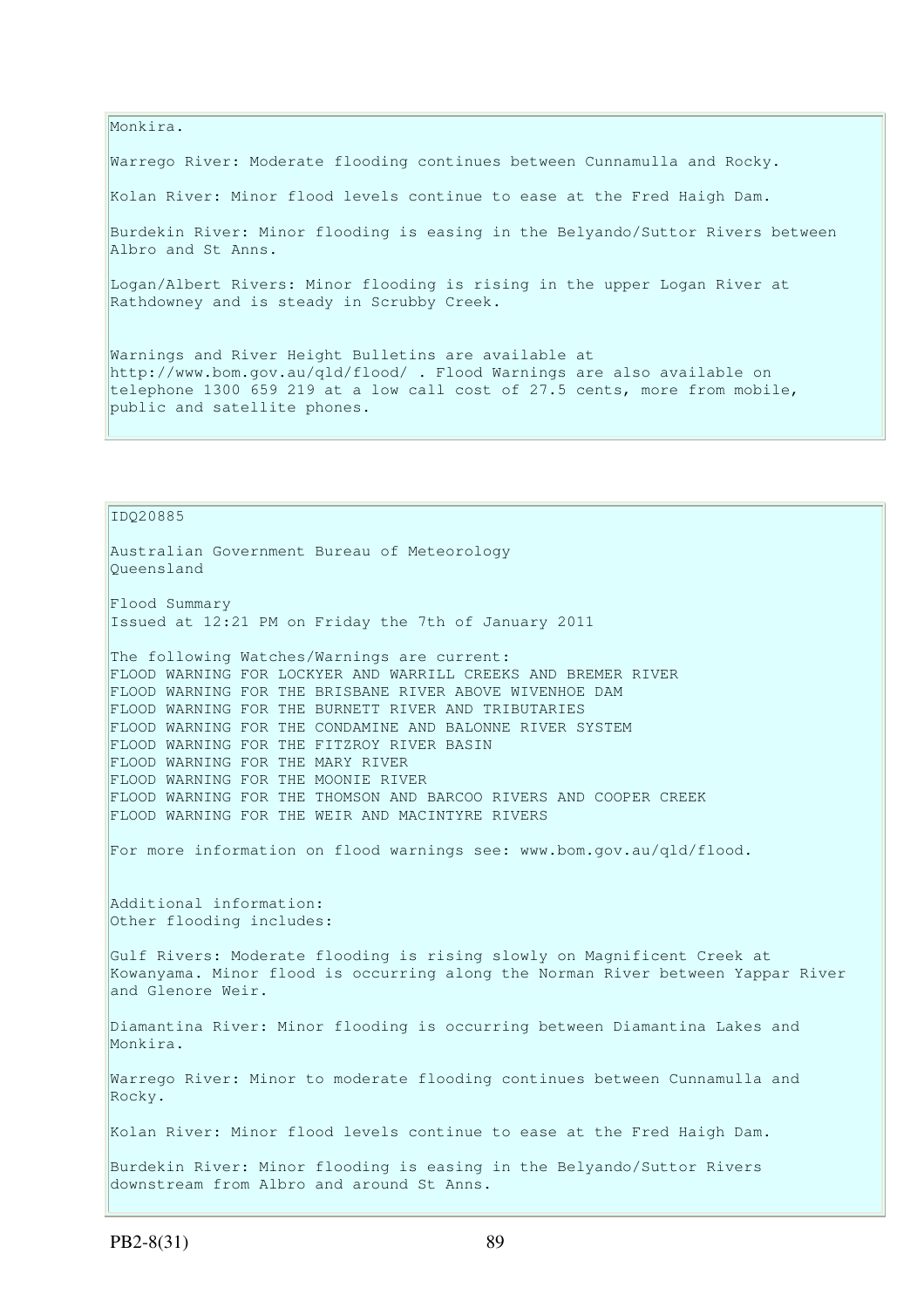Logan/Albert Rivers: Minor flooding is rising in the upper Logan River at Rathdowney and in Teviot Brook at Boonah.

Brisbane Creeks: Minor flooding is easing in Oxley Creek at Archerfield. Minor flooding is occurring on Woogaroo Creek at Opossum.

Sunshine Coast Rivers: Minor flooding is easing on Mooloolah River at Jordan Street. Moderate flooding is occurring on Paynter Creek at Diddillibah.

Warnings and River Height Bulletins are available at http://www.bom.gov.au/qld/flood/ . Flood Warnings are also available on telephone 1300 659 219 at a low call cost of 27.5 cents, more from mobile, public and satellite phones.

IDQ20885

Australian Government Bureau of Meteorology Queensland Flood Summary Issued at 7:36 PM on Friday the 7th of January 2011 The following Watches/Warnings are current: FLOOD WARNING FOR LOCKYER AND WARRILL CREEKS AND BREMER RIVER FLOOD WARNING FOR THE BRISBANE RIVER ABOVE WIVENHOE DAM FLOOD WARNING FOR THE BURNETT RIVER AND TRIBUTARIES FLOOD WARNING FOR THE CONDAMINE AND BALONNE RIVER SYSTEM FLOOD WARNING FOR THE FITZROY RIVER BASIN FLOOD WARNING FOR THE MARY RIVER FLOOD WARNING FOR THE MOONIE RIVER FLOOD WARNING FOR THE THOMSON AND BARCOO RIVERS AND COOPER CREEK FLOOD WARNING FOR THE WEIR AND MACINTYRE RIVERS For more information on flood warnings see: www.bom.gov.au/qld/flood. Additional information: Other flooding includes: Gulf Rivers: Moderate flooding is rising slowly on Magnificent Creek at Kowanyama. Minor flood is occurring along the Norman River between Yappar River and Normanton. Diamantina River: Minor flooding is occurring between Diamantina Lakes and Monkira. Warrego River: Minor to moderate flooding continues between Cunnamulla and Rocky. Kolan River: Minor flood levels continue to ease at the Fred Haigh Dam. Burdekin River: Minor flooding is easing in the Suttor River at St Anns. Logan/Albert Rivers: Minor flooding is rising in the upper Logan River at Rathdowney and in Teviot Brook at Boonah. Brisbane Creeks: Minor flooding is easing in Oxley Creek at Archerfield. Minor flooding is occurring on Woogaroo Creek at Opossum.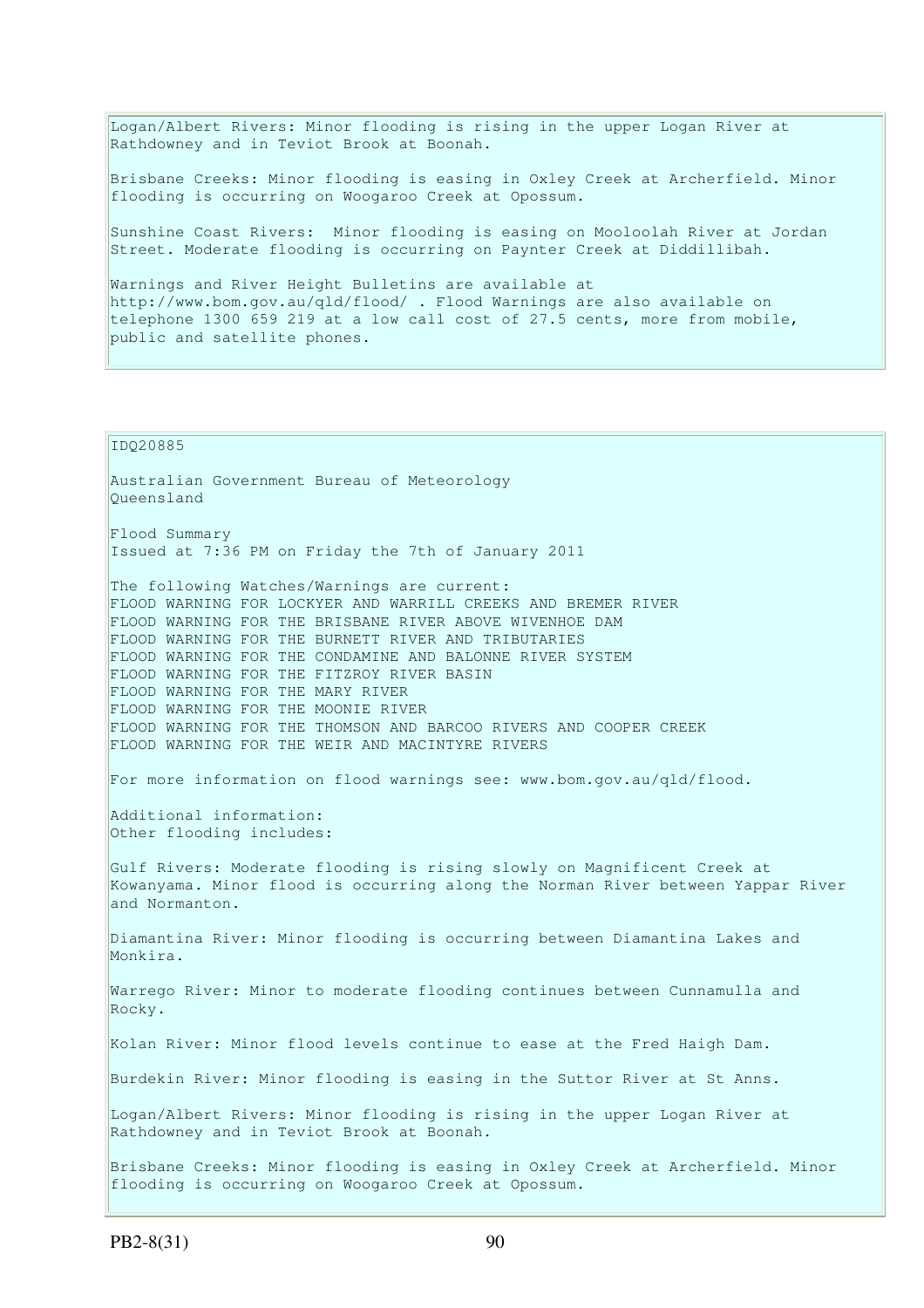Sunshine Coast Rivers: Minor flooding is rising in the Eumundi area and easing on Mooloolah River at Jordan Street and in the Maroochy River at Yandina. Moderate flooding is occurring on Paynter Creek at Diddillibah.

Warnings and River Height Bulletins are available at http://www.bom.gov.au/qld/flood/ . Flood Warnings are also available on telephone 1300 659 219 at a low call cost of 27.5 cents, more from mobile, public and satellite phones.

IDQ20885

Australian Government Bureau of Meteorology Queensland Flood Summary Issued at 10:43 AM on Saturday the 8th of January 2011 The following Watches/Warnings are current: FLOOD WARNING FOR COOPER CREEK FLOOD WARNING FOR LOCKYER AND WARRILL CREEKS AND BREMER RIVER FLOOD WARNING FOR THE BRISBANE RIVER ABOVE WIVENHOE DAM FLOOD WARNING FOR THE BURNETT RIVER AND TRIBUTARIES FLOOD WARNING FOR THE CONDAMINE AND BALONNE RIVER SYSTEM FLOOD WARNING FOR THE FITZROY RIVER BASIN FLOOD WARNING FOR THE MARY RIVER FLOOD WARNING FOR THE MOONIE RIVER FLOOD WARNING FOR THE WEIR AND MACINTYRE RIVERS Additional information: Other flooding includes: Gulf Rivers: Moderate flooding is rising slowly on Magnificent Creek at Kowanyama. Minor flood is occurring along the Norman River between Yappar River and Normanton. Diamantina River: Minor flooding is occurring between Diamantina Lakes and Monkira. Warrego River: Minor to moderate flooding continues between Cunnamulla and Rocky. Kolan River: Minor flood levels continue to ease at the Fred Haigh Dam. Burdekin River: Minor flooding is easing in the Suttor River at St Anns. Logan/Albert Rivers: Minor flooding along the upper Logan River at Rathdowney. Brisbane Creeks: Minor flooding is easing in Oxley Creek. Sunshine Coast Rivers: Minor flooding is occurring on Paynter Creek at Diddillibah. Burrum River: Minor flooding at Howard. Warnings and River Height Bulletins are available at http://www.bom.gov.au/qld/flood/ . Flood Warnings are also available on telephone 1300 659 219 at a low call cost of 27.5 cents, more from mobile,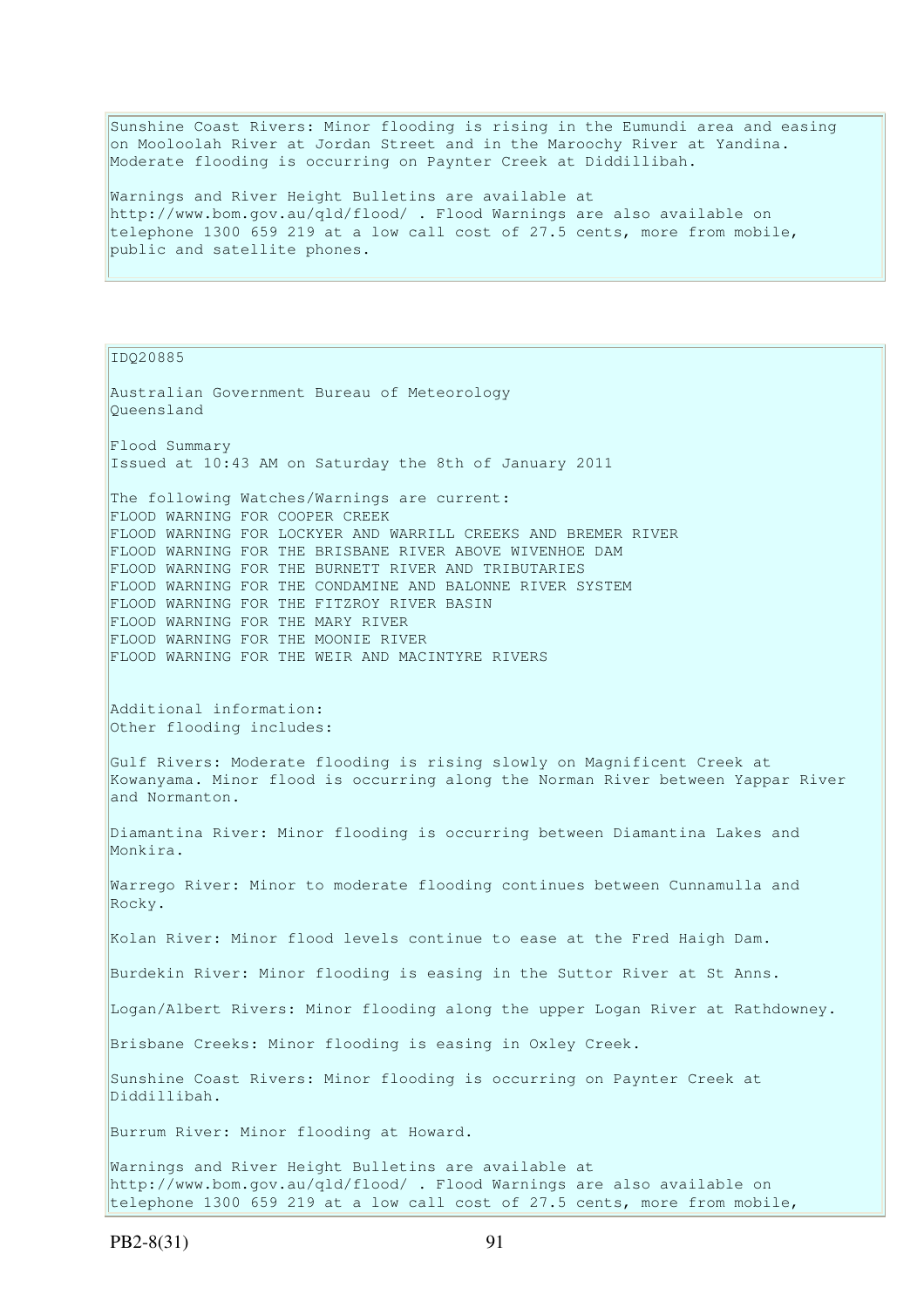IDQ20885 Australian Government Bureau of Meteorology Queensland Flood Summary Issued at 4:21 PM on Saturday the 8th of January 2011 The following Watches/Warnings are current: FLOOD WARNING FOR COOPER CREEK FLOOD WARNING FOR LOCKYER AND WARRILL CREEKS AND BREMER RIVER FLOOD WARNING FOR THE BRISBANE RIVER ABOVE WIVENHOE DAM FLOOD WARNING FOR THE BURNETT RIVER AND TRIBUTARIES FLOOD WARNING FOR THE CONDAMINE AND BALONNE RIVER SYSTEM FLOOD WARNING FOR THE FITZROY RIVER BASIN FLOOD WARNING FOR THE MARY RIVER FLOOD WARNING FOR THE MOONIE RIVER FLOOD WARNING FOR THE WEIR AND MACINTYRE RIVERS See flood warnings for more detail at: www.bom.gov.au/qld/flood. Additional information: Other flooding includes: Gulf Rivers: Moderate flooding is rising slowly on Magnificent Creek at Kowanyama. Minor flood is occurring along the Norman River between Yappar River and Normanton. Diamantina River: Minor flooding is occurring between Diamantina Lakes and Monkira. Warrego River: Minor to moderate flooding easing between Cunnamulla and Rocky. Burrum River: Minor flooding is steady at Howard. Kolan River: Minor flood levels rising slowly at Fred Haigh Dam. Burdekin River: Minor flooding is easing in the Suttor River at St Anns. Warnings and River Height Bulletins are available at http://www.bom.gov.au/qld/flood/ . Flood Warnings are also available on telephone 1300 659 219 at a low call cost of 27.5 cents, more from mobile, public and satellite phones.

## IDQ20885

Australian Government Bureau of Meteorology Queensland

Flood Summary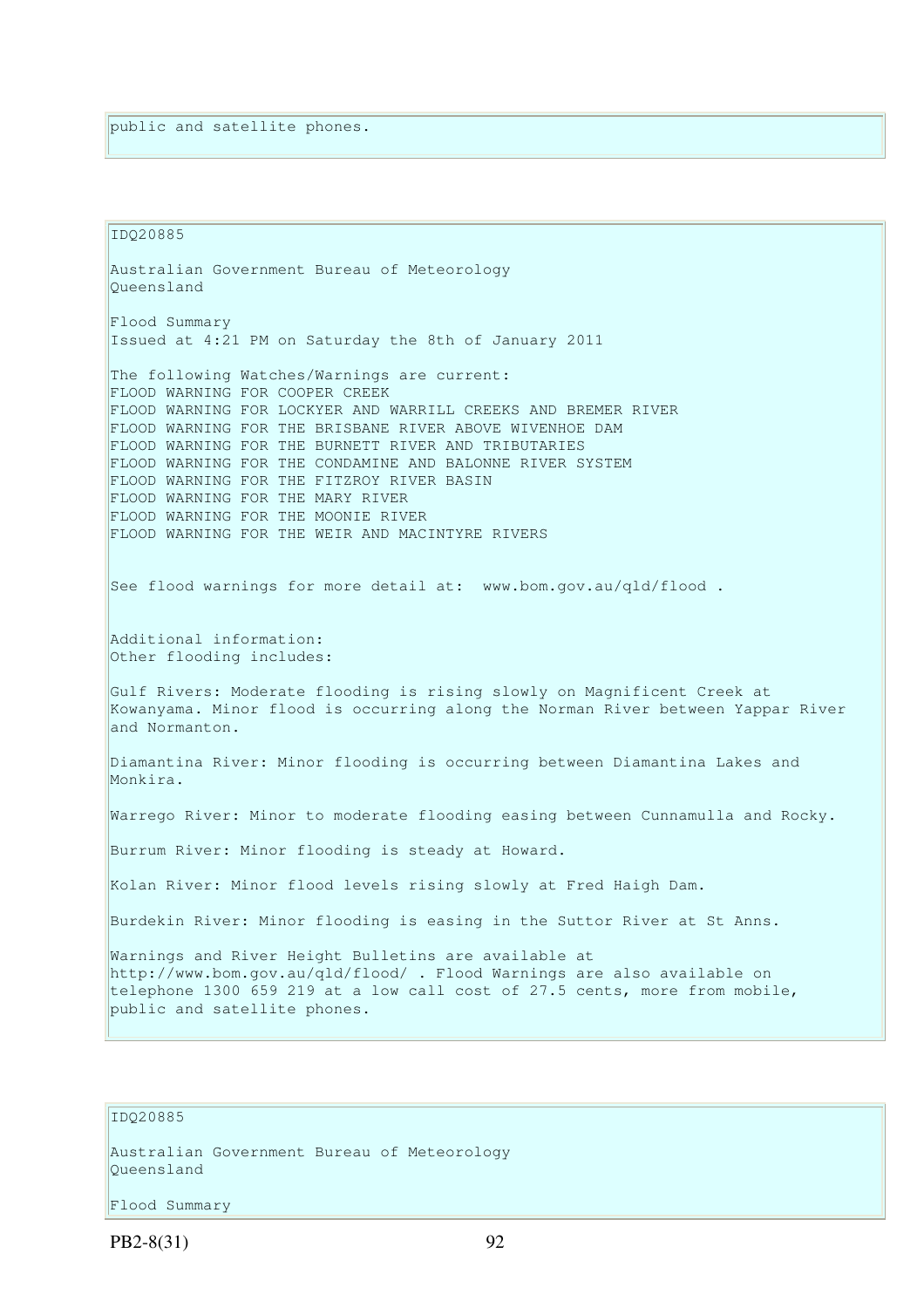Issued at 11:08 AM on Sunday the 9th of January 2011 The following Watches/Warnings are current: FLOOD WARNING FOR COOPER CREEK FLOOD WARNING FOR THE BURNETT RIVER AND TRIBUTARIES FLOOD WARNING FOR THE CONDAMINE AND BALONNE RIVER SYSTEM FLOOD WARNING FOR THE FITZROY RIVER BASIN FLOOD WARNING FOR THE MARY RIVER FLOOD WARNING FOR THE MOONIE RIVER FLOOD WARNING FOR THE STANLEY RIVER BRISBANE RIVER ABOVE WIVENHOE DAM FLOOD WARNING FOR THE WEIR AND MACINTYRE RIVERS FLOOD WARNING FOR WARRILL CREEK THE LOWER BRISBANE BELOW WIVENHOE Additional information: Other flooding includes: Gulf Rivers: Moderate flooding is rising slowly on Magnificent Creek at Kowanyama. Minor flood is occurring along the Norman River between Yappar River and Normanton. Diamantina River: Minor flooding is occurring between Diamantina Lakes and Monkira. Warrego River: Minor flooding easing between Cunnamulla and Rocky. Kolan River: Minor flood levels rising slowly at Fred Haigh Dam. Burdekin River: Minor flooding is easing in the Suttor River at St Anns. Sunshine Coast streams: minor to moderate flooding is rising along many creeks and rivers in the Sunshine coast including Coochin Creek, North and South Maroochy Rivers, Paynter Creek and the Mooloolah River. Warnings and River Height Bulletins are available at http://www.bom.gov.au/qld/flood/ . Flood Warnings are also available on telephone 1300 659 219 at a low call cost of 27.5 cents, more from mobile, public and satellite phones.

```
IDQ20885 
Australian Government Bureau of Meteorology 
Queensland 
Flood Summary 
Issued at 1:57 PM on Sunday the 9th of January 2011 
The following Watches/Warnings are current: 
FLOOD WARNING FOR COOPER CREEK 
FLOOD WARNING FOR THE BURNETT RIVER AND TRIBUTARIES 
FLOOD WARNING FOR THE CONDAMINE AND BALONNE RIVER SYSTEM 
FLOOD WARNING FOR THE FITZROY RIVER BASIN 
FLOOD WARNING FOR THE MARY RIVER 
FLOOD WARNING FOR THE MOONIE RIVER 
FLOOD WARNING FOR THE STANLEY RIVER BRISBANE RIVER ABOVE WIVENHOE DAM 
FLOOD WARNING FOR THE SUNSHINE COAST RIVERS 
FLOOD WARNING FOR THE WEIR AND MACINTYRE RIVERS 
FLOOD WARNING FOR WARRILL CREEK THE LOWER BRISBANE BELOW WIVENHOE
```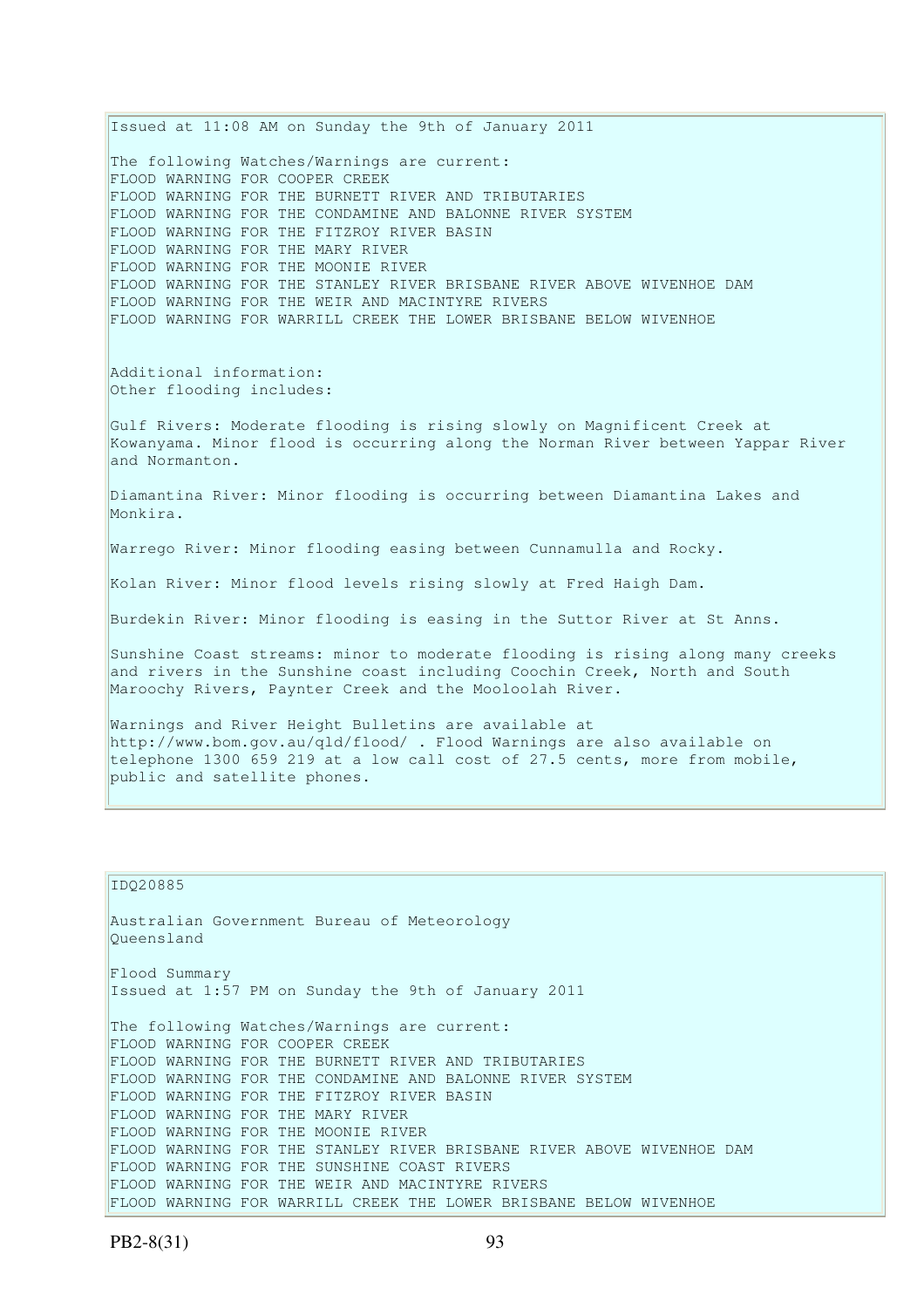Additional information: Other flooding includes:

Gulf Rivers: Moderate flooding is rising slowly on Magnificent Creek at Kowanyama. Minor flood is occurring along the Norman River between Yappar River and Normanton.

Diamantina River: Minor flooding is occurring between Diamantina Lakes and Monkira.

Warrego River: Minor flooding easing between Cunnamulla and Rocky.

Kolan River: Minor flood levels rising slowly at Fred Haigh Dam.

Burdekin River: Minor flooding is easing in the Suttor River at St Anns.

Warnings and River Height Bulletins are available at http://www.bom.gov.au/qld/flood/ . Flood Warnings are also available on telephone 1300 659 219 at a low call cost of 27.5 cents, more from mobile, public and satellite phones.

#### IDQ20885

```
Australian Government Bureau of Meteorology 
Queensland 
Flood Summary 
Issued at 2:50 PM on Sunday the 9th of January 2011 
The following Watches/Warnings are current: 
FLOOD WARNING FOR COASTAL STREAMS FROM MARYBOROUGH TO THE NSW BORDER 
FLOOD WARNING FOR COOPER CREEK 
FLOOD WARNING FOR THE BURNETT RIVER AND TRIBUTARIES 
FLOOD WARNING FOR THE CONDAMINE AND BALONNE RIVER SYSTEM 
FLOOD WARNING FOR THE FITZROY RIVER BASIN 
FLOOD WARNING FOR THE MARY RIVER 
FLOOD WARNING FOR THE MOONIE RIVER 
FLOOD WARNING FOR THE STANLEY RIVER AND BRISBANE RIVER ABOVE WIVENHOE DAM 
FLOOD WARNING FOR THE SUNSHINE COAST RIVERS 
FLOOD WARNING FOR THE WEIR AND MACINTYRE RIVERS 
FLOOD WARNING FOR WARRILL CREEK THE LOWER BRISBANE BELOW WIVENHOE 
For more information on flood warnings see: www.bom.gov.au/qld/flood 
Additional information: 
Other flooding includes: 
Gulf Rivers: Moderate flooding is rising slowly on Magnificent Creek at 
Kowanyama. Minor flood is occurring along the Norman River between Yappar River 
and Normanton. 
Diamantina River: Minor flooding is occurring between Diamantina Lakes and 
Monkira. 
Warrego River: Minor flooding easing between Cunnamulla and Rocky.
```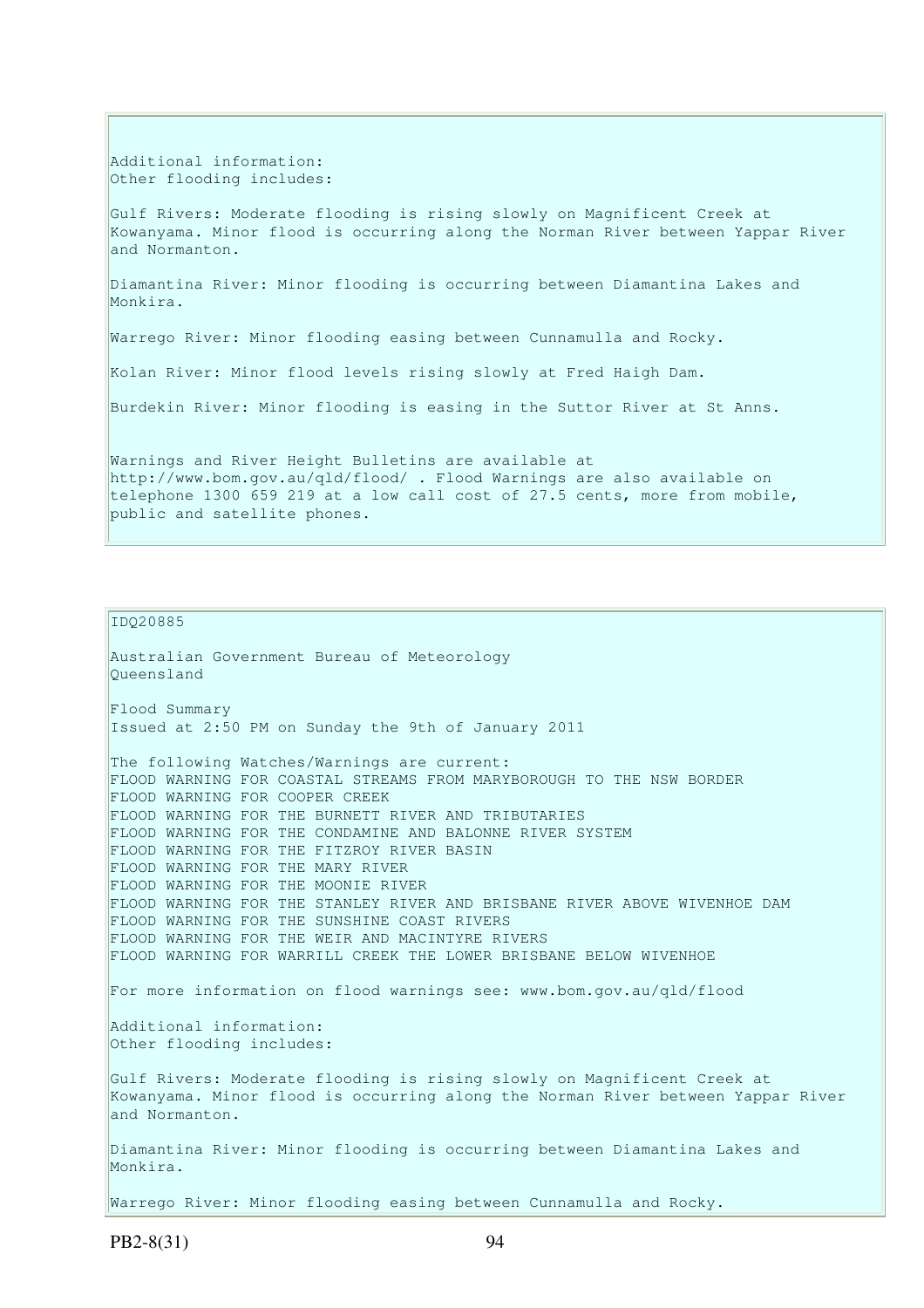Kolan River: Minor flood levels rising slowly at Fred Haigh Dam. Burdekin River: Minor flooding is easing in the Suttor River at St Anns. Warnings and River Height Bulletins are available at http://www.bom.gov.au/qld/flood/ . Flood Warnings are also available on telephone 1300 659 219 at a low call cost of 27.5 cents, more from mobile, public and satellite phones.

IDQ20885

Australian Government Bureau of Meteorology Queensland Flood Summary Issued at 11:40 AM on Monday the 10th of January 2011 The following Watches/Warnings are current: FLOOD WARNING FOR COASTAL STREAMS FROM MARYBOROUGH TO THE NSW BORDER FLOOD WARNING FOR COOPER CREEK FLOOD WARNING FOR THE BURNETT RIVER AND TRIBUTARIES FLOOD WARNING FOR THE CONDAMINE AND BALONNE RIVER SYSTEM FLOOD WARNING FOR THE FITZROY RIVER BASIN FLOOD WARNING FOR THE LOCKYER, BREMER, WARRILL AND BRISBANE RIVER BELOW WIVENHOE FLOOD WARNING FOR THE MARY RIVER FLOOD WARNING FOR THE MOONIE RIVER FLOOD WARNING FOR THE STANLEY RIVER AND BRISBANE RIVER ABOVE WIVENHOE DAM FLOOD WARNING FOR THE SUNSHINE COAST RIVERS FLOOD WARNING FOR THE WEIR AND MACINTYRE RIVERS For more information on flood warnings see: www.bom.gov.au/qld/flood Additional information: Other flooding includes: Gulf Rivers: Moderate flooding is rising slowly on Magnificent Creek at Kowanyama. Minor flood is occurring along the Norman River between Yappar River and Normanton. Diamantina River: Minor flooding is occurring between Diamantina Lakes and Monkira. Warrego River: Minor flooding easing between Cunnamulla and Rocky. Kolan River: Minor flood levels rising slowly at Fred Haigh Dam. Burdekin River: Minor flooding is easing in the Suttor River at St Anns. Warnings and River Height Bulletins are available at http://www.bom.gov.au/qld/flood/ . Flood Warnings are also available on telephone 1300 659 219 at a low call cost of 27.5 cents, more from mobile, public and satellite phones.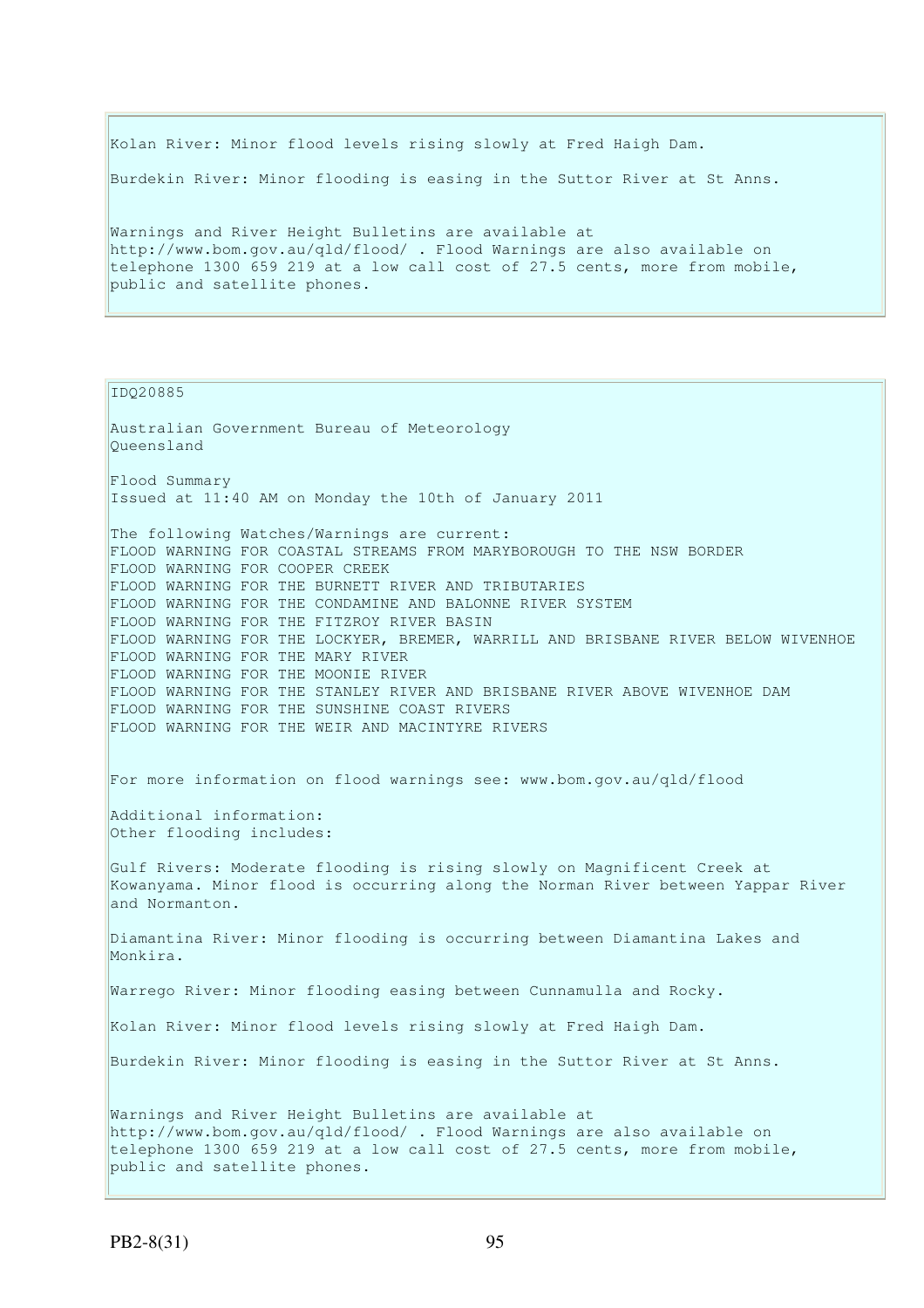IDQ20885

Australian Government Bureau of Meteorology Queensland Flood Summary Issued at 12:38 AM on Tuesday the 11th of January 2011 The following Watches/Warnings are current: FLOOD WARNING FOR COOPER CREEK FLOOD WARNING FOR THE BURNETT RIVER AND TRIBUTARIES FLOOD WARNING FOR THE CONDAMINE AND BALONNE RIVER SYSTEM FLOOD WARNING FOR THE FITZROY RIVER BASIN FLOOD WARNING FOR THE LOCKYER, BREMER, WARRILL AND BRISBANE RIVER BELOW WIVENHOE INCLUDING BRISBANE CITY FLOOD WARNING FOR THE MARY RIVER FLOOD WARNING FOR THE MOONIE RIVER FLOOD WARNING FOR THE STANLEY RIVER AND BRISBANE RIVER ABOVE WIVENHOE DAM FLOOD WARNING FOR THE SUNSHINE COAST RIVERS FLOOD WARNING FOR THE WEIR AND MACINTYRE RIVERS FLASH FLOOD WARNING FOR LOCKYER CREEK For more information on flood warnings see: www.bom.gov.au/qld/flood . Additional information: Other flooding includes: Gulf Rivers: Moderate flooding is rising slowly on Magnificent Creek at Kowanyama. Minor flood is occurring along the Norman River between Yappar River and Normanton. Diamantina River: Minor flooding is occurring between Diamantina Lakes and Monkira. Warrego River: Minor flooding easing between Cunnamulla and Rocky. Logan Rivers: Minor to moderate flooding is being recorded in the Logan River between the Rathdowney area downstream to Macleans Bridge. Teviot Brook: Moderate flooding continues to ease at Boonah. Kolan River: Minor flood levels rising slowly at Fred Haigh Dam. Burdekin River: Minor flooding is easing in the Suttor River at St Anns. Warnings and River Height Bulletins are available at http://www.bom.gov.au/qld/flood/ . Flood Warnings are also available on telephone 1300 659 219 at a low call cost of 27.5 cents, more from mobile, public and satellite phones.

### IDQ20885

Australian Government Bureau of Meteorology Queensland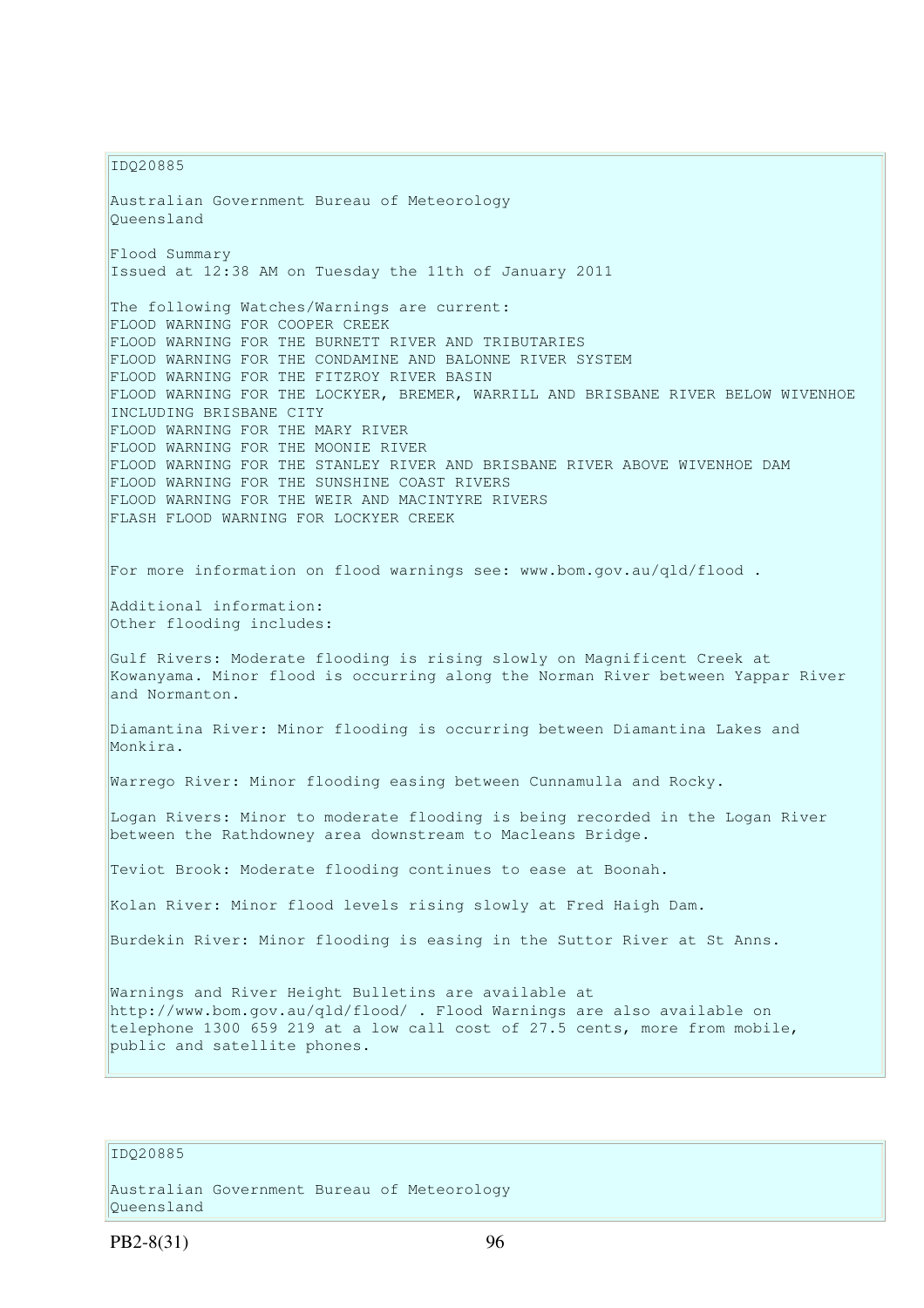Flood Summary Issued at 7:40 AM on Tuesday the 11th of January 2011 The following Watches/Warnings are current: FLOOD WARNING FOR COOPER CREEK FLOOD WARNING FOR THE BURNETT RIVER AND TRIBUTARIES FLOOD WARNING FOR THE CONDAMINE AND BALONNE RIVER SYSTEM FLOOD WARNING FOR THE FITZROY RIVER BASIN FLOOD WARNING FOR THE LOCKYER, BREMER, WARRILL AND BRISBANE RIVER BELOW WIVENHOE INCLUDING BRISBANE CITY FLOOD WARNING FOR THE MARY RIVER FLOOD WARNING FOR THE MOONIE RIVER FLOOD WARNING FOR THE STANLEY RIVER AND BRISBANE RIVER ABOVE WIVENHOE DAM FLOOD WARNING FOR THE SUNSHINE COAST RIVERS FLOOD WARNING FOR THE WEIR AND MACINTYRE RIVERS See flood warnings for more detail at: www.bom.gov.au/qld/flood . Additional information: Other flooding includes: Gulf Rivers: Moderate flooding easing on Magnificent Creek at Kowanyama. Minor flooding rising slowly along the Norman River between Yappar River and Normanton. Diamantina River: Minor flooding is easing between Diamantina Lakes and Monkira. Warrego River: Minor flooding continues between Cunnamulla and Rocky. Logan-Albert Rivers: Minor to moderate flooding continues along the Logan River through to to Maclean Bridge. Minor flooding is rising along the Albert River between Benobble and Wolffdene. Moderate flooding rising in Teviot Brook at Boonah. Kolan River: Minor flooding slowly easing at Fred Haigh Dam. Burdekin River: Minor flooding easing slowly in the Suttor River at St Anns. Warnings and River Height Bulletins are available at http://www.bom.gov.au/qld/flood/ . Flood Warnings are also available on telephone 1300 659 219 at a low call cost of 27.5 cents, more from mobile, public and satellite phones.

## IDQ20885

Australian Government Bureau of Meteorology Queensland Flood Summary

Issued at 1:23 AM on Wednesday the 12th of January 2011

The following Watches/Warnings are current: FLOOD WARNING FOR COOPER CREEK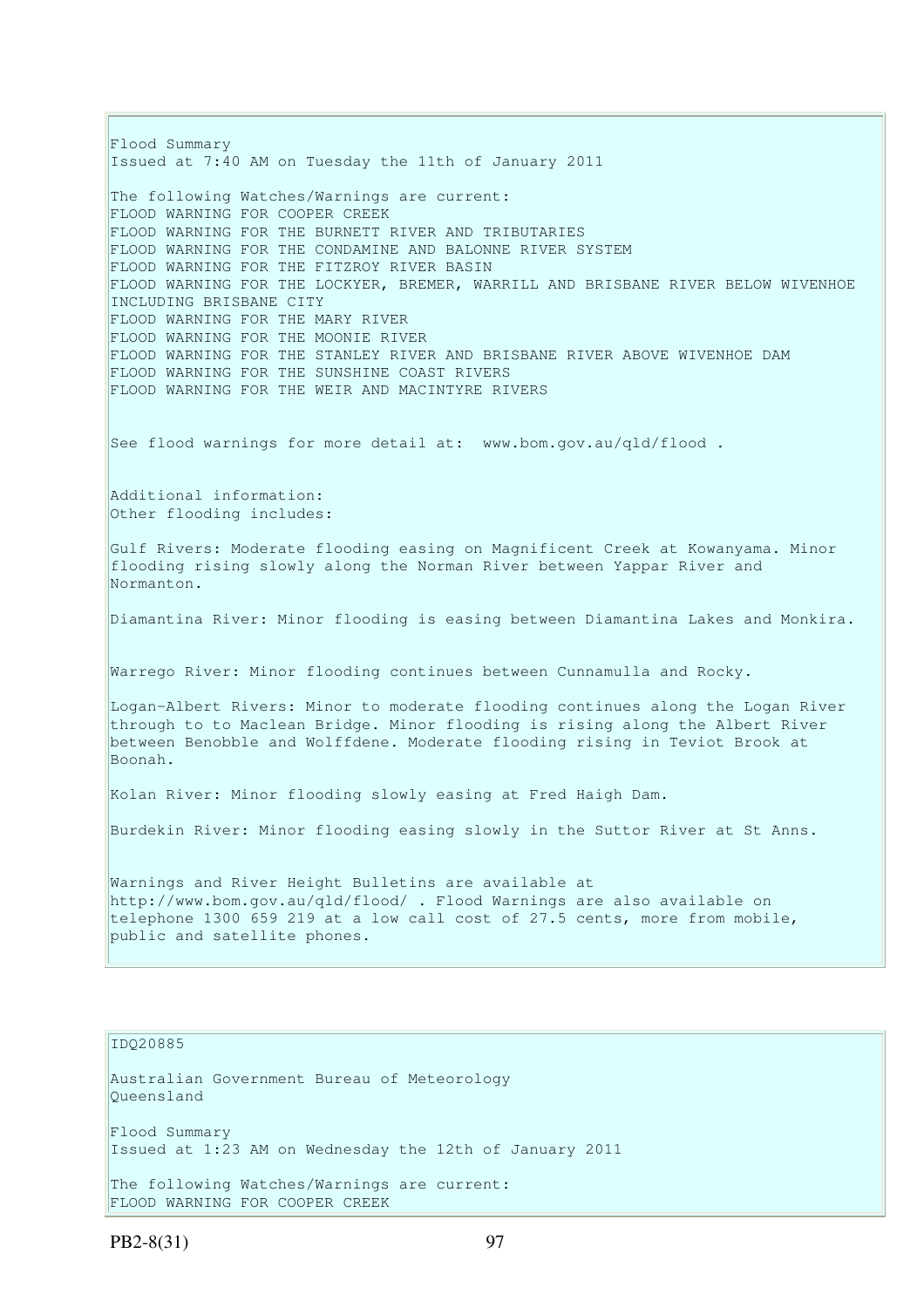FLOOD WARNING FOR THE BURNETT RIVER AND TRIBUTARIES FLOOD WARNING FOR THE CABOOLTURE RIVER AND SUNSHINE COAST STREAMS FLOOD WARNING FOR THE CONDAMINE AND BALONNE RIVER SYSTEM FLOOD WARNING FOR THE FITZROY RIVER BASIN FLOOD WARNING FOR THE LOCKYER, BREMER, WARRILL AND BRISBANE RIVER BELOW WIVENHOE INCLUDING BRISBANE CITY FLOOD WARNING FOR THE LOGAN AND ALBERT RIVERS FLOOD WARNING FOR THE MARY RIVER FLOOD WARNING FOR THE MOONIE RIVER FLOOD WARNING FOR THE STANLEY RIVER AND BRISBANE RIVER ABOVE WIVENHOE DAM FLOOD WARNING FOR THE WEIR AND MACINTYRE RIVERS Additional information: Other flooding includes: Gulf Rivers: Minor flooding easing on Magnificent Creek at Kowanyama. Minor flooding rising slowly along the Norman River between Yappar River and Normanton. Diamantina River: Minor flooding is easing between Diamantina Lakes and Monkira. Logan-Albert Rivers: Minor to major flooding continues along the Logan River through to to Maclean Bridge. Minor flooding continues along the Albert River between Bromfleet and Wolffdene. Major flooding falling in Teviot Brook at Boonah. Kolan River: Minor flooding slowly easing at Fred Haigh Dam. Burdekin River: Minor flooding easing slowly in the Suttor River at St Anns. Warnings and River Height Bulletins are available at http://www.bom.gov.au/qld/flood/ . Flood Warnings are also available on telephone 1300 659 219 at a low call cost of 27.5 cents, more from mobile, public and satellite phones.

```
IDQ20885
```
Australian Government Bureau of Meteorology Queensland Flood Summary Issued at 7:21 AM on Wednesday the 12th of January 2011 The following Watches/Warnings are current: FLOOD WARNING FOR COOPER CREEK FLOOD WARNING FOR THE BURNETT RIVER AND TRIBUTARIES FLOOD WARNING FOR THE CABOOLTURE RIVER AND SUNSHINE COAST STREAMS FLOOD WARNING FOR THE CONDAMINE AND BALONNE RIVER SYSTEM FLOOD WARNING FOR THE FITZROY RIVER BASIN FLOOD WARNING FOR THE LOCKYER, BREMER, WARRILL AND BRISBANE RIVER BELOW WIVENHOE INCLUDING BRISBANE CITY FLOOD WARNING FOR THE LOGAN AND ALBERT RIVERS FLOOD WARNING FOR THE MARY RIVER FLOOD WARNING FOR THE MOONIE RIVER FLOOD WARNING FOR THE STANLEY RIVER AND BRISBANE RIVER ABOVE WIVENHOE DAM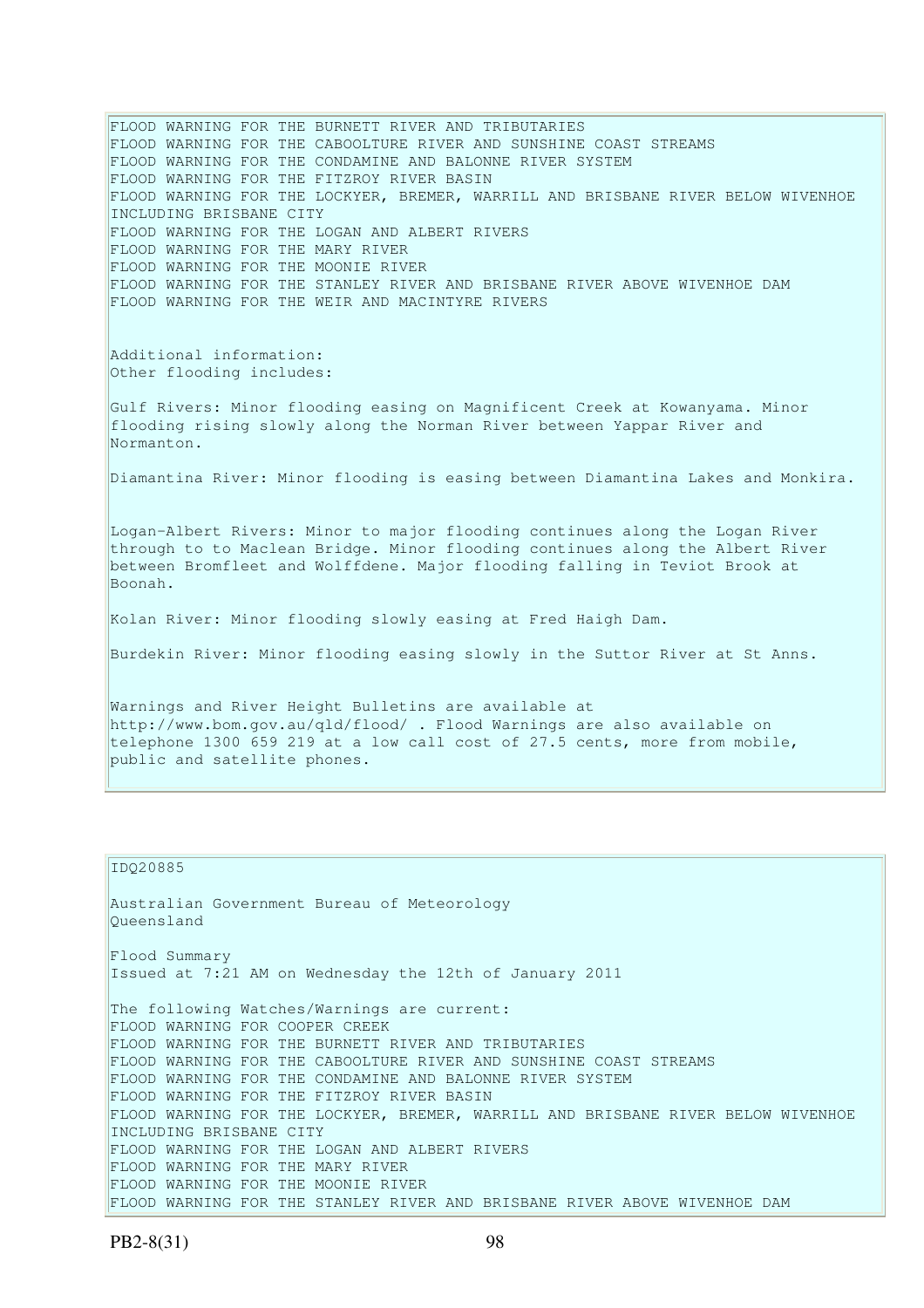FLOOD WARNING FOR THE WEIR AND MACINTYRE RIVERS See flood warnings for more detail at: www.bom.gov.au/qld/flood. Additional information: Other flooding includes: Gulf Rivers: Minor flooding easing on Magnificent Creek at Kowanyama. Minor flooding rising slowly along the Norman River between Yappar River and Normanton. Diamantina River: Minor flooding is easing between Diamantina Lakes and Monkira. Kolan River: Minor flooding slowly easing at Fred Haigh Dam. Burdekin River: Minor flooding easing slowly in the Suttor River at St Anns. Warnings and River Height Bulletins are available at http://www.bom.gov.au/qld/flood/ . Flood Warnings are also available on telephone 1300 659 219 at a low call cost of 27.5 cents, more from mobile, public and satellite phones.

```
IDQ20885
```
Australian Government Bureau of Meteorology Queensland Flood Summary Issued at 1:40 AM on Thursday the 13th of January 2011 The following Watches/Warnings are current: FLOOD WARNING FOR COOPER CREEK FLOOD WARNING FOR THE BURNETT RIVER AND TRIBUTARIES FLOOD WARNING FOR THE CABOOLTURE RIVER AND SUNSHINE COAST STREAMS FLOOD WARNING FOR THE CONDAMINE AND BALONNE RIVER SYSTEM FLOOD WARNING FOR THE FITZROY RIVER FLOOD WARNING FOR THE LOCKYER, BREMER, WARRILL AND BRISBANE RIVER BELOW WIVENHOE INCLUDING BRISBANE CITY FLOOD WARNING FOR THE LOGAN AND ALBERT RIVERS FLOOD WARNING FOR THE MARY RIVER FLOOD WARNING FOR THE MOONIE RIVER FLOOD WARNING FOR THE STANLEY RIVER AND BRISBANE RIVER ABOVE WIVENHOE DAM FLOOD WARNING FOR THE WEIR AND MACINTYRE RIVERS Additional information: Other flooding includes: Gulf Rivers: Minor flooding easing on Magnificent Creek at Kowanyama. Minor flooding rising slowly along the Norman River between Yappar River and Normanton. Diamantina River: Minor flooding is easing between Diamantina Lakes and Monkira.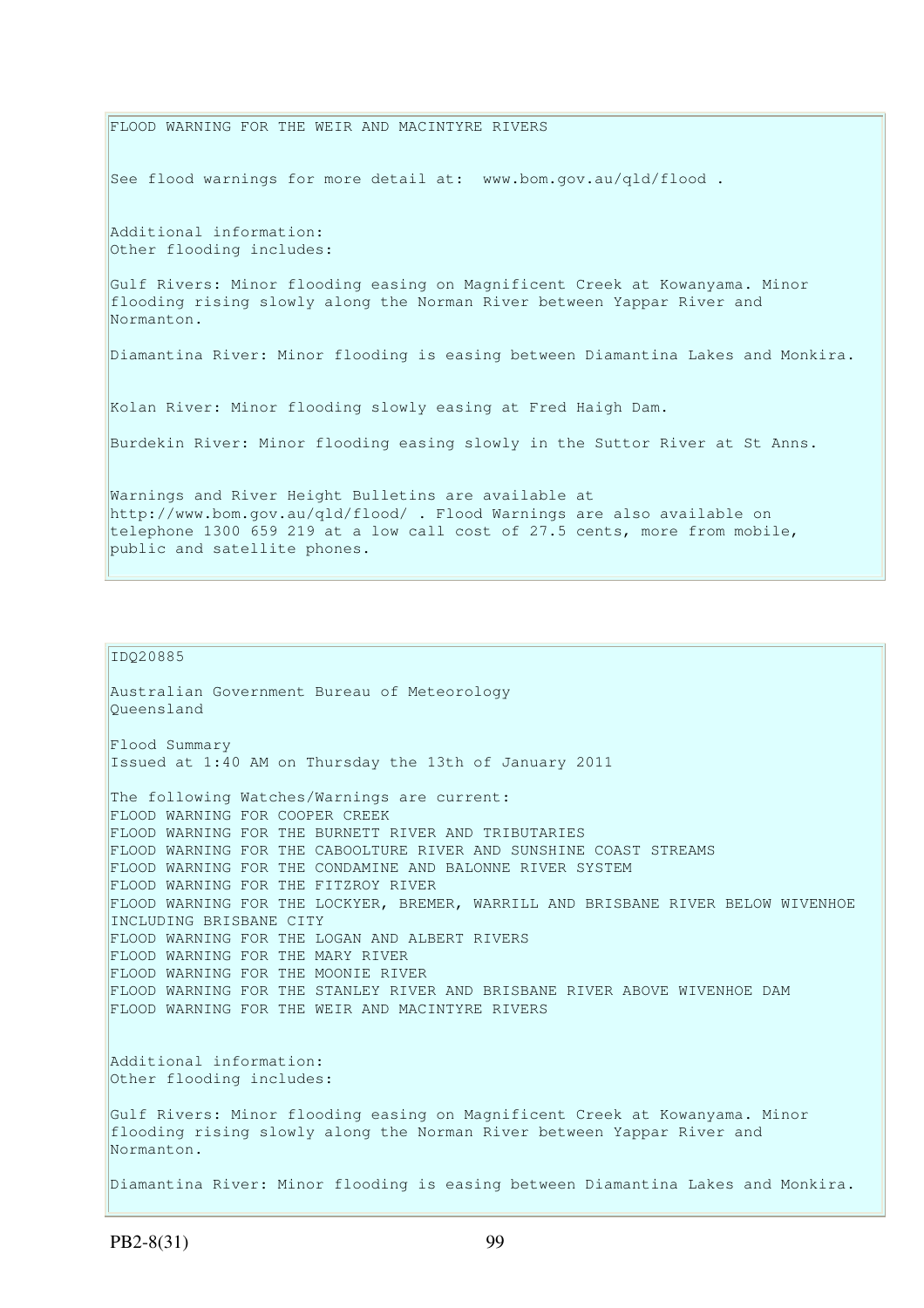Kolan River: Minor flooding slowly easing at Fred Haigh Dam.

Burdekin River: Minor flooding easing slowly in the Suttor River at St Anns.

Warnings and River Height Bulletins are available at http://www.bom.gov.au/qld/flood/ . Flood Warnings are also available on telephone 1300 659 219 at a low call cost of 27.5 cents, more from mobile, public and satellite phones.

IDQ20885

Australian Government Bureau of Meteorology Queensland Flood Summary Issued at 7:35 AM on Thursday the 13th of January 2011 The following Watches/Warnings are current: FLOOD WARNING FOR COOPER CREEK FLOOD WARNING FOR THE BURNETT RIVER AND TRIBUTARIES FLOOD WARNING FOR THE CONDAMINE AND BALONNE RIVER SYSTEM FLOOD WARNING FOR THE FITZROY RIVER FLOOD WARNING FOR THE LOCKYER, BREMER, WARRILL AND BRISBANE RIVER BELOW WIVENHOE INCLUDING BRISBANE CITY FLOOD WARNING FOR THE LOGAN RIVER FLOOD WARNING FOR THE MARY RIVER FLOOD WARNING FOR THE MOONIE RIVER FLOOD WARNING FOR THE WEIR AND MACINTYRE RIVERS See flood warnings for more detail at: www.bom.gov.au/qld/flood . Additional information: Other flooding includes: Gulf Rivers: Minor flooding easing on Magnificent Creek at Kowanyama. Minor flooding rising slowly along the Norman River between Yappar River and Normanton. Diamantina River: Minor flooding is easing between Diamantina Lakes and Monkira. Upper Brisbane River: Minor flooding easing in the Stanley River, Upper Brisbane River, and Cressbrook Creek above Wivenhoe Dam. Sunshine Coast: Moderate flooding easing in the Mooloolah River at Jordan St, and in Paynter Creek at Diddillibah. Minor flooding easing in the Noosa River between Boreen Point and Lake Cooroibah. Kolan River: Minor flooding slowly easing at Fred Haigh Dam. Burdekin River: Minor flooding easing slowly in the Suttor River at St Anns. Warnings and River Height Bulletins are available at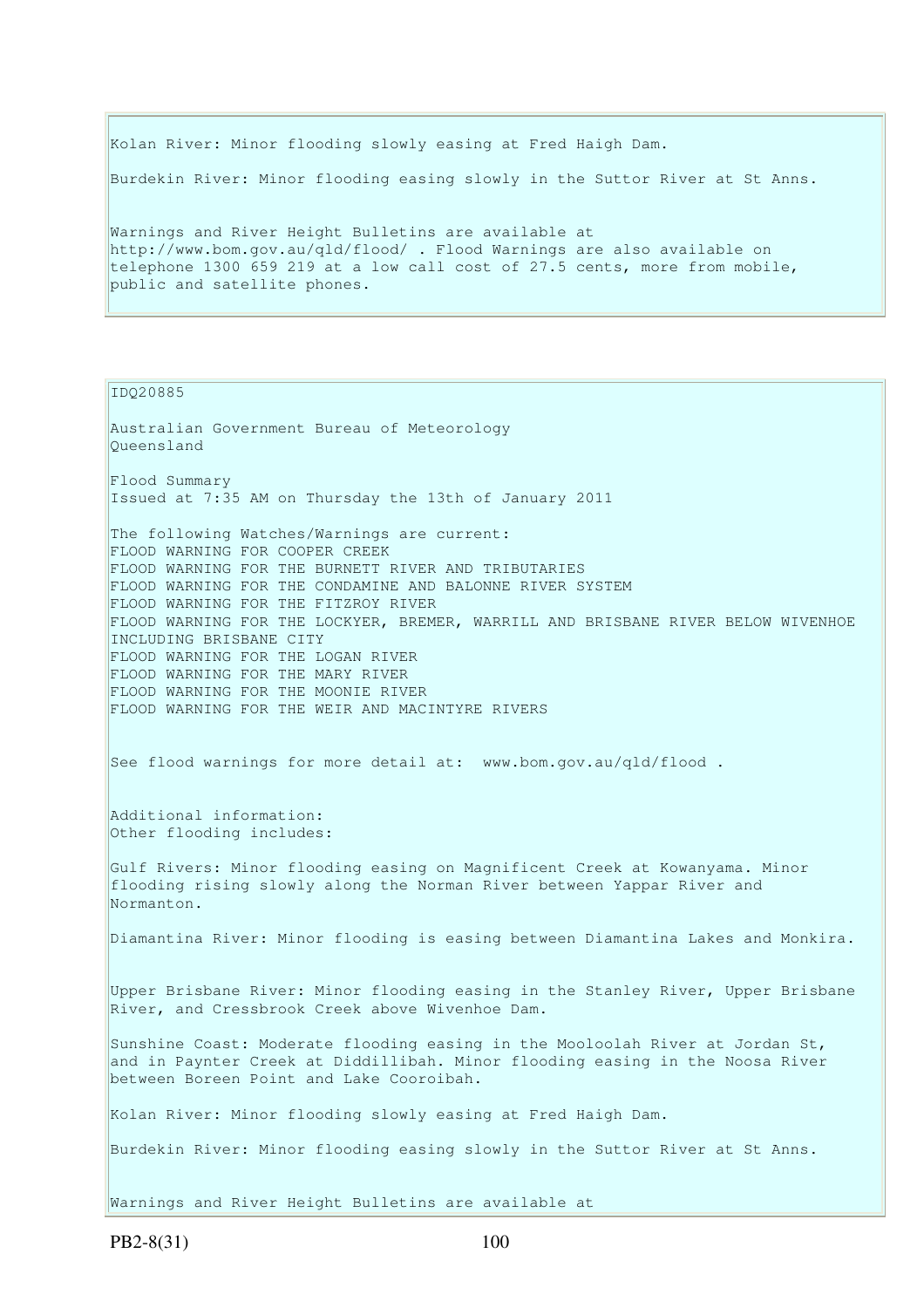http://www.bom.gov.au/qld/flood/ . Flood Warnings are also available on telephone 1300 659 219 at a low call cost of 27.5 cents, more from mobile, public and satellite phones.

IDQ20885 Australian Government Bureau of Meteorology Queensland Flood Summary Issued at 10:56 AM on Thursday the 13th of January 2011 The following Watches/Warnings are current: FLOOD WARNING FOR COOPER CREEK FLOOD WARNING FOR THE BURNETT RIVER AND TRIBUTARIES FLOOD WARNING FOR THE CONDAMINE AND BALONNE RIVER SYSTEM FLOOD WARNING FOR THE FITZROY RIVER FLOOD WARNING FOR THE LOCKYER, BREMER, WARRILL AND BRISBANE RIVER BELOW WIVENHOE INCLUDING BRISBANE CITY FLOOD WARNING FOR THE LOGAN RIVER FLOOD WARNING FOR THE MARY RIVER FLOOD WARNING FOR THE MOONIE RIVER FLOOD WARNING FOR THE WEIR AND MACINTYRE RIVERS See flood warnings for more detail at: www.bom.gov.au/qld/flood . Additional information: Other flooding includes: Gulf Rivers: Minor flooding rising slowly along the Norman River between Yappar River and Normanton. Diamantina River: Minor flooding is easing between Diamantina Lakes and Monkira. Upper Brisbane River: Minor flooding easing in the Stanley River, Upper Brisbane River, and Cressbrook Creek above Wivenhoe Dam. Sunshine Coast: Minor to moderate flooding easing in the Mooloolah River at Jordan St, and in Paynter Creek at Diddillibah. Minor flooding easing in the Noosa River between Boreen Point and Lake Cooroibah. Kolan River: Minor flooding slowly easing at Fred Haigh Dam. Baffle Creek: A small minor peak expected at Mimdale during Thursday may result in creek levels near to the level of Essendean Bridge overnight Thursday. Burdekin River: Minor flooding easing slowly in the Suttor River at St Anns. Warnings and River Height Bulletins are available at http://www.bom.gov.au/qld/flood/ . Flood Warnings are also available on telephone 1300 659 219 at a low call cost of 27.5 cents, more from mobile, public and satellite phones.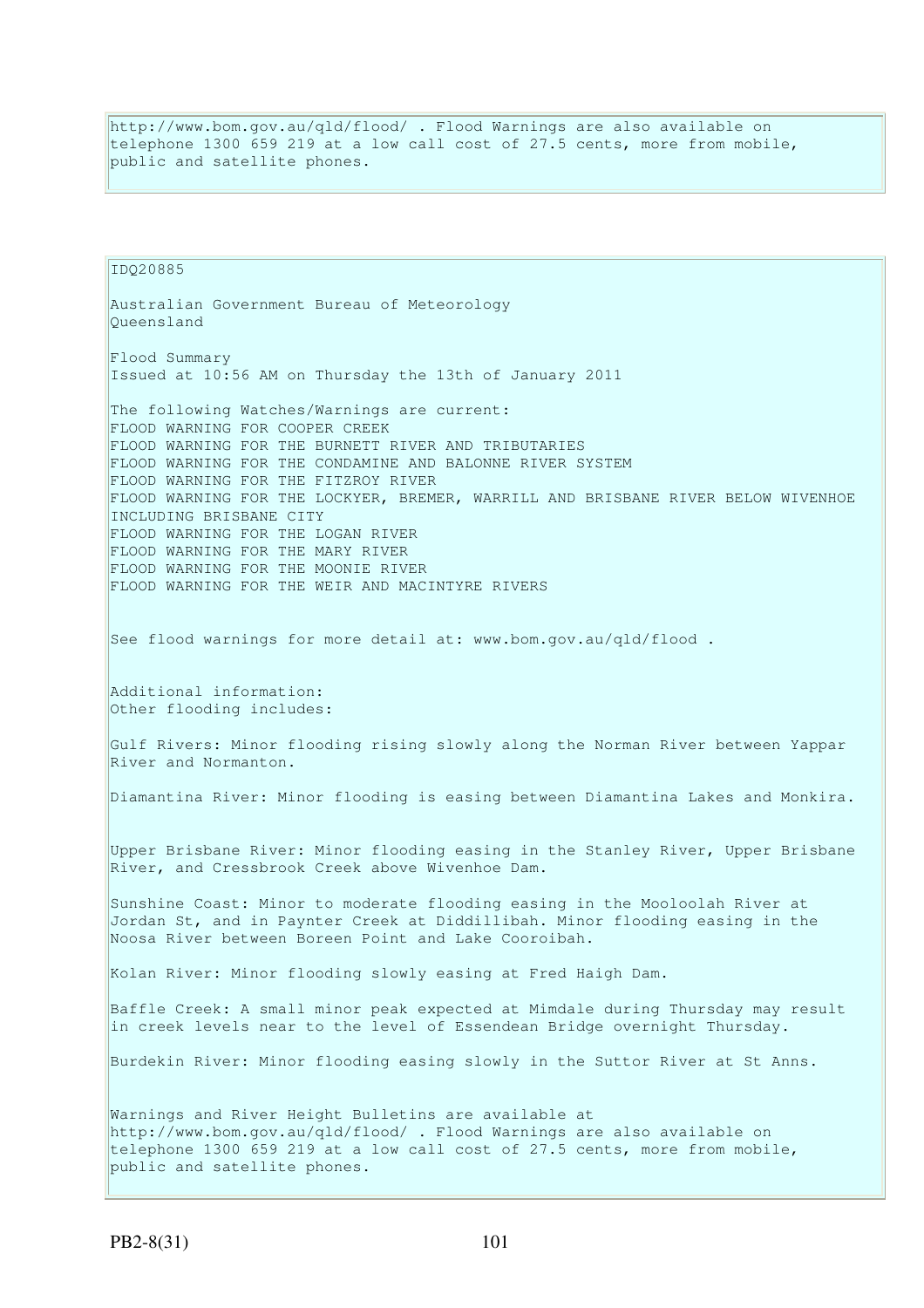IDQ20885

Australian Government Bureau of Meteorology Queensland Flood Summary Issued at 3:04 PM on Thursday the 13th of January 2011 The following Watches/Warnings are current: FLOOD WARNING FOR THE BURNETT RIVER AND TRIBUTARIES FLOOD WARNING FOR THE CONDAMINE AND BALONNE RIVER SYSTEM FLOOD WARNING FOR THE COOPER CREEK FLOOD WARNING FOR THE FITZROY RIVER FLOOD WARNING FOR THE LOCKYER, BREMER, WARRILL AND BRISBANE RIVER BELOW WIVENHOE INCLUDING BRISBANE CITY FLOOD WARNING FOR THE LOGAN RIVER FLOOD WARNING FOR THE MARY RIVER FLOOD WARNING FOR THE MOONIE RIVER FLOOD WARNING FOR THE WEIR AND MACINTYRE RIVERS See flood warnings for more detail at: www.bom.gov.au/qld/flood. Additional information: Other flooding includes: Upper Brisbane River: Minor flooding is easing in the Stanley River, Upper Brisbane River and in the Cressbrook Creek above Wivenhoe Dam. Sunshine Coast: Minor to moderate flooding easing in the Mooloolah River at Jordan St, and in Paynter Creek at Diddillibah. Minor flooding easing in the Noosa River at Lake Cooroibah. Kolan River: Minor flooding slowly easing at Fred Haigh Dam. Baffle Creek: A small minor peak expected at Mimdale during Thursday may result in creek levels near to the level of Essendean Bridge overnight Thursday. Pioneer River: Minor flood levels are rising in Cattle Creek in the Finch Hatton area. Burdekin River: Minor flooding easing slowly in the Suttor River at St Anns. Gulf Rivers: Minor flooding rising slowly along the Norman River between Yappar River and Normanton. Diamantina River: Minor flooding is easing between Diamantina Lakes and Monkira. Warnings and River Height Bulletins are available at http://www.bom.gov.au/qld/flood/ . Flood Warnings are also available on telephone 1300 659 219 at a low call cost of 27.5 cents, more from mobile, public and satellite phones.

### IDQ20885

Australian Government Bureau of Meteorology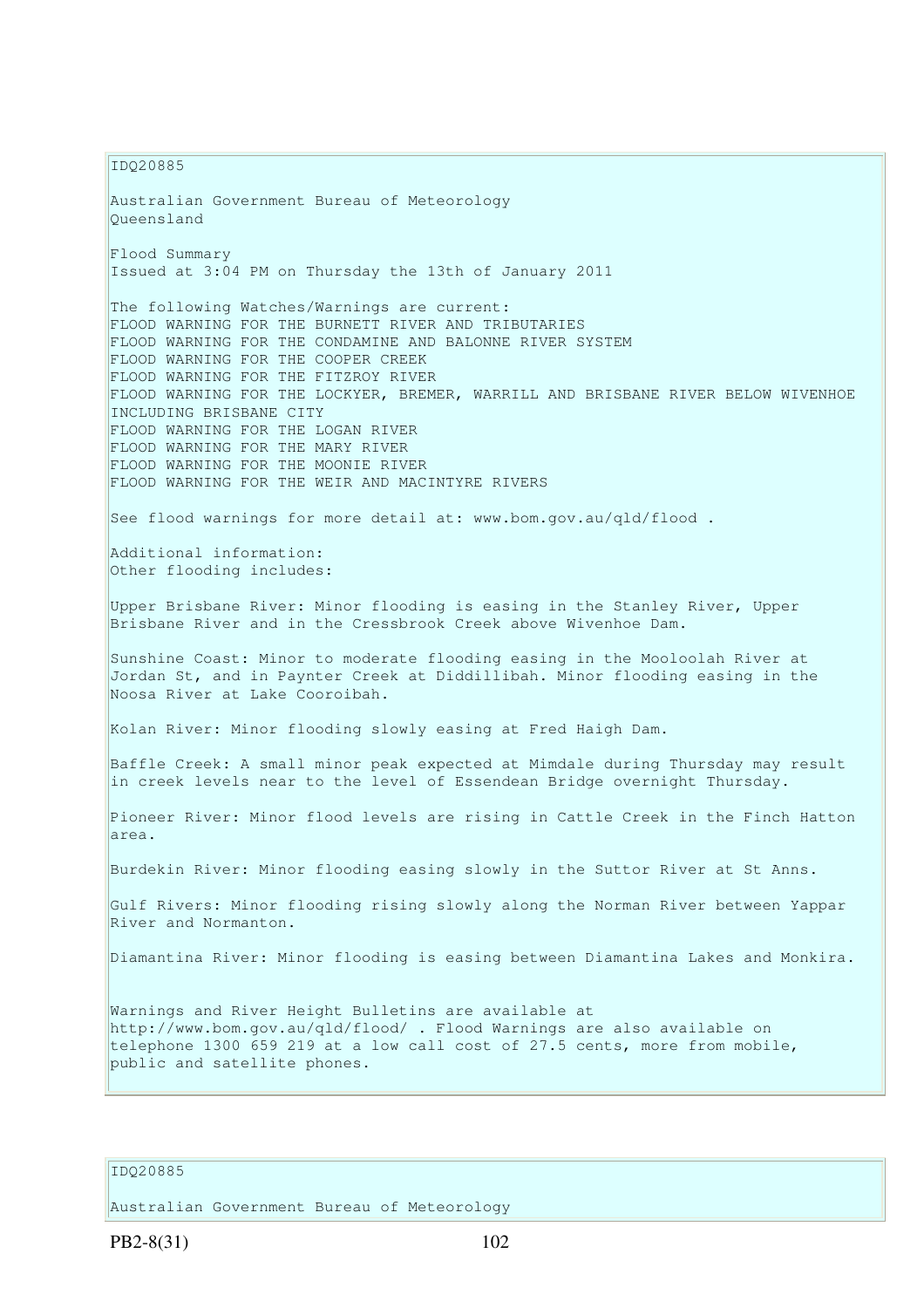Queensland Flood Summary Issued at 6:21 AM on Friday the 14th of January 2011 The following Watches/Warnings are current: FLOOD WARNING FOR THE BURNETT RIVER AND TRIBUTARIES FLOOD WARNING FOR THE CONDAMINE AND BALONNE RIVER SYSTEM FLOOD WARNING FOR THE COOPER CREEK FLOOD WARNING FOR THE FITZROY RIVER FLOOD WARNING FOR THE LOCKYER, BREMER, WARRILL AND BRISBANE RIVER BELOW WIVENHOE INCLUDING BRISBANE CITY FLOOD WARNING FOR THE MARY RIVER FLOOD WARNING FOR THE MOONIE RIVER FLOOD WARNING FOR THE WEIR AND MACINTYRE RIVERS See flood warnings for more detail at: www.bom.gov.au/qld/flood. Additional information: Other flooding includes: Logan-Albert Rivers: Some minor flooding easing in the Logan River between Rathdowney and South Maclean. Minor flooding also easing in Slacks Creek at Loganlea Road. Upper Brisbane River: Minor flooding easing slowly in the upper Brisbane River above Wivenhoe Dam at Devon Hills and in Cressbrook Creek. Sunshine Coast: Minor flooding easing in the Mooloolah River at Jordan St, and in Paynter Creek at Diddillibah. Minor flooding easing slowly in the Noosa River at Lake Cooroibah. Baffle Creek: Minor flooding at Mimdale is likely to result in creek levels near to the level of Essendean Bridge during Friday. Burdekin River: Minor flooding easing very slowly in the Suttor River at St Anns. Diamantina River: Minor flooding is easing between Diamantina Lakes and Monkira. Gulf Rivers: Minor flooding generally remains steady along the Norman River between Yappar River and Normanton. Warnings and River Height Bulletins are available at http://www.bom.gov.au/qld/flood/ . Flood Warnings are also available on telephone 1300 659 219 at a low call cost of 27.5 cents, more from mobile, public and satellite phones.

## IDQ20885

Australian Government Bureau of Meteorology Queensland

Flood Summary Issued at 8:16 PM on Friday the 14th of January 2011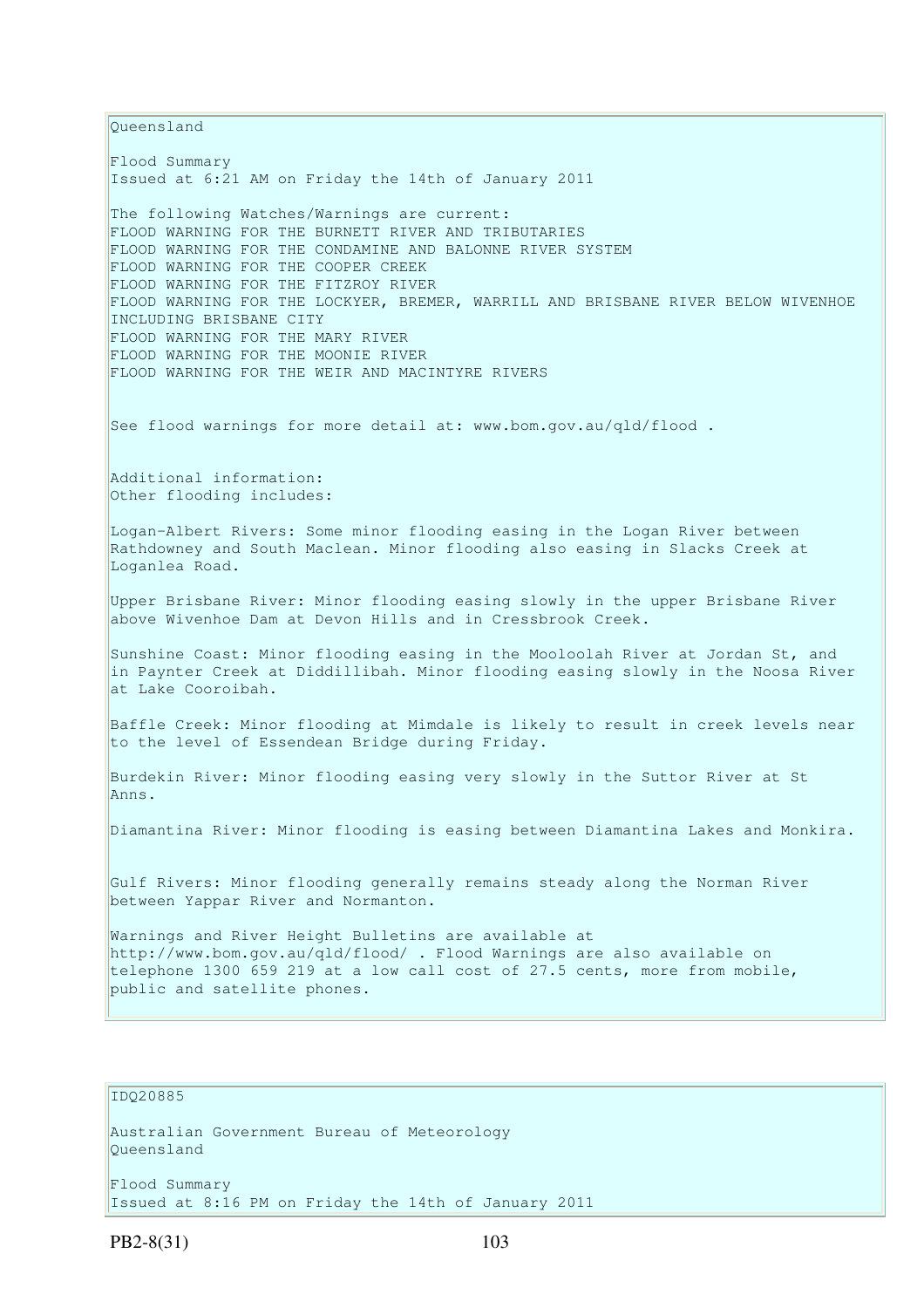The following Watches/Warnings are current: FLOOD WARNING FOR THE BREMER, WARRILL AND BRISBANE RIVER BELOW WIVENHOE INCLUDING BRISBANE CITY FLOOD WARNING FOR THE BURNETT RIVER AND TRIBUTARIES FLOOD WARNING FOR THE CONDAMINE AND BALONNE RIVER SYSTEM FLOOD WARNING FOR THE COOPER CREEK FLOOD WARNING FOR THE FITZROY RIVER FLOOD WARNING FOR THE MARY RIVER FLOOD WARNING FOR THE MOONIE RIVER FLOOD WARNING FOR THE WEIR AND MACINTYRE RIVERS See flood warnings for more detail at: www.bom.gov.au/qld/flood. Additional information: Other flooding includes: Logan-Albert Rivers: Minor flooding is easing in the upper Logan River at Rathdowney. Upper Brisbane River: Minor flooding easing slowly in the upper Brisbane River above Wivenhoe Dam at Devon Hills and in Cressbrook Creek. Kolan River: Moderate flood levels are easing at Fred Haigh Dam. Baffle Creek: Minor flooding is easing at Mimdale. Burdekin River: Minor flooding easing very slowly in the Suttor River at St Anns. Barron River: Minor flood levels are easing in the Clohesy River at Bolton Road. Diamantina River: Minor flooding is easing between Diamantina Lakes and Monkira. Gulf Rivers: Minor flooding generally remains steady along the Norman River between Yappar River and Normanton. Warnings and River Height Bulletins are available at http://www.bom.gov.au/qld/flood/ . Flood Warnings are also available on telephone 1300 659 219 at a low call cost of 27.5 cents, more from mobile, public and satellite phones. IDQ20885 Australian Government Bureau of Meteorology

Flood Summary Issued at 11:30 AM on Saturday the 15th of January 2011 The following Watches/Warnings are current: FLOOD WARNING FOR THE BREMER, WARRILL AND BRISBANE RIVER BELOW WIVENHOE INCLUDING BRISBANE CITY FLOOD WARNING FOR THE CONDAMINE AND BALONNE RIVER SYSTEM

FLOOD WARNING FOR THE COOPER CREEK FLOOD WARNING FOR THE FITZROY RIVER

FLOOD WARNING FOR THE WEIR AND MACINTYRE RIVERS

Queensland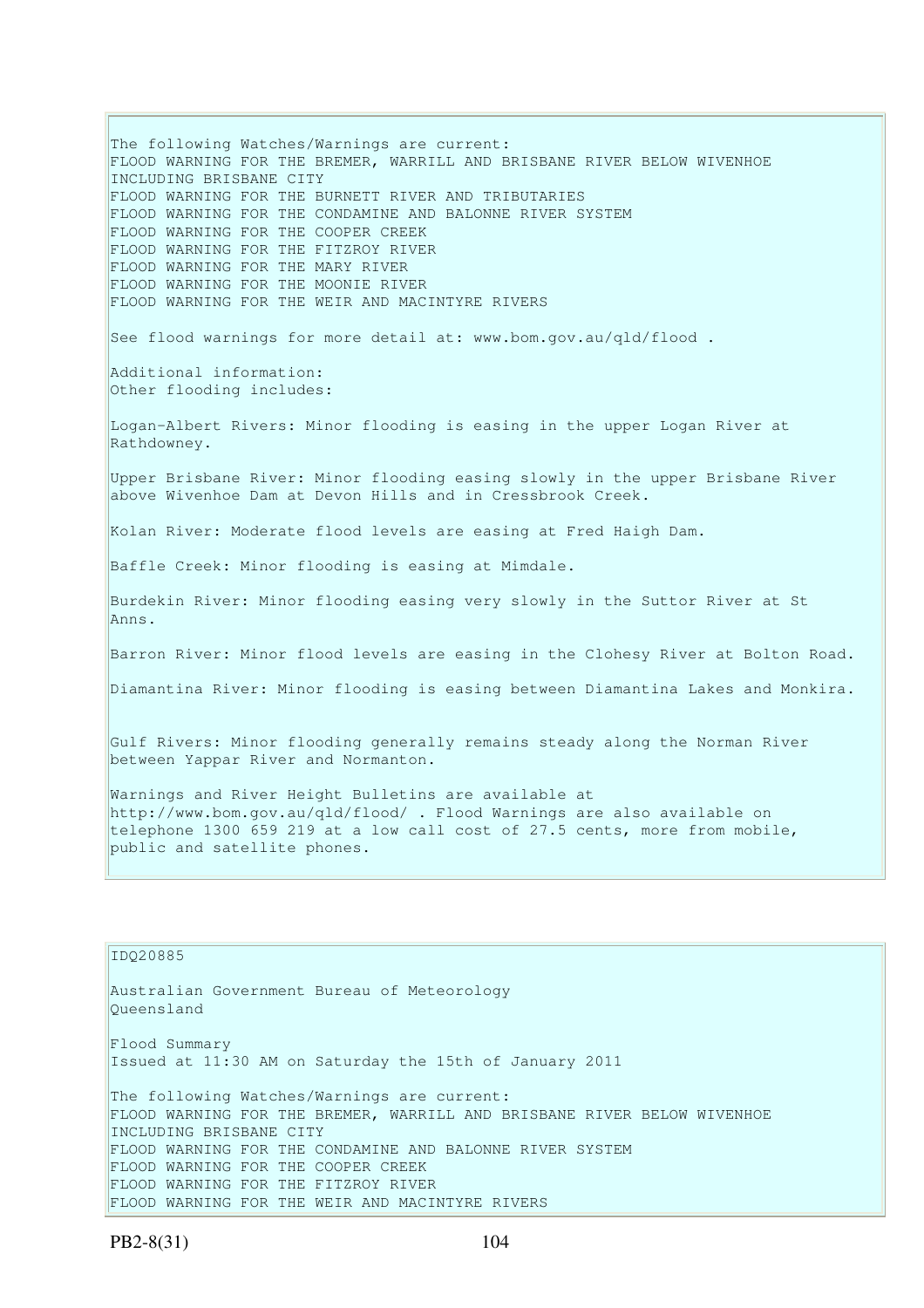FLOOD WARNING FOR THE MOONIE RIVER Additional information: Other flooding includes: Logan-Albert Rivers: Minor flooding is easing in the upper Logan River at Rathdowney. Upper Brisbane River: Minor flooding is easing at Devon Hills. Kolan River: Minor flood levels are easing at Fred Haigh Dam. Burdekin River: Minor flooding easing very slowly in the Suttor River at St Anns. Barron River: Minor flood levels are easing in the Clohesy River at Bolton Road. Diamantina River: Minor flooding is easing between Diamantina Lakes and Monkira. Gulf Rivers: Minor flooding generally remains steady along the Norman River between Yappar River and Normanton. Burnett Catchment: Minor to moderate flood levels are easing throughout the Burnett catchment. Mary River: minor to moderate flood levels continue to fall from Miva to Tiaro. Warnings and River Height Bulletins are available at http://www.bom.gov.au/qld/flood/ . Flood Warnings are also available on

telephone 1300 659 219 at a low call cost of 27.5 cents, more from mobile, public and satellite phones.

### IDQ20885

Australian Government Bureau of Meteorology Queensland Flood Summary Issued at 6:16 PM on Saturday the 15th of January 2011 The following Watches/Warnings are current: FLOOD WARNING FOR THE BREMER, WARRILL AND BRISBANE RIVER BELOW WIVENHOE INCLUDING BRISBANE CITY FLOOD WARNING FOR THE CONDAMINE AND BALONNE RIVER SYSTEM FLOOD WARNING FOR THE COOPER CREEK FLOOD WARNING FOR THE FITZROY RIVER FLOOD WARNING FOR THE MOONIE RIVER FLOOD WARNING FOR THE WEIR AND MACINTYRE RIVERS Additional information: Other flooding includes: Logan-Albert Rivers: Minor flooding is easing in the upper Logan River at

Rathdowney.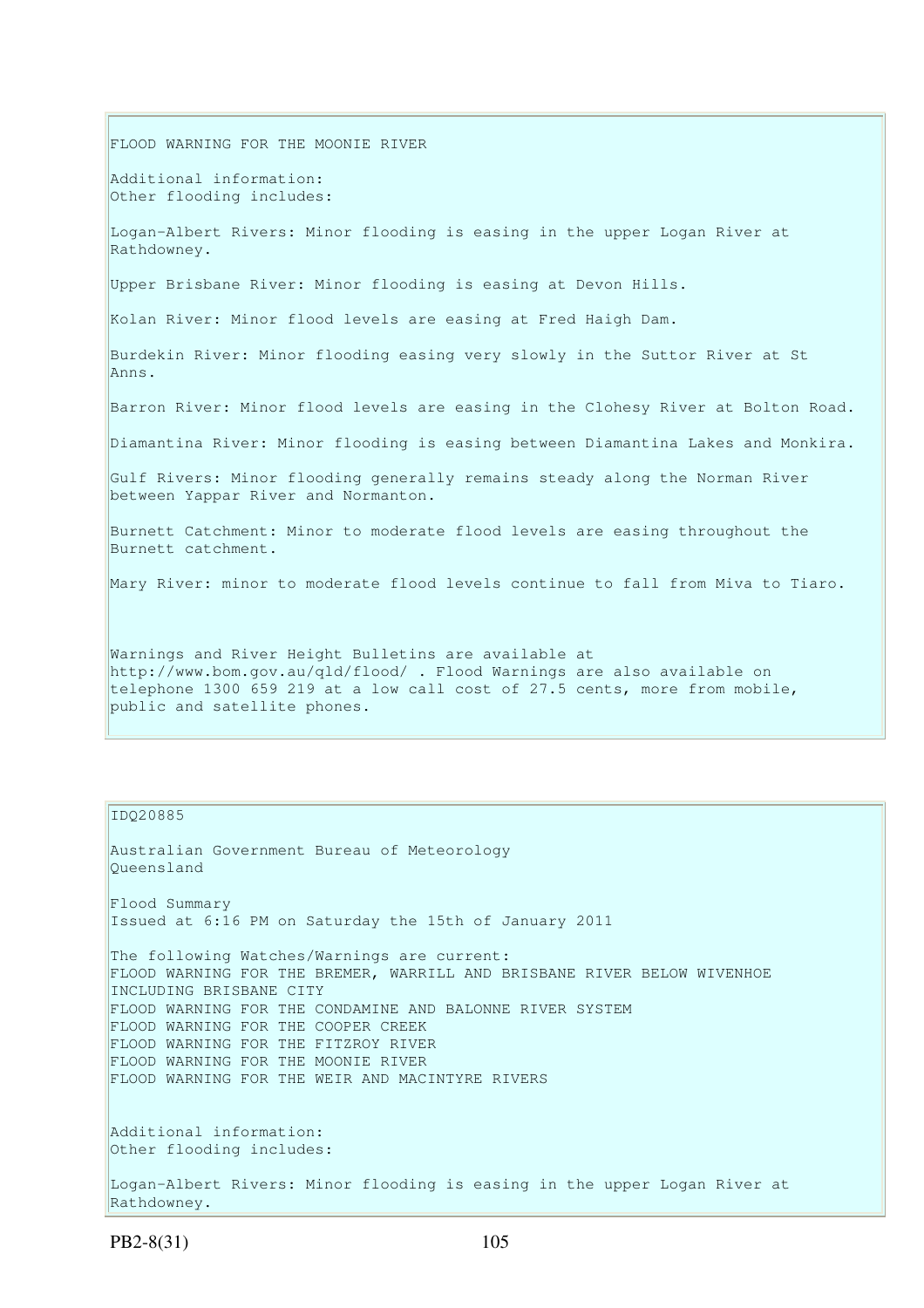Upper Brisbane River: Minor flooding is easing at Devon Hills. Kolan River: Minor flood levels are easing at Fred Haigh Dam. Burdekin River: Minor flooding easing very slowly in the Suttor River at St Anns. Barron River: Minor flood levels are easing in the Clohesy River at Bolton Road. Diamantina River: Minor flooding is easing between Diamantina Lakes and Monkira. Gulf Rivers: Minor flooding generally remains steady along the Norman River between Yappar River and Normanton. Burnett Catchment: Minor to moderate flood levels are easing throughout the Burnett catchment. Mary River: minor to moderate flood levels continue to fall from Miva to Tiaro. Warnings and River Height Bulletins are available at

http://www.bom.gov.au/qld/flood/ . Flood Warnings are also available on telephone 1300 659 219 at a low call cost of 27.5 cents, more from mobile, public and satellite phones.

IDQ20885 Australian Government Bureau of Meteorology Queensland Flood Summary Issued at 10:57 AM on Sunday the 16th of January 2011 The following Watches/Warnings are current: FLOOD WARNING FOR THE BRISBANE RIVER BELOW WIVENHOE FLOOD WARNING FOR THE CONDAMINE AND BALONNE RIVER SYSTEM FLOOD WARNING FOR THE COOPER CREEK FLOOD WARNING FOR THE FITZROY RIVER FLOOD WARNING FOR THE LOWER WEIR AND MACINTYRE RIVERS FLOOD WARNING FOR THE MOONIE RIVER See flood warnings for more detail at: www.bom.gov.au/qld/flood. Additional information: Other flooding includes: Logan-Albert Rivers: Minor flooding easing slowly in the upper Logan River at Rathdowney. Upper Brisbane River: Minor flooding easing slowly at Devon Hills. Burnett River: Isolated minor flooding easing along the Boyne River around Derra, and along the Barker and Barambah Creeks. Minor to moderate flooding easing slowly along the lower Burnett River between Fig Tree and Walla Weir.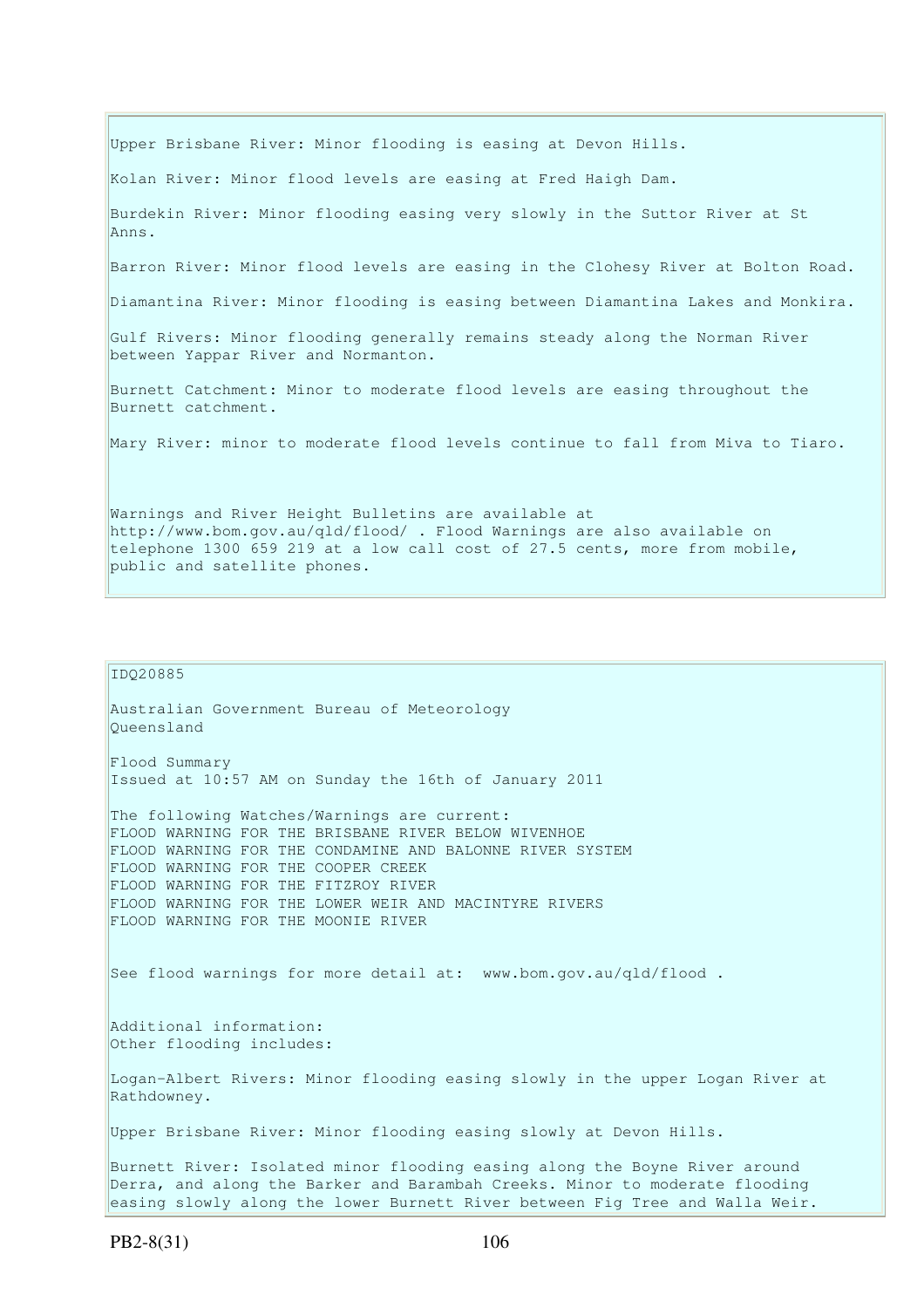Kolan River: Minor flooding easing slowly at Fred Haigh Dam.

Barron River: Minor flood levels are easing in the Clohesy River at Bolton Road.

Diamantina River: Minor flooding is occurring between Diamantina Lakes and Monkira.

Gulf Rivers: Minor flooding generally remains steady along the Norman River between Yappar River and Normanton. Minor flooding rising in Magnificent Creek at Kowanyama Airport.

Warnings and River Height Bulletins are available at http://www.bom.gov.au/qld/flood/ . Flood Warnings are also available on telephone 1300 659 219 at a low call cost of 27.5 cents, more from mobile, public and satellite phones.

IDQ20885

Australian Government Bureau of Meteorology Queensland Flood Summary Issued at 8:23 AM on Monday the 17th of January 2011

The following Watches/Warnings are current: FLOOD WARNING FOR THE BRISBANE RIVER BELOW WIVENHOE FLOOD WARNING FOR THE CONDAMINE AND BALONNE RIVER SYSTEM FLOOD WARNING FOR THE COOPER CREEK FLOOD WARNING FOR THE LOWER WEIR AND MACINTYRE RIVERS FLOOD WARNING FOR THE MOONIE RIVER

See flood warnings for more detail at:  $www.bom.gov.au/qld/flood$ .

Additional information: Other flooding includes:

Gulf Rivers: Minor flooding continues along the Norman River between Yappar River and Normanton. Minor flooding rising slowly in Magnificent Creek at Kowanyama Airport.

Diamantina River: Minor flooding continues between Diamantina Lakes and Monkira.

Paroo River: Minor flooding rising at Caiwarro.

Stanthorpe area: Minor flooding continues in Quart Pot Creek.

Burnett Catchment: Isolated minor flooding easing along the Boyne River around Derra. Minor flooding easing slowly along the lower Burnett River around Walla.

Kolan River: Minor flooding easing slowly at Fred Haigh Dam.

Fitzroy Catchment: Minor flooding easing in the lower Dawson River between Baralaba and Knebworth. Minor flooding easing in the Fitzroy River between Yaamba and Rockhampton.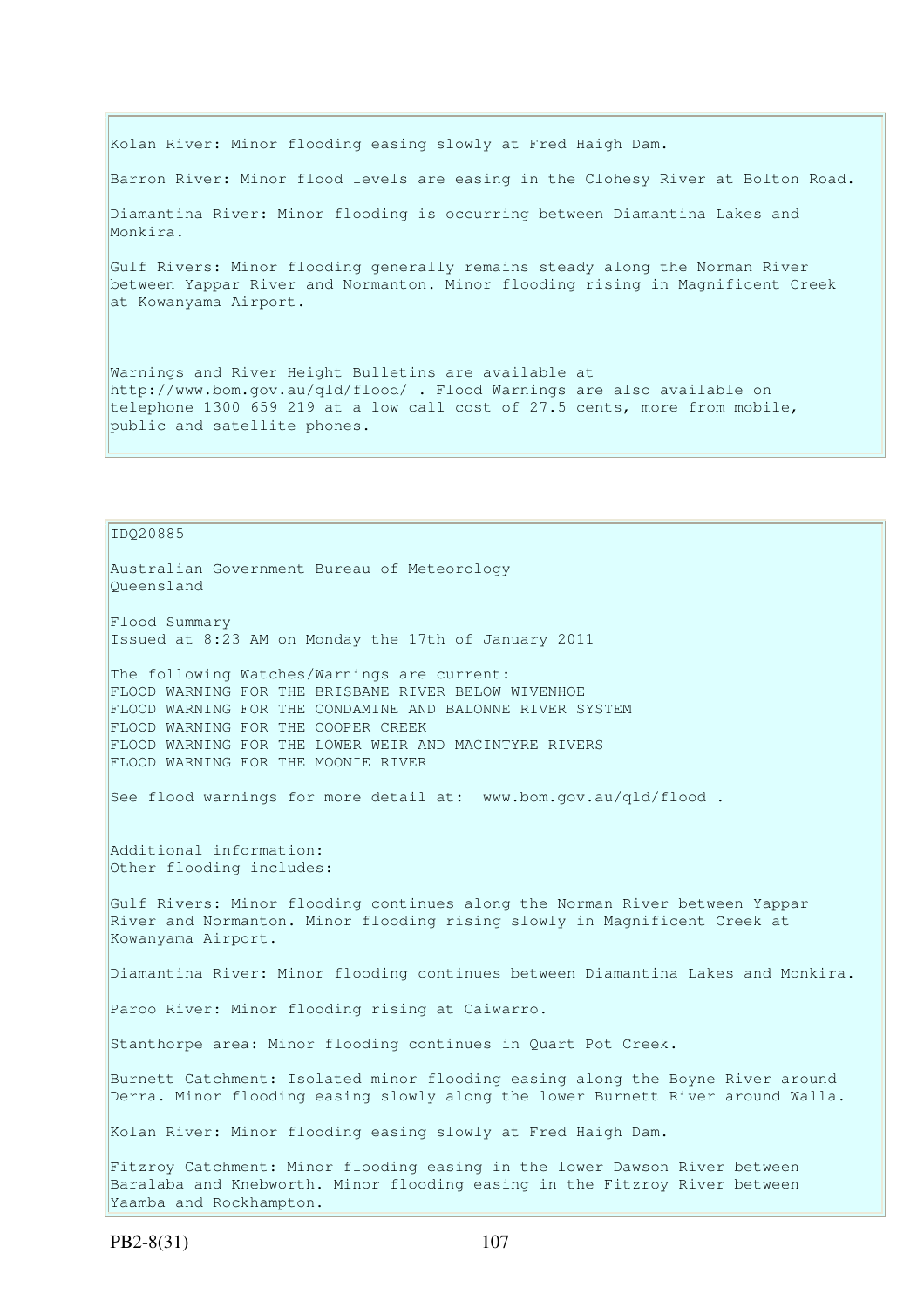Barron River: Minor flooding easing at Mareeba.

Warnings and River Height Bulletins are available at http://www.bom.gov.au/qld/flood/ . Flood Warnings are also available on telephone 1300 659 219 at a low call cost of 27.5 cents, more from mobile, public and satellite phones.

IDQ20885

Australian Government Bureau of Meteorology Queensland Flood Summary Issued at 6:42 PM on Monday the 17th of January 2011 The following Watches/Warnings are current: FLOOD WARNING FOR THE BRISBANE RIVER BELOW WIVENHOE FLOOD WARNING FOR THE CONDAMINE AND BALONNE RIVER SYSTEM FLOOD WARNING FOR THE COOPER CREEK FLOOD WARNING FOR THE LOWER WEIR AND MACINTYRE RIVERS FLOOD WARNING FOR THE MOONIE RIVER Additional information: Other flooding includes: Gulf Rivers: Minor flooding continues along the Norman River between Yappar River and Normanton. Minor flooding rising slowly in Magnificent Creek at Kowanyama Airport. Diamantina River: Minor flooding continues between Diamantina Lakes and Monkira. Paroo River: Minor flooding rising at Caiwarro and Hungerford. Stanthorpe area: Minor flooding continues in Quart Pot Creek. Burnett Catchment: Isolated minor flooding easing along the Boyne River around Derra. Minor flooding easing slowly along the lower Burnett River around Walla. Kolan River: Minor flooding easing slowly at Fred Haigh Dam. Fitzroy Catchment: Minor flooding easing in the lower Dawson River between Baralaba and Knebworth. Minor flooding easing in the Fitzroy River between Yaamba and Rockhampton. Barron River: Minor flooding easing at Mareeba. Georgina River: Minor flooding is rising at Urandangi. Warnings and River Height Bulletins are available at http://www.bom.gov.au/qld/flood/ . Flood Warnings are also available on telephone 1300 659 219 at a low call cost of 27.5 cents, more from mobile,

public and satellite phones.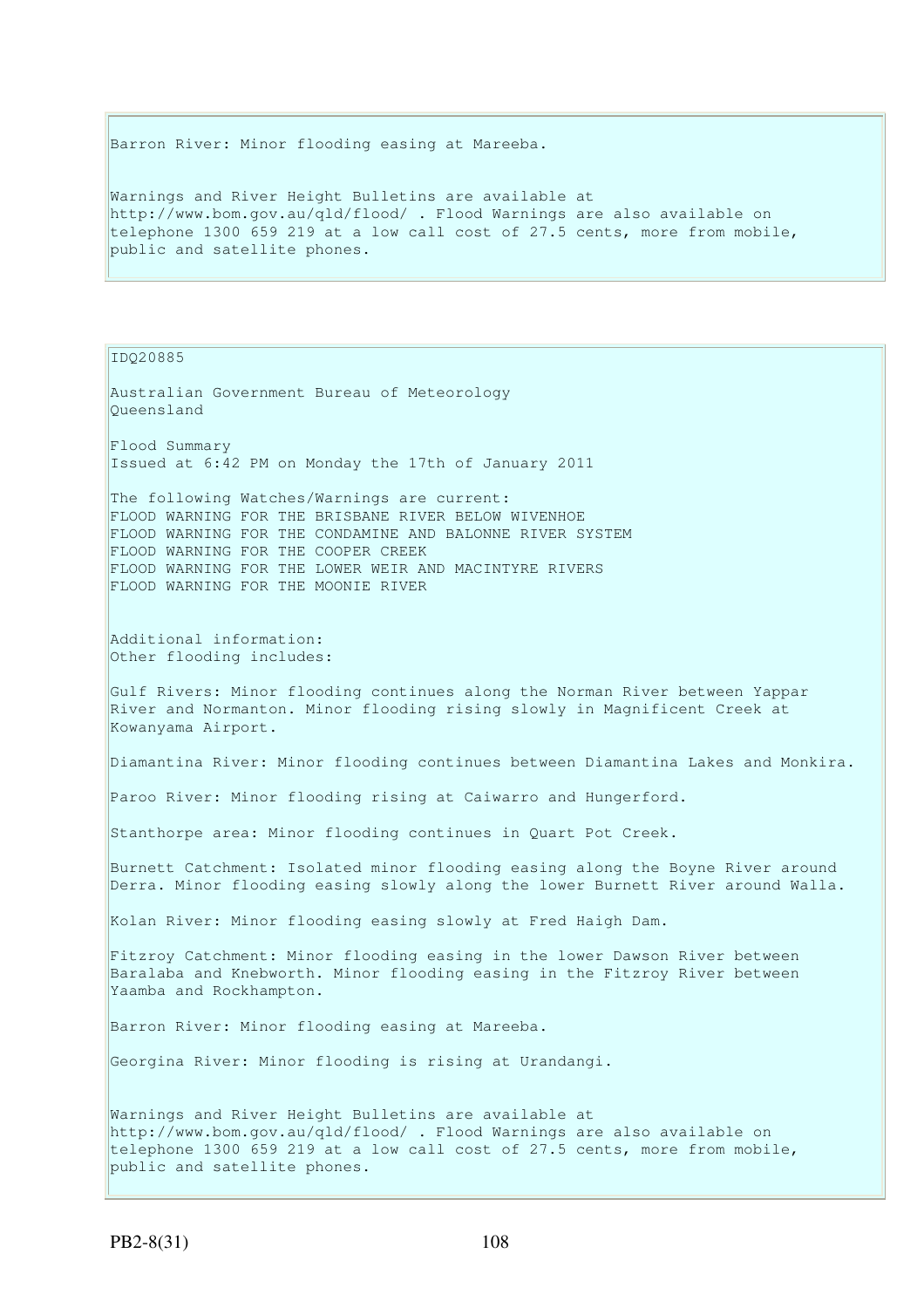IDQ20885 Australian Government Bureau of Meteorology Queensland Flood Summary Issued at 10:51 AM on Tuesday the 18th of January 2011 The following Watches/Warnings are current: FLOOD WARNING FOR THE BRISBANE RIVER BELOW WIVENHOE FLOOD WARNING FOR THE CONDAMINE AND BALONNE RIVER SYSTEM FLOOD WARNING FOR THE COOPER CREEK FLOOD WARNING FOR THE LOWER WEIR AND MACINTYRE RIVERS FLOOD WARNING FOR THE MOONIE RIVER See flood warnings for more detail at: www.bom.gov.au/qld/flood. Additional information: Other flooding includes: Gulf Rivers: Minor flooding continues along the Norman River between Yappar River and Normanton. Minor flooding is steady in Magnificent Creek at Kowanyama Airport. Georgine River: Rises and minor flooding is occurring at Urandangi. River rises are also occurring at Roxburough Downs in the Georgina River and at Boulia in the Burke River. Diamantina River: Minor flooding continues between Diamantina Lakes and Monkira. Bulloo River: Minor flooding rising at Quilpie. Paroo River: Minor flooding continues between Caiwarro and Hungerford. Kolan River: Minor flooding easing slowly at Fred Haigh Dam. Fitzroy Catchment: Minor flooding easing in the lower Dawson River between Baralaba and Knebworth. River levels have eased below minor in the Fitzroy River between Yaamba and Rockhampton. Warnings and River Height Bulletins are available at http://www.bom.gov.au/qld/flood/ . Flood Warnings are also available on telephone 1300 659 219 at a low call cost of 27.5 cents, more from mobile, public and satellite phones.

## IDQ20885

Australian Government Bureau of Meteorology Queensland

Flood Summary Issued at 4:32 PM on Tuesday the 18th of January 2011

The following Watches/Warnings are current: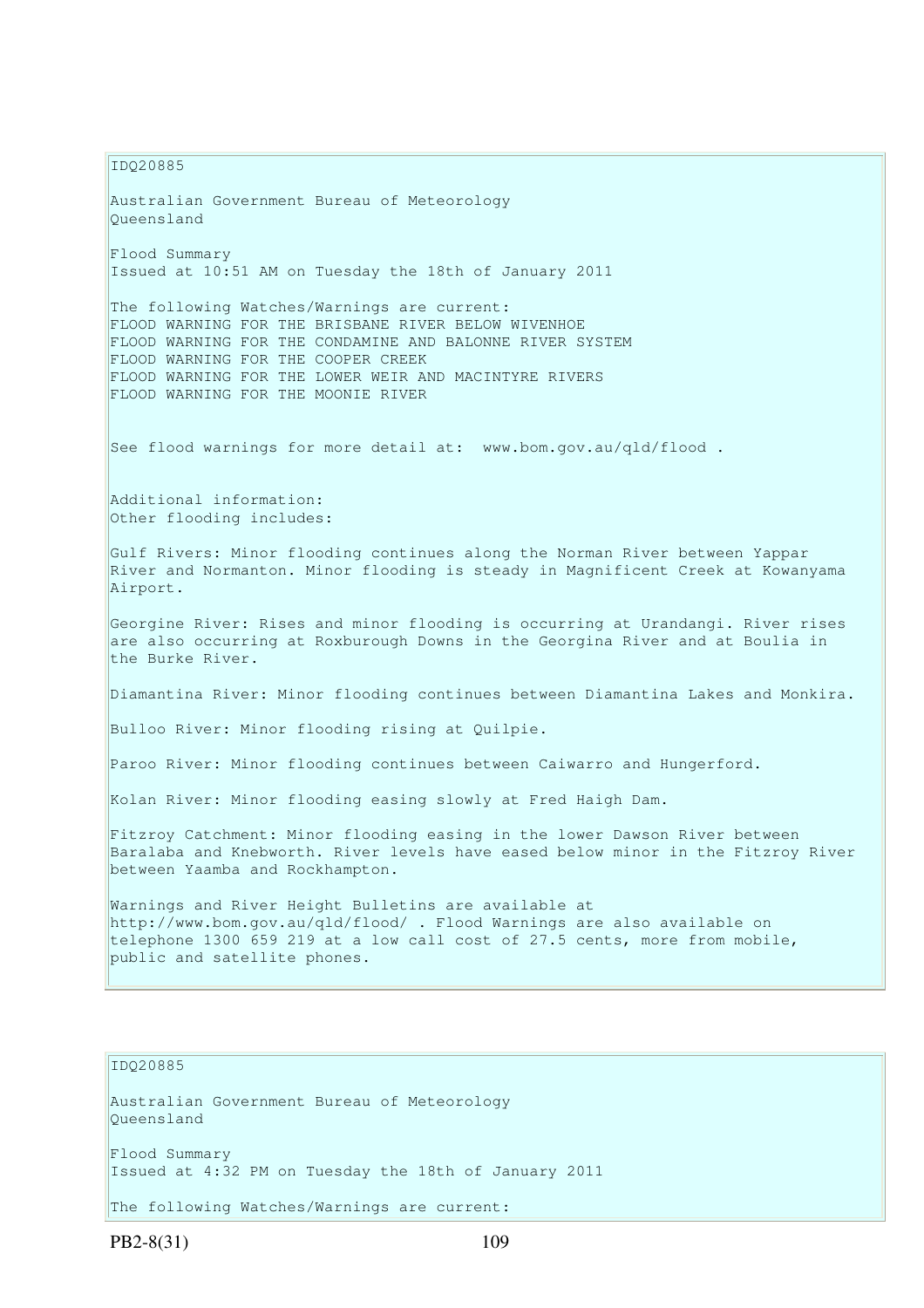FLOOD WARNING FOR THE BRISBANE RIVER BELOW WIVENHOE FLOOD WARNING FOR THE CONDAMINE AND BALONNE RIVER SYSTEM FLOOD WARNING FOR THE COOPER CREEK FLOOD WARNING FOR THE LOWER WEIR AND MACINTYRE RIVERS FLOOD WARNING FOR THE MOONIE RIVER See flood warnings for more detail at: www.bom.gov.au/qld/flood . Additional information: Other flooding includes: Pioneer River: Very heavy rainfall over 100 millimetres has been recorded during the last few hours at Sarichs amd Teemburra Dam. Rises and minor to moderate flooding are possible in the next few hours downstream to Mirani Weir. Gulf Rivers: Minor flooding continues along the Norman River between Yappar River and Normanton. Minor flooding is steady in Magnificent Creek at Kowanyama Airport. Georgine River: Rises and minor flooding is occurring at Urandangi. River rises are also occurring at Roxburough Downs in the Georgina River and at Boulia in the Burke River. Diamantina River: Minor flooding continues between Diamantina Lakes and Monkira. Bulloo River: Minor flooding rising at Quilpie. Paroo River: Minor flooding continues between Caiwarro and Hungerford. Kolan River: Minor flooding easing slowly at Fred Haigh Dam. Fitzroy Catchment: Minor flooding easing in the lower Dawson River between Baralaba and Knebworth. River levels have eased below minor in the Fitzroy River between Yaamba and Rockhampton. Warnings and River Height Bulletins are available at http://www.bom.gov.au/qld/flood/ . Flood Warnings are also available on telephone 1300 659 219 at a low call cost of 27.5 cents, more from mobile, public and satellite phones.

## IDQ20885

Queensland Flood Summary Issued at 11:10 PM on Tuesday the 18th of January 2011

Australian Government Bureau of Meteorology

The following Watches/Warnings are current: FLOOD WARNING FOR THE BRISBANE RIVER BELOW WIVENHOE FLOOD WARNING FOR THE CONDAMINE AND BALONNE RIVER SYSTEM FLOOD WARNING FOR THE COOPER CREEK FLOOD WARNING FOR THE DON RIVER FLOOD WARNING FOR THE LOWER WEIR AND MACINTYRE RIVERS FLOOD WARNING FOR THE MOONIE RIVER

Additional information: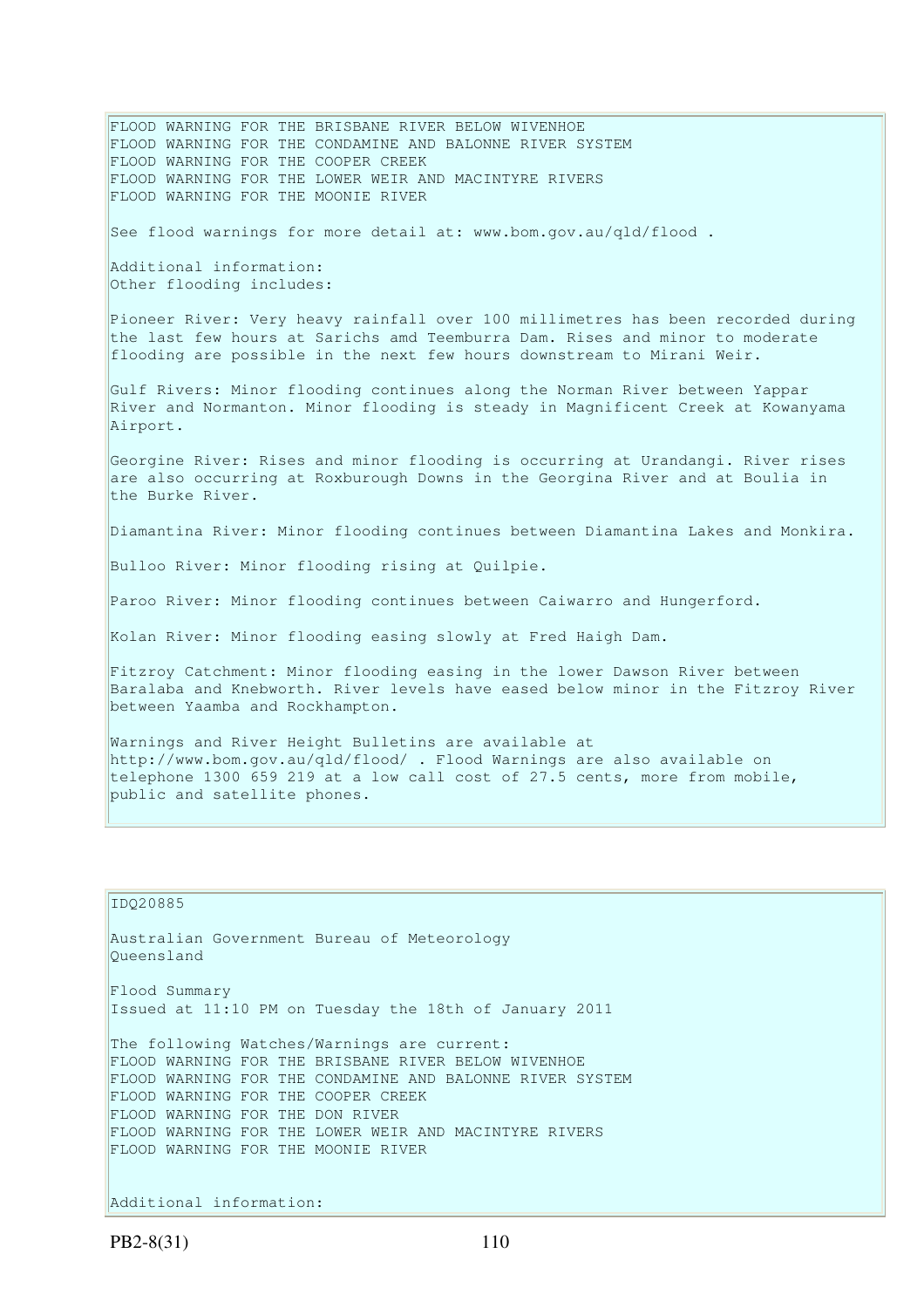Other flooding includes:

Pioneer River: Very heavy rainfall over 100 millimetres has been recorded during the last few hours at Sarichs amd Teemburra Dam. Rises and minor to moderate flooding are possible in the next few hours downstream to Mirani Weir.

Gulf Rivers: Minor flooding continues along the Norman River between Yappar River and Normanton. Minor flooding is steady in Magnificent Creek at Kowanyama Airport.

Georgine River: Rises and minor flooding is occurring at Urandangi. River rises are also occurring at Roxburough Downs in the Georgina River and at Boulia in the Burke River.

Diamantina River: Minor flooding continues between Diamantina Lakes and Monkira.

Bulloo River: Minor flooding rising at Quilpie.

Paroo River: Minor flooding continues between Caiwarro and Hungerford.

Kolan River: Minor flooding easing slowly at Fred Haigh Dam.

Fitzroy Catchment: Minor flooding easing in the lower Dawson River between Baralaba and Knebworth. River levels have eased below minor in the Fitzroy River between Yaamba and Rockhampton.

Warnings and River Height Bulletins are available at http://www.bom.gov.au/qld/flood/ . Flood Warnings are also available on telephone 1300 659 219 at a low call cost of 27.5 cents, more from mobile, public and satellite phones.

## IDQ20885

Australian Government Bureau of Meteorology Queensland

Flood Summary Issued at 10:29 AM on Wednesday the 19th of January 2011

The following Watches/Warnings are current: FLOOD WARNING FOR THE CONDAMINE AND BALONNE RIVER SYSTEM FLOOD WARNING FOR THE COOPER CREEK FLOOD WARNING FOR THE DON RIVER FLOOD WARNING FOR THE LOWER WEIR AND MACINTYRE RIVERS FLOOD WARNING FOR THE MOONIE RIVER

See flood warnings for more detail at: www.bom.gov.au/qld/flood.

Additional information: Other flooding includes:

Gulf Rivers: Minor to moderate flooding rising in the upper Flinders River at Hughenden and Richmond. Minor flooding continues along the Norman River between Yappar River and Normanton. Minor flooding rising in Magnificent Creek at Kowanyama Airport.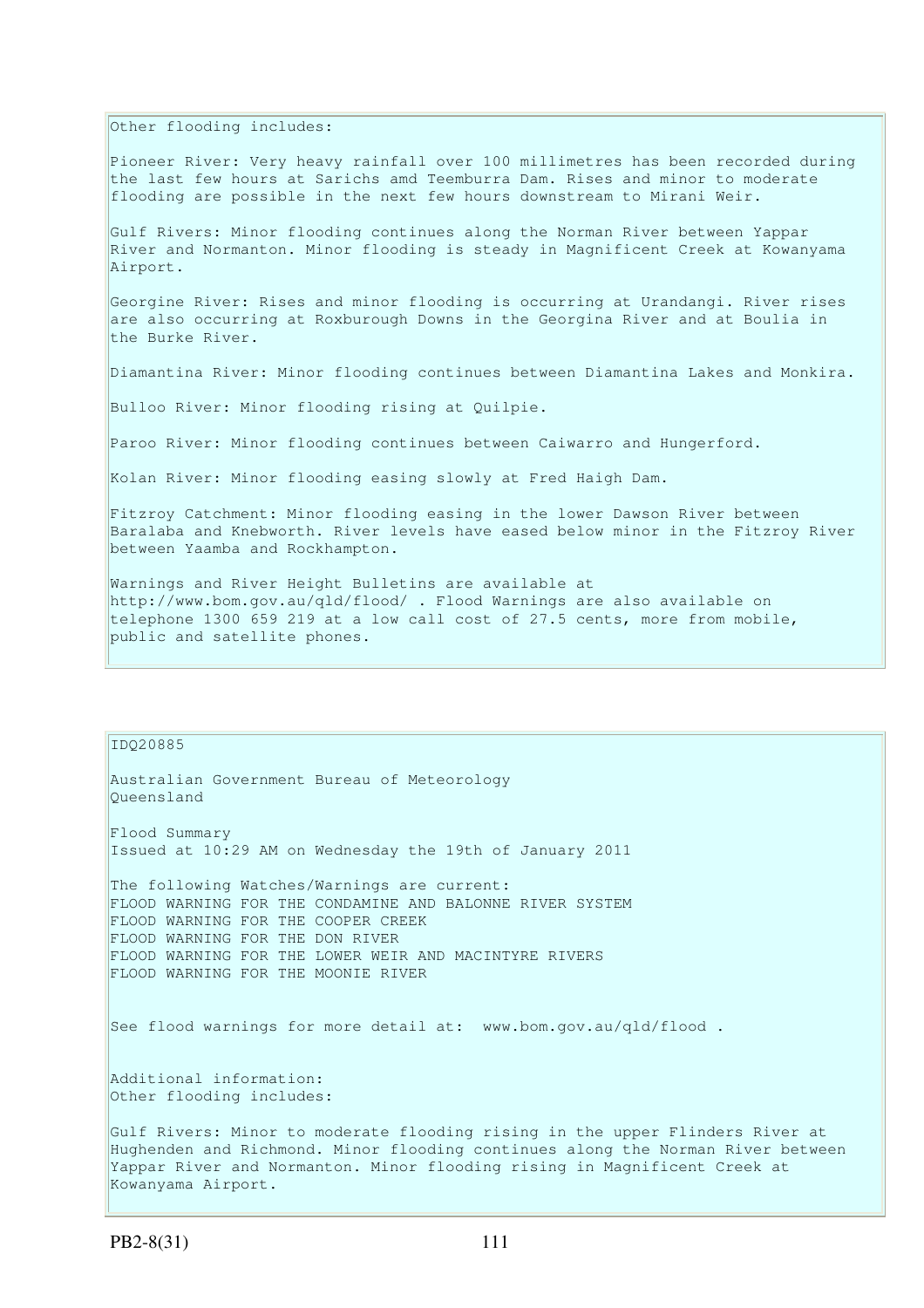Georgina River: Rises and minor flooding is occurring at Urandangi and at Roxborough Downs. Diamantina River: Minor flooding rising between Diamantina Lakes and Monkira. Paroo River: Minor flooding rising slowly between Caiwarro and Hungerford. Brisbane River: Minor flooding rising in the upper Brisbane River at Devon Hills. Minor flooding with the high tide at Brisbane City. Burnett River: Minor and moderate flooding easing in the Boyne River at Cooranga and in Barker Creek at Glenmore. Fitzroy River: Minor flooding continues to slowly ease in the lower Dawson River between Baralaba and Knebworth. Burdekin River: Minor flooding easing at Mt Fullstop. River rises occurring in the Belyando and Bogie Rivers. Barron River: Minor flooding easing at Bilwon. Warnings and River Height Bulletins are available at http://www.bom.gov.au/qld/flood/ . Flood Warnings are also available on telephone 1300 659 219 at a low call cost of 27.5 cents, more from mobile, public and satellite phones.

#### IDQ20885

Australian Government Bureau of Meteorology Queensland Flood Summary Issued at 11:03 AM on Wednesday the 19th of January 2011 The following Watches/Warnings are current: FLOOD WARNING FOR THE CONDAMINE AND BALONNE RIVER SYSTEM FLOOD WARNING FOR THE COOPER CREEK FLOOD WARNING FOR THE DON RIVER FLOOD WARNING FOR THE FlINDERS RIVER FLOOD WARNING FOR THE LOWER WEIR AND MACINTYRE RIVERS FLOOD WARNING FOR THE MOONIE RIVER

Additional information: Other flooding includes:

Mitchell River: Minor flooding rising in Magnificent Creek at Kowanyama Airport.

Georgina River: Rises and minor flooding is occurring at Urandangi and at Roxborough Downs.

Diamantina River: Minor flooding rising between Diamantina Lakes and Monkira.

Paroo River: Minor flooding rising slowly between Caiwarro and Hungerford.

Brisbane River: Minor flooding rising in the upper Brisbane River at Devon Hills. Minor flooding with the high tide at Brisbane City.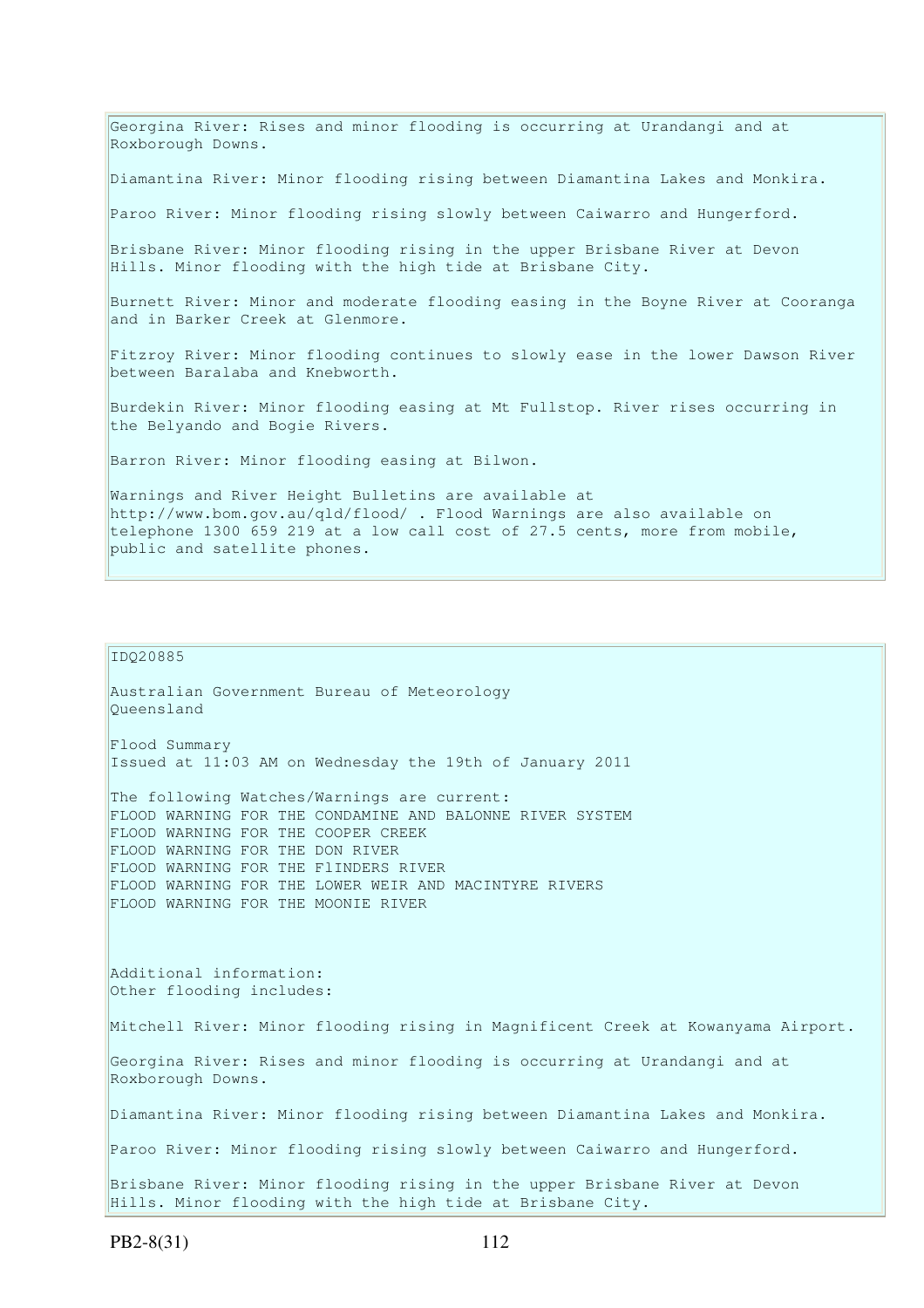Burnett River: Minor and moderate flooding easing in the Boyne River at Cooranga and in Barker Creek at Glenmore.

Fitzroy River: Minor flooding continues to slowly ease in the lower Dawson River between Baralaba and Knebworth.

Burdekin River: Minor flooding easing at Mt Fullstop. River rises occurring in the Belyando and Bogie Rivers.

Barron River: Minor flooding easing at Bilwon.

Warnings and River Height Bulletins are available at http://www.bom.gov.au/qld/flood/ . Flood Warnings are also available on telephone 1300 659 219 at a low call cost of 27.5 cents, more from mobile, public and satellite phones.

IDQ20885

Australian Government Bureau of Meteorology Queensland

Flood Summary Issued at 3:46 PM on Wednesday the 19th of January 2011

The following Watches/Warnings are current: FLOOD WARNING FOR THE CONDAMINE AND BALONNE RIVER SYSTEM FLOOD WARNING FOR THE COOPER CREEK FLOOD WARNING FOR THE FlINDERS RIVER FLOOD WARNING FOR THE LOWER WEIR AND MACINTYRE RIVERS FLOOD WARNING FOR THE MOONIE RIVER

Additional information: Other flooding includes:

Mitchell River: Minor flooding rising in Magnificent Creek at Kowanyama Airport.

Georgina River: Rises and minor flooding is occurring at Urandangi and at Roxborough Downs.

Diamantina River: Minor flooding rising between Diamantina Lakes and Monkira.

Paroo River: Minor flooding rising slowly between Caiwarro and Hungerford.

Brisbane River: Minor flooding rising in the upper Brisbane River at Devon Hills.

Burnett River: Minor and moderate flooding easing in the Boyne River at Cooranga and Derra and in Barker Creek at Glenmore.

Fitzroy River: Minor flooding continues to ease in the lower Dawson River between Baralaba and Knebworth.

Burdekin River: Minor flooding easing at Mt Fullstop. River rises occurring in the Belyando and Bogie Rivers.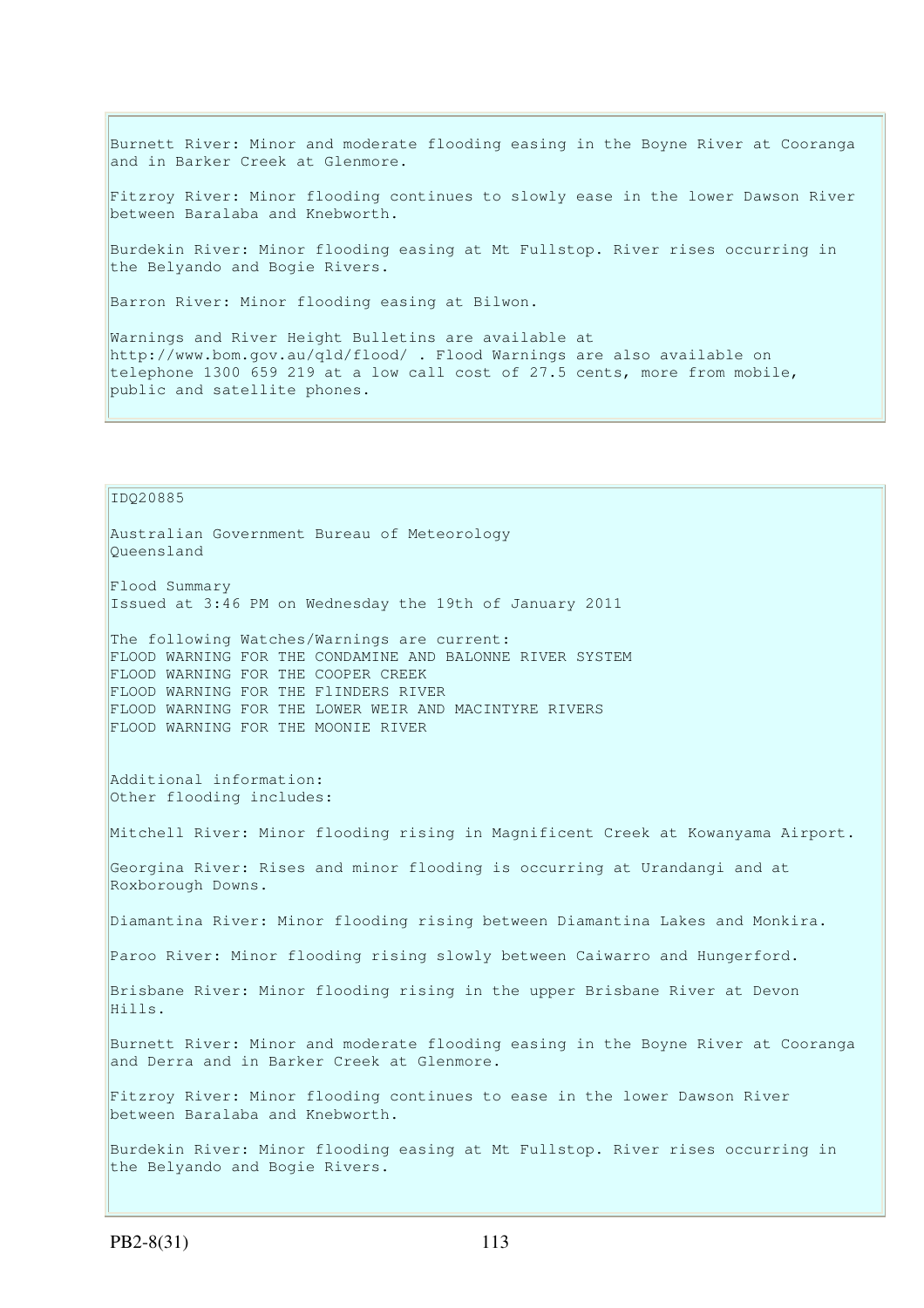Warnings and River Height Bulletins are available at http://www.bom.gov.au/qld/flood/ . Flood Warnings are also available on telephone 1300 659 219 at a low call cost of 27.5 cents, more from mobile, public and satellite phones.

IDQ20885 Australian Government Bureau of Meteorology Queensland Flood Summary Issued at 10:53 PM on Wednesday the 19th of January 2011 The following Watches/Warnings are current: FLOOD WARNING FOR THE CONDAMINE AND BALONNE RIVER SYSTEM FLOOD WARNING FOR THE COOPER CREEK FLOOD WARNING FOR THE FLINDERS RIVER FLOOD WARNING FOR THE LOCKYER, WESTERN AND WARRILL CREEKS AND THE BREMER RIVER FLOOD WARNING FOR THE LOWER WEIR AND MACINTYRE RIVERS FLOOD WARNING FOR THE MOONIE RIVER See flood warnings for more detail at: www.bom.gov.au/qld/flood. Additional information: Other flooding includes: Gulf Rivers: Minor flooding rising in Magnificent Creek at Kowanyama Airport. Minor flooding continues along the Norman River between Yappar River and Normanton. Diamantina River: Minor and moderate flooding is occurring between Diamantina Lakes and Monkira. Paroo River: Minor flooding rising slowly between Caiwarro and Hungerford. Stanthorpe Area: Minor flooding is occurring in Quart Pot Creek. Brisbane River: Minor flooding continues in the upper Brisbane River at Devon Hills. Logan River: Minor flooding rising between Rathdowney and Round Mountain. Burnett River: Minor and moderate flooding easing in the Boyne River at Derra and in Barker Creek at Glenmore. Fitzroy River: Minor flooding continues to ease in the lower Dawson River between Beckers and Knebworth. Don River: Minor flooding easing between Mt Dangar and Reeves. Minor flood peak expected overnight at Bowen Pump Station. Burdekin River: Minor flooding easing at Mt Fullstop. River rises occurring in the Belyando and Bogie Rivers. Warnings and River Height Bulletins are available at http://www.bom.gov.au/qld/flood/ . Flood Warnings are also available on telephone 1300 659 219 at a low call cost of 27.5 cents, more from mobile,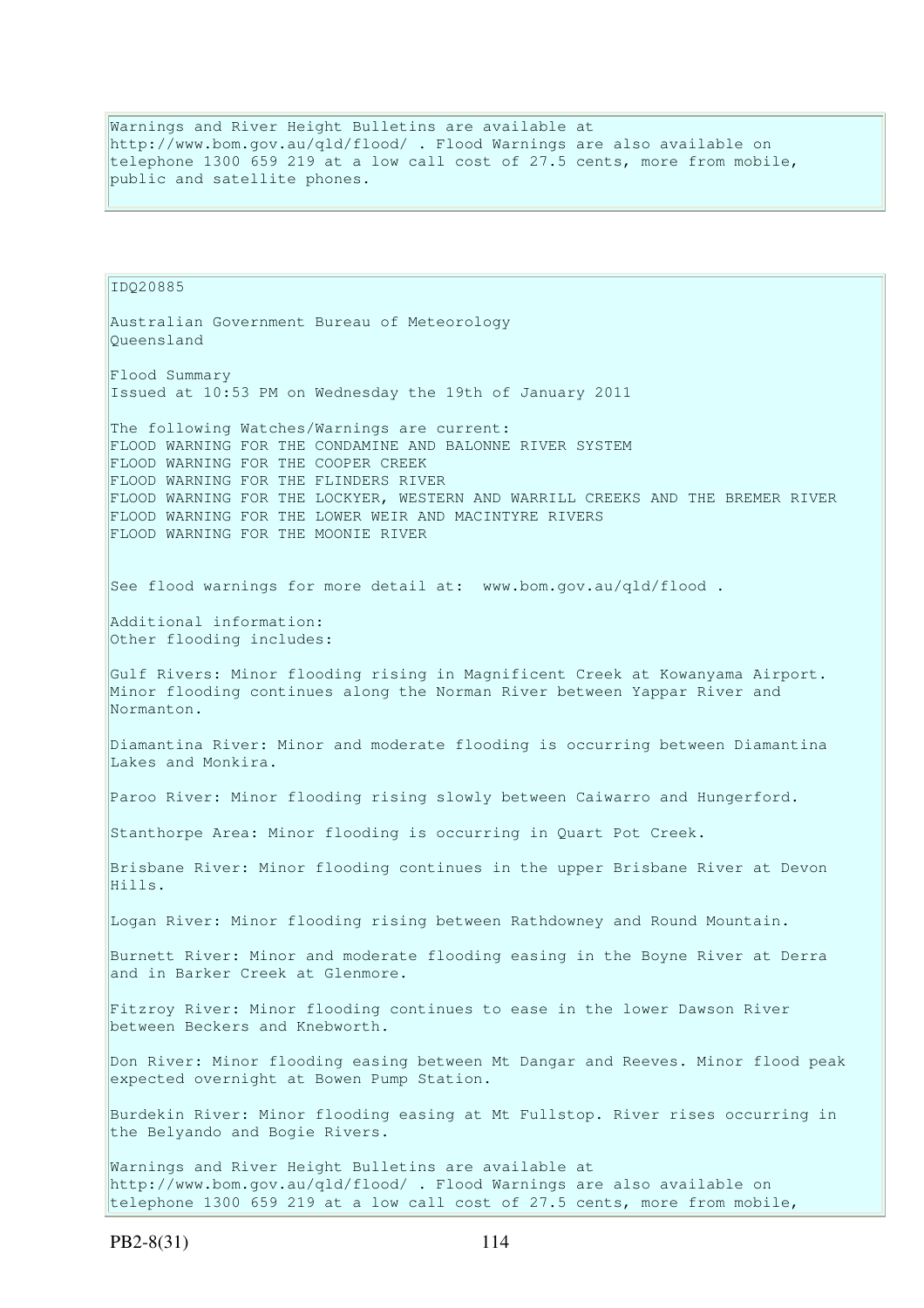IDQ20885 Australian Government Bureau of Meteorology Queensland Flood Summary Issued at 11:43 PM on Wednesday the 19th of January 2011 The following Watches/Warnings are current: FLOOD WARNING FOR THE CONDAMINE AND BALONNE RIVER SYSTEM FLOOD WARNING FOR THE COOPER CREEK FLOOD WARNING FOR THE DON RIVER FLOOD WARNING FOR THE FlINDERS RIVER FLOOD WARNING FOR THE LOCKYER, LAIDLEY, WESTERN AND WARRILL CREEKS AND THE BREMER RIVER FLOOD WARNING FOR THE LOWER WEIR AND MACINTYRE RIVERS FLOOD WARNING FOR THE MOONIE RIVER See flood warnings for more detail at: www.bom.gov.au/qld/flood. Additional information: Other flooding includes: Gulf Rivers: Minor flooding rising in Magnificent Creek at Kowanyama Airport. Minor flooding continues along the Norman River between Yappar River and Normanton. Diamantina River: Minor and moderate flooding is occurring between Diamantina Lakes and Monkira. Paroo River: Minor flooding rising slowly between Caiwarro and Hungerford. Stanthorpe Area: Minor flooding is occurring in Quart Pot Creek. Logan River: Minor flooding rising between Rathdowney and Round Mountain. Brisbane River: Minor flooding continues in the upper Brisbane River at Devon Hills. Pine River: Minor flooding rising in the South Pine River at Drapers Crossing, with fast rises downstream at Cash's Crossing. Burnett River: Minor and moderate flooding easing in the Boyne River at Derra and in Barker Creek at Glenmore. Fitzroy River: Minor flooding continues to ease in the lower Dawson River between Beckers and Knebworth. Burdekin River: Minor flooding easing at Mt Fullstop. River rises occurring in the Belyando and Bogie Rivers. Warnings and River Height Bulletins are available at http://www.bom.gov.au/qld/flood/ . Flood Warnings are also available on telephone 1300 659 219 at a low call cost of 27.5 cents, more from mobile,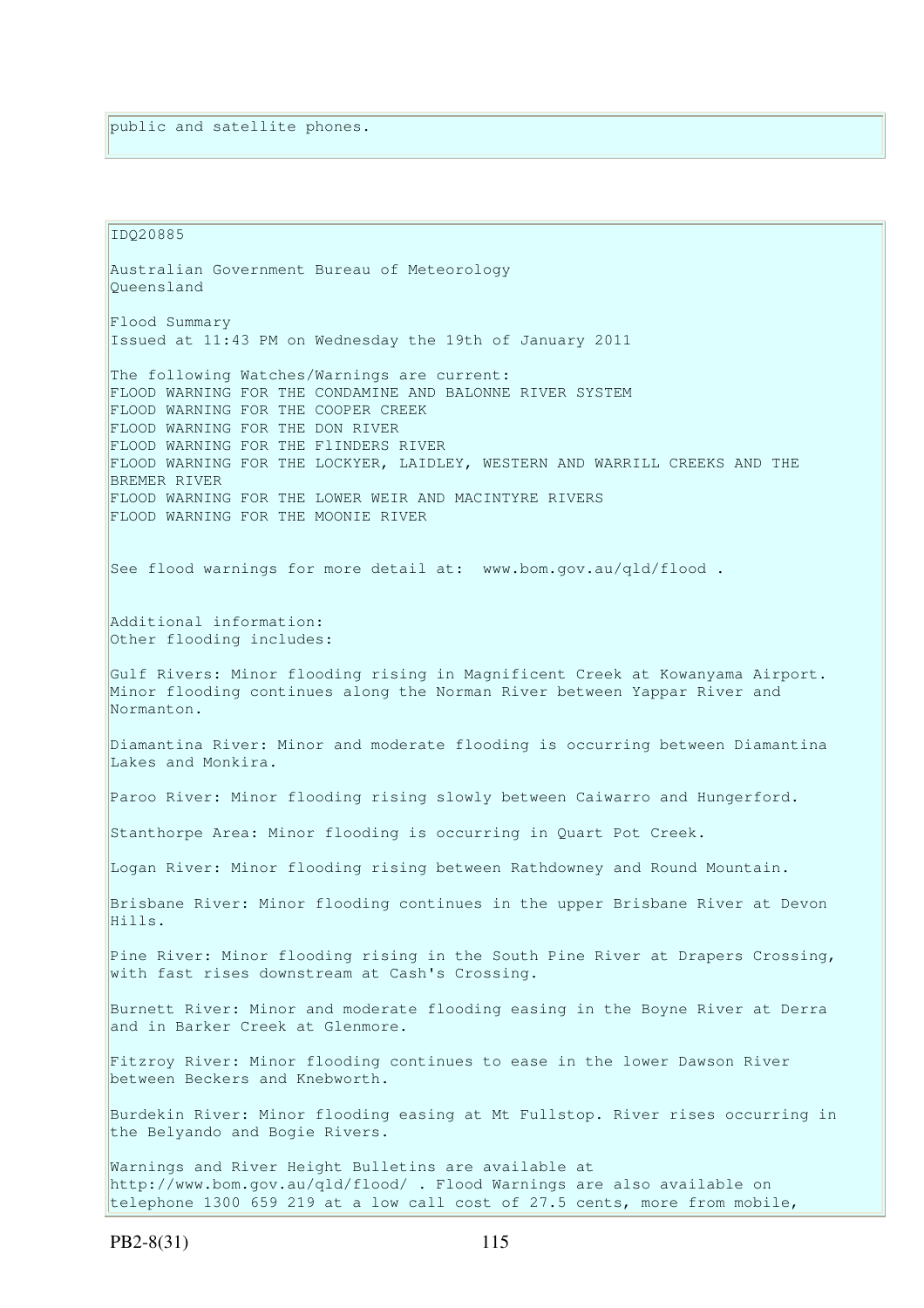IDQ20885 Australian Government Bureau of Meteorology Queensland Flood Summary Issued at 7:32 AM on Thursday the 20th of January 2011 The following Watches/Warnings are current: FLOOD WARNING FOR COASTAL RIVERS AND STREAMS FROM NOOSA TO THE NSW BORDER AND ADJACENT INLAND CATCHMENTS FLOOD WARNING FOR THE CONDAMINE AND BALONNE RIVER SYSTEM FLOOD WARNING FOR THE COOPER CREEK FLOOD WARNING FOR THE DON RIVER FLOOD WARNING FOR THE FLINDERS RIVER FLOOD WARNING FOR THE LOCKYER, LAIDLEY, WESTERN AND WARRILL CREEKS AND THE BREMER RIVER FLOOD WARNING FOR THE LOWER WEIR AND MACINTYRE RIVERS FLOOD WARNING FOR THE MOONIE RIVER Additional information: Other flooding includes: Mitchell River: Minor flooding rising in Magnificent Creek at Kowanyama Airport. Diamantina River: Minor and moderate flooding is occurring between Diamantina Lakes and Monkira. Paroo River: Minor flooding rising slowly between Caiwarro and Hungerford. Brisbane River: Minor flooding continues in the upper Brisbane River at Devon Hills. Burnett River: Minor and moderate flooding easing in the Boyne River at Derra and in Barker Creek at Glenmore. Burdekin River: Minor flooding continues at Mt Fullstop. Gregory River: Minor flooding at Gregory Downs. Warnings and River Height Bulletins are available at http://www.bom.gov.au/qld/flood/ . Flood Warnings are also available on telephone 1300 659 219 at a low call cost of 27.5 cents, more from mobile, public and satellite phones.

## IDQ20885

Australian Government Bureau of Meteorology Queensland

Flood Summary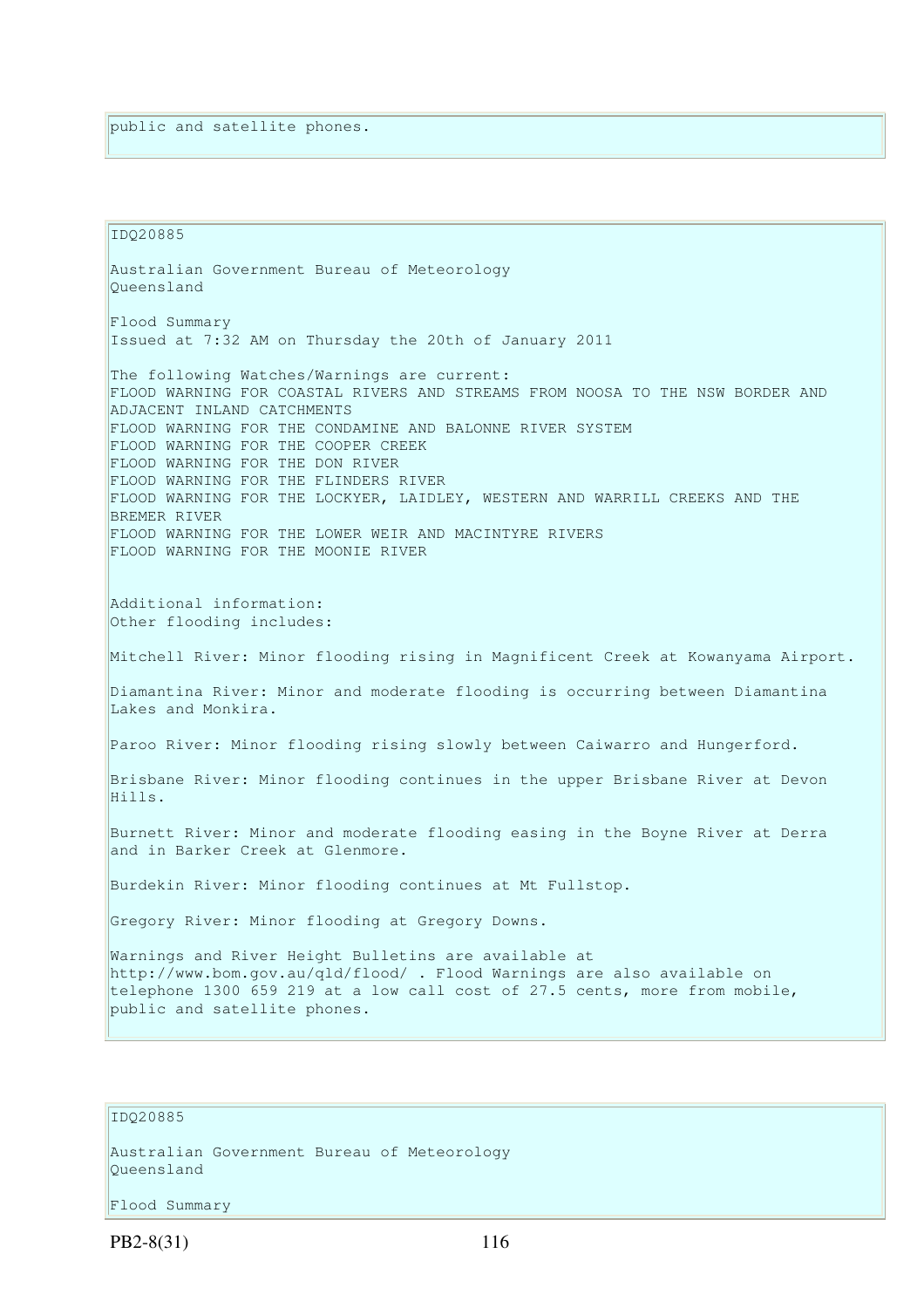Issued at 9:46 AM on Thursday the 20th of January 2011 The following Watches/Warnings are current: FLOOD WARNING FOR COASTAL RIVERS AND STREAMS FROM NOOSA TO THE NSW BORDER AND ADJACENT INLAND CATCHMENTS FLOOD WARNING FOR THE CONDAMINE AND BALONNE RIVER SYSTEM FLOOD WARNING FOR THE FLINDERS RIVER FLOOD WARNING FOR THE LOCKYER CREEK AND THE BREMER RIVER FLOOD WARNING FOR THE LOWER WEIR AND MACINTYRE RIVERS FLOOD WARNING FOR THE MOONIE RIVER Additional information: Other flooding includes: Mitchell River: Minor flooding rising in Magnificent Creek at Kowanyama Airport. Diamantina River: Minor and moderate flooding is occurring between Diamantina Lakes and Monkira. Paroo River: Minor flooding rising slowly between Caiwarro and Hungerford. Brisbane River: Minor flooding continues in the upper Brisbane River at Devon Hills. Burnett River: Minor and moderate flooding easing in the Boyne River at Derra and in Barker Creek at Glenmore. Burdekin River: Minor flooding continues at Mt Fullstop. Gregory River: Minor flooding at Gregory Downs. Thomson River and Cooper Creek: Minor flooding at Stonehenge and Jundah is easing and moderate flooding continues at Windorah. Warnings and River Height Bulletins are available at http://www.bom.gov.au/qld/flood/ . Flood Warnings are also available on telephone 1300 659 219 at a low call cost of 27.5 cents, more from mobile, public and satellite phones.

```
IDQ20885 
Australian Government Bureau of Meteorology 
Queensland 
Flood Summary 
Issued at 2:18 PM on Thursday the 20th of January 2011 
The following Watches/Warnings are current: 
FLOOD WARNING FOR THE CONDAMINE AND BALONNE RIVER SYSTEM 
FLOOD WARNING FOR THE FLINDERS RIVER 
FLOOD WARNING FOR THE LOCKYER CREEK AND THE BREMER RIVER 
FLOOD WARNING FOR THE LOWER WEIR AND MACINTYRE RIVERS 
FLOOD WARNING FOR THE MOONIE RIVER 
Additional information: 
Other flooding includes:
```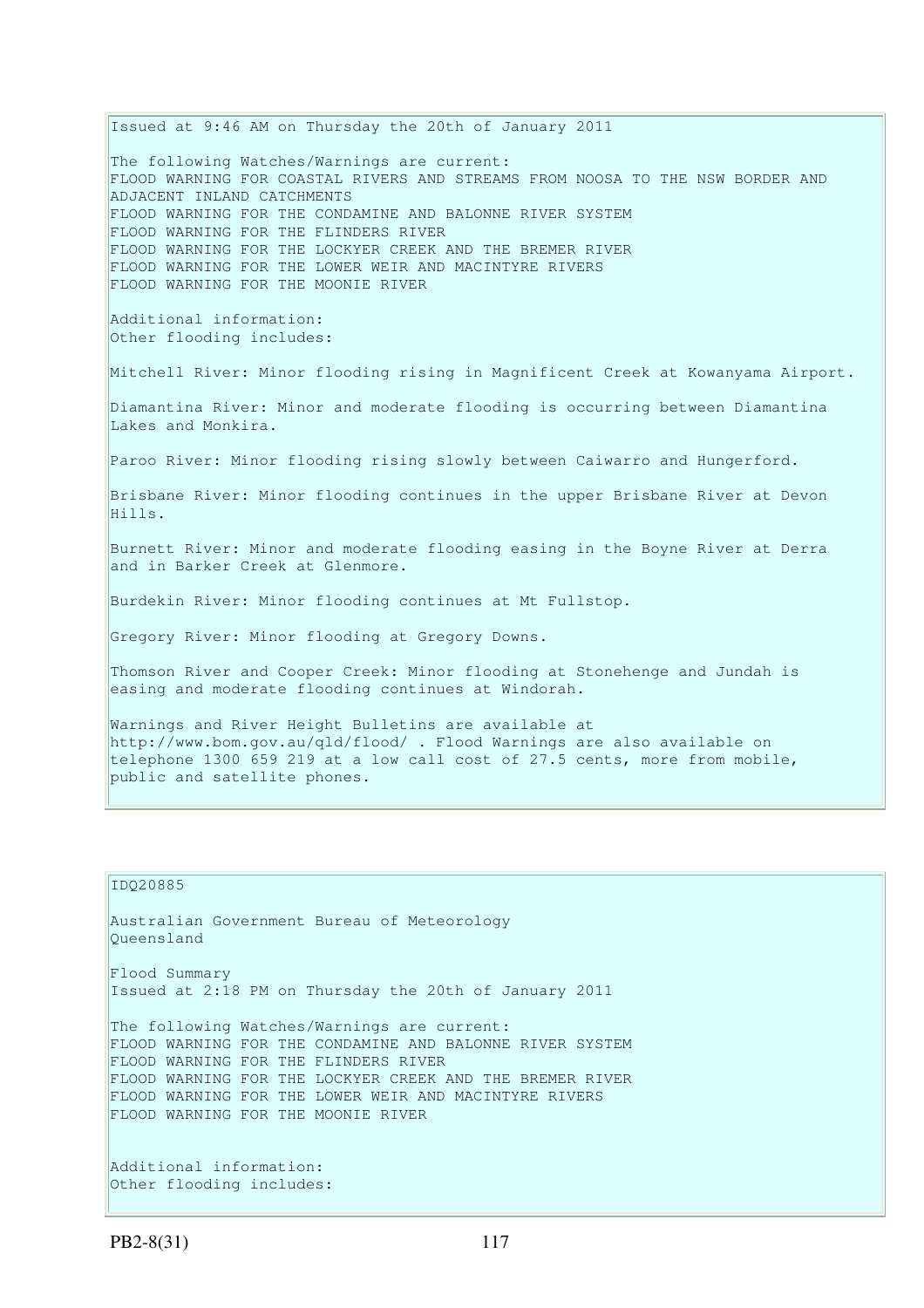Mitchell River: Minor flooding rising in Magnificent Creek at Kowanyama Airport. Diamantina River: Minor and moderate flooding is occurring between Diamantina Lakes and Monkira. Paroo River: Minor flooding rising slowly between Caiwarro and Hungerford. Brisbane River: Minor flooding continues in the upper Brisbane River at Devon Hills. Burnett River: Minor and moderate flooding easing in the Boyne River at Derra and in Barker Creek at Glenmore. Burdekin River: Minor flooding continues at Mt Fullstop. Gregory River: Minor flooding at Gregory Downs. Thomson River and Cooper Creek: Minor flooding at Stonehenge and Jundah is easing and moderate flooding continues at Windorah. Mary River: Minor flooding easing along Six Mile Creek. Logan Catchment: Minor flooding at Round Mountain is easing Maroochy River: Minor flood levels are falling at Eumundi and continuing along Paynter Creek at Diddillibah. Warnings and River Height Bulletins are available at http://www.bom.gov.au/qld/flood/ . Flood Warnings are also available on telephone 1300 659 219 at a low call cost of 27.5 cents, more from mobile,

#### IDQ20885

Queensland Flood Summary Issued at 9:05 PM on Thursday the 20th of January 2011

Australian Government Bureau of Meteorology

The following Watches/Warnings are current: FLOOD WARNING FOR THE CONDAMINE AND BALONNE RIVER SYSTEM FLOOD WARNING FOR THE FLINDERS RIVER FLOOD WARNING FOR THE LOCKYER CREEK AND THE BREMER RIVER FLOOD WARNING FOR THE LOWER WEIR AND MACINTYRE RIVERS FLOOD WARNING FOR THE MOONIE RIVER

Additional information: Other flooding includes:

public and satellite phones.

Johnstone River: Heavy rainfall during Thursday afternoon has caused fast rises and minor to moderate flooding in the North Johnstone River at Nerada and Tung Oil. Further rainfall and rises are possible overnight.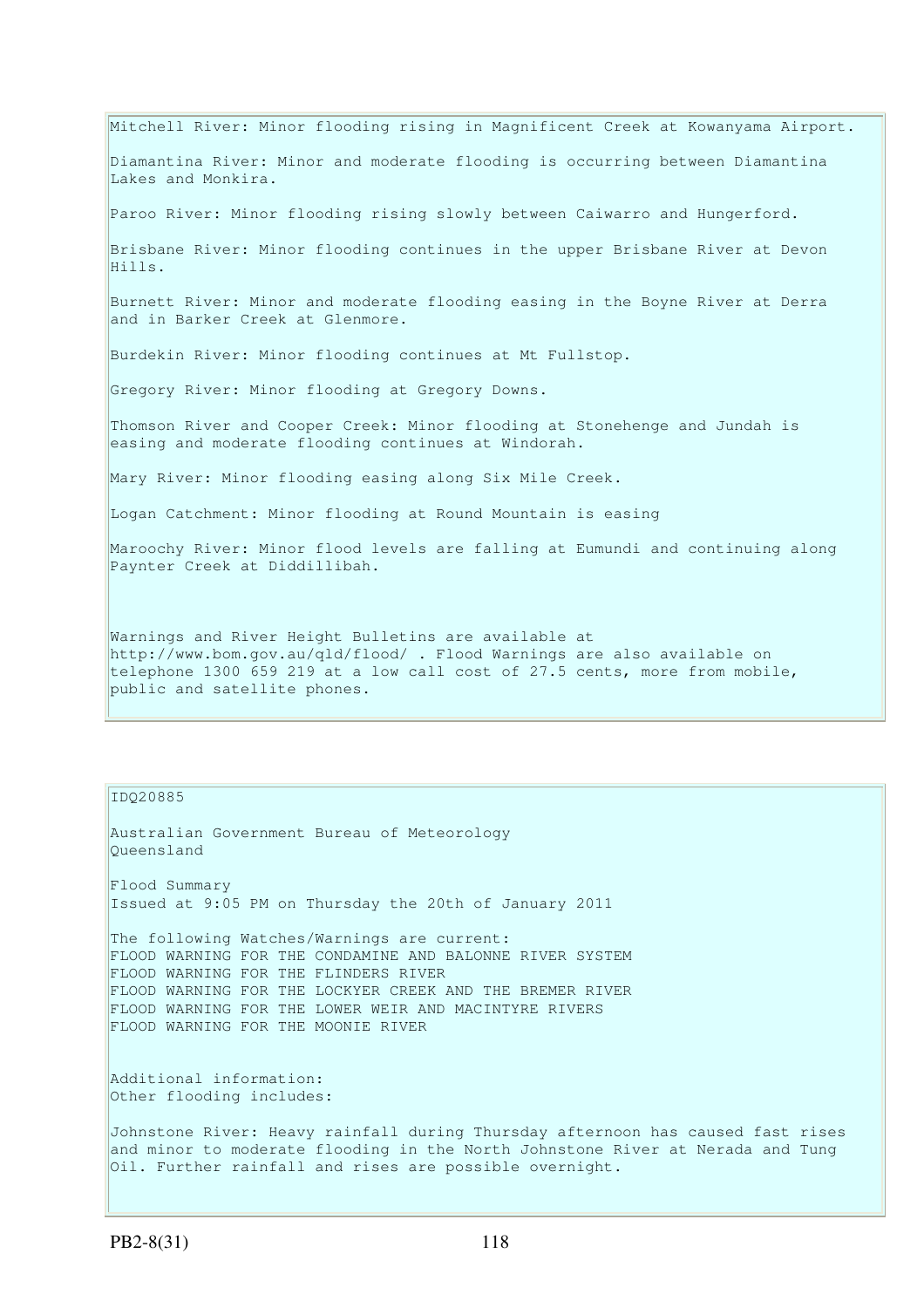Mitchell River: Minor flooding rising in Magnificent Creek at Kowanyama Airport. Diamantina River: Minor and moderate flooding is occurring between Diamantina Lakes and Monkira. Paroo River: Minor flooding rising slowly between Caiwarro and Hungerford. Brisbane River: Minor flooding continues in the upper Brisbane River at Devon Hills. Burnett River: Minor and moderate flooding easing in the Boyne River at Derra and in Barker Creek at Glenmore. Burdekin River: Minor flooding continues at Mt Fullstop. Gregory River: Minor flooding at Gregory Downs. Thomson River and Cooper Creek: Minor flooding at Stonehenge and Jundah is easing and moderate flooding continues at Windorah. Mary River: Minor flooding easing along Six Mile Creek. Logan Catchment: Minor flooding at Round Mountain is easing Maroochy River: Minor flood levels are falling at Eumundi and continuing along Paynter Creek at Diddillibah. Warnings and River Height Bulletins are available at http://www.bom.gov.au/qld/flood/ . Flood Warnings are also available on telephone 1300 659 219 at a low call cost of 27.5 cents, more from mobile, public and satellite phones.

IDQ20885

Australian Government Bureau of Meteorology Queensland Flood Summary Issued at 8:44 AM on Friday the 21st of January 2011 The following Watches/Warnings are current: FLOOD WARNING FOR THE CONDAMINE AND BALONNE RIVER SYSTEM FLOOD WARNING FOR THE LOWER WEIR AND MACINTYRE RIVERS FLOOD WARNING FOR THE MOONIE RIVER FLOOD WARNING FOR THE GULF RIVERS Additional information: Other flooding includes: Herbert River: Minor flooding is rising at Nash's Crossing. Mitchell River: Minor flooding rising in Magnificent Creek at Kowanyama Airport. Diamantina River: Minor and moderate flooding is occurring between Diamantina Lakes and Monkira.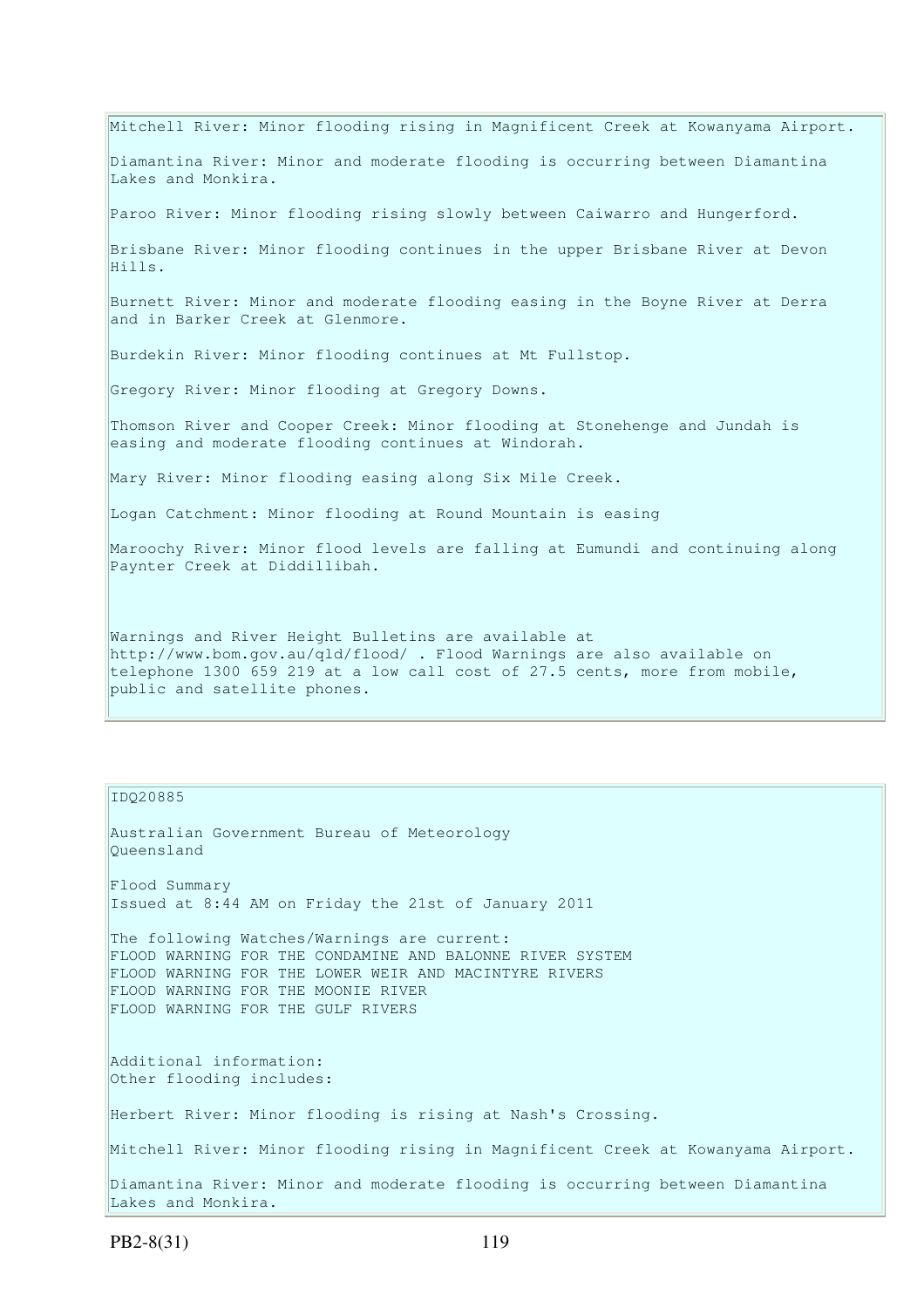Paroo River: Minor flooding rising slowly between Caiwarro and Hungerford.

Brisbane River: Minor flooding continues in the upper Brisbane River at Devon Hills.

Burnett River: Minor flooding is rising along the upper Burnett at Wuruma Dam and Eidsvold. Minor and moderate flooding easing in the Boyne River at Derra and in Barker Creek at Glenmore.

Burdekin River: Minor flooding continues at Mt Fullstop.

Gregory River: Minor flooding at Gregory Downs.

Thomson River and Cooper Creek: Minor flooding at Stonehenge and Jundah is easing and moderate flooding continues at Windorah and Durham Downs.

Maroochy River: Minor flood levels are rising along Doonan Creek.

Mooloolah River: Minor flooding at Jordan Street.

Dawson River: Minor flood levels are rising between Woodleigh and Beckers. Flood levels are expected to remain minor.

Warnings and River Height Bulletins are available at http://www.bom.gov.au/qld/flood/ . Flood Warnings are also available on telephone 1300 659 219 at a low call cost of 27.5 cents, more from mobile, public and satellite phones.

IDQ20885 Australian Government Bureau of Meteorology Queensland Flood Summary Issued at 4:55 PM on Friday the 21st of January 2011 The following Watches/Warnings are current: FLOOD WARNING FOR COASTAL RIVERS AND STREAMS BETWEEN COOKTOWN AND TOWNSVILLE FLOOD WARNING FOR THE CONDAMINE AND BALONNE RIVER SYSTEM FLOOD WARNING FOR THE GULF RIVERS FLOOD WARNING FOR THE LOWER WEIR AND MACINTYRE RIVERS FLOOD WARNING FOR THE MOONIE RIVER Additional information: Other flooding includes: Herbert River: Minor flooding is rising at Nash's Crossing. Mitchell River: Moderate flooding rising in Magnificent Creek at Kowanyama Airport. Diamantina River: Minor and moderate flooding is occurring between Diamantina Lakes and Monkira.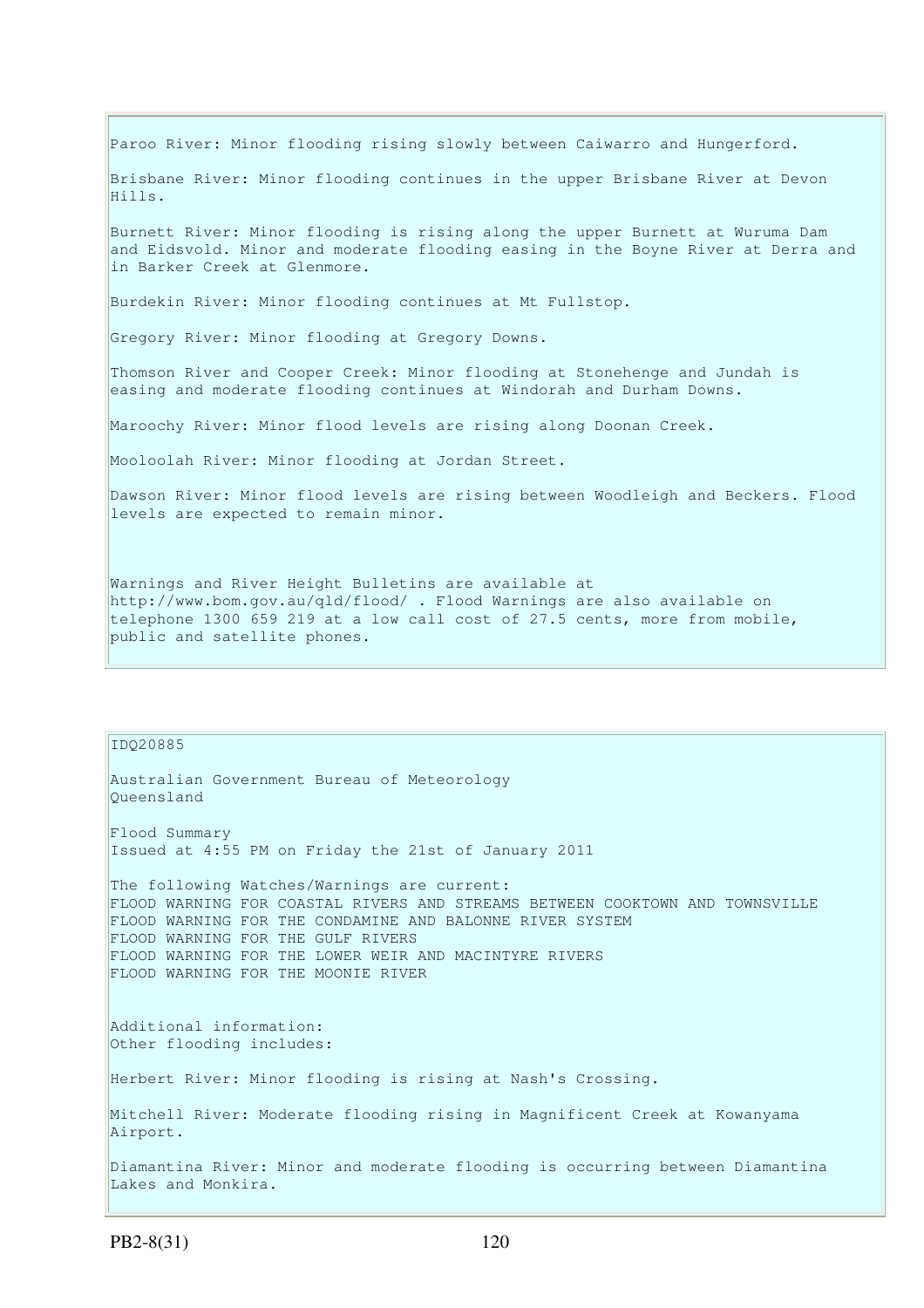Paroo River: Minor flooding rising slowly between Caiwarro and Hungerford. Burnett River: Minor flooding is rising along the upper Burnett at Wuruma Dam and Eidsvold. Minor flooding easing in the Boyne River at Derra and in Barker Creek at Glenmore. Burdekin River: Minor flooding continues at Mt Fullstop. Thomson River and Cooper Creek: Minor flooding at Stonehenge and Jundah is easing and moderate flooding continues at Windorah and Durham Downs. Maroochy River: Minor flood levels are rising along Paynter Creek. Mooloolah River: Minor flooding at Jordan Street is easing. Dawson River: Minor flood levels are rising between Moura and Beckers and falling at Woodleigh. Flood levels are expected to remain minor. Georgina River: Minor flooding at Urandangi is steady. Warnings and River Height Bulletins are available at http://www.bom.gov.au/qld/flood/ . Flood Warnings are also available on

telephone 1300 659 219 at a low call cost of 27.5 cents, more from mobile,

public and satellite phones.

IDQ20885 Australian Government Bureau of Meteorology Queensland Flood Summary Issued at 9:28 AM on Saturday the 22nd of January 2011 The following Watches/Warnings are current: FLOOD WARNING FOR COASTAL RIVERS AND STREAMS BETWEEN COOKTOWN AND TOWNSVILLE FLOOD WARNING FOR THE CONDAMINE AND BALONNE RIVER SYSTEM FLOOD WARNING FOR THE LOWER WEIR RIVER FLOOD WARNING FOR THE GULF RIVERS Additional information: Other flooding includes: Mitchell River: Moderate flooding rising in Magnificent Creek at Kowanyama Airport. Diamantina River: Minor and moderate flooding is occurring between Diamantina Lakes and Monkira. Paroo River: Minor flooding continues between Caiwarro and Hungerford. Burnett River: Minor flooding is easing at Wuruma Dam and in Barker Creek at Glenmore. Thomson River and Cooper Creek: Minor flooding at Stonehenge and Jundah is easing and moderate flooding continues at Windorah and Durham Downs.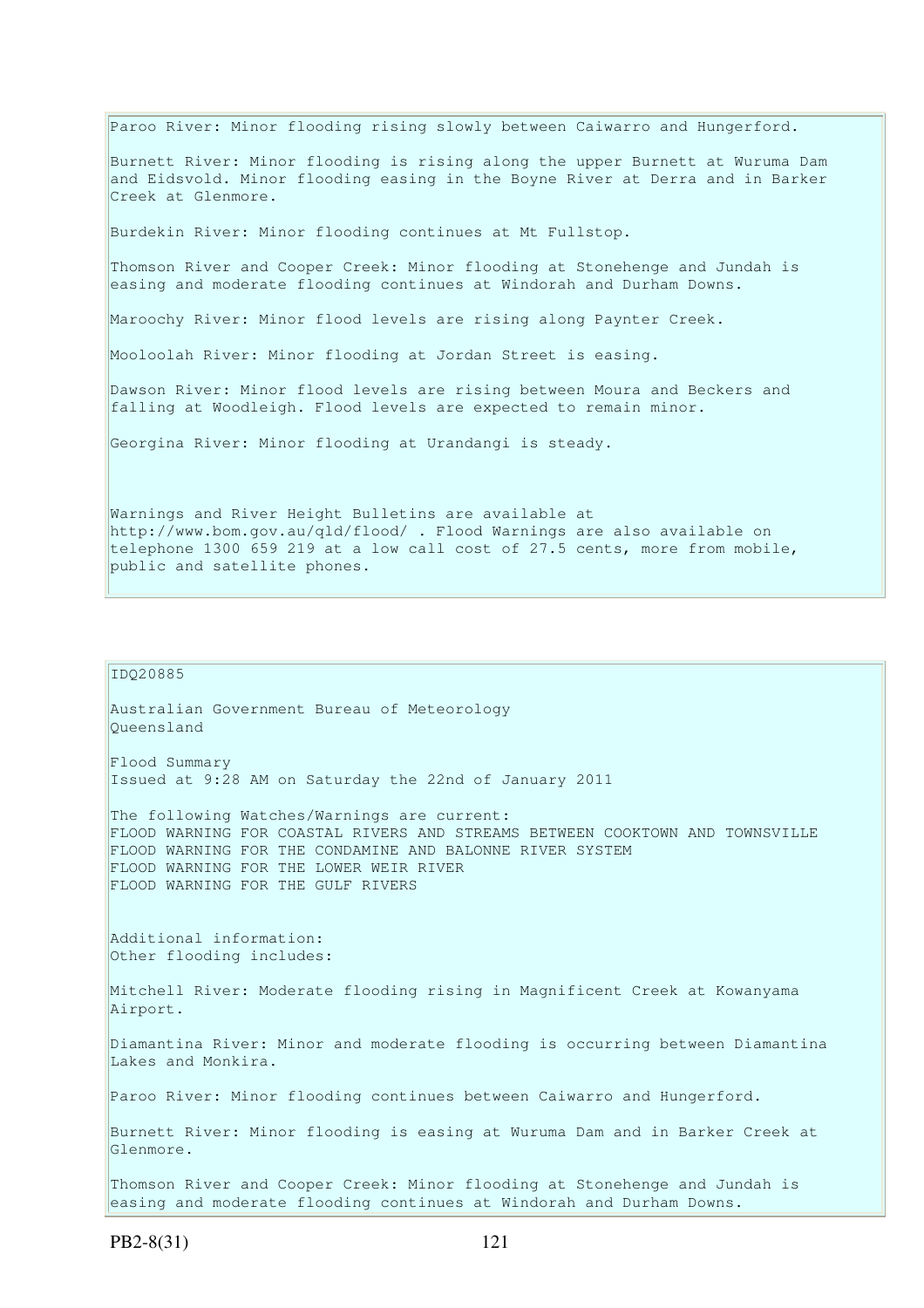Maroochy River: Minor flood levels are rising along Paynter Creek.

Dawson River: Minor flood levels are rising between Baralaba and Beckers and falling at Moura. Flood levels are expected to remain minor.

Moonie River: Minor flood levels are falling at Nindigully. Moderate flooding at Thallon and Fenton will ease through the next 7 days.

Macintyre River: Minor flood levels continue to fall at Kildonan and Goondiwindi.

Warnings and River Height Bulletins are available at http://www.bom.gov.au/qld/flood/ . Flood Warnings are also available on telephone 1300 659 219 at a low call cost of 27.5 cents, more from mobile, public and satellite phones.

IDQ20885

Australian Government Bureau of Meteorology Queensland Flood Summary

Issued at 10:18 AM on Sunday the 23rd of January 2011

The following Watches/Warnings are current: FLOOD WARNING FOR COASTAL RIVERS AND STREAMS BETWEEN COOKTOWN AND TOWNSVILLE FLOOD WARNING FOR THE CONDAMINE AND BALONNE RIVER SYSTEM FLOOD WARNING FOR THE GULF RIVERS FLOOD WARNING FOR THE LOWER WEIR RIVER

See flood warnings for more detail at: www.bom.gov.au/qld/flood.

Additional information: Other flooding includes:

Mitchell River: Moderate flooding continues to rise in Magnificent Creek at Kowanyama Airport, with further rises and major flooding likely.

Diamantina River: Minor and moderate flooding is occurring between Diamantina Lakes and Monkira.

Thomson River and Cooper Creek: Minor flooding continues to ease at Stonehenge and Jundah. Moderate flooding continues at Windorah and Durham Downs.

Paroo River: Minor flooding continues between Caiwarro and Hungerford.

Moonie River: Minor flooding is falling at Nindigully. Moderate flooding at Thallon and Fenton will continue to ease during this week.

Burnett River: Minor flooding remains steady at Walla Weir.

Fitzroy Catchment: Minor flooding continues between Baralaba and Knebworth.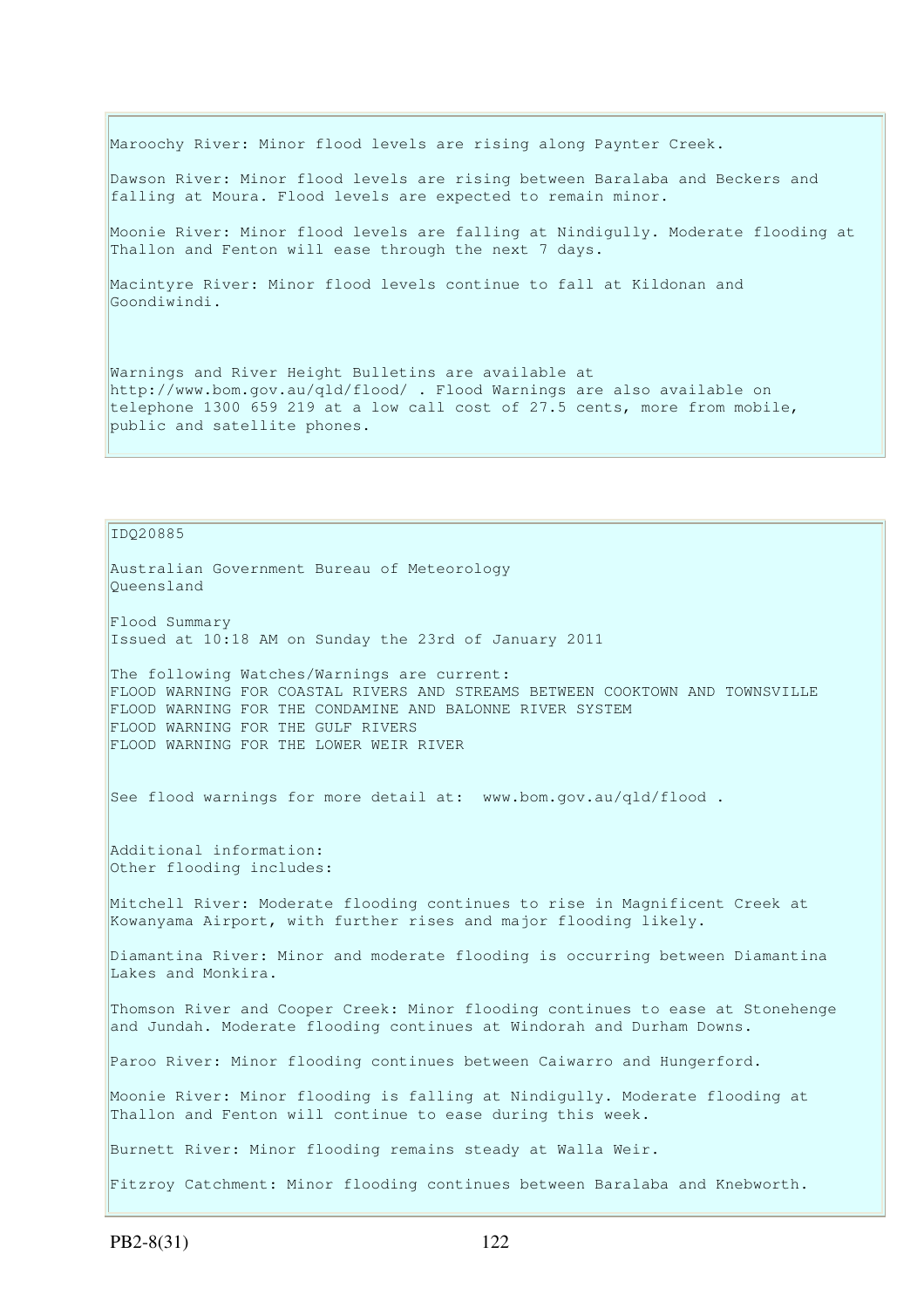Warnings and River Height Bulletins are available at http://www.bom.gov.au/qld/flood/ . Flood Warnings are also available on telephone 1300 659 219 at a low call cost of 27.5 cents, more from mobile, public and satellite phones.

IDQ20885 Australian Government Bureau of Meteorology Queensland Flood Summary Issued at 4:45 PM on Sunday the 23rd of January 2011 The following Watches/Warnings are current: FLOOD WARNING FOR THE CONDAMINE AND BALONNE RIVER SYSTEM FLOOD WARNING FOR THE GULF RIVERS FLOOD WARNING FOR THE LOWER WEIR RIVER See flood warnings for more detail at: www.bom.gov.au/qld/flood. Additional information: Other flooding includes: Mitchell River: Moderate flooding continues to rise in Magnificent Creek at Kowanyama Airport, with further rises and major flooding likely. Diamantina River: Minor and moderate flooding is occurring between Diamantina Lakes and Monkira. Thomson River and Cooper Creek: Minor flooding continues to ease at Stonehenge and Jundah. Moderate flooding continues at Windorah and Durham Downs. Paroo River: Minor flooding continues between Caiwarro and Hungerford. Moonie River: Minor flooding is falling at Nindigully. Moderate flooding at Thallon and Fenton will continue to ease during this week. Burnett River: Minor flooding remains steady at Walla Weir. Fitzroy Catchment: Minor flooding continues between Baralaba and Knebworth. Herbert River: Minor flooding easing at Nash's Crossing. Tully River: Minor flooding is slowly easing at Euramo. Mulgrave-Russell Rivers: Minor flooding easing slowly at Clyde Road in the Russell River. Warnings and River Height Bulletins are available at http://www.bom.gov.au/qld/flood/ . Flood Warnings are also available on telephone 1300 659 219 at a low call cost of 27.5 cents, more from mobile, public and satellite phones.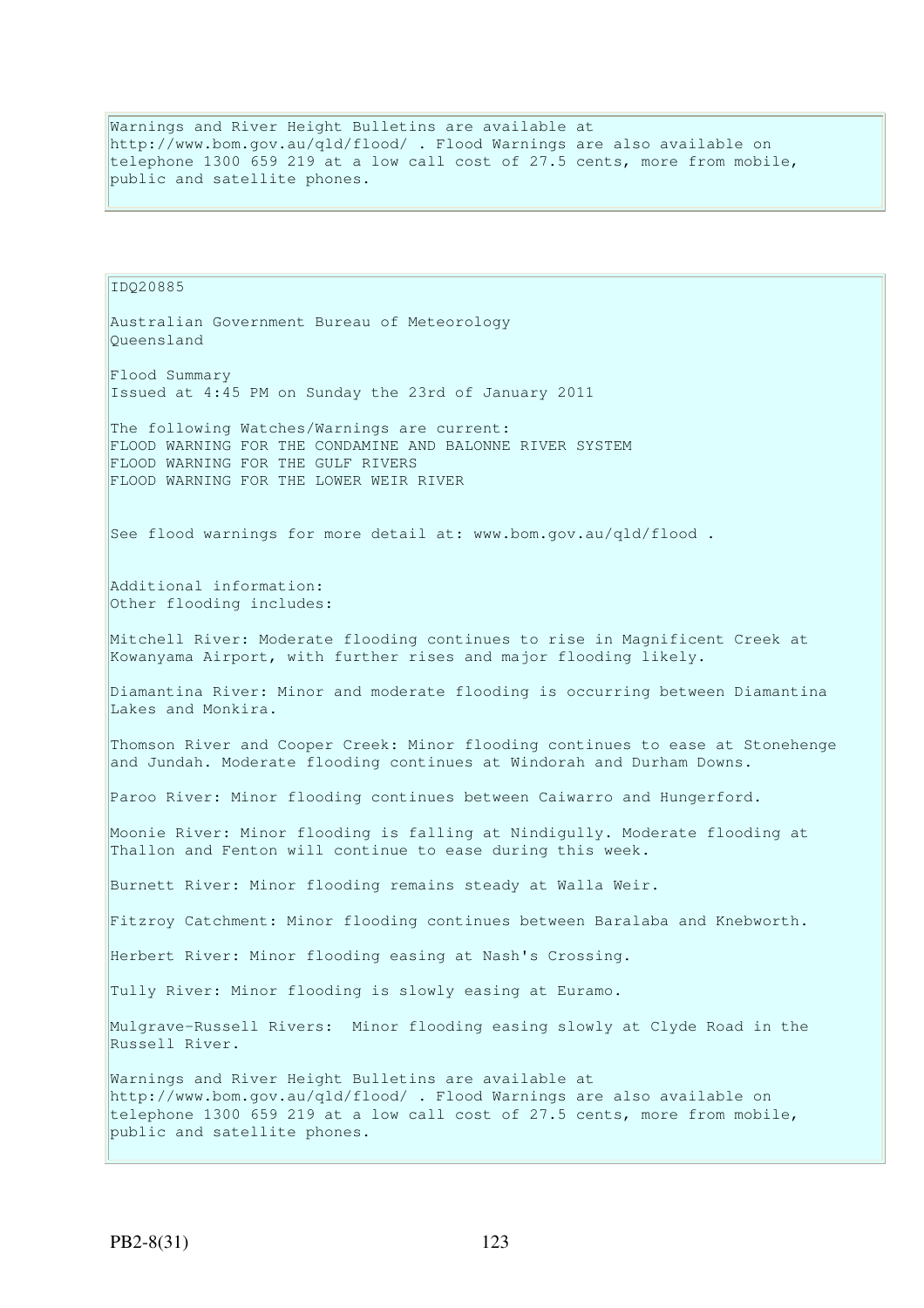IDQ20885 Australian Government Bureau of Meteorology Queensland Flood Summary Issued at 8:55 AM on Monday the 24th of January 2011 The following Watches/Warnings are current: FLOOD WARNING FOR THE CONDAMINE AND BALONNE RIVER SYSTEM FLOOD WARNING FOR THE GULF RIVERS FLOOD WARNING FOR THE LOWER WEIR RIVER See flood warnings for more detail at: www.bom.gov.au/qld/flood . Additional information: Other flooding includes: Diamantina River: Minor and moderate flooding is occurring between Diamantina Lakes and Monkira. Thomson River and Cooper Creek: Minor flooding continues to ease at Stonehenge and Jundah. Moderate flooding is easing at Windorah and remains steady at Durham Downs. Paroo River: Minor flooding continues at Hungerford. Moonie River: Minor flooding is falling at Nindigully. Moderate flooding at Thallon and Fenton will continue to ease during this week. Fitzroy Catchment: Minor flooding continues to ease between Baralaba and Knebworth. Herbert River: Minor flooding continues at Nash's Crossing. Russell River: Minor flooding easing slowly at Clyde Road. Warnings and River Height Bulletins are available at http://www.bom.gov.au/qld/flood/ . Flood Warnings are also available on telephone 1300 659 219 at a low call cost of 27.5 cents, more from mobile, public and satellite phones.

## IDQ20885

Australian Government Bureau of Meteorology Queensland Flood Summary Issued at 9:54 AM on Tuesday the 25th of January 2011 The following Watches/Warnings are current: FLOOD WARNING FOR THE CONDAMINE AND BALONNE RIVER SYSTEM FLOOD WARNING FOR THE LOWER WEIR RIVER Additional information:

PB2-8(31) 124

Other flooding includes: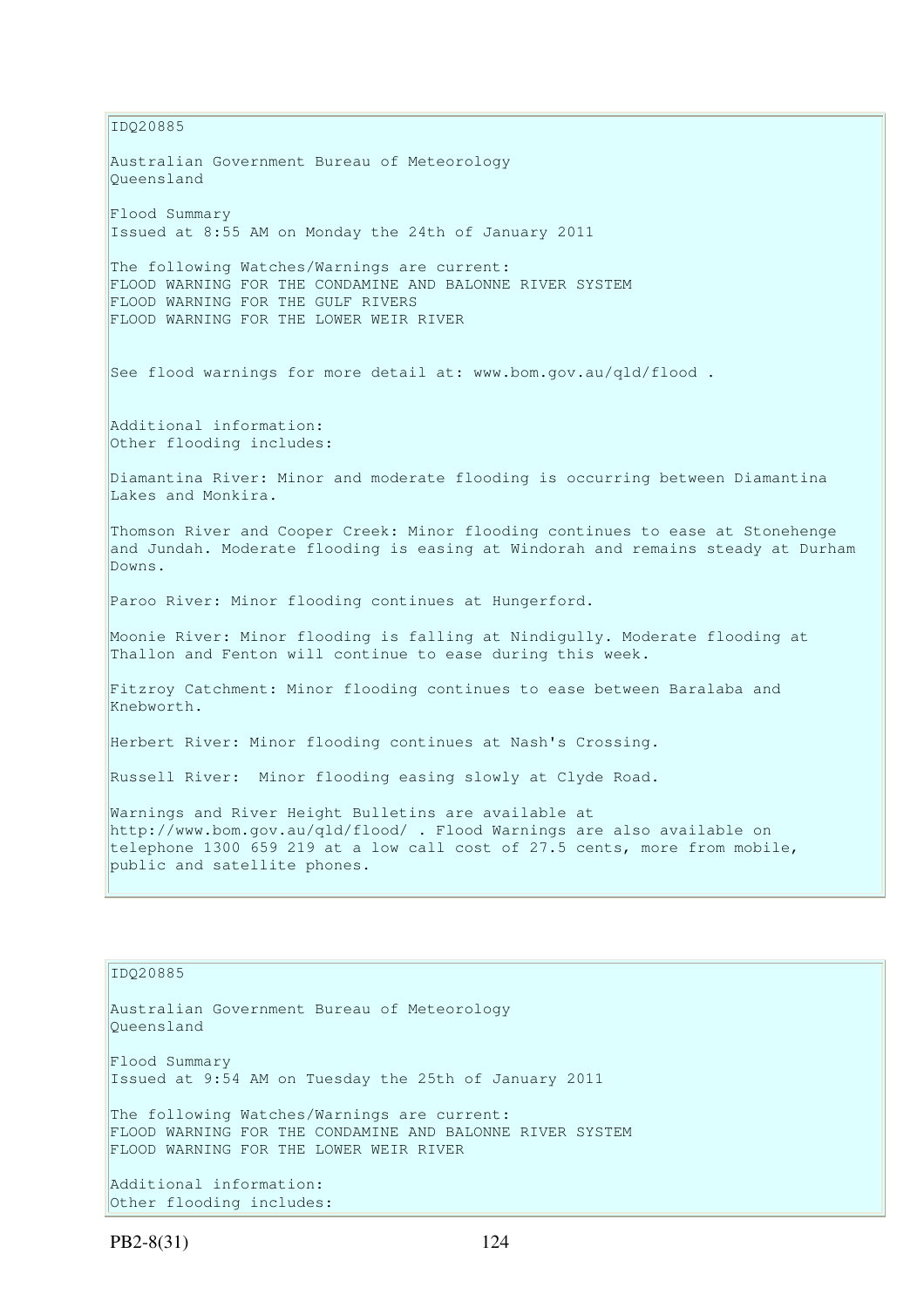Diamantina River: Minor to moderate flooding is occurring between Diamantina Lakes and Monkira. Thomson River and Cooper Creek: Minor flooding continues to ease at Stonehenge and Jundah. Moderate flooding is easing at Windorah and continues at Durham Downs. Paroo River: Minor flooding continues at Hungerford. Moonie River: Minor flooding is falling at Nindigully. Moderate flooding at Thallon and Fenton will continue to ease. Fitzroy Catchment: Minor flooding continues to ease at Beckers and Knebworth. Mitchell River: Major flood levels are rising slowly along Magnificent Creek at Kowanyama. Norman River: Minor flooding continues between the Yappar River confluence and Normanton. Warnings and River Height Bulletins are available at http://www.bom.gov.au/qld/flood/ . Flood Warnings are also available on telephone 1300 659 219 at a low call cost of 27.5 cents, more from mobile, public and satellite phones.

## IDQ20885

Australian Government Bureau of Meteorology Queensland

Flood Summary Issued at 9:58 AM on Wednesday the 26th of January 2011

The following Watches/Warnings are current: FLOOD WARNING FOR THE BALONNE RIVER FLOOD WARNING FOR THE LOWER WEIR RIVER

Additional information: Other flooding includes:

Diamantina River: Minor to moderate flooding is occurring between Diamantina Lakes and Monkira.

Thomson River and Cooper Creek: Minor flooding continues to ease at Stonehenge and Jundah. Moderate flooding is easing at Windorah and continues at Durham Downs.

Paroo River: Minor flooding continues at Hungerford.

Moonie River: Minor flooding is easing at Nindigully, Thallon and Fenton.

Mitchell River: Major flood levels are rising slowly along Magnificent Creek at Kowanyama.

Norman River: Minor flooding continues between the Yappar River confluence and Normanton.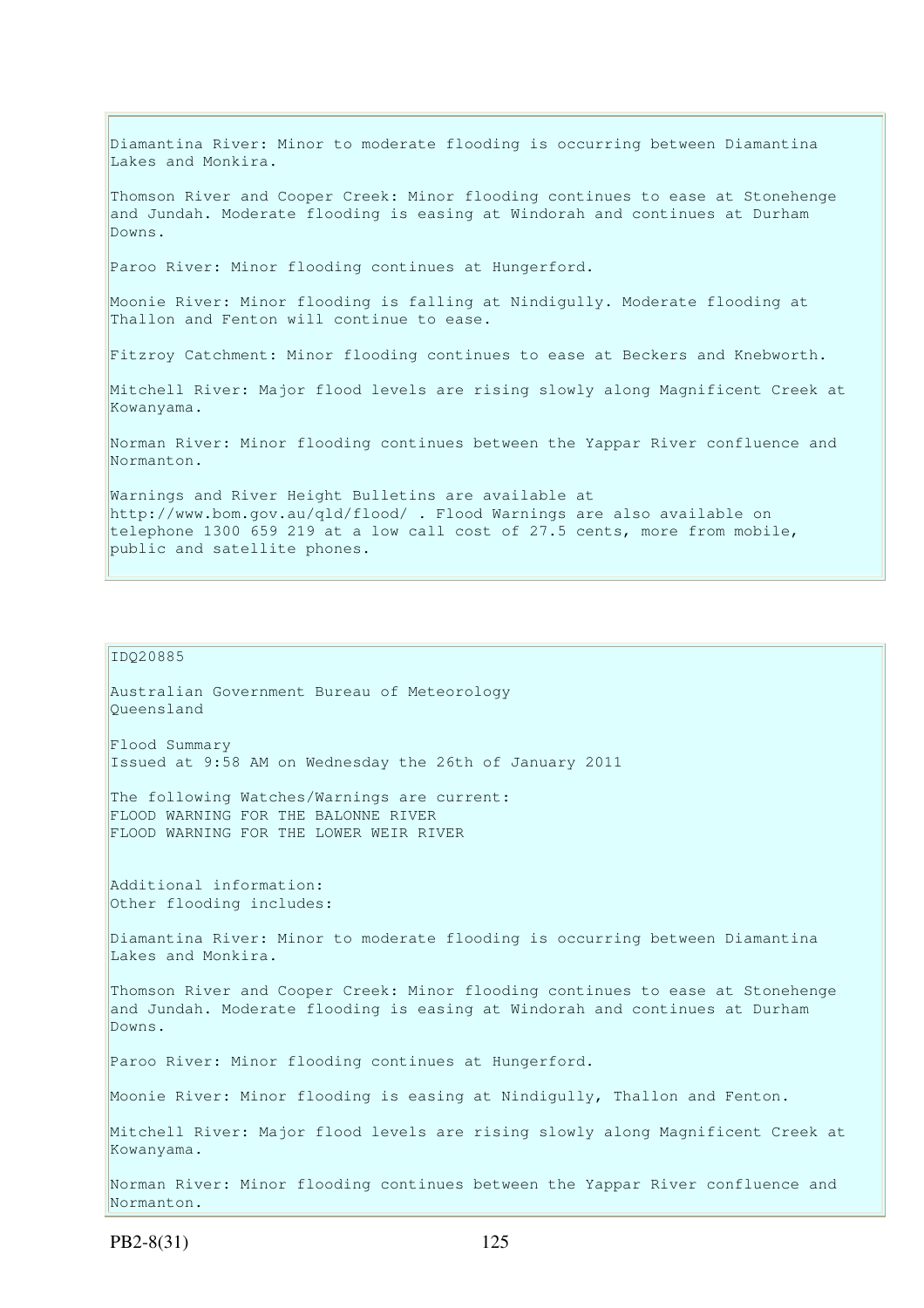Warnings and River Height Bulletins are available at http://www.bom.gov.au/qld/flood/ . Flood Warnings are also available on telephone 1300 659 219 at a low call cost of 27.5 cents, more from mobile, public and satellite phones.

## IDQ20885 Australian Government Bureau of Meteorology Queensland Flood Summary Issued at 10:46 AM on Thursday the 27th of January 2011 The following Watches/Warnings are current: FLOOD WARNING FOR THE BALONNE RIVER FLOOD WARNING FOR THE LOWER WEIR RIVER For more information see: www.bom.gov.au/qld/flood . Additional information: Other flooding includes: Diamantina River: Minor to moderate flooding is occurring between Diamantina Lakes and Monkira. Thomson River and Cooper Creek: Minor flooding continues to ease between Jundah and Windorah and continues at Durham Downs. Moonie River: Minor flooding is easing at Fenton. Mitchell River: Major flood levels are rising slowly along Magnificent Creek at Kowanyama. Norman River: Minor flooding continues between the Yappar River confluence and Normanton. Warnings and River Height Bulletins are available at http://www.bom.gov.au/qld/flood/ . Flood Warnings are also available on telephone 1300 659 219 at a low call cost of 27.5 cents, more from mobile, public and satellite phones. IDQ20885

Australian Government Bureau of Meteorology Queensland Flood Summary Issued at 10:09 AM on Friday the 28th of January 2011 The following Watches/Warnings are current: FLOOD WARNING FOR THE BALONNE RIVER FLOOD WARNING FOR THE LOWER WEIR RIVER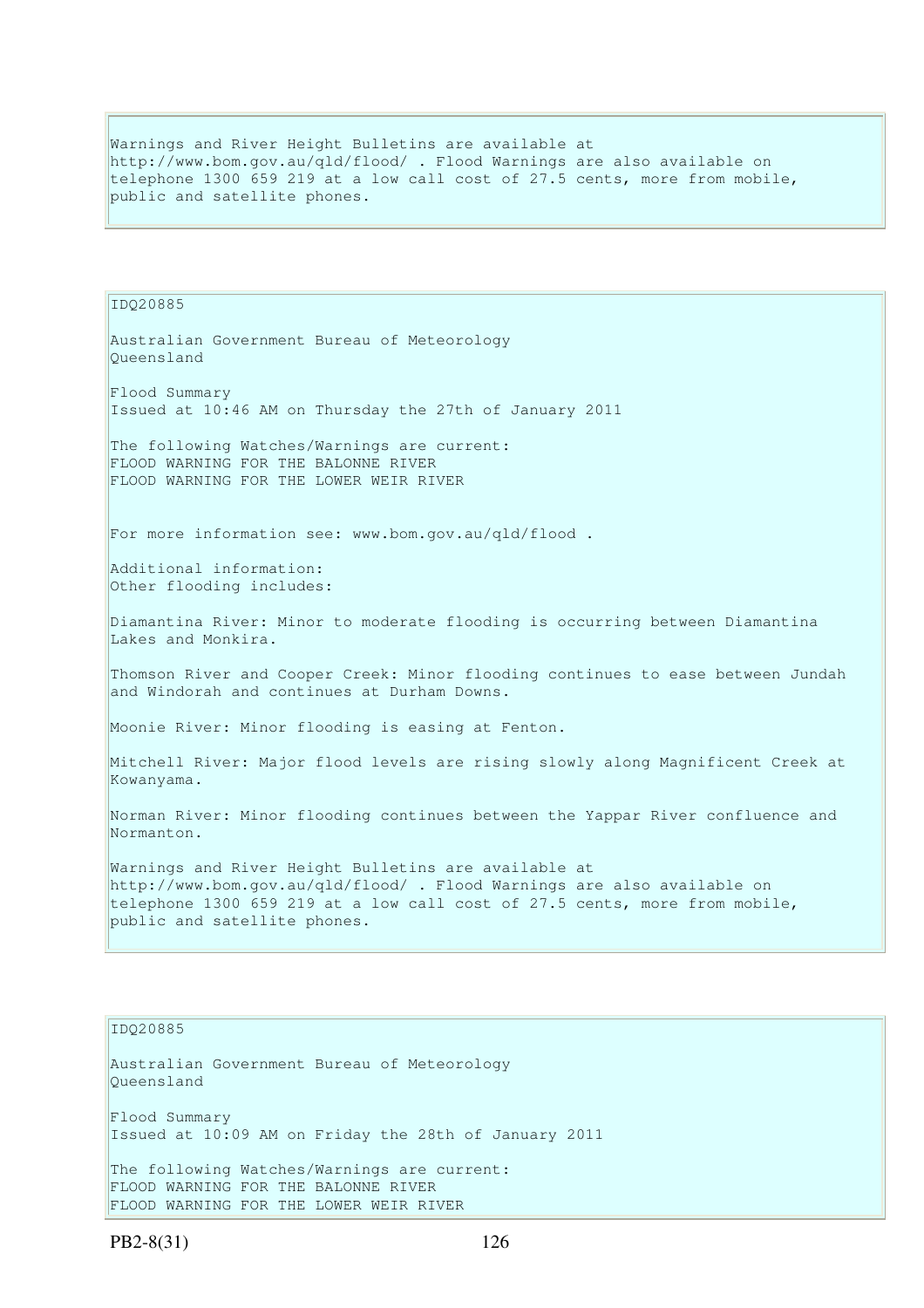Additional information: Other flooding includes:

Diamantina River: Minor to moderate flooding is occurring between Diamantina Lakes and Monkira.

Cooper Creek: Minor flooding easing at Windorah.

Mitchell River: Major flood levels are rising slowly along Magnificent Creek at Kowanyama.

Norman River: Minor flooding continues between the Yappar River confluence and Normanton.

Warnings and River Height Bulletins are available at http://www.bom.gov.au/qld/flood/ . Flood Warnings are also available on telephone 1300 659 219 at a low call cost of 27.5 cents, more from mobile, public and satellite phones.

IDQ20885

Australian Government Bureau of Meteorology Queensland Flood Summary Issued at 10:20 AM on Saturday the 29th of January 2011 The following Watches/Warnings are current: FLOOD WARNING FOR THE BALONNE RIVER FLOOD WARNING FOR THE LOWER WEIR RIVER For more information on flood warnings see: www.bom.gov.au/qld/flood . Additional information: Other flooding includes: Diamantina River: Minor flooding is occurring between Diamantina Lakes and Monkira. Cooper Creek: Minor flooding easing at Windorah. Norman River: Minor flooding continues between the Yappar River confluence and Normanton. Mitchell River: Major flood levels are rising slowly along Magnificent Creek at Kowanyama. Georgina River: Minor flood levels are steady at Urandangi. Warnings and River Height Bulletins are available at http://www.bom.gov.au/qld/flood/ . Flood Warnings are also available on telephone 1300 659 219 at a low call cost of 27.5 cents, more from mobile, public and satellite phones.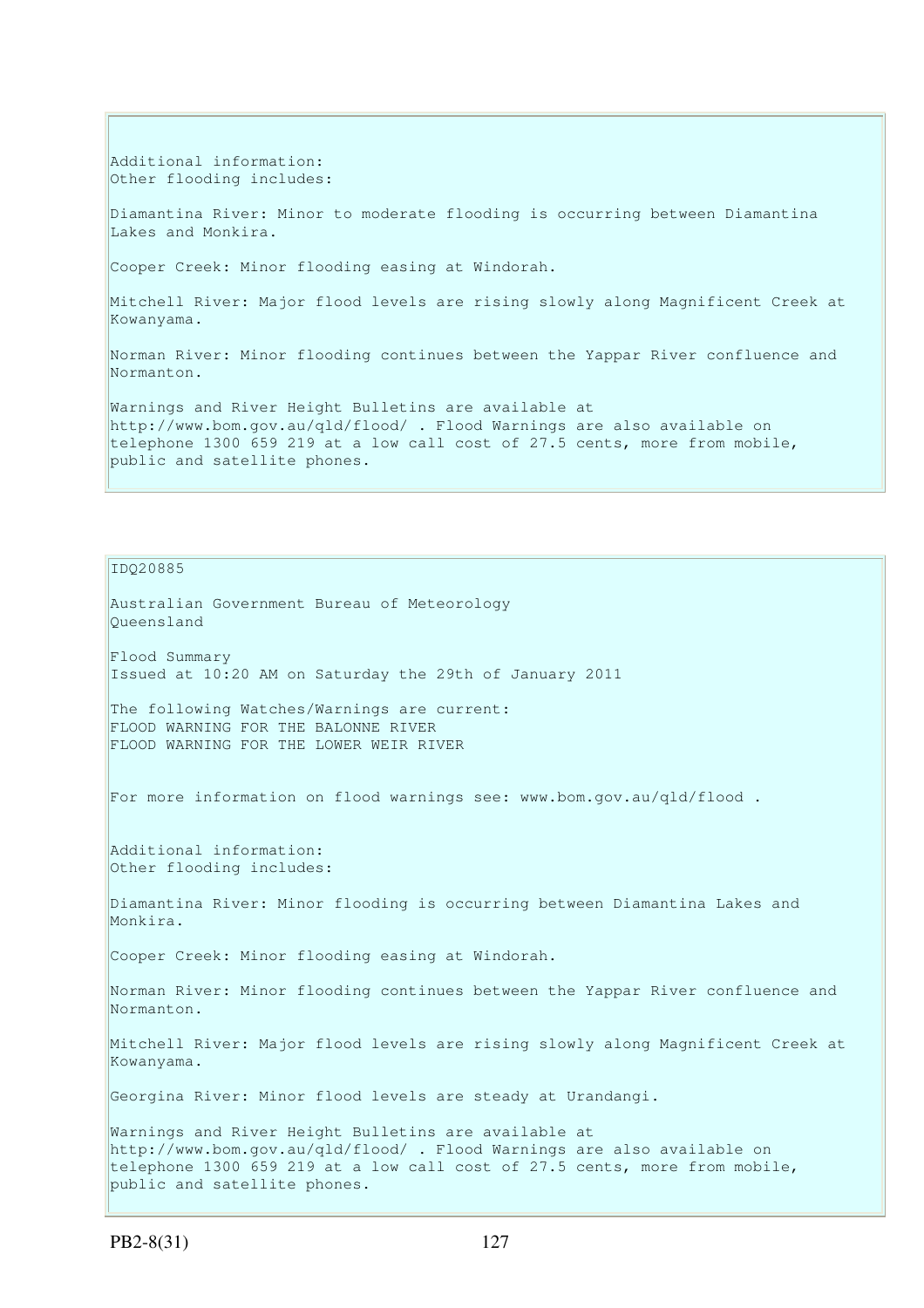IDQ20885 Australian Government Bureau of Meteorology Queensland Flood Summary Issued at 9:45 AM on Sunday the 30th of January 2011 The following Watches/Warnings are current: FLOOD WARNING FOR COASTAL RIVERS AND STREAMS BETWEEN TOWNSVILLE AND SARINA AND ADJACENT INLAND CATCHMENTS. FLOOD WARNING FOR THE BALONNE RIVER Additional information: Other flooding includes: Diamantina River: Minor flooding is occurring between Diamantina Lakes and Monkira. Norman River: Minor flooding continues around the Yappar River confluence. Mitchell River: Moderate flood levels easing along Magnificent Creek at Kowanyama. Warnings and River Height Bulletins are available at http://www.bom.gov.au/qld/flood/ . Flood Warnings are also available on telephone 1300 659 219 at a low call cost of 27.5 cents, more from mobile, public and satellite phones.

## IDQ20885

Australian Government Bureau of Meteorology Queensland Flood Summary Issued at 4:50 PM on Sunday the 30th of January 2011 The following Watches/Warnings are current: FLOOD WARNING FOR COASTAL RIVERS AND STREAMS BETWEEN TOWNSVILLE AND SARINA AND ADJACENT INLAND CATCHMENTS. FLOOD WARNING FOR THE BALONNE RIVER Additional information: Other flooding includes: Diamantina River: Minor flooding is occurring between Diamantina Lakes and Monkira. Norman River: Minor flooding continues around the Yappar River confluence. Mitchell River: Moderate flood levels easing along Magnificent Creek at Kowanyama.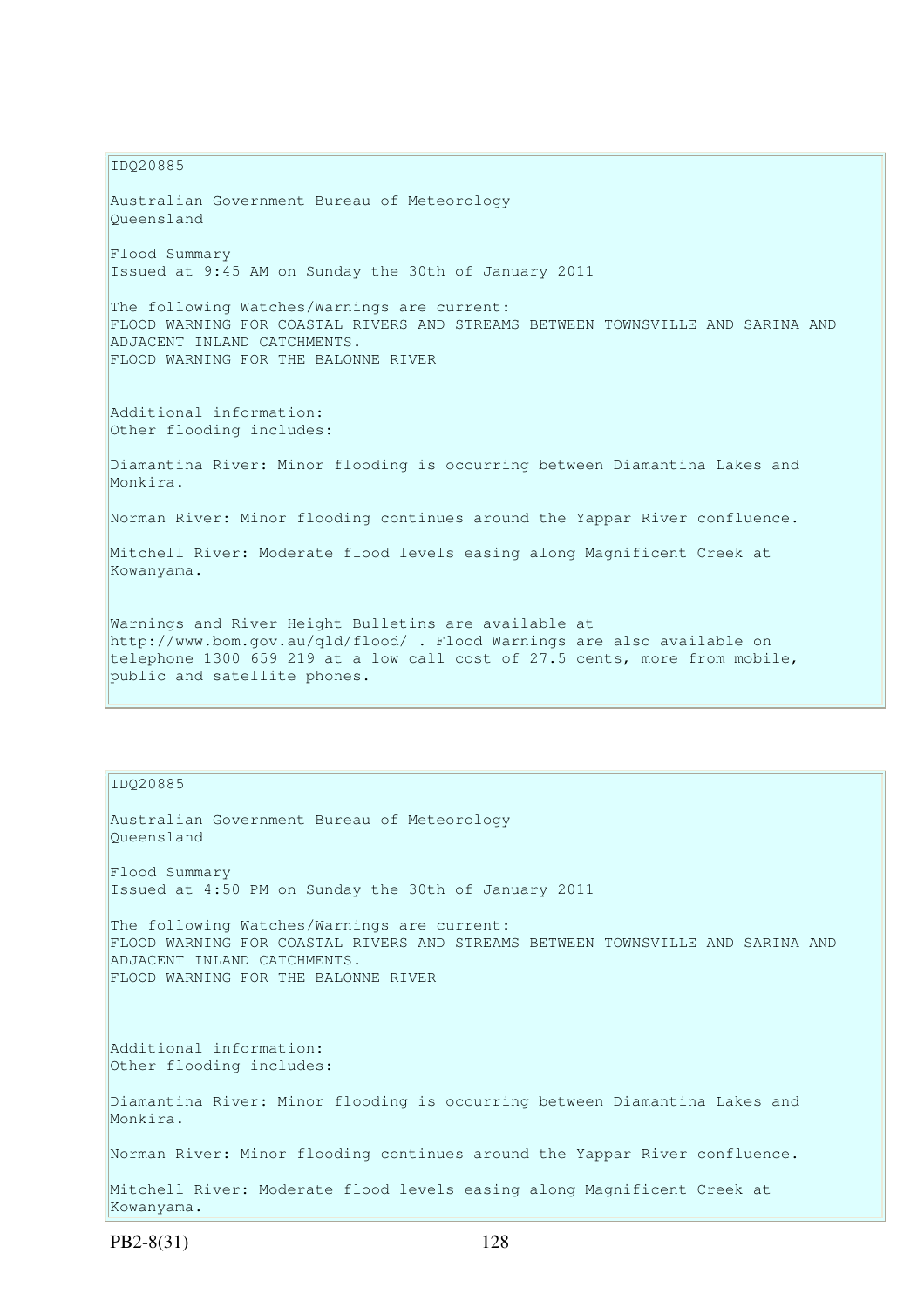Weir River: Major to moderate flood levels continue to fall betwen Jericho and Mascot. Information for Mungindi is covered in NSW flood warnings. See: http://www.bom.gov.au/cgi-bin/wrap\_fwo.pl?IDN36620.html

Warnings and River Height Bulletins are available at http://www.bom.gov.au/qld/flood/ . Flood Warnings are also available on telephone 1300 659 219 at a low call cost of 27.5 cents, more from mobile, public and satellite phones.

IDQ20885

Australian Government Bureau of Meteorology Queensland

Flood Summary Issued at 10:56 PM on Sunday the 30th of January 2011

The following Watches/Warnings are current: FLOOD WARNING FOR COASTAL RIVERS AND STREAMS BETWEEN TOWNSVILLE AND SARINA AND ADJACENT INLAND CATCHMENTS FLOOD WARNING FOR THE BALONNE RIVER

For more information on flood warnings see: www.bom.gov.au/qld/flood .

Additional information: Other flooding includes:

Pioneer River: River level rises and minor flooding are being recorded in Cattle Creek between Finch Hatton and Gargett. Small river level rises are being recorded elsewhere in the catchment but are currently below the minor flood  $\vert$  1 Ave 1

Diamantina River: Minor flooding is occurring between Diamantina Lakes and Monkira.

Norman River: Minor flooding continues around the Yappar River confluence.

Mitchell River: Moderate flood levels easing along Magnificent Creek at Kowanyama.

Weir River: Moderate to major flood levels continue to fall betwen Jericho and Mascot. Information for Mungindi is covered in NSW flood warnings. See: http://www.bom.gov.au/cgi-bin/wrap\_fwo.pl?IDN36620.html

Warnings and River Height Bulletins are available at http://www.bom.gov.au/qld/flood/ . Flood Warnings are also available on telephone 1300 659 219 at a low call cost of 27.5 cents, more from mobile, public and satellite phones.

IDQ20885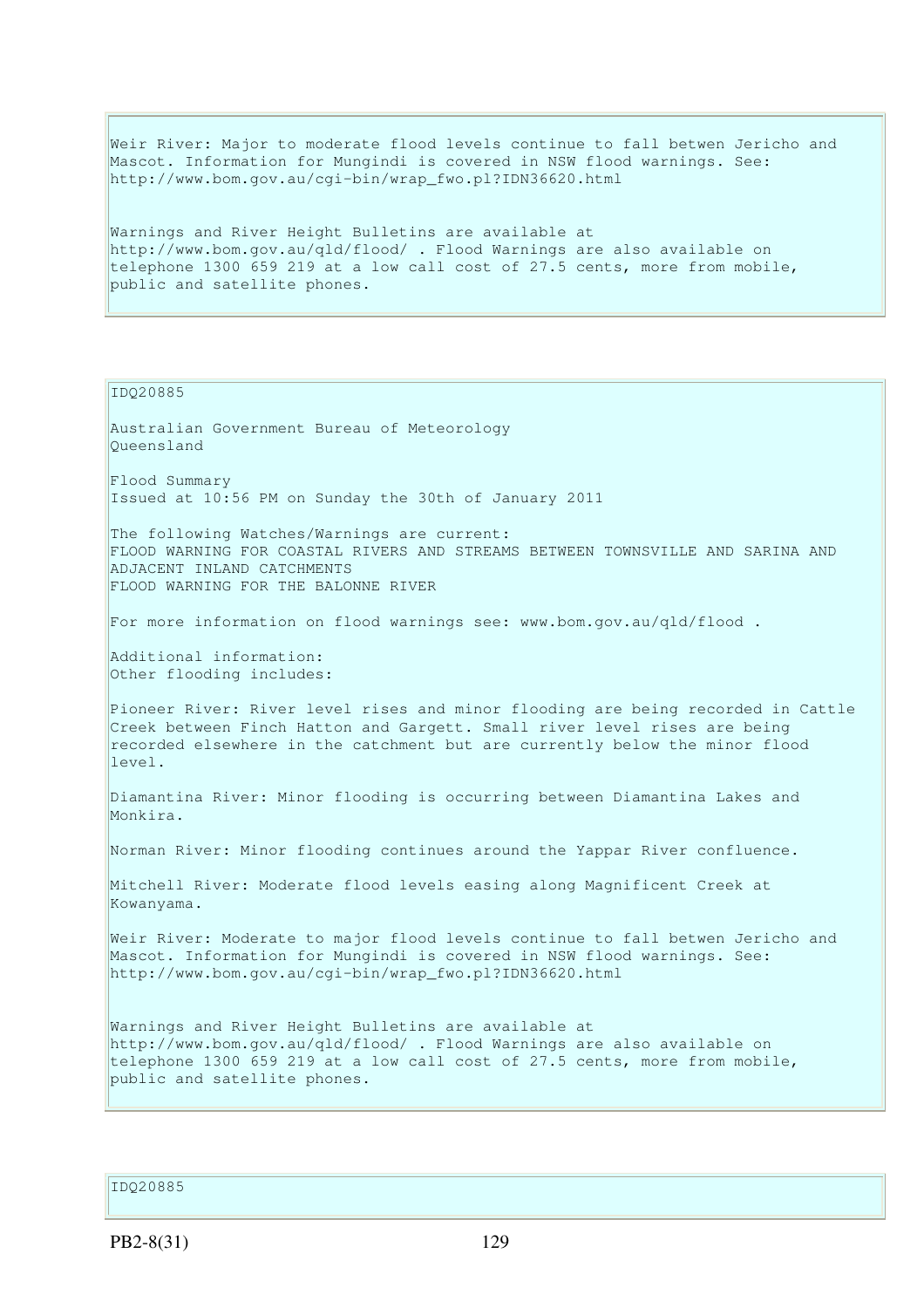Australian Government Bureau of Meteorology Queensland Flood Summary Issued at 12:12 AM on Monday the 31st of January 2011 The following Watches/Warnings are current: FLOOD WARNING FOR COASTAL RIVERS AND STREAMS BETWEEN TOWNSVILLE AND SARINA AND ADJACENT INLAND CATCHMENTS FLOOD WARNING FOR THE BALONNE RIVER FLOOD WARNING FOR THE PIONEER RIVER For more information on flood warnings see: www.bom.gov.au/qld/flood . Additional information: Other flooding includes: Diamantina River: Minor flooding is occurring between Diamantina Lakes and Monkira. Norman River: Minor flooding continues around the Yappar River confluence. Mitchell River: Moderate flood levels easing along Magnificent Creek at Kowanyama. Weir River: Moderate to major flood levels continue to fall betwen Jericho and Mascot. Information for Mungindi is covered in NSW flood warnings. See: http://www.bom.gov.au/cgi-bin/wrap\_fwo.pl?IDN36620.html Warnings and River Height Bulletins are available at http://www.bom.gov.au/qld/flood/ . Flood Warnings are also available on telephone 1300 659 219 at a low call cost of 27.5 cents, more from mobile, public and satellite phones.

#### IDQ20885

Australian Government Bureau of Meteorology Queensland Flood Summary Issued at 4:38 AM on Monday the 31st of January 2011 The following Watches/Warnings are current: FLOOD WARNING FOR COASTAL RIVERS AND STREAMS BETWEEN BOWEN AND SARINA AND ADJACENT INLAND CATCHMENTS

FLOOD WARNING FOR THE BALONNE RIVER FLOOD WARNING FOR THE DON RIVER FLOOD WARNING FOR THE PIONEER RIVER FINAL FLOOD WARNING FOR THE LOWER WEIR RIVER

For more information on flood warnings see: www.bom.gov.au/qld/flood.

Additional information: Other flooding includes: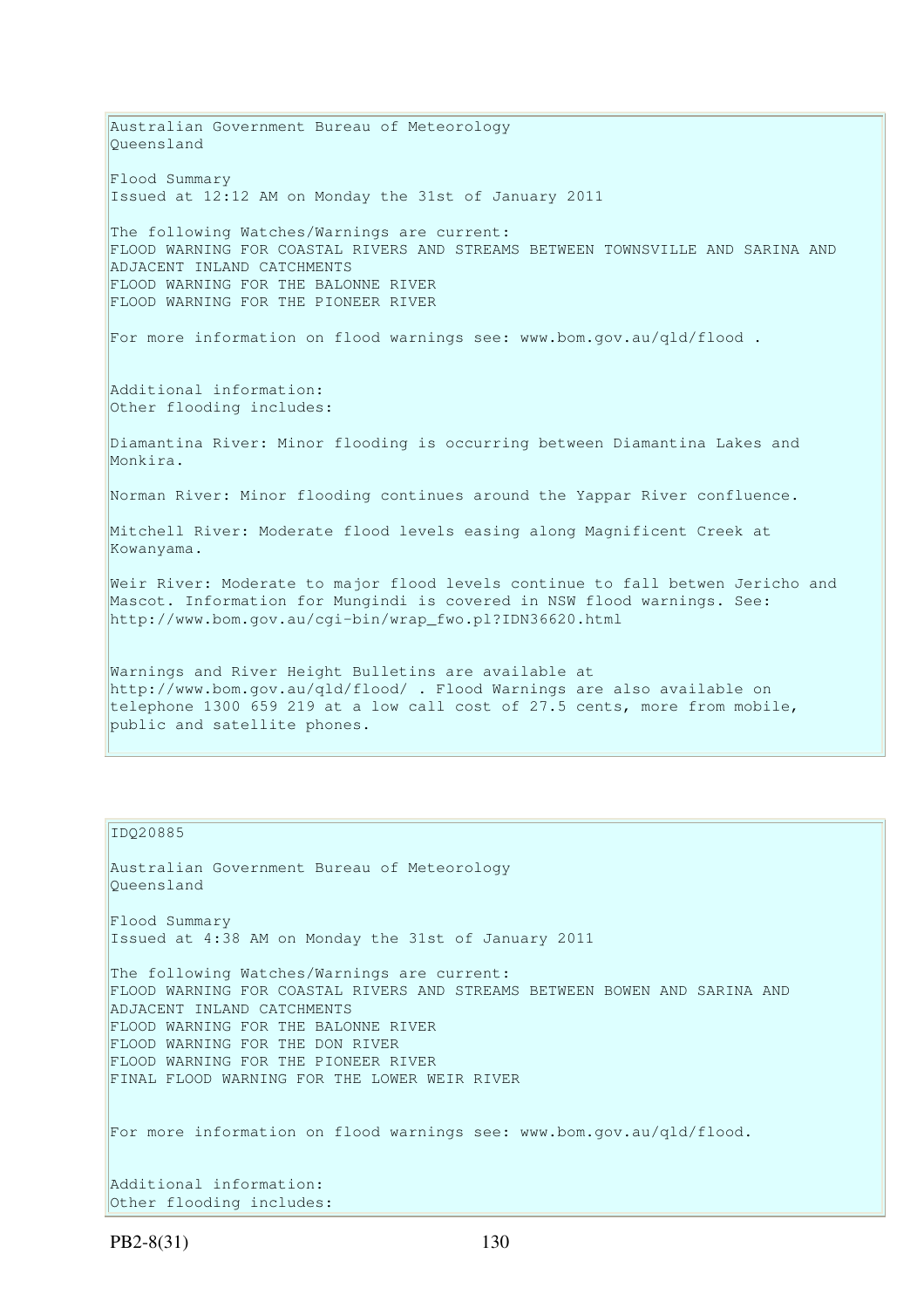Diamantina River: Minor flooding is occurring between Diamantina Lakes and Monkira.

Norman River: Minor flooding continues around the Yappar River confluence.

Mitchell River: Moderate flood levels easing along Magnificent Creek at Kowanyama.

Weir River: Moderate flood levels continue to fall betwen Jericho and Mascot. Information for Mungindi is covered in NSW flood warnings. See: http://www.bom.gov.au/cgi-bin/wrap\_fwo.pl?IDN36620.html

Warnings and River Height Bulletins are available at http://www.bom.gov.au/qld/flood/ . Flood Warnings are also available on telephone 1300 659 219 at a low call cost of 27.5 cents, more from mobile, public and satellite phones.

IDQ20885 Australian Government Bureau of Meteorology Queensland Flood Summary Issued at 6:40 AM on Monday the 31st of January 2011 The following Watches/Warnings are current: FLOOD WARNING FOR COASTAL RIVERS AND STREAMS BETWEEN BOWEN AND SARINA AND ADJACENT INLAND CATCHMENTS FLOOD WARNING FOR THE BALONNE RIVER FLOOD WARNING FOR THE CONNORS AND ISAAC RIVERS AND NEARBY CREEKS. FLOOD WARNING FOR THE DON RIVER FLOOD WARNING FOR THE PIONEER RIVER For more information on flood warnings see: www.bom.gov.au/qld/flood. Additional information: Other flooding includes: Diamantina River: Minor flooding is occurring between Diamantina Lakes and Monkira. Norman River: Minor flooding continues around the Yappar River confluence. Mitchell River: Moderate flood levels easing along Magnificent Creek at Kowanyama. Weir River: Moderate flood levels continue to fall betwen Jericho and Mascot. Information for Mungindi is covered in NSW flood warnings. See: http://www.bom.gov.au/cgi-bin/wrap\_fwo.pl?IDN36620.html Warnings and River Height Bulletins are available at http://www.bom.gov.au/qld/flood/ . Flood Warnings are also available on telephone 1300 659 219 at a low call cost of 27.5 cents, more from mobile, public and satellite phones.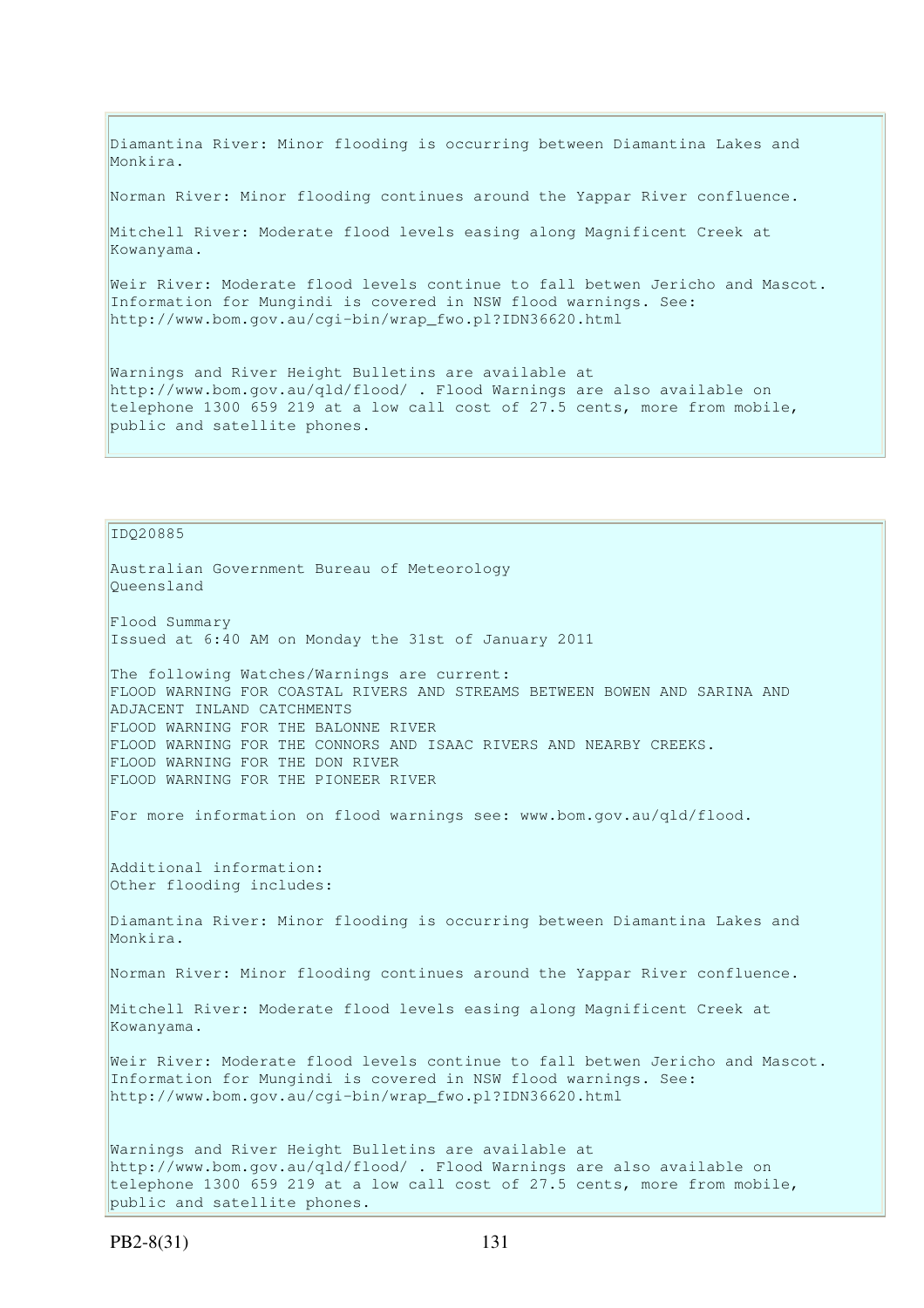#### IDQ20885

Australian Government Bureau of Meteorology Queensland Flood Summary Issued at 10:15 AM on Monday the 31st of January 2011 The following Watches/Warnings are current: FLOOD WARNING FOR COASTAL RIVERS AND STREAMS BETWEEN BOWEN AND ST LAWRENCE AND ADJACENT INLAND CATCHMENTS FLOOD WARNING FOR THE BALONNE RIVER FLOOD WARNING FOR THE CONNORS AND ISAAC RIVERS AND NEARBY CREEKS. Additional information: Other flooding includes: Diamantina River: Minor flooding is occurring between Diamantina Lakes and Monkira. Norman River: Minor flooding continues around the Yappar River confluence. Mitchell River: Minor flood levels along Magnificent Creek at Kowanyama. Weir River: Moderate flood levels continue to fall betwen Jericho and Mascot. Information for Mungindi is covered in NSW flood warnings. See: http://www.bom.gov.au/cgi-bin/wrap\_fwo.pl?IDN36620.html Warnings and River Height Bulletins are available at http://www.bom.gov.au/qld/flood/ . Flood Warnings are also available on telephone 1300 659 219 at a low call cost of 27.5 cents, more from mobile, public and satellite phones.

# IDQ20885 Australian Government Bureau of Meteorology Queensland Flood Summary Issued at 10:56 AM on Monday the 31st of January 2011 The following Watches/Warnings are current: FLOOD WARNING FOR THE BALONNE RIVER FLOOD WARNING FOR THE CONNORS AND ISAAC RIVERS AND NEARBY CREEKS. Additional information: Other flooding includes: Burdekin Catchment: Minor flooding likely along the Bowen River nr. Jacks Creek